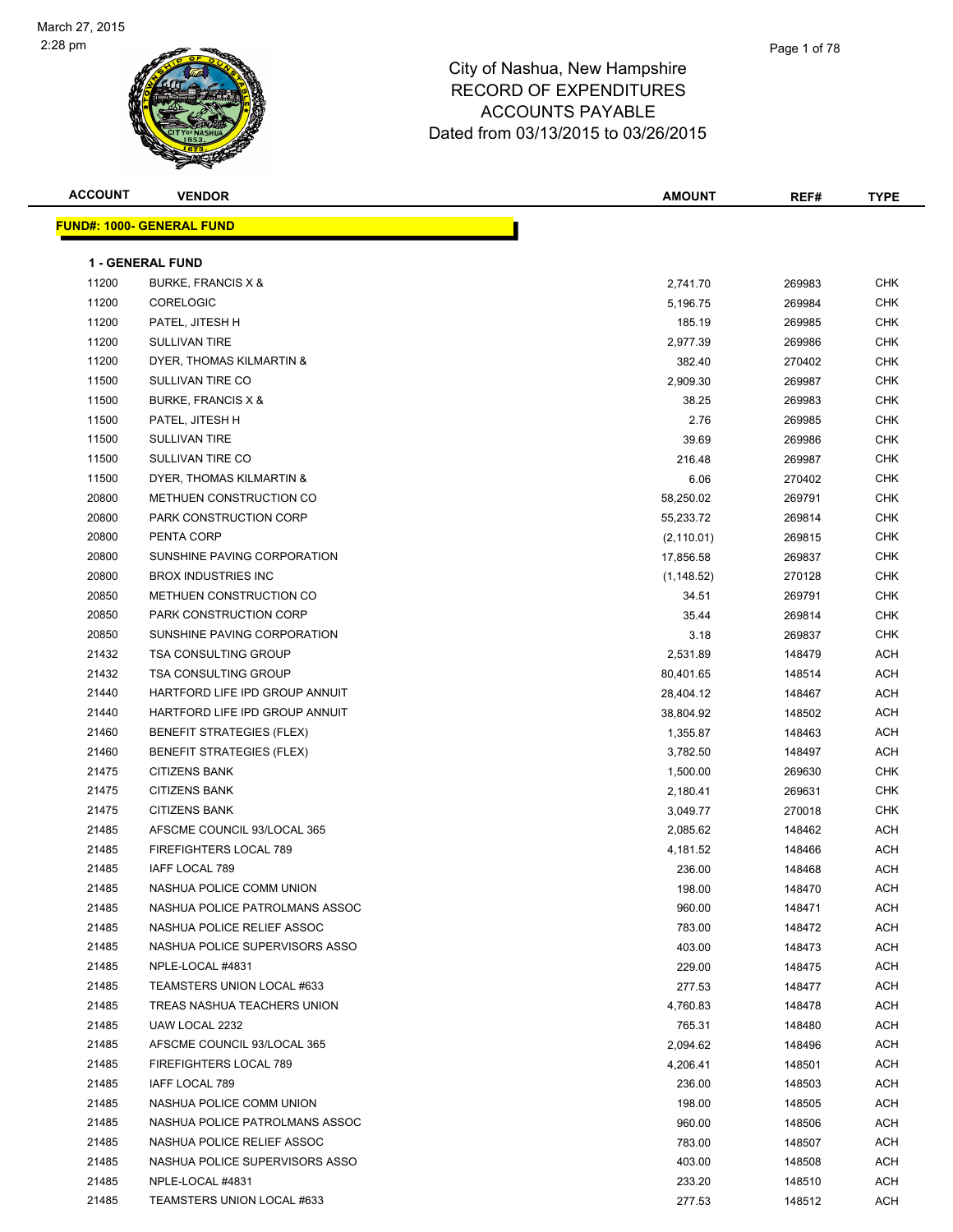

| <b>ACCOUNT</b> | <b>VENDOR</b>                    | <b>AMOUNT</b> | REF#   | <b>TYPE</b> |
|----------------|----------------------------------|---------------|--------|-------------|
|                | <b>FUND#: 1000- GENERAL FUND</b> |               |        |             |
|                |                                  |               |        |             |
|                | <b>1 - GENERAL FUND</b>          |               |        |             |
| 21485          | TREAS NASHUA TEACHERS UNION      | 29,653.79     | 148513 | <b>ACH</b>  |
| 21485          | UAW LOCAL 2232                   | 756.30        | 148515 | <b>ACH</b>  |
| 21485          | AMERICAN FEDERATION OF TEACHER   | 14.00         | 269632 | <b>CHK</b>  |
| 21485          | AMERICAN FEDERATION OF TEACHER   | 200.00        | 270019 | <b>CHK</b>  |
| 21490          | UNITED WAY OF GREATER NASHUA     | 222.76        | 269643 | <b>CHK</b>  |
| 21490          | UNITED WAY OF GREATER NASHUA     | 616.76        | 270032 | <b>CHK</b>  |
| 21495          | <b>WAGE ASSIGNMENT</b>           | 275.00        | 148464 | <b>ACH</b>  |
| 21495          | <b>WAGE ASSIGNMENT</b>           | 175.00        | 148465 | <b>ACH</b>  |
| 21495          | <b>WAGE ASSIGNMENT</b>           | 318.00        | 148469 | <b>ACH</b>  |
| 21495          | <b>WAGE ASSIGNMENT</b>           | 259.00        | 148476 | <b>ACH</b>  |
| 21495          | <b>WAGE ASSIGNMENT</b>           | 275.00        | 148498 | <b>ACH</b>  |
| 21495          | <b>WAGE ASSIGNMENT</b>           | 594.00        | 148499 | <b>ACH</b>  |
| 21495          | <b>WAGE ASSIGNMENT</b>           | 175.00        | 148500 | <b>ACH</b>  |
| 21495          | <b>WAGE ASSIGNMENT</b>           | 318.00        | 148504 | ACH         |
| 21495          | <b>WAGE ASSIGNMENT</b>           | 259.00        | 148511 | <b>ACH</b>  |
| 21495          | <b>WAGE ASSIGNMENT</b>           | 1,329.25      | 269633 | <b>CHK</b>  |
| 21495          | <b>WAGE ASSIGNMENT</b>           | 1.15          | 269634 | <b>CHK</b>  |
| 21495          | <b>WAGE ASSIGNMENT</b>           | 56.25         | 269635 | <b>CHK</b>  |
| 21495          | <b>WAGE ASSIGNMENT</b>           | 56.79         | 269636 | <b>CHK</b>  |
| 21495          | <b>WAGE ASSIGNMENT</b>           | 85.93         | 269637 | <b>CHK</b>  |
| 21495          | <b>WAGE ASSIGNMENT</b>           | 104.00        | 269638 | <b>CHK</b>  |
| 21495          | <b>WAGE ASSIGNMENT</b>           | 1,485.80      | 269639 | <b>CHK</b>  |
| 21495          | <b>WAGE ASSIGNMENT</b>           | 11.54         | 269640 | <b>CHK</b>  |
| 21495          | <b>WAGE ASSIGNMENT</b>           | 11.54         | 269641 | <b>CHK</b>  |
| 21495          | <b>WAGE ASSIGNMENT</b>           | 237.00        | 269642 | <b>CHK</b>  |
| 21495          | <b>WAGE ASSIGNMENT</b>           | 176.88        | 269644 | <b>CHK</b>  |
| 21495          | <b>WAGE ASSIGNMENT</b>           | 1,329.25      | 270020 | <b>CHK</b>  |
| 21495          | <b>WAGE ASSIGNMENT</b>           | 1.15          | 270021 | <b>CHK</b>  |
| 21495          | <b>WAGE ASSIGNMENT</b>           | 56.25         | 270022 | <b>CHK</b>  |
| 21495          | <b>WAGE ASSIGNMENT</b>           | 56.38         | 270023 | <b>CHK</b>  |
| 21495          | <b>WAGE ASSIGNMENT</b>           | 85.93         | 270024 | <b>CHK</b>  |
| 21495          | WAGE ASSIGNMENT                  | 104.00        | 270025 | <b>CHK</b>  |
| 21495          | <b>WAGE ASSIGNMENT</b>           | 1,479.03      | 270026 | <b>CHK</b>  |
| 21495          | <b>WAGE ASSIGNMENT</b>           | 11.54         | 270027 | <b>CHK</b>  |
| 21495          | <b>WAGE ASSIGNMENT</b>           | 11.54         | 270028 | <b>CHK</b>  |
| 21495          | <b>WAGE ASSIGNMENT</b>           | 205.18        | 270029 | <b>CHK</b>  |
| 21495          | <b>WAGE ASSIGNMENT</b>           | 237.00        | 270030 | CHK         |
| 21495          | <b>WAGE ASSIGNMENT</b>           | 50.00         | 270031 | CHK         |
| 21495          | <b>WAGE ASSIGNMENT</b>           | 429.91        | 270033 | <b>CHK</b>  |
| 21495          | <b>WAGE ASSIGNMENT</b>           | 173.80        | 270034 | <b>CHK</b>  |
| 21538          | NASHUA TEACHERS UNION            | 100.32        | 148474 | ACH         |
| 21538          | NASHUA TEACHERS UNION            | 4,225.83      | 148509 | <b>ACH</b>  |
| 21921          | STATE OF NH-MV                   | 13,574.21     | 148455 | <b>ACH</b>  |
| 21921          | STATE OF NH-MV                   | 14,583.92     | 148456 | <b>ACH</b>  |
| 21921          | STATE OF NH-MV                   | 14,383.52     | 148460 | <b>ACH</b>  |
| 21921          | STATE OF NH-MV                   | 16,239.88     | 148461 | ACH         |
| 21921          | STATE OF NH-MV                   | 11,359.30     | 148481 | <b>ACH</b>  |
| 21921          | STATE OF NH-MV                   | 15,811.39     | 148485 | <b>ACH</b>  |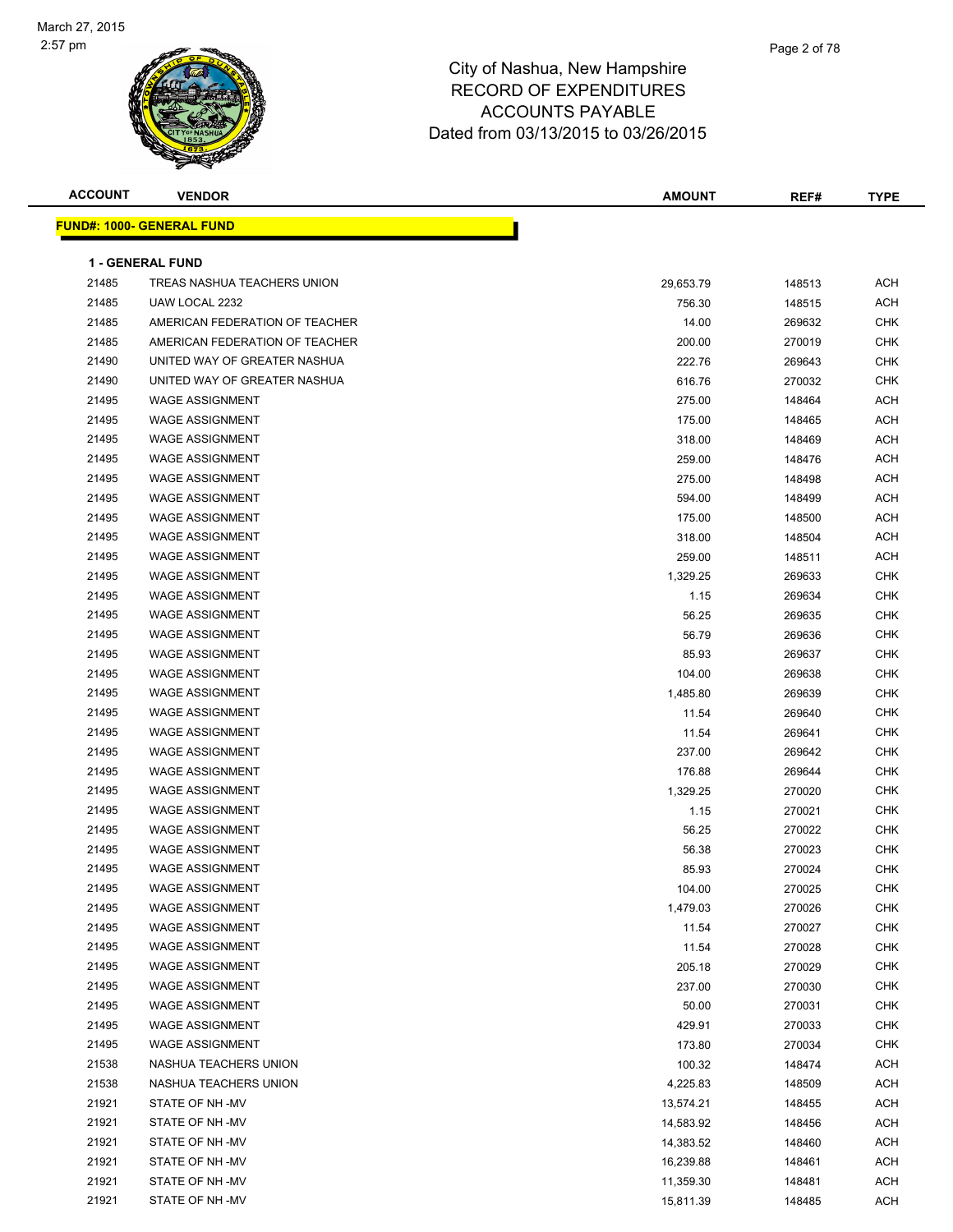| <b>ACCOUNT</b>     | <b>VENDOR</b>                                     | <b>AMOUNT</b>   | REF#             | <b>TYPE</b>              |
|--------------------|---------------------------------------------------|-----------------|------------------|--------------------------|
|                    | <b>FUND#: 1000- GENERAL FUND</b>                  |                 |                  |                          |
|                    | <b>1 - GENERAL FUND</b>                           |                 |                  |                          |
| 21921              | STATE OF NH-MV                                    | 23,619.14       | 148489           | <b>ACH</b>               |
| 21921              | STATE OF NH-MV                                    | 25,682.46       | 148491           | <b>ACH</b>               |
| 21921              | STATE OF NH -MV                                   | 28,947.78       | 148495           | <b>ACH</b>               |
| 21921              | STATE OF NH-MV                                    | 10,098.09       | 148516           | <b>ACH</b>               |
| 21922              | STATE OF NH DEPT OF SAFETY                        | 14.75           | 270096           | <b>CHK</b>               |
|                    | <b>TOTAL 1 - GENERAL FUND</b>                     | \$549,672.89    |                  |                          |
| <b>101 - MAYOR</b> |                                                   |                 |                  |                          |
| 54828              | US BANK EQUIPMENT FINANCE                         | 85.24           | 269690           | <b>CHK</b>               |
| 61100              | ANCO SIGNS & STAMPS INC                           | 170.00          | 269709           | <b>CHK</b>               |
| 61910              | GREATER NASHUA CHAMBER OF COMM                    | 112.50          | 269676           | <b>CHK</b>               |
| 68300              | <b>CANAL ART &amp; FRAMING</b>                    | 52.00           | 270130           | <b>CHK</b>               |
| 71800              | <b>CANAL ART &amp; FRAMING</b>                    | 69.00           | 270130           | <b>CHK</b>               |
|                    | <b>TOTAL 101 - MAYOR</b>                          | \$488.74        |                  |                          |
|                    | <b>102 - BOARD OF ALDERMEN</b>                    |                 |                  |                          |
| 54828              | US BANK EQUIPMENT FINANCE                         | 150.40          | 269695           | <b>CHK</b>               |
|                    | <b>TOTAL 102 - BOARD OF ALDERMEN</b>              | \$150.40        |                  |                          |
|                    |                                                   |                 |                  |                          |
| <b>103 - LEGAL</b> |                                                   |                 |                  |                          |
| 55614              | HILLSBOROUGH COUNTY REGISTRY                      | 14.00           | 270167           | <b>CHK</b>               |
| 61100<br>61807     | WB MASON CO INC<br><b>MATTHEW BENDER &amp; CO</b> | 202.11<br>65.08 | 270254<br>269785 | <b>CHK</b><br><b>CHK</b> |
|                    |                                                   |                 |                  |                          |
|                    | <b>TOTAL 103 - LEGAL</b>                          | \$281.19        |                  |                          |
|                    | 107 - CITY CLERK                                  |                 |                  |                          |
| 55607              | <b>MAILWAYS INC</b>                               | 2,647.64        | 270041           | <b>CHK</b>               |
|                    | <b>TOTAL 107 - CITY CLERK</b>                     | \$2,647.64      |                  |                          |
|                    | <b>109 - CIVIC &amp; COMMUNITY ACTIVITIES</b>     |                 |                  |                          |
| 56228              | NASHUA SENIORS MEAL PROGRAM                       | 1,966.55        | 269800           | <b>CHK</b>               |
| 56250              | COMMUNITY MEDIA SERVICES GRP L                    | 21,250.00       | 269648           | <b>CHK</b>               |
|                    | TOTAL 109 - CIVIC & COMMUNITY ACTIVITIES          | \$23,216.55     |                  |                          |
|                    | 111 - HUMAN RESOURCES                             |                 |                  |                          |
| 55425              | <b>ROBERT SAUNDERS</b>                            | 40.00           | 269831           | <b>CHK</b>               |
| 55425              | MAHLI DE LA CRUZ                                  | 40.00           | 270037           | <b>CHK</b>               |
| 55425              | <b>BENJAMIN SMITH</b>                             | 40.00           | 270122           | <b>CHK</b>               |
| 55425              | DONALD MAFFEE                                     | 40.00           | 270186           | <b>CHK</b>               |

55425 DAVID MILLER 270203 CHK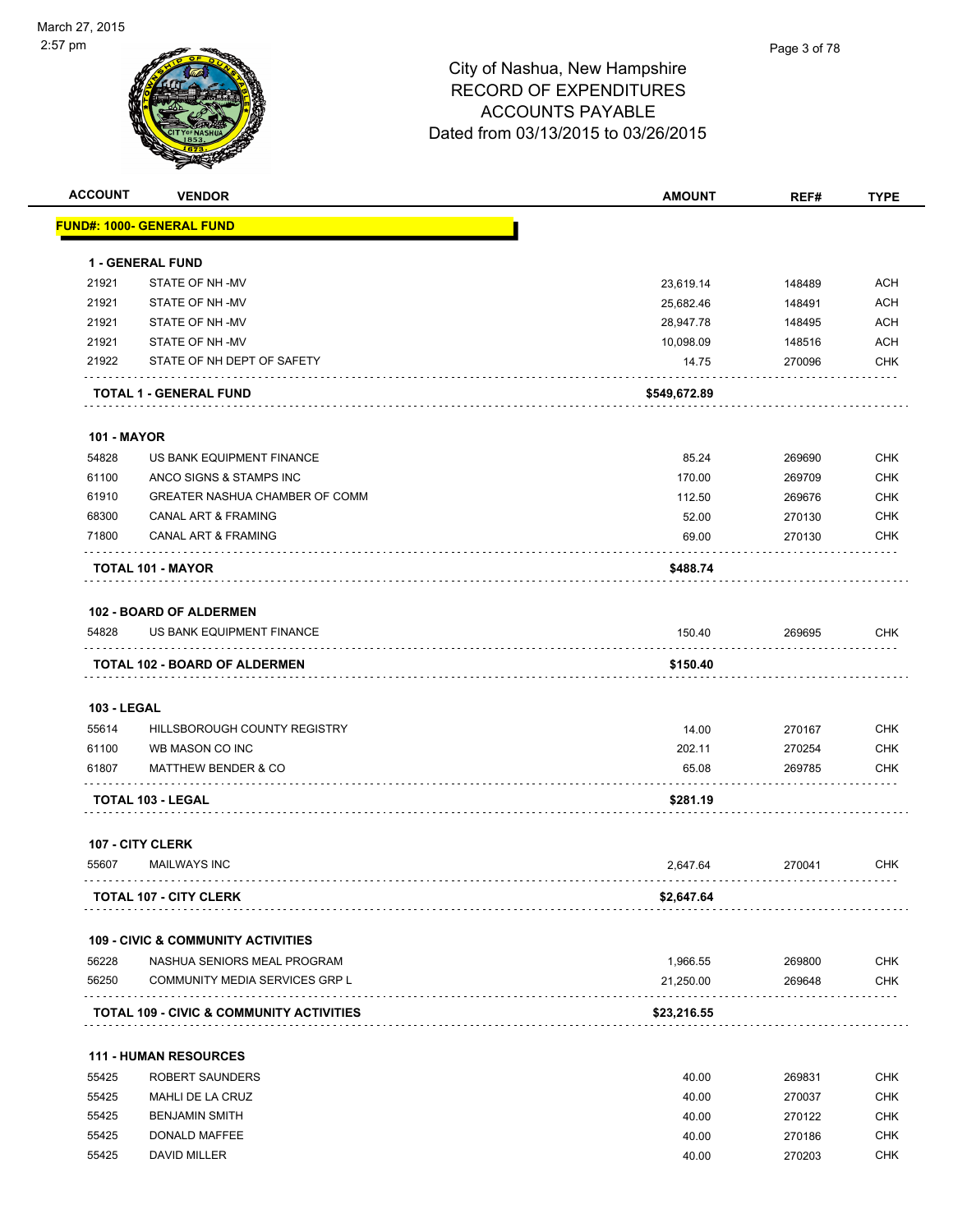

| <b>ACCOUNT</b> | <b>VENDOR</b>                       | <b>AMOUNT</b> | REF#   | <b>TYPE</b> |
|----------------|-------------------------------------|---------------|--------|-------------|
|                | <b>FUND#: 1000- GENERAL FUND</b>    |               |        |             |
|                | <b>TOTAL 111 - HUMAN RESOURCES</b>  | \$200.00      |        |             |
|                | <b>120 - TELECOMMUNICATIONS</b>     |               |        |             |
| 55109          | <b>BAYRING COMMUNICATIONS</b>       | 2,164.44      | 269671 | <b>CHK</b>  |
| 55109          | <b>FAIRPOINT COMMUNICATIONS</b>     | 818.07        | 269674 | <b>CHK</b>  |
| 55109          | LANGUAGE LINE SERVICES              | 350.22        | 269773 | <b>CHK</b>  |
| 55109          | <b>FAIRPOINT COMMUNICATIONS</b>     | 168.21        | 270061 | <b>CHK</b>  |
| 55109          | PAETEC COMMUNICATIONS INC           | 2,061.16      | 270092 | <b>CHK</b>  |
| 55109          | PAETEC COMMUNICATIONS INC           | 685.12        | 270093 | <b>CHK</b>  |
|                | TOTAL 120 - TELECOMMUNICATIONS      | \$6,247.22    |        |             |
|                | <b>122 - INFORMATION TECHNOLOGY</b> |               |        |             |
| 54400          | SHI INTERNATIONAL CORP              | 475.00        | 270234 | <b>CHK</b>  |
| 54407          | PITNEY BOWES GLOBAL FIN SRVS        | 323.58        | 270222 | <b>CHK</b>  |
| 54428          | AFFILIATED COMPUTER SERVICES        | 18,218.00     | 269704 | <b>CHK</b>  |
| 55118          | AT & T MOBILITY                     | 32.04         | 270052 | <b>CHK</b>  |
| 55118          | AT & T MOBILITY                     | 76.22         | 270053 | <b>CHK</b>  |
| 71221          | COMPUTER HUT dba IT INSIDERS        | 861.52        | 269729 | <b>CHK</b>  |
|                | TOTAL 122 - INFORMATION TECHNOLOGY  | \$19,986.36   |        |             |
|                | <b>126 - FINANCIAL SERVICES</b>     |               |        |             |
| 42200          | A-1 ENTERPRISE-PEST                 | 1,035.92      | 269702 | <b>CHK</b>  |
| 42200          | AMY BEDARD                          | 48.20         | 269708 | <b>CHK</b>  |
| 42200          | <b>CHRISTINE M EPOSITO</b>          | 68.00         | 269727 | <b>CHK</b>  |
| 42200          | <b>GENE D BRODEUR</b>               | 51.00         | 269748 | <b>CHK</b>  |
| 42200          | INSTITUTE OF PROFESSIONAL           | 202.00        | 269766 | <b>CHK</b>  |
| 42200          | <b>LAUREN E LAVERY</b>              | 194.20        | 269774 | <b>CHK</b>  |
| 42200          | NEWPORT CONSTRUCTION CORP           | 2,225.60      | 269803 | <b>CHK</b>  |
| 42200          | <b>DEKIAM ONG</b>                   | 98.00         | 269811 | <b>CHK</b>  |
| 42200          | <b>SATNET SERVICES LLC</b>          | 5.00          | 269830 | <b>CHK</b>  |
| 42200          | SEI AARONS INC                      | 542.20        | 269832 | <b>CHK</b>  |
| 42200          | <b>STEPHEN VAIL</b>                 | 705.20        | 269844 | <b>CHK</b>  |
| 42200          | BERNDT HUBERT BITTNER               | 60.00         | 270124 | <b>CHK</b>  |
| 42200          | <b>KIRU LLC</b>                     | 361.00        | 270179 | <b>CHK</b>  |
| 42200          | <b>OLIVER M KREIS</b>               | 650.20        | 270180 | <b>CHK</b>  |

| 42200 | SEI AARONS INC               | 542.20    | 269832 | <b>CHK</b> |
|-------|------------------------------|-----------|--------|------------|
| 42200 | <b>STEPHEN VAIL</b>          | 705.20    | 269844 | <b>CHK</b> |
| 42200 | <b>BERNDT HUBERT BITTNER</b> | 60.00     | 270124 | <b>CHK</b> |
| 42200 | KIRU LLC                     | 361.00    | 270179 | <b>CHK</b> |
| 42200 | <b>OLIVER M KREIS</b>        | 650.20    | 270180 | <b>CHK</b> |
| 42200 | <b>MARGARET BERGERON</b>     | 112.20    | 270189 | <b>CHK</b> |
| 42200 | MICHELLE A FERREIRA          | 67.00     | 270201 | <b>CHK</b> |
| 42200 | <b>DIOGENES RAMIREZ</b>      | 139.00    | 270227 | <b>CHK</b> |
| 42200 | <b>LOWELL A RICHARD</b>      | 20.00     | 270230 | <b>CHK</b> |
| 42200 | <b>ELLEN VAIL</b>            | 613.20    | 270251 | <b>CHK</b> |
| 53114 | MELANSON HEATH & CO PC       | 16,000.00 | 270199 | <b>CHK</b> |
| 53467 | <b>MAILINGS UNLIMITED</b>    | 790.59    | 270187 | <b>CHK</b> |
| 54828 | US BANK EQUIPMENT FINANCE    | 28.14     | 269691 | <b>CHK</b> |
| 54828 | US BANK EQUIPMENT FINANCE    | 96.71     | 269694 | <b>CHK</b> |
| 54828 | US BANK EQUIPMENT FINANCE    | 87.58     | 270102 | <b>CHK</b> |
| 55607 | <b>MAILINGS UNLIMITED</b>    | (18.83)   | 270187 | <b>CHK</b> |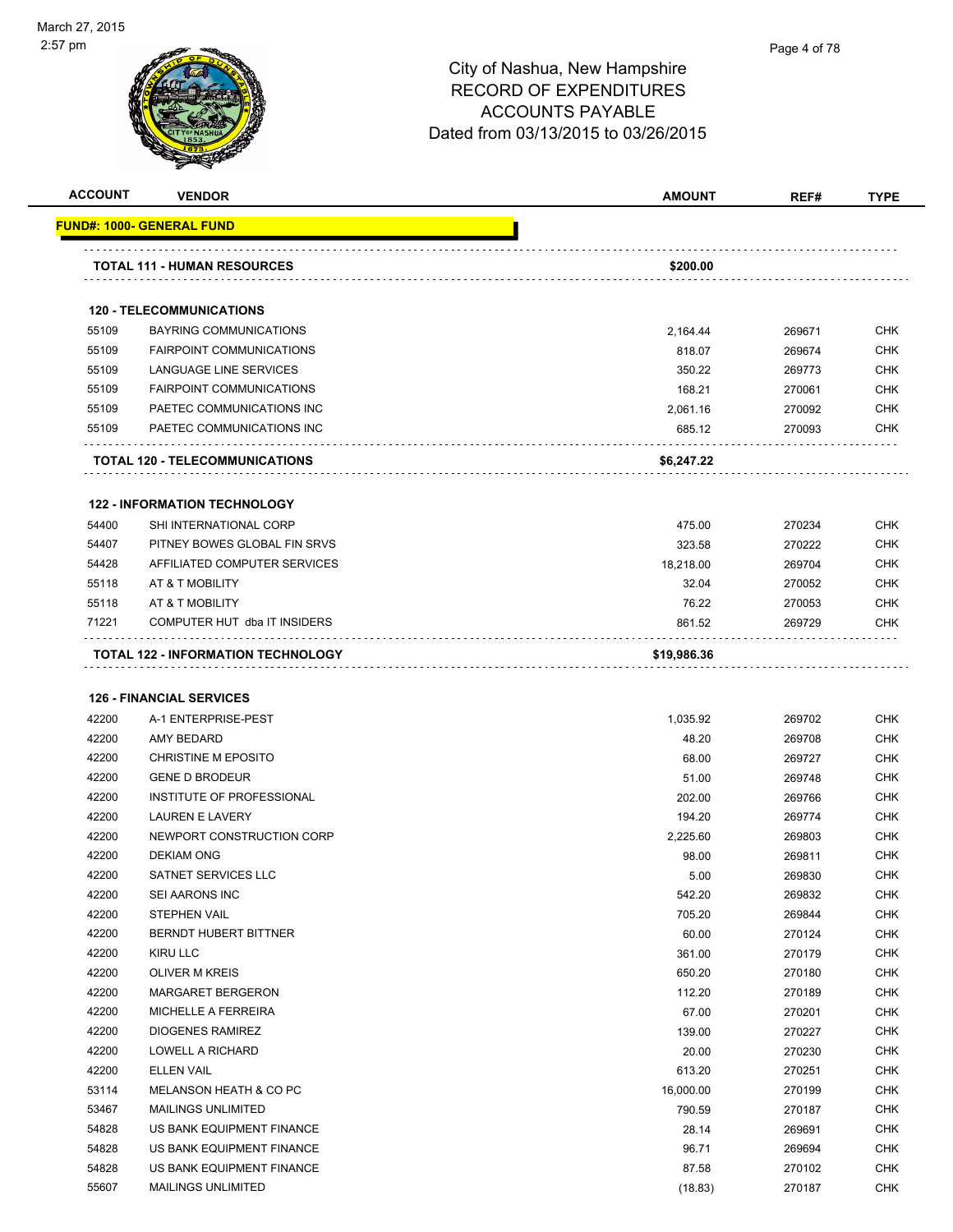| <b>ACCOUNT</b> | <b>VENDOR</b>                         | <b>AMOUNT</b> | REF#   | <b>TYPE</b> |
|----------------|---------------------------------------|---------------|--------|-------------|
|                | <u> FUND#: 1000- GENERAL FUND</u>     |               |        |             |
|                | <b>126 - FINANCIAL SERVICES</b>       |               |        |             |
| 61100          | WB MASON CO INC                       | 116.12        | 269846 | <b>CHK</b>  |
| 61100          | WB MASON CO INC                       | 162.73        | 270254 | <b>CHK</b>  |
|                | <b>TOTAL 126 - FINANCIAL SERVICES</b> | \$24,460.96   |        |             |
|                | <b>129 - CITY BUILDINGS</b>           |               |        |             |
| 54100          | <b>EVERSOURCE</b>                     | 7,522.10      | 269673 | <b>CHK</b>  |
| 54114          | <b>LIBERTY UTILITIES - NH</b>         | 1,724.11      | 269678 | <b>CHK</b>  |
| 54114          | <b>LIBERTY UTILITIES - NH</b>         | 1,387.08      | 269679 | <b>CHK</b>  |
| 54114          | <b>DIRECT ENERGY BUSINESS</b>         | 2,757.30      | 269735 | <b>CHK</b>  |
| 54114          | <b>DIRECT ENERGY BUSINESS</b>         | 2,561.25      | 270143 | <b>CHK</b>  |
| 54228          | <b>BAIN PEST CONTROL SERVICE INC.</b> | 75.00         | 269714 | <b>CHK</b>  |
| 54280          | ALI PLUMBING SERVICES CORP            | 525.00        | 269705 | <b>CHK</b>  |
| 54280          | <b>CVS WHOLESALE FLAGS</b>            | 42.45         | 269733 | <b>CHK</b>  |
| 54280          | HOME DEPOT CREDIT SERVICE 3065        | 71.52         | 269760 | <b>CHK</b>  |
| 54280          | <b>KAPESCO PAINTING LLC</b>           | 690.00        | 269771 | <b>CHK</b>  |
| 54280          | MARVELL PLATE GLASS INC               | 1,533.00      | 269783 | <b>CHK</b>  |
| 55118          | AT & T MOBILITY                       | 127.13        | 270052 | <b>CHK</b>  |
| 61428          | NEW ENGLAND PAPER & SUPPLY            | 673.72        | 269801 | <b>CHK</b>  |
|                | <b>TOTAL 129 - CITY BUILDINGS</b>     | \$19,689.66   |        |             |
|                |                                       |               |        |             |
|                | <b>130 - PURCHASING</b>               |               |        |             |
| 54828          | US BANK EQUIPMENT FINANCE             | 361.36        | 269692 | <b>CHK</b>  |
| 54842          | PITNEY BOWES GLOBAL FIN SRVS          | 1,107.00      | 270222 | <b>CHK</b>  |
| 55500          | THE TELEGRAPH                         | 2,536.07      | 269688 | <b>CHK</b>  |
| 55500          | UNION LEADER CORP -- 19828            | 804.93        | 269840 | <b>CHK</b>  |
| 61242          | <b>RICHARD NESMITH</b>                | 240.00        | 269825 | <b>CHK</b>  |
| 61295          | <b>US POSTAL SERVICES</b>             | 490.00        | 269670 | <b>CHK</b>  |
|                | <b>TOTAL 130 - PURCHASING</b>         | \$5,539.36    |        |             |
|                | <b>132 - ASSESSING</b>                |               |        |             |
| 54828          | US BANK EQUIPMENT FINANCE             | 109.70        | 269697 | <b>CHK</b>  |
| 55200          | ANDREW G LEMAY                        | 25.00         | 269657 | <b>CHK</b>  |
| 55200          | NNEREN                                | 54.00         | 270214 | <b>CHK</b>  |
| 55400          | NRAAO CONFERENCE 2015                 | 225.00        | 269684 | <b>CHK</b>  |
| 55421          | <b>NHAAO</b>                          | 60.00         | 269682 | <b>CHK</b>  |
| 55421          | <b>NHAAO</b>                          | 60.00         | 270088 | <b>CHK</b>  |
| 61830          | <b>MATTHEW BENDER &amp; CO</b>        | 44.44         | 269785 | <b>CHK</b>  |
|                | <b>TOTAL 132 - ASSESSING</b>          | \$578.14      |        |             |
|                | <b>140 - PINEWOOD CEMETERY</b>        |               |        |             |
| 71025          | HOME DEPOT CREDIT SERVICE 3065        | 31.97         | 270168 | <b>CHK</b>  |
|                |                                       |               |        |             |
|                | TOTAL 140 - PINEWOOD CEMETERY         | \$31.97       |        |             |
|                |                                       |               |        |             |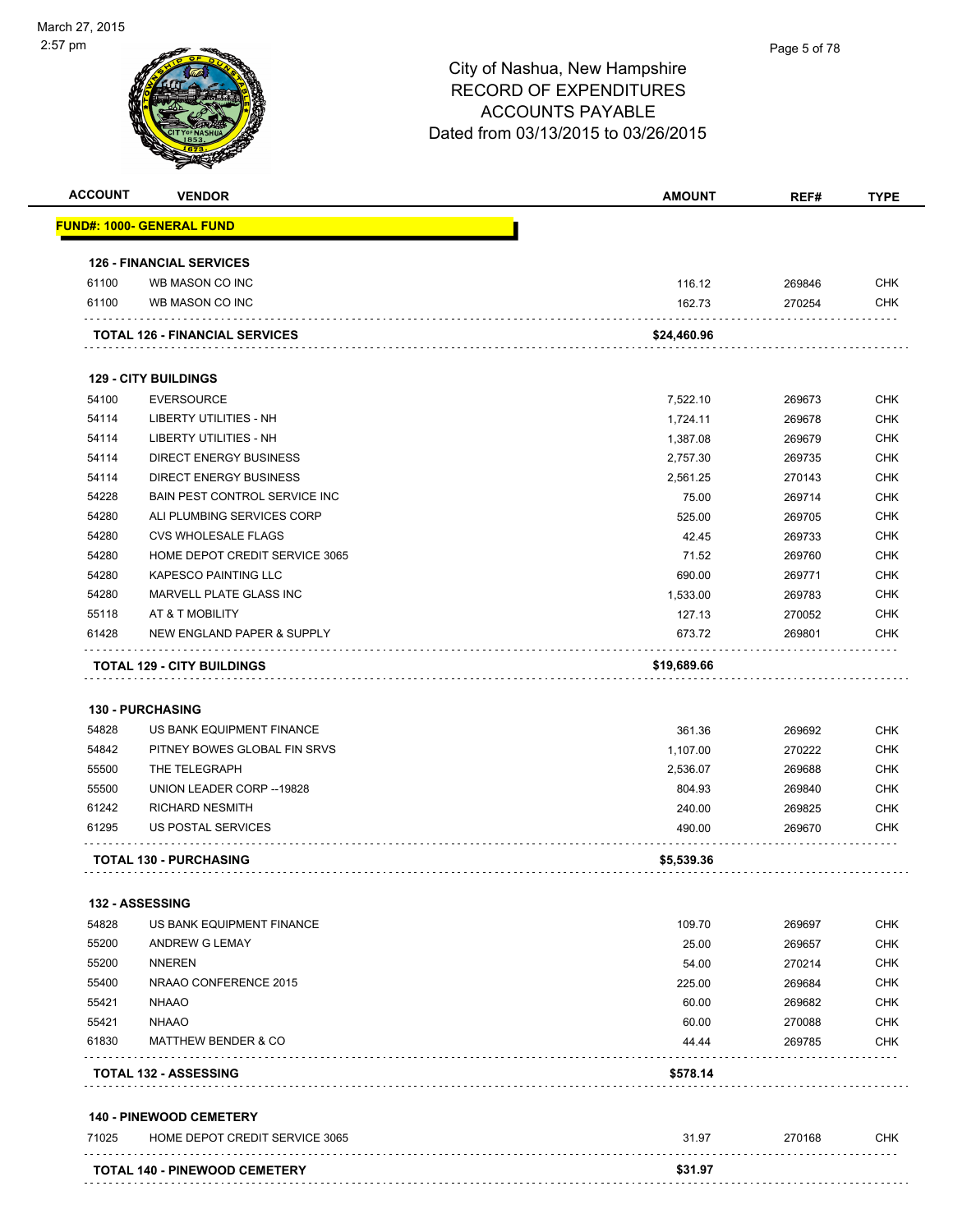

**ACCOUNT VENDOR AMOUNT REF# TYPE**

| 54100          |                                                |                 |                  |                   |
|----------------|------------------------------------------------|-----------------|------------------|-------------------|
|                | <b>142 - WOODLAWN CEMETERY</b>                 |                 |                  |                   |
|                | <b>EVERSOURCE</b>                              | 216.49          | 269673           | <b>CHK</b>        |
| 54107          | MCLAUGHLIN OIL CO                              | 392.54          | 270197           | <b>CHK</b>        |
| 54114          | LIBERTY UTILITIES - NH                         | 1,071.69        | 270072           | CHK               |
| 54487          | HUFF & GAUTHIER INC                            | 399.17          | 270171           | <b>CHK</b>        |
| 54600          | <b>MAYNARD &amp; LESIEUR INC</b>               | 30.00           | 269787           | <b>CHK</b>        |
| 55109          | PAETEC COMMUNICATIONS INC                      | 10.35           | 270092           | CHK               |
| 55400          | <b>NHCA</b>                                    | 50.00           | 270089           | <b>CHK</b>        |
| 61549          | SUNNY VALLEY FARMS LLC                         | 407.50          | 269668           | <b>CHK</b>        |
| 61549          | HOME DEPOT CREDIT SERVICE 3065                 | 124.79          | 269760           | CHK               |
| 61549          | STOKES SEEDS INC<br>.                          | 118.03          | 270241           | CHK               |
|                | TOTAL 142 - WOODLAWN CEMETERY                  | \$2,820.56      |                  |                   |
|                | <b>144 - EDGEWOOD CEMETERY</b>                 |                 |                  |                   |
| 54100          | <b>EVERSOURCE</b>                              | 122.61          | 269673           | CHK               |
| 54141          | PENNICHUCK WATER WORKS INC                     | 126.07          | 270094           | <b>CHK</b>        |
| 54280          | LOWE'S - 3502                                  | 378.64          | 270183           | <b>CHK</b>        |
| 54487          | NASHUA OUTDOOR POWER EQUIPMENT                 | 52.66           | 270210           | CHK               |
| 55400          | <b>NHCA</b>                                    | 50.00           | 270089           | CHK               |
|                | TOTAL 144 - EDGEWOOD CEMETERY                  | \$729.98        |                  |                   |
| 150 - POLICE   |                                                |                 |                  |                   |
| 52800          | <b>TODD MARTYNY</b>                            | 795.00          | 269658           | <b>CHK</b>        |
| 52809          | <b>CARLOS CAMACHO</b>                          | 250.00          | 269645           | <b>CHK</b>        |
| 52809          | <b>SHAWN HILL</b>                              | 158.92          | 269653           | <b>CHK</b>        |
| 52809          | <b>JOSEPH ROUSSEAU</b>                         | 200.00          | 270049           | <b>CHK</b>        |
| 53135          | WARREN D FITZGERALD PHD                        | 450.00          | 270253           | <b>CHK</b>        |
| 54100          | <b>EVERSOURCE</b>                              | 395.67          | 269673           | <b>CHK</b>        |
| 54107          | SHATTUCK MALONE OIL CO                         | 708.02          | 269686           | CHK               |
| 54114          | LIBERTY UTILITIES - NH                         | 2,825.76        | 270065           | CHK               |
| 54114          | <b>LIBERTY UTILITIES - NH</b>                  | 72.50           | 270066           | CHK               |
| 54114          | LIBERTY UTILITIES - NH                         | 60.08           | 270071           | <b>CHK</b>        |
| 54114          | LIBERTY UTILITIES - NH                         | 80.48           | 270081           | <b>CHK</b>        |
| 54141          | PENNICHUCK WATER WORKS INC                     | 24.12           | 270094           | <b>CHK</b>        |
| 54280          | LOWE'S - 3502                                  | 52.70           | 269778           | <b>CHK</b>        |
| 54280          | NORMAN E DAY INC                               | 463.50          | 269805           | <b>CHK</b>        |
| 54280          | <b>REXEL</b>                                   | 294.86          | 270229           | <b>CHK</b>        |
| 54407          | THE OMEGA GROUP                                | 1,200.00        | 270243           | <b>CHK</b>        |
| 54487          | <b>BROWNELLS INC</b>                           | 104.09          | 270127           | <b>CHK</b>        |
| 54600          | <b>GRANITE STATE GLASS</b>                     | 245.00          | 269752           | <b>CHK</b>        |
| 54600          | <b>MIKE'S EQUIPMENT REPAIR</b>                 | 171.75          | 269795           | <b>CHK</b>        |
| 54600          | <b>GRANITE STATE GLASS</b>                     | 240.00          | 270156           | <b>CHK</b>        |
| 54828          | US BANK EQUIPMENT FINANCE                      | 1,385.98        | 269696           | <b>CHK</b>        |
|                | PITNEY BOWES GLOBAL FIN SRVS                   | 317.13          |                  | <b>CHK</b>        |
|                |                                                |                 | 270222           |                   |
| 54842          |                                                |                 |                  |                   |
| 54849<br>54849 | DIRECTV INC<br><b>FAIRPOINT COMMUNICATIONS</b> | 11.50<br>256.06 | 269672<br>269674 | CHK<br><b>CHK</b> |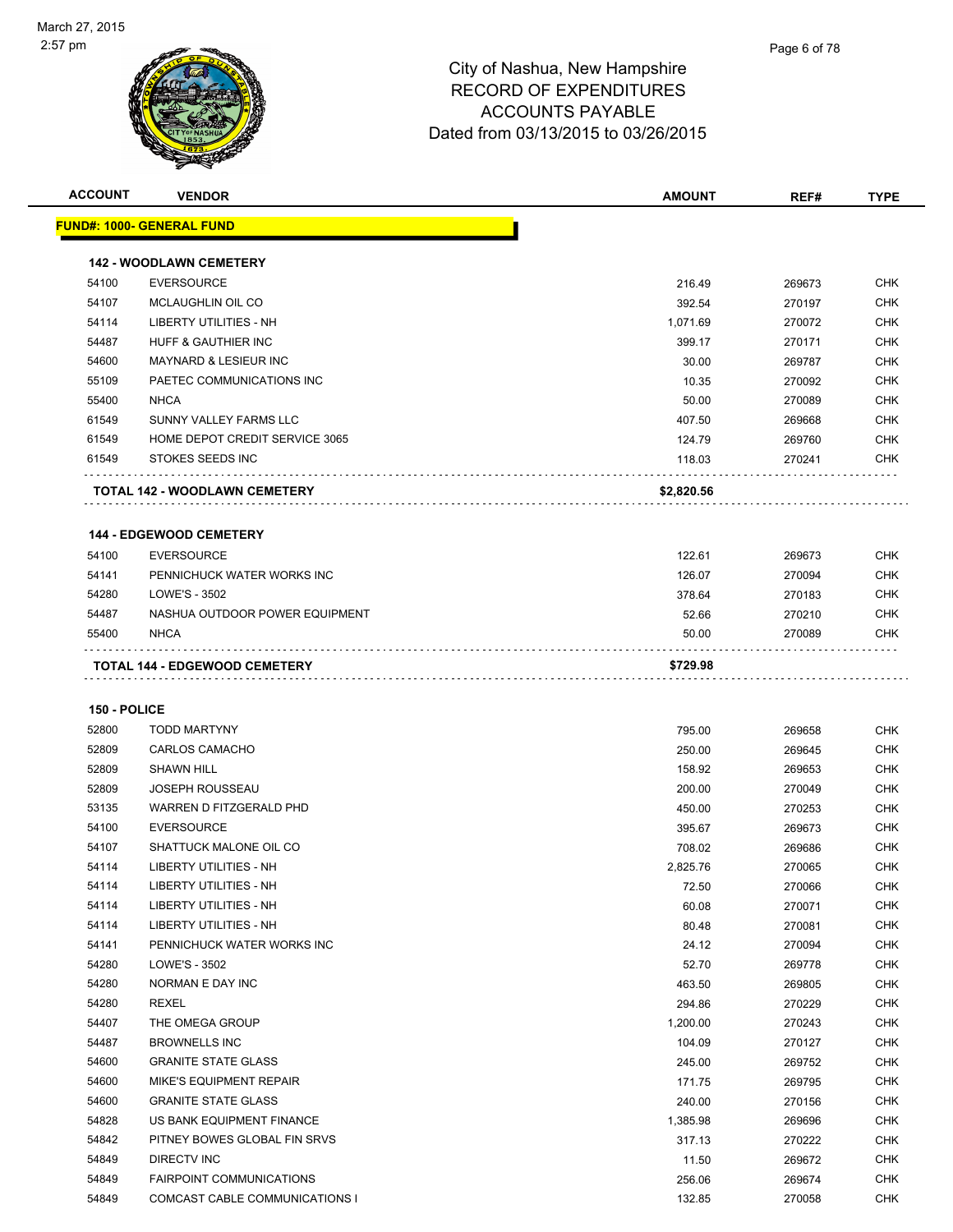

| <b>ACCOUNT</b> | <b>VENDOR</b>                     | <b>AMOUNT</b> | REF#   | <b>TYPE</b> |
|----------------|-----------------------------------|---------------|--------|-------------|
|                | <u> FUND#: 1000- GENERAL FUND</u> |               |        |             |
|                |                                   |               |        |             |
| 150 - POLICE   |                                   |               |        |             |
| 54849          | <b>FAIRPOINT COMMUNICATIONS</b>   | 62.20         | 270061 | <b>CHK</b>  |
| 55109          | PAETEC COMMUNICATIONS INC         | 159.94        | 270093 | CHK         |
| 55118          | VERIZON WIRELESS-581499451        | 485.24        | 270105 | CHK         |
| 55200          | MASS ASSOC OF CRIME ANALYSTS      | 40.00         | 269681 | CHK         |
| 55200          | TREASURER STATE OF NH             | 150.00        | 270100 | CHK         |
| 55307          | <b>GEORGE JASEK</b>               | 46.00         | 269654 | CHK         |
| 55307          | NICHOLAS JOWDERS                  | 46.00         | 270040 | CHK         |
| 55400          | NEW ENGLAND CRISIS NEGOTIATORS    | 1,200.00      | 270086 | CHK         |
| 55500          | THE TELEGRAPH                     | 721.20        | 269688 | CHK         |
| 55607          | UNITED PARCEL SERVICE             | 35.34         | 270101 | CHK         |
| 61100          | CONWAY OFFICE SOLUTIONS           | 296.97        | 269731 | <b>CHK</b>  |
| 61100          | SPECTRA ASSOCIATES INC            | 236.50        | 269833 | CHK         |
| 61100          | WB MASON CO INC                   | 2,002.49      | 269846 | CHK         |
| 61107          | <b>BEN'S UNIFORMS</b>             | 90.99         | 269718 | CHK         |
| 61107          | ALECS SHOE STORE INC              | 939.45        | 270112 | CHK         |
| 61107          | <b>BEN'S UNIFORMS</b>             | 422.05        | 270121 | CHK         |
| 61110          | <b>BEN'S UNIFORMS</b>             | 132.98        | 269718 | CHK         |
| 61110          | RILEYS SPORT SHOP INC             | 1,271.25      | 269826 | CHK         |
| 61110          | PETTY CASH                        | 35.00         | 270047 | CHK         |
| 61110          | <b>BEN'S UNIFORMS</b>             | 371.96        | 270121 | CHK         |
| 61110          | <b>M &amp; N SPORTS LLC</b>       | 175.45        | 270185 | CHK         |
| 61299          | APOTHECARY PRODUCTS LLC           | 174.56        | 269710 | CHK         |
| 61299          | PETTY CASH                        | 20.00         | 270047 | CHK         |
| 61299          | SAM'S CLUB DIRECT-0860            | 16.34         | 270231 | CHK         |
| 61428          | HOME DEPOT CREDIT SERVICE 3073    | 8.62          | 269761 | CHK         |
| 61428          | CENTRAL PAPER PRODUCTS CO         | 591.40        | 270133 | CHK         |
| 61428          | HOME DEPOT CREDIT SERVICE 3073    | 11.35         | 270169 | CHK         |
| 61428          | SAM'S CLUB DIRECT-0860            | 28.72         | 270231 | CHK         |
| 61607          | WB MASON CO INC                   | 33.68         | 269846 | CHK         |
| 61650          | WB MASON CO INC                   | 315.50        | 269846 | CHK         |
| 61705          | <b>MAYNARD &amp; LESIEUR INC</b>  | 180.44        | 270193 | CHK         |
| 61799          | <b>BEST FORD</b>                  | 246.95        | 269719 | <b>CHK</b>  |
| 61799          | CARPARTS OF NASHUA                | 350.31        | 269723 | <b>CHK</b>  |
| 61799          | HOME DEPOT CREDIT SERVICE 3073    | 29.97         | 269761 | <b>CHK</b>  |
| 61799          | MHQ MUNICIPAL VEHICLES            | (998.00)      | 269792 | CHK         |
| 61799          | NORTHERN FOREIGN CAR PARTS INC    | 29.20         | 269806 | <b>CHK</b>  |
| 61799          | <b>BEST FORD</b>                  | 404.43        | 270125 | CHK         |
| 61799          | <b>G H BERLIN WINDWARD</b>        | 2,086.56      | 270153 | <b>CHK</b>  |
| 61799          | <b>GRAPPONE AUTOMOTIVE GROUP</b>  | 119.92        | 270158 | <b>CHK</b>  |
| 61799          | <b>MAYNARD &amp; LESIEUR INC</b>  | 92.25         | 270193 | <b>CHK</b>  |
| 61799          | NEW ENGLAND PARTS WAREHOUSE       | 336.28        | 270212 | CHK         |
| 61799          | NORTHERN FOREIGN CAR PARTS INC    | 627.02        | 270215 | <b>CHK</b>  |
| 61907          | SAM'S CLUB DIRECT-0860            | 198.31        | 270231 | CHK         |
| 61910          | PETTY CASH                        | 45.92         | 270048 | <b>CHK</b>  |
| 71221          | <b>CDW GOVERNMENT</b>             | 418.52        | 269725 | <b>CHK</b>  |
| 71400          | AMERICAN DIVING SUPPLY            | 72.00         | 269707 | CHK         |
| 71407          | ATLANTIC TACTICAL INC             | 8,732.60      | 269711 | <b>CHK</b>  |
|                |                                   |               |        |             |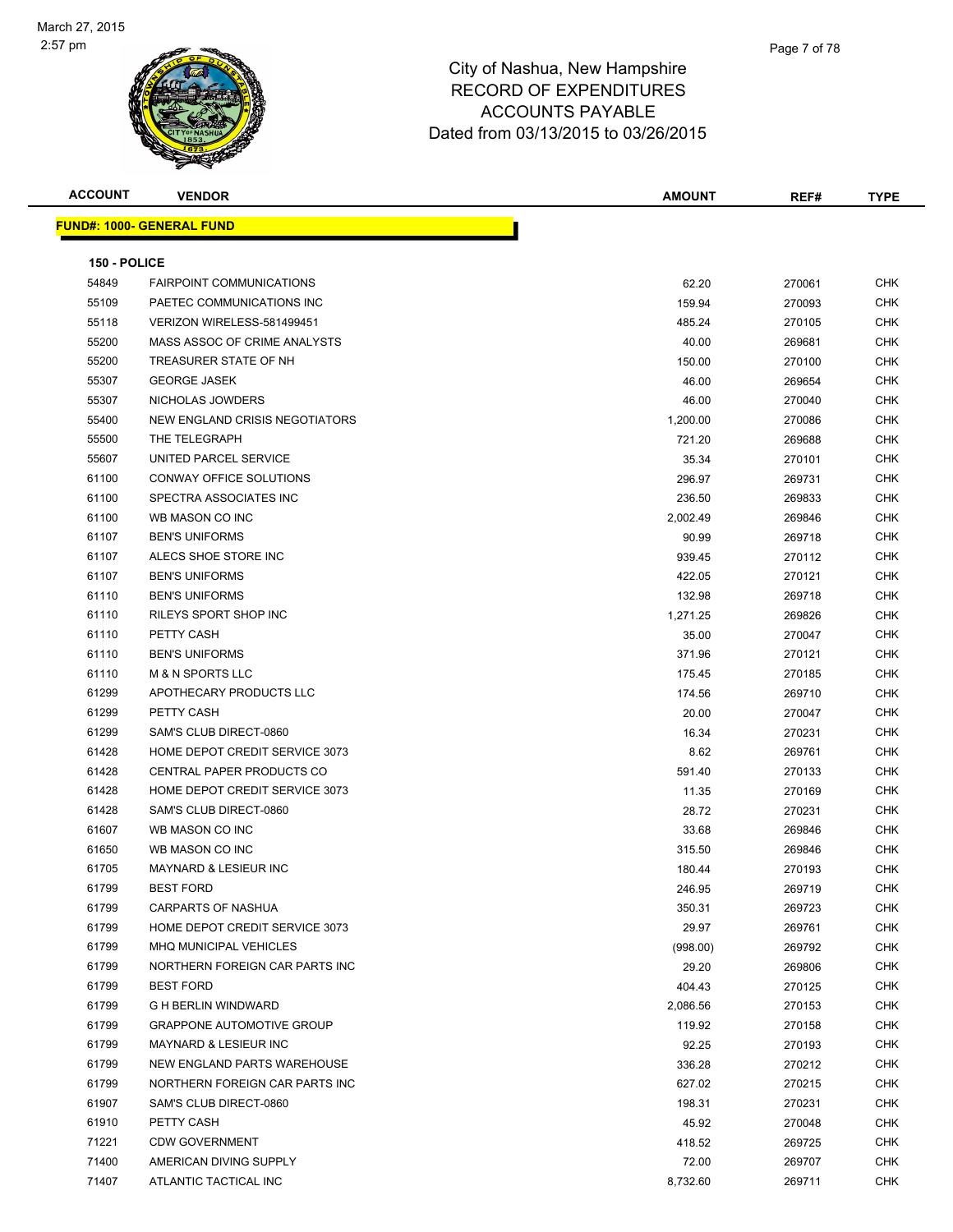

| <b>ACCOUNT</b>    | <b>VENDOR</b>                                             | <b>AMOUNT</b> | REF#   | <b>TYPE</b> |
|-------------------|-----------------------------------------------------------|---------------|--------|-------------|
|                   | <b>FUND#: 1000- GENERAL FUND</b>                          |               |        |             |
|                   | <b>TOTAL 150 - POLICE</b>                                 | \$33,989.83   |        |             |
| <b>152 - FIRE</b> |                                                           |               |        |             |
| 53135             | ST JOSEPHS BUSINESS & HEALTH                              | 56.00         | 270238 | <b>CHK</b>  |
| 54100             | <b>EVERSOURCE</b>                                         | 6,035.86      | 269673 | CHK         |
| 54114             | LIBERTY UTILITIES - NH                                    | 402.05        | 270063 | CHK         |
| 54114             | LIBERTY UTILITIES - NH                                    | 1,144.56      | 270064 | <b>CHK</b>  |
| 54114             | <b>LIBERTY UTILITIES - NH</b>                             | 1,238.36      | 270068 | CHK         |
| 54114             | LIBERTY UTILITIES - NH                                    | 713.12        | 270070 | <b>CHK</b>  |
| 54114             | <b>DIRECT ENERGY BUSINESS</b>                             | 2,006.74      | 270143 | <b>CHK</b>  |
| 54141             | PENNICHUCK WATER WORKS INC                                | 56.57         | 269685 | <b>CHK</b>  |
| 54141             | PENNICHUCK WATER WORKS INC                                | 367.66        | 270094 | <b>CHK</b>  |
| 54228             | J P PEST SERVICES                                         | 89.00         | 269767 | CHK         |
| 54280             | <b>HAJOCA CORPORATION</b>                                 | 272.15        | 269755 | <b>CHK</b>  |
| 54280             | HOME DEPOT CREDIT SERVICE 3065                            | 165.14        | 269760 | <b>CHK</b>  |
| 54280             | AE MECHANICAL INC                                         | 921.85        | 270110 | CHK         |
| 54280             | <b>BELLETETES INC</b>                                     | 35.84         | 270120 | CHK         |
| 54280             | <b>HAJOCA CORPORATION</b>                                 | 10.71         | 270160 | <b>CHK</b>  |
| 54487             | MHQ MUNICIPAL VEHICLES                                    | 740.00        | 269792 | CHK         |
| 55118             | AT & T MOBILITY                                           | 170.80        | 270052 | <b>CHK</b>  |
| 55118             | PAETEC COMMUNICATIONS INC                                 | 10.69         | 270092 | CHK         |
| 55118             | VERIZON WIRELESS-842015493                                | 80.02         | 270106 | CHK         |
| 61107             | BERGERON PROTECTIVE CLOTHING                              | 69.60         | 270123 | <b>CHK</b>  |
| 61428             | NEW ENGLAND PAPER & SUPPLY                                | 163.36        | 269801 | CHK         |
| 61435             | TRI STATE FIRE PROTECTION LLC                             | 292.75        | 270244 | CHK         |
| 61699             | <b>BATTERIES PLUS</b>                                     | 112.44        | 269716 | CHK         |
| 61699             | <b>GRAINGER</b>                                           | 625.70        | 270155 | CHK         |
| 61699             | <b>GREENFIELD INDUSTRIES INC</b>                          | 35.00         | 270159 | CHK         |
| 61799             | <b>BATTERIES PLUS</b>                                     | 79.98         | 269716 | <b>CHK</b>  |
| 61799             | <b>BATTERIES PLUS</b>                                     | 79.98         | 270119 | <b>CHK</b>  |
| 61799             | <b>JACK YOUNG CO INC</b>                                  | 274.82        | 270176 | <b>CHK</b>  |
| 61799             | MINUTEMAN TRUCKS INC                                      | 480.07        | 270205 | CHK         |
|                   | <b>TOTAL 152 - FIRE</b>                                   | \$16,730.82   |        |             |
|                   |                                                           |               |        |             |
| 55421             | <b>153 - BUILDING INSPECTION</b><br><b>TIMOTHY DUPONT</b> | 87.50         | 270038 | <b>CHK</b>  |
|                   | <b>TOTAL 153 - BUILDING INSPECTION</b>                    | \$87.50       |        |             |
|                   |                                                           |               |        |             |
| 55118             | <b>155 - CODE ENFORCEMENT</b><br>AT & T MOBILITY          | 96.65         | 270052 | CHK         |
|                   |                                                           |               |        |             |
|                   | <b>TOTAL 155 - CODE ENFORCEMENT</b>                       | \$96.65       |        |             |

#### **156 - EMERGENCY MANAGEMENT**

| 68325 | <b>ADVERTEASERS</b>     | .022.50 | 270109 | CHK        |
|-------|-------------------------|---------|--------|------------|
| 71000 | MACMULKIN CHEVROLET INC | 236.62  | 269780 | <b>CHK</b> |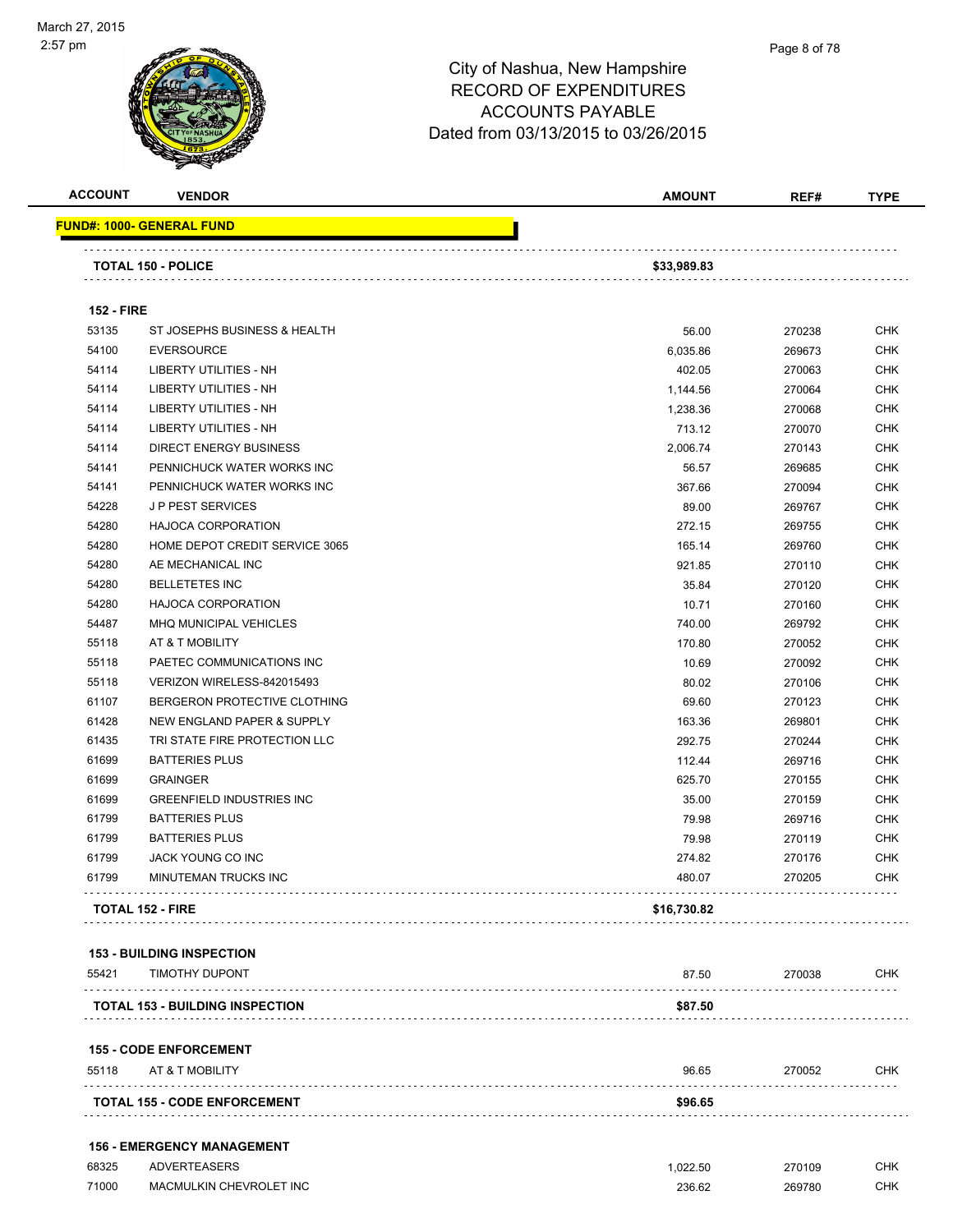

| <b>ACCOUNT</b> | <b>VENDOR</b>                               | <b>AMOUNT</b> | REF#   | <b>TYPE</b> |
|----------------|---------------------------------------------|---------------|--------|-------------|
|                | FUND#: 1000- GENERAL FUND                   |               |        |             |
|                | TOTAL 156 - EMERGENCY MANAGEMENT            | \$1,259.12    |        |             |
|                | <b>157 - CITYWIDE COMMUNICATIONS</b>        |               |        |             |
| 54100          | <b>EVERSOURCE</b>                           | 588.87        | 270059 | CHK         |
| 54487          | 2-WAY COMMUNICATIONS SERVICE                | 1,800.00      | 270108 | <b>CHK</b>  |
| 55118          | VERIZON WIRELESS-581499451                  | 40.01         | 270105 | <b>CHK</b>  |
| 55699          | <b>PAGE STREET LEASING LLC</b>              | 75.00         | 269813 | <b>CHK</b>  |
|                | TOTAL 157 - CITYWIDE COMMUNICATIONS         | \$2,503.88    |        |             |
|                | <b>160 - PUBLIC WORKS-ADMIN/ENGINEERING</b> |               |        |             |
| 54114          | <b>LIBERTY UTILITIES - NH</b>               | 153.53        | 270066 | <b>CHK</b>  |
| 54141          | PENNICHUCK WATER WORKS INC                  | 61.29         | 270094 | <b>CHK</b>  |
| 54828          | US BANK EQUIPMENT FINANCE                   | 198.72        | 269695 | CHK         |
| 55109          | PAETEC COMMUNICATIONS INC                   | 7.09          | 270092 | <b>CHK</b>  |
| 55118          | AT & T MOBILITY                             | 223.89        | 270052 | CHK         |
| 55200          | TREASURER STATE OF NH                       | 150.00        | 269689 | CHK         |
| 55200          | <b>NHLSA</b>                                | 230.00        | 270091 | <b>CHK</b>  |
| 61100          | WB MASON CO INC                             | 93.05         | 269846 | CHK         |
| 61310          | ALTERNATIVE VEHICLE SERVICE GR              | 287.42        | 269712 | <b>CHK</b>  |
| 161 - STREETS  |                                             |               |        |             |
| 54100          | <b>EVERSOURCE</b>                           | 1,414.33      | 269673 | <b>CHK</b>  |
| 54100          | <b>EVERSOURCE</b>                           | 1,789.54      | 270059 | CHK         |
| 54114          | LIBERTY UTILITIES - NH                      | 3,917.09      | 270069 | CHK         |
| 54207          | ROY E BRIAND                                | 35.00         | 270056 | <b>CHK</b>  |
| 54228          | <b>JP PEST SERVICES</b>                     | 68.00         | 269767 | CHK         |
| 54600          | SOUTHWORTH-MILTON INC                       | 357.35        | 269687 | <b>CHK</b>  |
| 54600          | CARPARTS OF NASHUA                          | 684.26        | 269723 | CHK         |
| 54600          | DONOVAN EQUIPMENT CO INC                    | 283.05        | 269736 | <b>CHK</b>  |
| 54600          | DONOVAN SPRING CO INC                       | 899.86        | 269737 | <b>CHK</b>  |
| 54600          | F W WEBB CO                                 | 48.78         | 269740 | CHK         |
| 54600          | <b>GMS HYDRAULICS INC</b>                   | 292.05        | 269750 | <b>CHK</b>  |
| 54600          | HOWARD P FAIRFIELD LLC                      | 293.81        | 269763 | <b>CHK</b>  |
| 54600          | LIBERTY INTNL TRUCKS OF NH LLC              | 6,844.90      | 269776 | CHK         |
| 54600          | <b>NAPA AUTO PARTS</b>                      | 119.92        | 269796 | CHK         |
| 54600          | SANEL AUTO PARTS CO                         | 1,320.36      | 269829 | <b>CHK</b>  |
| 54600          | D & R TOWING INC                            | 125.00        | 270139 | <b>CHK</b>  |
| 54600          | EASTERN NE HYDRAULICS INC                   | 860.00        | 270144 | <b>CHK</b>  |
| 54600          | <b>FASTENAL CO</b>                          | 319.13        | 270146 | <b>CHK</b>  |
| 54600          | FELIX A MARINO CO INC                       | 805.00        | 270147 | <b>CHK</b>  |
| 54600          | HOWARD P FAIRFIELD LLC                      | 297.31        | 270170 | <b>CHK</b>  |
| 54600          | LIBERTY INTNL TRUCKS OF NH LLC              | 380.00        | 270181 | <b>CHK</b>  |
| 54600          | M & B MACHINING AND WELDING                 | 120.00        | 270184 | <b>CHK</b>  |
| 54600          | NORTHLAND INDUSTRIAL TRUCK CO               | 443.36        | 270216 | <b>CHK</b>  |
| 54600          | NUERA TRANSPORT INC                         | 152.82        | 270218 | <b>CHK</b>  |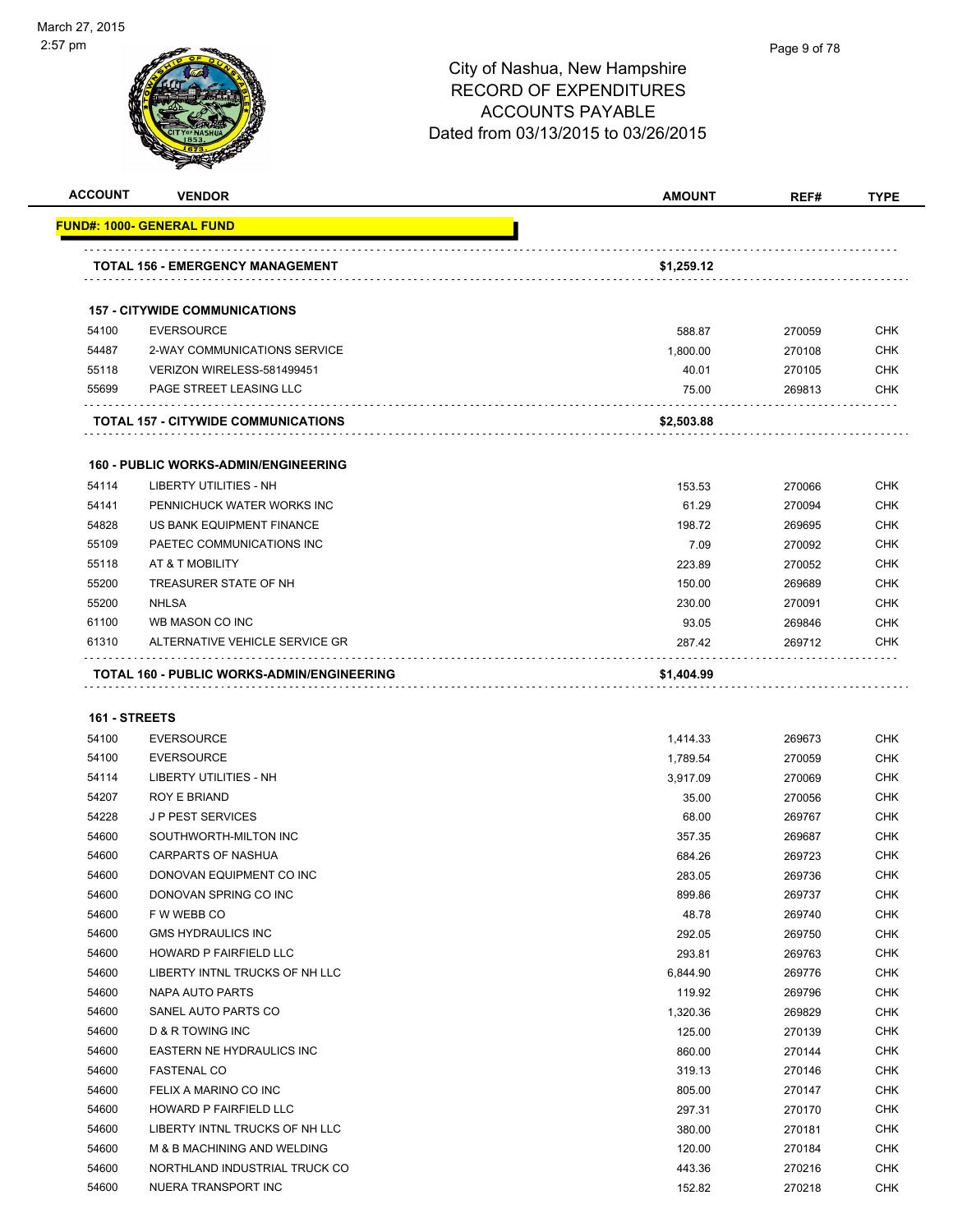#### Page 10 of 78

| <b>ACCOUNT</b> | <b>VENDOR</b>                    | <b>AMOUNT</b> | REF#   | <b>TYPE</b> |
|----------------|----------------------------------|---------------|--------|-------------|
|                | <b>FUND#: 1000- GENERAL FUND</b> |               |        |             |
|                |                                  |               |        |             |
| 161 - STREETS  |                                  |               |        |             |
| 54600          | SANEL AUTO PARTS CO              | 37.39         | 270233 | <b>CHK</b>  |
| 54600          | TST HYDRAULICS INC               | 249.58        | 270245 | <b>CHK</b>  |
| 54828          | US BANK EQUIPMENT FINANCE        | 109.70        | 269698 | <b>CHK</b>  |
| 55109          | PAETEC COMMUNICATIONS INC        | 21.39         | 270092 | <b>CHK</b>  |
| 55118          | AT & T MOBILITY                  | 203.78        | 270052 | <b>CHK</b>  |
| 55400          | <b>NEWWA</b>                     | 270.00        | 270087 | <b>CHK</b>  |
| 61100          | WB MASON CO INC                  | 194.16        | 270254 | <b>CHK</b>  |
| 61107          | UNIFIRST CORPORATION             | 569.11        | 269839 | <b>CHK</b>  |
| 61107          | ALECS SHOE STORE INC             | 427.40        | 270112 | <b>CHK</b>  |
| 61107          | UNIFIRST CORPORATION             | 539.10        | 270246 | <b>CHK</b>  |
| 61166          | BOT L GAS INC                    | 254.00        | 269721 | <b>CHK</b>  |
| 61166          | BOT L GAS INC                    | 63.50         | 270126 | <b>CHK</b>  |
| 61299          | <b>B-B CHAIN INC</b>             | 2,939.05      | 270115 | <b>CHK</b>  |
| 61299          | <b>BELLETETES INC</b>            | 40.48         | 270120 | <b>CHK</b>  |
| 61299          | FUTURE SUPPLY CO                 | 248.68        | 270152 | <b>CHK</b>  |
| 61299          | NH BRAGG & SONS INC              | 677.56        | 270213 | <b>CHK</b>  |
| 61300          | DENNIS K BURKE INC               | 13,474.72     | 270142 | <b>CHK</b>  |
| 61307          | SHATTUCK MALONE OIL CO           | 26,977.80     | 269686 | <b>CHK</b>  |
| 61310          | ALTERNATIVE VEHICLE SERVICE GR   | 2,088.75      | 269712 | <b>CHK</b>  |
| 61514          | <b>EASTERN MINERALS INC</b>      | 25,978.47     | 269738 | <b>CHK</b>  |
| 61514          | F L MERRILL CONSTRUCTION, INC    | 4,678.75      | 269742 | <b>CHK</b>  |
| 61514          | <b>GRANITE STATE MINERAL INC</b> | 40,197.20     | 269753 | <b>CHK</b>  |
| 61514          | DBU CONSTRUCTION INC             | 8,433.75      | 270141 | <b>CHK</b>  |
| 61514          | <b>GRANITE STATE MINERAL INC</b> | 909.29        | 270157 | <b>CHK</b>  |
| 61514          | <b>HARON CORPORATION</b>         | 3,586.25      | 270163 | <b>CHK</b>  |
| 61705          | <b>MAYNARD &amp; LESIEUR INC</b> | 450.00        | 269786 | <b>CHK</b>  |
| 61705          | <b>MAYNARD &amp; LESIEUR INC</b> | 345.00        | 270195 | <b>CHK</b>  |
| 61709          | <b>G H BERLIN WINDWARD</b>       | 1,505.74      | 269747 | <b>CHK</b>  |
| 61709          | <b>NAPA AUTO PARTS</b>           | 25.41         | 269796 | <b>CHK</b>  |
| 61709          | OMEGA INDUSTRIAL SUPPLY INC      | 624.30        | 269810 | CHK         |
| 61799          | SOUTHWORTH-MILTON INC            | 300.14        | 269687 | <b>CHK</b>  |
| 61799          | <b>BEST FORD</b>                 | 20.38         | 269719 | <b>CHK</b>  |
| 61799          | <b>CARPARTS OF NASHUA</b>        | 42.23         | 269723 | <b>CHK</b>  |
| 61799          | F W WEBB CO                      | 10.20         | 269740 | <b>CHK</b>  |
| 61799          | M & M ELECTRICAL SUPPLY CO INC   | 5.28          | 269779 | <b>CHK</b>  |
| 61799          | <b>NAPA AUTO PARTS</b>           | 3.38          | 269796 | <b>CHK</b>  |
| 61799          | SANEL AUTO PARTS CO              | 9.50          | 269829 | <b>CHK</b>  |
| 61799          | <b>CORNWELL TOOLS</b>            | 95.50         | 270137 | <b>CHK</b>  |
| 61799          | <b>FASTENAL CO</b>               | 33.81         | 270146 | <b>CHK</b>  |
| 61799          | LIBERTY INTNL TRUCKS OF NH LLC   | 43.19         | 270181 | <b>CHK</b>  |
| 61799          | <b>MATCO TOOLS</b>               | 26.95         | 270191 | <b>CHK</b>  |
| 61799          | <b>NAPA AUTO PARTS</b>           | 2.98          | 270206 | <b>CHK</b>  |
| 71025          | <b>BELLETETES INC</b>            | 180.83        | 270120 | <b>CHK</b>  |
|                | <b>TOTAL 161 - STREETS</b>       | \$158,765.60  |        |             |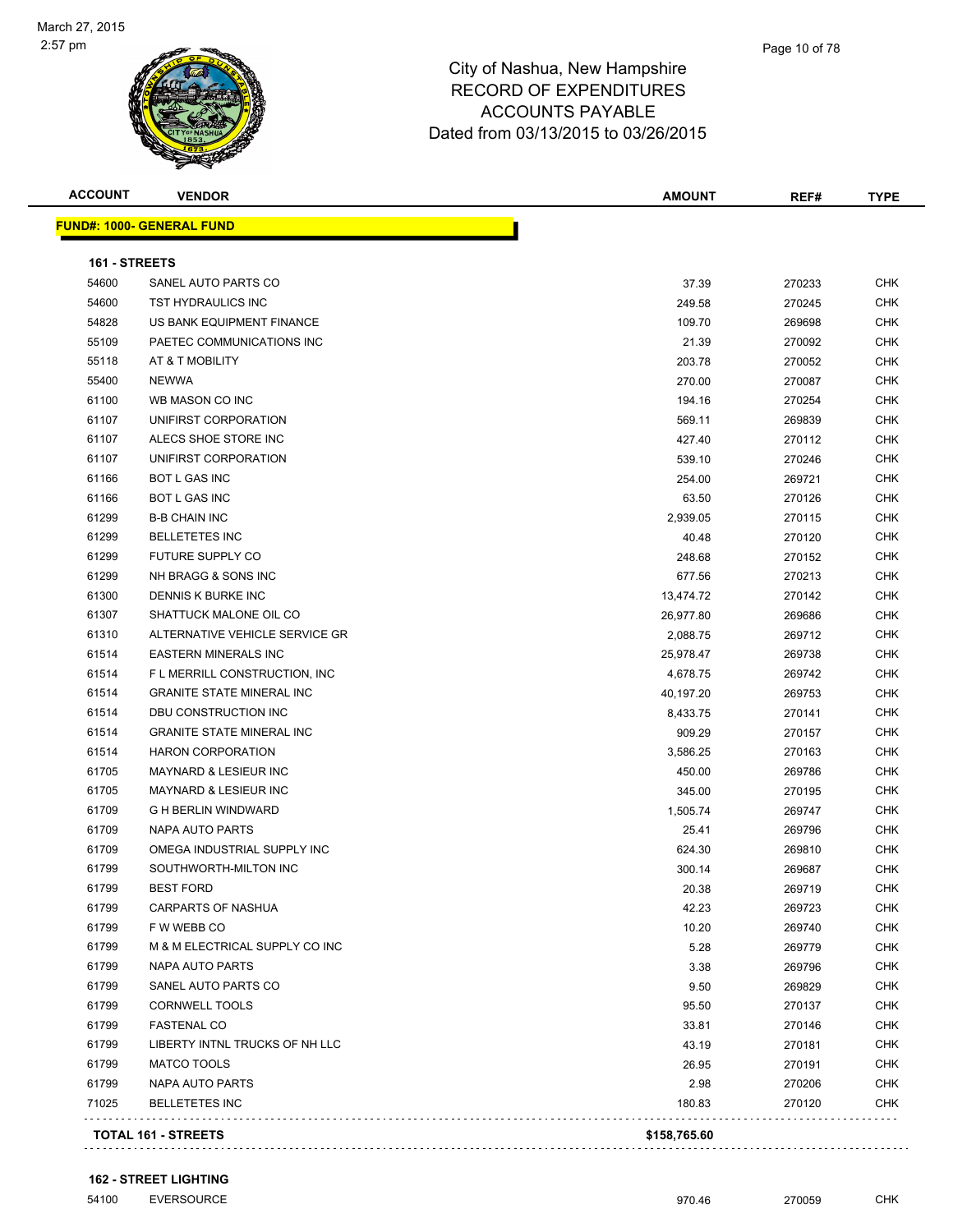

#### Page 11 of 78

| <b>ACCOUNT</b> | <b>VENDOR</b>                                       | <b>AMOUNT</b>     | REF#             | <b>TYPE</b>              |
|----------------|-----------------------------------------------------|-------------------|------------------|--------------------------|
|                | <u> FUND#: 1000- GENERAL FUND</u>                   |                   |                  |                          |
|                | <b>162 - STREET LIGHTING</b>                        |                   |                  |                          |
| 54276          | <b>EVERSOURCE</b>                                   | 375.00            | 270060           | CHK                      |
|                | <b>TOTAL 162 - STREET LIGHTING</b>                  | \$1,345.46        |                  |                          |
|                | <b>166 - PARKING LOTS</b>                           |                   |                  |                          |
|                |                                                     |                   |                  |                          |
| 54100<br>55699 | <b>EVERSOURCE</b><br>UNITED SITE SERVICES NORTHEAST | 2,277.28<br>54.97 | 270059<br>270248 | <b>CHK</b><br><b>CHK</b> |
|                | TOTAL 166 - PARKING LOTS                            | \$2,332.25        |                  |                          |
|                | <b>171 - COMMUNITY SERVICES</b>                     |                   |                  |                          |
| 54100          | <b>EVERSOURCE</b>                                   | 965.72            | 270059           | <b>CHK</b>               |
| 54828          | US BANK EQUIPMENT FINANCE                           | 339.00            | 270104           | <b>CHK</b>               |
| 55400          | <b>NHPHA</b>                                        | 40.00             | 269683           | <b>CHK</b>               |
| 61100          | ANCO SIGNS & STAMPS INC                             | 104.00            | 269709           | <b>CHK</b>               |
| 61100          | WB MASON CO INC                                     | 425.94            | 269846           | <b>CHK</b>               |
| 61250          | <b>MARKET BASKET</b>                                | 200.00            | 270043           | <b>CHK</b>               |
|                | <b>TOTAL 171 - COMMUNITY SERVICES</b>               | \$2,074.66        |                  |                          |
|                | <b>172 - COMMUNITY HEALTH</b>                       |                   |                  |                          |
| 55400          | <b>NHPHA</b>                                        | 20.00             | 269683           | CHK                      |
|                | TOTAL 172 - COMMUNITY HEALTH                        | \$20.00           |                  |                          |
|                |                                                     |                   |                  |                          |
|                | <b>173 - ENVIRONMENTAL HEALTH</b>                   |                   |                  |                          |
| 61110          | <b>M &amp; N SPORTS LLC</b>                         | 211.90            | 270185           | <b>CHK</b>               |
| 61135          | P & K CUSTOM ACRYLICS                               | 375.00            | 270220           | <b>CHK</b>               |
| 61149          | <b>VWR INTERNATIONAL</b>                            | 278.30            | 270252           | <b>CHK</b>               |
| 61299          | OFFICE ALTERNATIVES LLC                             | 364.00            | 270219           | <b>CHK</b>               |
|                | <b>TOTAL 173 - ENVIRONMENTAL HEALTH</b>             | \$1,229.20        |                  |                          |
|                | <b>175 - WELFARE ASSISTANCE</b>                     |                   |                  |                          |
| 55810          | BCGP PROPERTY MANAGEMENT LLC                        | 200.50            | 269988           | <b>CHK</b>               |
| 55810          | KENNETH P BLANCHARD                                 | 255.00            | 269989           | <b>CHK</b>               |
| 55810          | <b>GILBERT G CAMPBELL</b>                           | 339.55            | 269990           | <b>CHK</b>               |
| 55810          | CENTRAL REALTY INC                                  | 637.61            | 269991           | <b>CHK</b>               |
| 55810          | CHRISTOPHER CHISHOLM                                | 945.42            | 269992           | <b>CHK</b>               |
| 55810          | DOUGLAS J DICHARD                                   | 675.00            | 269993           | <b>CHK</b>               |
| 55810          | LUPINE PROPERTIES LLC                               | 750.00            | 269994           | <b>CHK</b>               |
| 55810          | <b>LOUIS MICHAUD</b>                                | 750.00            | 269996           | CHK                      |
| 55810          | MOTEL 6                                             | 717.92            | 269997           | <b>CHK</b>               |
| 55810          | MOTEL 6                                             | 1,114.06          | 270403           | <b>CHK</b>               |
| 55810          | 23-25 TEMPLE ST REALTY LLC                          | 500.00            | 270404           | <b>CHK</b>               |
| 55810          | KENNETH P BLANCHARD                                 | 600.00            | 270405           | <b>CHK</b>               |
| 55810          | <b>FAIR DEAL ENTERPRISES</b>                        | 750.00            | 270406           | <b>CHK</b>               |
| 55810          | HFI PROPERTIES LLC                                  | 700.00            | 270407           | <b>CHK</b>               |
|                |                                                     |                   |                  |                          |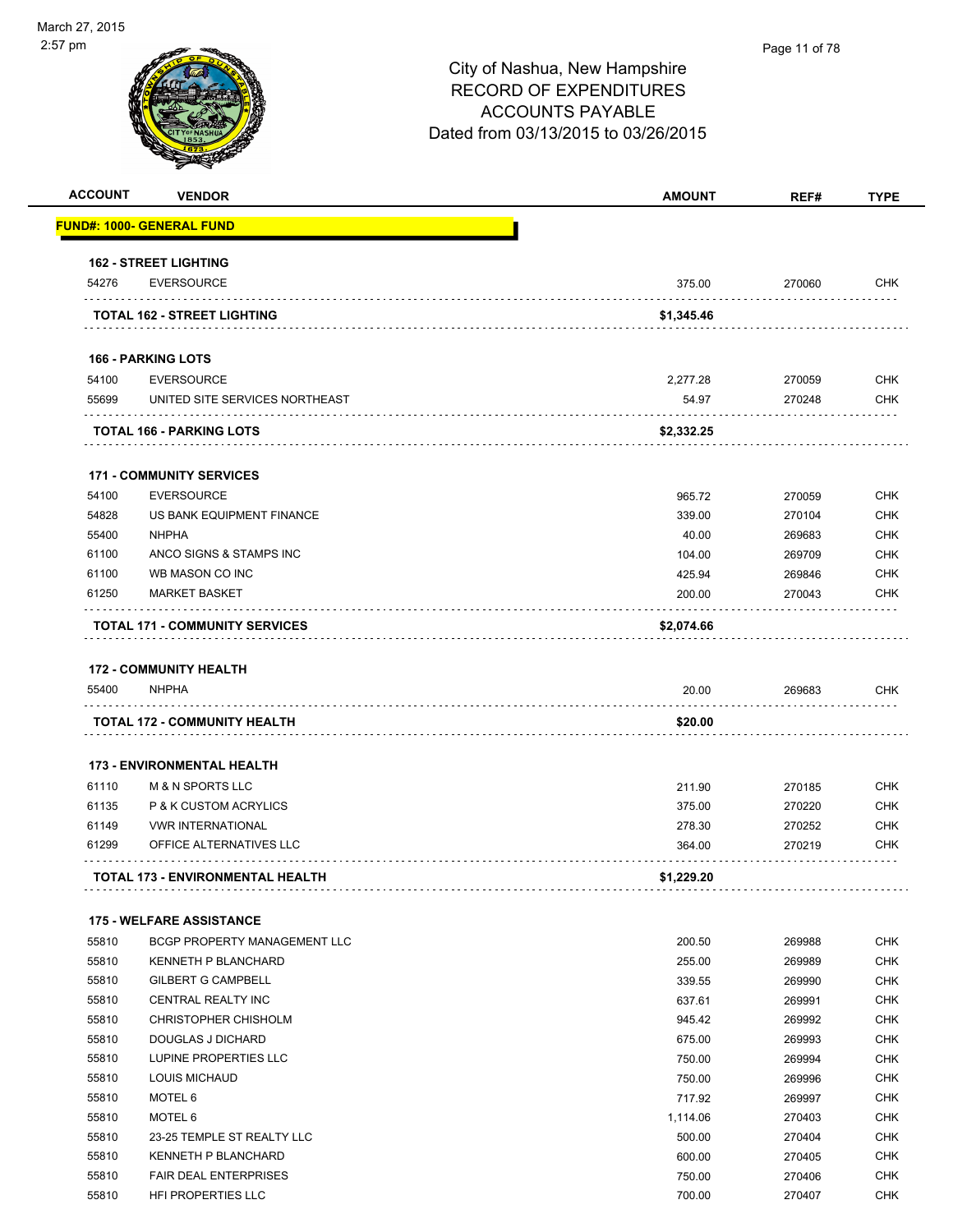| <b>ACCOUNT</b> | <b>VENDOR</b>                                       | <b>AMOUNT</b> | REF#             | <b>TYPE</b> |
|----------------|-----------------------------------------------------|---------------|------------------|-------------|
|                | <u> FUND#: 1000- GENERAL FUND</u>                   |               |                  |             |
|                | <b>175 - WELFARE ASSISTANCE</b>                     |               |                  |             |
| 55812          | RITE AID ACCT#1009804                               | 90.93         | 270408           | CHK         |
| 55816          | MARKET BASKET ACCT 2589096                          | 163.25        | 269995           | <b>CHK</b>  |
| 55818          | MARKET BASKET ACCT 2589096                          | 67.15         | 269995           | CHK         |
|                | TOTAL 175 - WELFARE ASSISTANCE                      | \$9,256.39    |                  |             |
|                |                                                     |               |                  |             |
|                | <b>177 - PARKS &amp; RECREATION</b>                 |               |                  |             |
| 54100          | <b>EVERSOURCE</b>                                   | 7,198.11      | 269673           | CHK         |
| 54100          | <b>EVERSOURCE</b>                                   | 244.41        | 270059           | <b>CHK</b>  |
| 54114          | LIBERTY UTILITIES - NH                              | 43.59         | 270073           | CHK         |
| 54114          | LIBERTY UTILITIES - NH                              | 550.78        | 270082           | CHK         |
| 54141          | PENNICHUCK WATER WORKS INC                          | 438.21        | 269685           | <b>CHK</b>  |
| 54141          | PENNICHUCK WATER WORKS INC                          | 427.30        | 270094           | CHK         |
| 54280          | UNITED SITE SERVICES NORTHEAST                      | 54.97         | 269842           | <b>CHK</b>  |
| 54280          | AIRGAS USA LLC                                      | 349.48        | 270111           | <b>CHK</b>  |
| 54280          | <b>FASTENAL CO</b>                                  | 34.36         | 270146           | CHK         |
| 54280          | <b>FIMBEL PAUNET CORP</b>                           | 471.00        | 270148           | CHK         |
| 54280          | HOME DEPOT CREDIT SERVICE 3065                      | 1,224.57      | 270168           | CHK         |
| 54280          | JUTRAS SIGNS & FLAGS INC                            | 1,052.50      | 270178           | CHK         |
| 54280          | MARSHALL SIGNS INC                                  | 125.00        | 270190           | <b>CHK</b>  |
| 54280          | SAM'S CLUB DIRECT-0860                              | 607.10        | 270231           | CHK         |
| 54487          | <b>RBG INC</b>                                      | 244.00        | 269822           | CHK         |
| 54487          | <b>RC WELDING LLC</b>                               | 960.00        | 269823           | <b>CHK</b>  |
| 54487<br>54821 | <b>MILTON CAT</b><br>UNITED SITE SERVICES NORTHEAST | 1,158.02      | 270083           | CHK<br>CHK  |
| 54821          | UNITED SITE SERVICES                                | 109.94        | 270248           |             |
| 54828          | US BANK EQUIPMENT FINANCE                           | 54.97         | 270249           | CHK<br>CHK  |
| 55109          | PAETEC COMMUNICATIONS INC                           | 83.85<br>8.55 | 270103<br>270092 | CHK         |
| 55118          | AT & T MOBILITY                                     | 126.50        |                  | CHK         |
| 55200          | <b>BABE RUTH LEAGUE INC</b>                         | 705.50        | 270052<br>270055 | CHK         |
| 55642          | <b>GREGORY ANDRUSKEVICH</b>                         | 25.00         | 269971           | <b>CHK</b>  |
| 55642          | DANIEL CARUSO                                       | 100.00        | 269972           | <b>CHK</b>  |
| 55642          | <b>JOHN C COLLINS</b>                               | 475.00        | 269973           | <b>CHK</b>  |
| 55642          | SEAN-MICHAEL LANG                                   | 360.00        | 269974           | <b>CHK</b>  |
| 55642          | <b>DAVE MANSOR</b>                                  | 782.00        | 269975           | <b>CHK</b>  |
| 55642          | <b>BRIAN OLSEN</b>                                  | 138.00        | 269976           | <b>CHK</b>  |
| 55642          | ROGER ROBICHAUD                                     | 1,144.00      | 269977           | CHK         |
| 55642          | RONALD SEVIGNY                                      | 925.00        | 269978           | CHK         |
| 55642          | KENNETH W SINCLAIR                                  | 264.00        | 269979           | CHK         |
| 55642          | <b>BRUCE SMITH</b>                                  | 132.00        | 269980           | CHK         |
| 55642          | <b>JOHN SOUBOSKY</b>                                | 1,584.00      | 269981           | CHK         |
| 55642          | RON WELLIVER                                        | 88.00         | 269982           | <b>CHK</b>  |
| 55642          | JEFF DROWN                                          | 88.00         | 270401           | <b>CHK</b>  |
| 61110          | <b>GRAINGER</b>                                     | 551.98        | 270154           | <b>CHK</b>  |
| 61128          | <b>HARRIS TROPHY</b>                                | 2,450.00      | 270164           | <b>CHK</b>  |
| 61300          | DENNIS K BURKE INC                                  | 1,189.26      | 270142           | <b>CHK</b>  |
| 61310          | ALTERNATIVE VEHICLE SERVICE GR                      | 2,294.85      | 269712           | <b>CHK</b>  |
| 61542          | MARSHALL SIGNS INC                                  | 160.00        | 269782           | <b>CHK</b>  |
|                |                                                     |               |                  |             |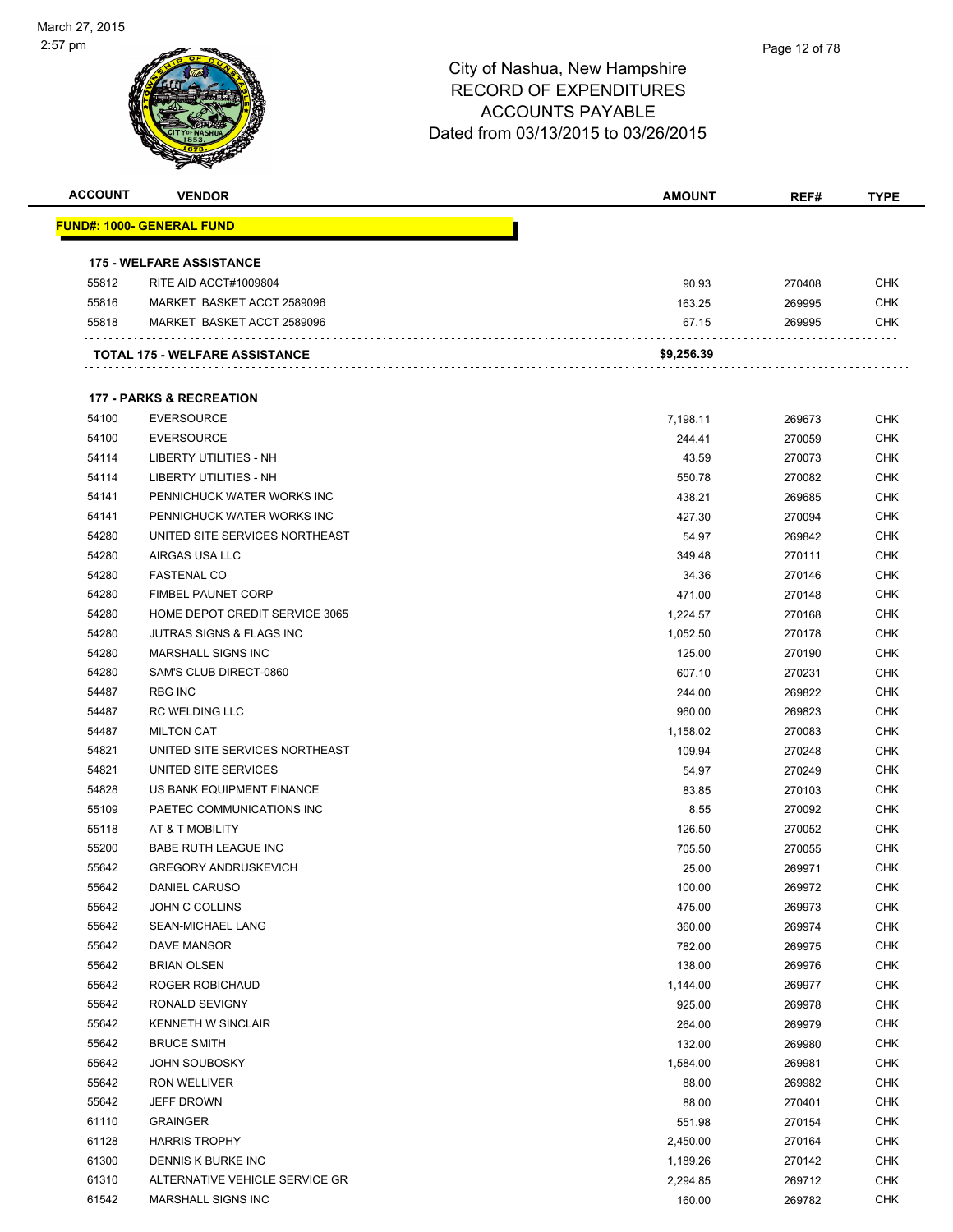| <b>ACCOUNT</b> | <b>VENDOR</b>                             | <b>AMOUNT</b> | REF#   | <b>TYPE</b> |
|----------------|-------------------------------------------|---------------|--------|-------------|
|                | <u> FUND#: 1000- GENERAL FUND</u>         |               |        |             |
|                | <b>177 - PARKS &amp; RECREATION</b>       |               |        |             |
| 61705          | <b>MAYNARD &amp; LESIEUR INC</b>          | 804.40        | 270194 | <b>CHK</b>  |
| 61799          | <b>CARPARTS OF NASHUA</b>                 | 9.31          | 269723 | <b>CHK</b>  |
| 61799          | NAPA AUTO PARTS                           | 311.11        | 269797 | <b>CHK</b>  |
| 61799          | NUERA TRANSPORT INC                       | 10.20         | 269808 | <b>CHK</b>  |
| 61799          | SANEL AUTO PARTS CO                       | 18.60         | 269828 | <b>CHK</b>  |
| 61799          | <b>BEST FORD</b>                          | 97.67         | 270125 | <b>CHK</b>  |
| 61799          | CARPARTS OF NASHUA                        | 73.30         | 270131 | <b>CHK</b>  |
| 61799          | <b>GRANITE STATE GLASS</b>                | 235.00        | 270156 | <b>CHK</b>  |
| 61799          | NAPA AUTO PARTS                           | 151.33        | 270208 | <b>CHK</b>  |
| 61799          | SANEL AUTO PARTS CO                       | 42.92         | 270232 | <b>CHK</b>  |
| 71025          | M & M ELECTRICAL SUPPLY CO INC            | 15.48         | 269779 | <b>CHK</b>  |
|                | <b>TOTAL 177 - PARKS &amp; RECREATION</b> | \$30,793.12   |        |             |
| 179 - LIBRARY  |                                           |               |        |             |
| 54114          | LIBERTY UTILITIES - NH                    | 1,300.91      | 269680 | <b>CHK</b>  |
| 54114          | DIRECT ENERGY BUSINESS                    | 2,344.55      | 270143 | <b>CHK</b>  |
| 54428          | COMCAST CABLE COMMUNICATIONS I            | 205.80        | 270058 | <b>CHK</b>  |
| 54828          | US BANK EQUIPMENT FINANCE                 | 133.06        | 269693 | <b>CHK</b>  |
| 55109          | AT & T MOBILITY                           | 32.04         | 270052 | <b>CHK</b>  |
| 55200          | NE HISTORIC GENEALOGICAL                  | 80.00         | 270085 | <b>CHK</b>  |
| 55200          | <b>KERSTEN MATERA</b>                     | 70.00         | 270192 | <b>CHK</b>  |
| 55400          | NHLA-YALS                                 | 80.00         | 270090 | <b>CHK</b>  |
| 55607          | PITNEY BOWES GLOBAL FIN SRVS              | 286.44        | 269816 | <b>CHK</b>  |
| 61100          | WB MASON CO INC                           | 153.89        | 269846 | <b>CHK</b>  |
| 61100          | WB MASON CO INC                           | 447.72        | 270254 | <b>CHK</b>  |
| 61807          | <b>ACTRACE</b>                            | 425.00        | 269703 | <b>CHK</b>  |
| 61807          | <b>BAKER &amp; TAYLOR</b>                 | 935.72        | 269715 | <b>CHK</b>  |
| 61807          | <b>INGRAM LIBRARY SERVICES</b>            | 125.90        | 269765 | <b>CHK</b>  |
| 61807          | BUSINESS AND INDUSTRY ASSOC OF            | 46.25         | 270057 | <b>CHK</b>  |
| 61807          | <b>BAKER &amp; TAYLOR</b>                 | 2,173.94      | 270116 | <b>CHK</b>  |
| 61807          | <b>INGRAM LIBRARY SERVICES</b>            | 92.24         | 270174 | <b>CHK</b>  |
| 61814          | PETTY CASH                                | 31.98         | 269664 | CHK         |
| 61814          | MICRO MARKETING ASSOCIATES                | 347.17        | 269793 | <b>CHK</b>  |
| 61814          | MIDWEST TAPE                              | 282.88        | 269794 | <b>CHK</b>  |
| 61814          | RANDOM HOUSE LLC                          | 30.00         | 269821 | <b>CHK</b>  |
| 61814          | <b>BAKER &amp; TAYLOR</b>                 | 49.48         | 270116 | CHK         |
| 61814          | MIDWEST TAPE                              | 739.21        | 270202 | <b>CHK</b>  |
| 61814          | RANDOM HOUSE LLC                          | 63.75         | 270228 | <b>CHK</b>  |
| 61816          | <b>INGRAM LIBRARY SERVICES</b>            | 28.45         | 269765 | CHK         |
| 61819          | <b>INGRAM LIBRARY SERVICES</b>            | 32.98         | 269765 | <b>CHK</b>  |
| 68322          | PETTY CASH                                | 139.37        | 269664 | <b>CHK</b>  |
| 68322          | <b>DEREK POLLITT</b>                      | 100.00        | 270223 | <b>CHK</b>  |
|                | <b>TOTAL 179 - LIBRARY</b>                | \$10,778.73   |        |             |
|                |                                           |               |        |             |

#### **181 - COMMUNITY DEVELOPMENT**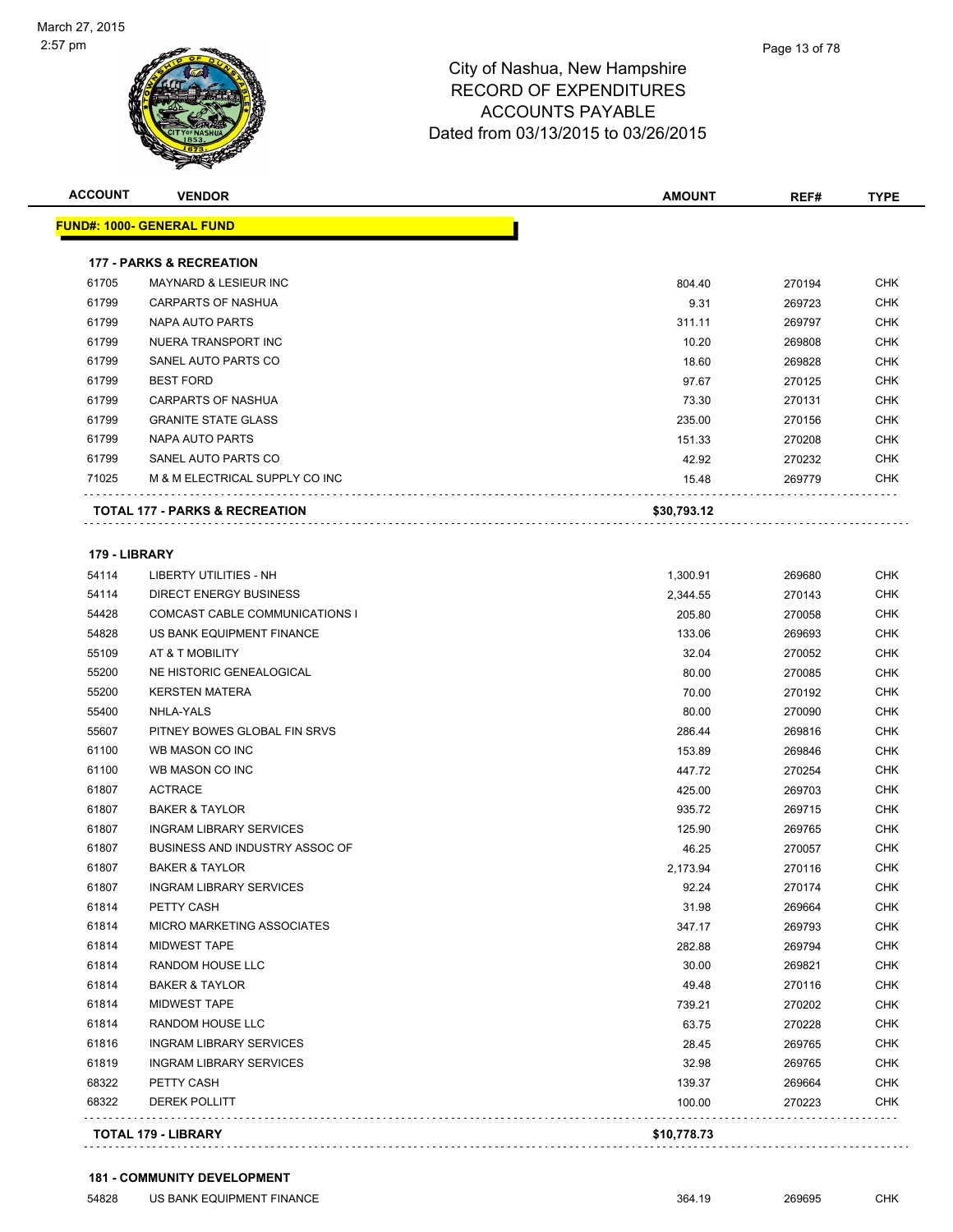| <b>ACCOUNT</b>      | <b>VENDOR</b>                            | <b>AMOUNT</b> | REF#   | <b>TYPE</b> |
|---------------------|------------------------------------------|---------------|--------|-------------|
|                     | <u> FUND#: 1000- GENERAL FUND</u>        |               |        |             |
|                     | <b>181 - COMMUNITY DEVELOPMENT</b>       |               |        |             |
| 55421               | <b>SARAH MARCHANT</b>                    | 751.92        | 270042 | <b>CHK</b>  |
| 61100               | WB MASON CO INC                          | 46.94         | 270254 | <b>CHK</b>  |
| 61650               | WB MASON CO INC                          | 29.03         | 270254 | <b>CHK</b>  |
|                     | TOTAL 181 - COMMUNITY DEVELOPMENT        | \$1,192.08    |        |             |
|                     |                                          |               |        |             |
|                     | <b>182 - PLANNING &amp; ZONING</b>       |               |        |             |
| 42560               | <b>CORPORATE INTERIORS</b>               | 730.00        | 270017 | <b>CHK</b>  |
| 55307               | ROGER HOUSTON                            | 131.10        | 270039 | <b>CHK</b>  |
|                     | <b>TOTAL 182 - PLANNING &amp; ZONING</b> | \$861.10      |        |             |
|                     | <b>183 - ECONOMIC DEVELOPMENT</b>        |               |        |             |
| 54828               | US BANK EQUIPMENT FINANCE                | 85.24         | 269690 | <b>CHK</b>  |
| 55699               | <b>FLEGAL LAW OFFICES</b>                | 200.00        | 269743 | <b>CHK</b>  |
| 61910               | GREATER NASHUA CHAMBER OF COMM           | 112.50        | 269676 | <b>CHK</b>  |
|                     | <b>TOTAL 183 - ECONOMIC DEVELOPMENT</b>  | \$397.74      |        |             |
| <b>191 - SCHOOL</b> |                                          |               |        |             |
| 52300               | <b>GUARDIAN</b>                          | 1,917.64      | 270322 | <b>CHK</b>  |
| 52300               | UNUM LIFE INSURANCE                      | 1,685.71      | 270388 | <b>CHK</b>  |
| 53128               | <b>JACKSON LEWIS LLP</b>                 | 300.00        | 269912 | <b>CHK</b>  |
| 53600               | <b>EDUCATION INC</b>                     | 465.50        | 269885 | <b>CHK</b>  |
| 53600               | THE YOUTH COUNCIL                        | 6,132.50      | 269968 | <b>CHK</b>  |
| 53600               | <b>EDUCATION INC</b>                     | 418.95        | 270308 | <b>CHK</b>  |
| 53614               | <b>CLARK ASSOC</b>                       | 37,618.00     | 270288 | <b>CHK</b>  |
| 53614               | PAULA C COLLINS                          | 161.15        | 270291 | <b>CHK</b>  |
| 53614               | <b>AMY MCCARTNEY</b>                     | 8,805.30      | 270351 | <b>CHK</b>  |
| 53614               | ONWARD HEALTHCARE                        | 2,144.00      | 270368 | <b>CHK</b>  |
| 53614               | SPEECH THERAPY SOLUTIONS INC             | 480.00        | 270383 | <b>CHK</b>  |
| 53628               | <b>CLARITY WATER TECHNOLOGIES</b>        | 798.17        | 269872 | CHK         |
| 53628               | COMPUTER HUT dba IT INSIDERS             | 429.00        | 269875 | <b>CHK</b>  |
| 53628               | MICHELLE MCCARTY                         | 1,000.00      | 269928 | <b>CHK</b>  |
| 53628               | MULTI STATE BILLING SERVICES L           | 583.95        | 269931 | <b>CHK</b>  |
| 53628               | STEPHEN M. BENNETT                       | 530.00        | 270269 | <b>CHK</b>  |
| 53628               | I.T. INSIDERS                            | 234.00        | 270330 | <b>CHK</b>  |
| 53628               | <b>SERESC</b>                            | 2,200.00      | 270381 | <b>CHK</b>  |
| 54100               | <b>EVERSOURCE</b>                        | 13,974.05     | 269847 | <b>CHK</b>  |
| 54100               | <b>EVERSOURCE</b>                        | 86,339.82     | 270255 | <b>CHK</b>  |
| 54114               | <b>ENERGYNORTH PROPANE</b>               | 724.09        | 269887 | <b>CHK</b>  |
| 54114               | LIBERTY UTILITIES                        | 10,956.82     | 270256 | <b>CHK</b>  |
| 54114               | DIRECT ENERGY BUSINESS                   | 10,665.96     | 270257 | <b>CHK</b>  |
| 54141               | PENNICHUCK WATER WORKS INC               | 2,135.30      | 269848 | <b>CHK</b>  |
| 54141               | PENNICHUCK WATER WORKS INC               | 726.18        | 270260 | <b>CHK</b>  |
| 54243               | CONTROL TECHNOLOGIES INC                 | 17,384.50     | 269876 | <b>CHK</b>  |
| 54243               | CONTROL TECHNOLOGIES INC                 | 486.31        | 270293 | <b>CHK</b>  |
| 54280               | <b>B &amp; S LOCKSMITHS INC</b>          | 311.63        | 269855 | <b>CHK</b>  |
|                     |                                          |               |        |             |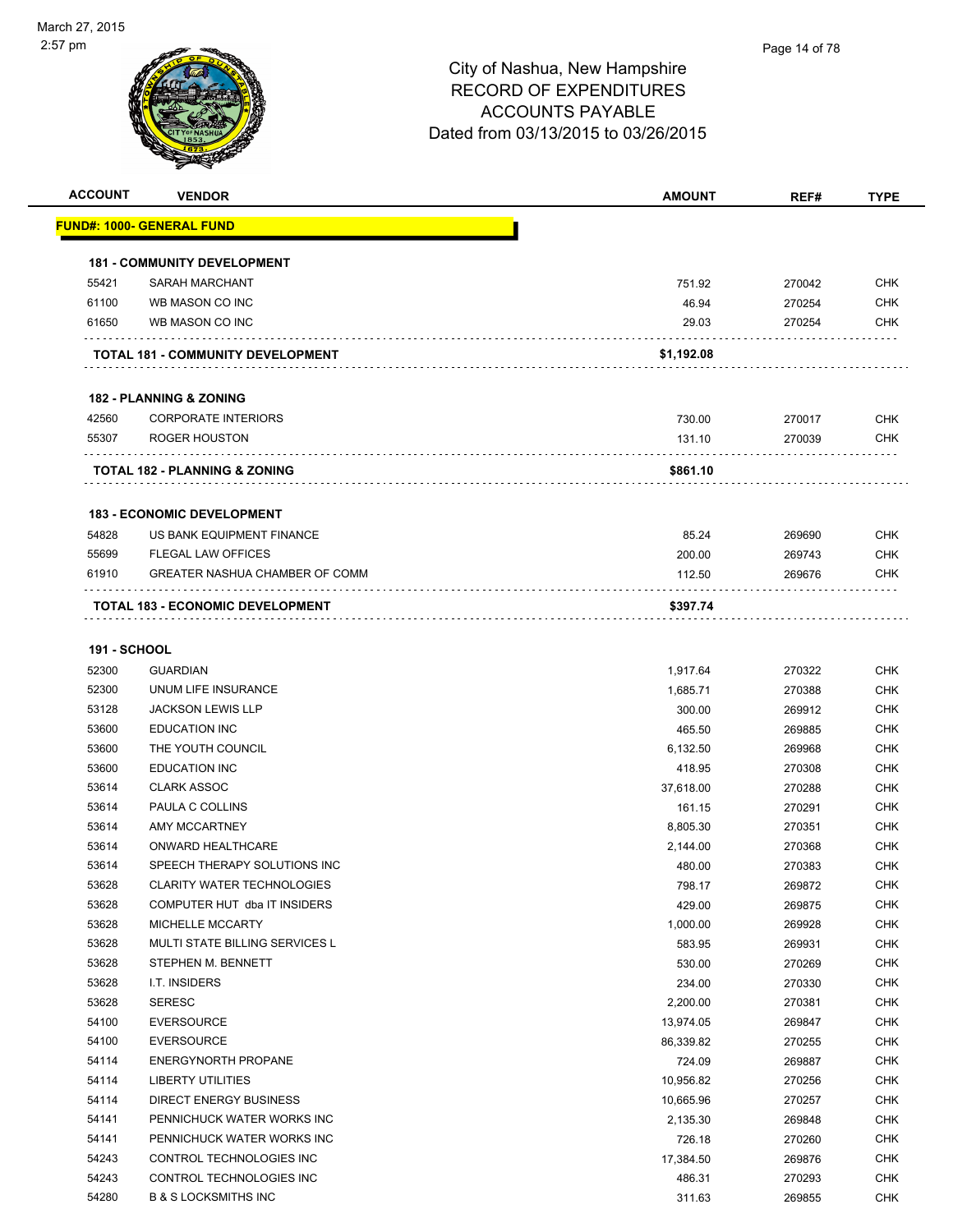

| <b>ACCOUNT</b>      | <b>VENDOR</b>                     | AMOUNT             | REF#             | <b>TYPE</b>        |
|---------------------|-----------------------------------|--------------------|------------------|--------------------|
|                     | <u> FUND#: 1000- GENERAL FUND</u> |                    |                  |                    |
|                     |                                   |                    |                  |                    |
| <b>191 - SCHOOL</b> |                                   |                    |                  |                    |
| 54280               | <b>SECURADYNE SYSTEMS</b>         | 654.00             | 269952           | <b>CHK</b>         |
| 54280               | TELEPHONE NETWORK TECHNOLOGIES    | 180.00             | 269961           | <b>CHK</b>         |
| 54280               | <b>VIKING ROOFING INC</b>         | 825.00             | 269965           | <b>CHK</b>         |
| 54280               | <b>B &amp; S LOCKSMITHS INC</b>   | 471.30             | 270266           | <b>CHK</b>         |
| 54280               | TELEPHONE NETWORK TECHNOLOGIES    | 200.00             | 270386           | CHK                |
| 54280               | <b>VIKING ROOFING INC</b>         | 1,057.57           | 270392           | <b>CHK</b>         |
| 54487               | <b>HAMPDEN ENGINEERING CORP</b>   | 2,700.00           | 269901           | CHK                |
| 54487               | HILLYARD/MANCHESTER               | 2,906.56           | 269904           | CHK                |
| 54487               | SAFETY KLEEN SYSTEMS INC          | 676.38             | 269947           | CHK                |
| 54600               | <b>DMR SERVICES</b>               | 120.00             | 269881           | CHK                |
| 54600               | DONOVAN EQUIPMENT CO INC          | 180.99             | 269882           | CHK                |
| 54600               | <b>MAYNARD &amp; LESIEUR INC</b>  | 208.00             | 269925           | <b>CHK</b>         |
| 54600               | <b>MB TRACTOR &amp; EQUIPMENT</b> | 1,855.30           | 269926           | CHK                |
| 54600               | SANEL AUTO PARTS CO               | 23.72              | 269948           | CHK                |
| 54600               | <b>D &amp; R TOWING INC</b>       | 46.35              | 270299           | CHK                |
| 54600               | <b>DMR SERVICES</b>               | 1,395.40           | 270304           | CHK                |
| 54600               | <b>MAYNARD &amp; LESIEUR INC</b>  | 804.50             | 270350           | CHK                |
| 54600               | SANEL AUTO PARTS CO               | 267.95             | 270376           | CHK                |
| 54821               | PITNEY BOWES GLOBAL FIN SRVS      | 345.00             | 269943           | CHK                |
| 55109               | <b>FAIRPOINT COMMUNICATIONS</b>   | 851.74             | 269674           | CHK                |
| 55109               | <b>EARTHLINK BUSINESS</b>         |                    |                  | CHK                |
| 55109               | <b>FAIRPOINT COMMUNICATIONS</b>   | 1,769.21<br>101.44 | 269851           | <b>CHK</b>         |
| 55109               | <b>FAIRPOINT COMMUNICATIONS</b>   |                    | 269852           | <b>CHK</b>         |
| 55109               | VERIZON WIRELESS 742005979        | 34.96              | 270259           |                    |
|                     | ST JOSEPHS HOSPITAL               | 408.14             | 270262           | CHK<br><b>CHK</b>  |
| 55200<br>55200      | <b>CPI INC</b>                    | 1,400.00           | 269957           | <b>CHK</b>         |
|                     | <b>BRITTANY BOONE</b>             | 150.00             | 270296           | CHK                |
| 55300               | <b>NHAEOP</b>                     | 34.90              | 270274           | <b>CHK</b>         |
| 55300               | <b>WATERVILLE VALLEY RESORT</b>   | 90.00              | 270364           | CHK                |
| 55300<br>55307      | <b>MEGAN ACKERMAN</b>             | 264.58             | 270396           | CHK                |
| 55307               | <b>CRISTA BURRELL</b>             | 17.25              | 269853<br>269863 | <b>CHK</b>         |
|                     | CLAUDIA CASTANO-VELEZ             | 47.15              |                  |                    |
| 55307<br>55307      | LORI COUTU                        | 28.47              | 269868           | CHK.<br><b>CHK</b> |
| 55307               | <b>VIRGINIA L COVART</b>          | 11.50              | 269879           | <b>CHK</b>         |
| 55307               |                                   | 1.73               | 269880           |                    |
|                     | <b>MARIANNE DUSTIN</b>            | 58.65              | 269884           | <b>CHK</b>         |
| 55307               | MICHELLE PAPANICOLAU              | 100.62             | 269939           | <b>CHK</b>         |
| 55307               | <b>JENNIFER SEUSING</b>           | 53.19              | 269954           | <b>CHK</b>         |
| 55307               | <b>LORNE SWINDELL</b>             | 276.12             | 269959           | <b>CHK</b>         |
| 55307               | <b>JANICE ARCARO</b>              | 240.93             | 270265           | <b>CHK</b>         |
| 55307               | ELIZABETH BALA                    | 36.54              | 270267           | CHK                |
| 55307               | <b>COLLEEN DELUDE</b>             | 54.05              | 270302           | CHK                |
| 55307               | <b>JENNIFER GOODWIN</b>           | 20.42              | 270319           | <b>CHK</b>         |
| 55307               | <b>KEITH KLAWES</b>               | 54.05              | 270337           | <b>CHK</b>         |
| 55307               | <b>DENISE PETZ</b>                | 8.91               | 270369           | <b>CHK</b>         |
| 55307               | MARGARET REYNOLDS                 | 15.52              | 270373           | <b>CHK</b>         |
| 55307               | MICHELE SMITH                     | 54.05              | 270382           | CHK                |
| 55400               | <b>MEGAN ACKERMAN</b>             | 155.00             | 269853           | <b>CHK</b>         |
| 55400               | <b>SUE LAMBRIGHT</b>              | 205.00             | 269915           | <b>CHK</b>         |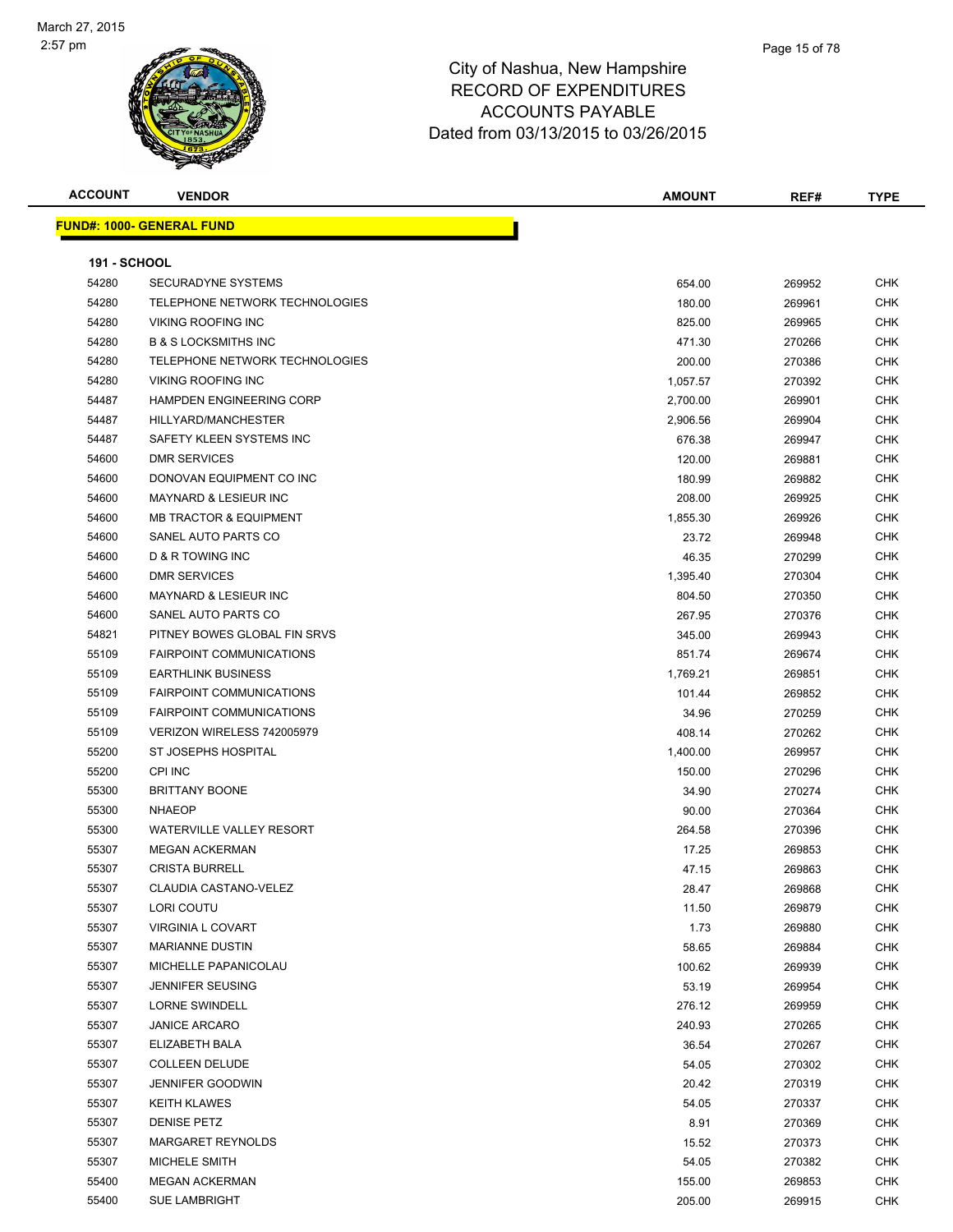

| <b>ACCOUNT</b>      | <b>VENDOR</b>                            | <b>AMOUNT</b> | REF#   | <b>TYPE</b> |
|---------------------|------------------------------------------|---------------|--------|-------------|
|                     | <u> FUND#: 1000- GENERAL FUND</u>        |               |        |             |
|                     |                                          |               |        |             |
| <b>191 - SCHOOL</b> |                                          |               |        |             |
| 55400               | UNH PROF DEV & TRAINING                  | 745.00        | 269963 | <b>CHK</b>  |
| 55400               | <b>BICENTENNIAL PTO</b>                  | 950.00        | 270258 | <b>CHK</b>  |
| 55400               | SUNSET HEIGHTS ELEMENTARY PTO            | 1,040.00      | 270261 | CHK         |
| 55400               | <b>NELMS</b>                             | 137.50        | 270361 | CHK         |
| 55500               | THE TELEGRAPH                            | 817.94        | 269688 | CHK         |
| 55500               | <b>CONCORD MONITOR</b>                   | 723.14        | 269730 | CHK         |
| 55500               | SUCCESS ADVERTISING INC                  | 1,965.47      | 269836 | <b>CHK</b>  |
| 55500               | UNION LEADER CORP -- 19828               | 633.12        | 269840 | <b>CHK</b>  |
| 55500               | EDITORIAL PROJECTS IN EDUC. IN           | 395.00        | 270307 | CHK         |
| 55500               | MERC, INC                                | 395.00        | 270352 | <b>CHK</b>  |
| 55600               | <b>JOSTENS INC</b>                       | 2,041.30      | 269913 | CHK         |
| 55600               | THE COPY SHOP                            | 550.00        | 270294 | CHK         |
| 55600               | STAMP FULFILLMENT SERVICES               | 2,361.05      | 270385 | <b>CHK</b>  |
| 55607               | BICENTENNIAL SCHOOL PETTY CASH           | 6.49          | 269850 | CHK         |
| 55607               | FORMAX - DIV BESCORP INC                 | 164.50        | 269893 | CHK         |
| 55607               | <b>USPS HASLER</b>                       | 2,000.00      | 270389 | CHK         |
| 55642               | <b>WILLIAM NEVERETT</b>                  | 84.00         | 269936 | CHK         |
| 55642               | DAVE ZWICKER                             | 84.00         | 269970 | <b>CHK</b>  |
| 55690               | FIRST STUDENT INC                        | 10,030.02     | 269890 | CHK         |
| 55690               | FIRST STUDENT INC                        | 267,806.30    | 270313 | <b>CHK</b>  |
| 55691               | CARING HANDS TRANSPORTATION LL           | 14,385.00     | 270278 | <b>CHK</b>  |
| 55691               | DERRY COOPERATIVE SCHOOL DISTR           | 260.00        | 270303 | CHK         |
| 55691               | FIRST STUDENT INC                        | 204,315.93    | 270313 | <b>CHK</b>  |
| 55691               | MERRIMACK SCHOOL DISTRICT                | 784.90        | 270353 | <b>CHK</b>  |
| 55691               | SAFEWAY TRAINING & TRANS                 | 780.00        | 270375 | CHK         |
| 55694               | YOUTH VILLAGES                           | 31,894.46     | 269969 | CHK         |
| 55694               | <b>VERMONT PERMANENCY INITIATIVE</b>     | 15,300.47     | 270270 | <b>CHK</b>  |
| 55694               | <b>BOOTHBY THERAPY SERVICES LLC</b>      | 144.75        | 270275 | <b>CHK</b>  |
| 55694               | <b>CEDARCREST INC</b>                    | 4,915.47      | 270283 | <b>CHK</b>  |
| 55694               | CHAMBERLAIN INTERNATIONAL SCH            | 10,221.12     | 270286 | <b>CHK</b>  |
| 55694               | <b>CREST COLLABORATIVE</b>               | 8,080.00      | 270297 | CHK         |
| 55694               | EASTER SEALS OF NEW HAMPSHIRE            | 52,744.51     | 270306 | <b>CHK</b>  |
| 55694               | LEARNING CENTER FOR THE DEAF             | 6,961.05      | 270339 | CHK         |
| 55694               | MILFORD SCHOOL DISTRICT SAU 40           | 6,035.59      | 270355 | <b>CHK</b>  |
| 55694               | MOUNT PROSPECT ACADEMY INC               | 13,379.40     | 270357 | <b>CHK</b>  |
| 55694               | NASHOBA LEARNING GROUP                   | 14,031.30     | 270358 | <b>CHK</b>  |
| 55694               | <b>REGIONAL SERVICES &amp; EDUCATION</b> | 1,178.28      | 270372 | <b>CHK</b>  |
| 55694               | ST ANNS HOME INC                         | 3,446.04      | 270384 | <b>CHK</b>  |
| 55694               | TREASURER STATE OF NH                    | 47,700.09     | 270387 | <b>CHK</b>  |
| 55694               | <b>VALLEY COLLABORATIVE</b>              | 8,266.80      | 270390 | <b>CHK</b>  |
| 55694               | <b>WEDIKO CHILDRENS SERVICES</b>         | 15,321.42     | 270398 | CHK         |
| 55694               | YOUTH VILLAGES                           | 16,892.64     | 270400 | CHK         |
| 61100               | <b>SCHOOL SPECIALTY</b>                  | 156.32        | 269950 | <b>CHK</b>  |
| 61100               | WB MASON CO INC                          | 1,615.45      | 269967 | <b>CHK</b>  |
| 61100               | CENTRAL PAPER PRODUCTS CO                | 63.03         | 270285 | <b>CHK</b>  |
| 61100               | <b>DECKER EQUIPMENT</b>                  | 104.73        | 270300 | CHK         |
| 61100               | LIBERTY FLAGS, INC                       | 81.05         | 270341 | CHK         |
| 61100               | <b>SCHOOL SPECIALTY</b>                  | 32.54         | 270379 | <b>CHK</b>  |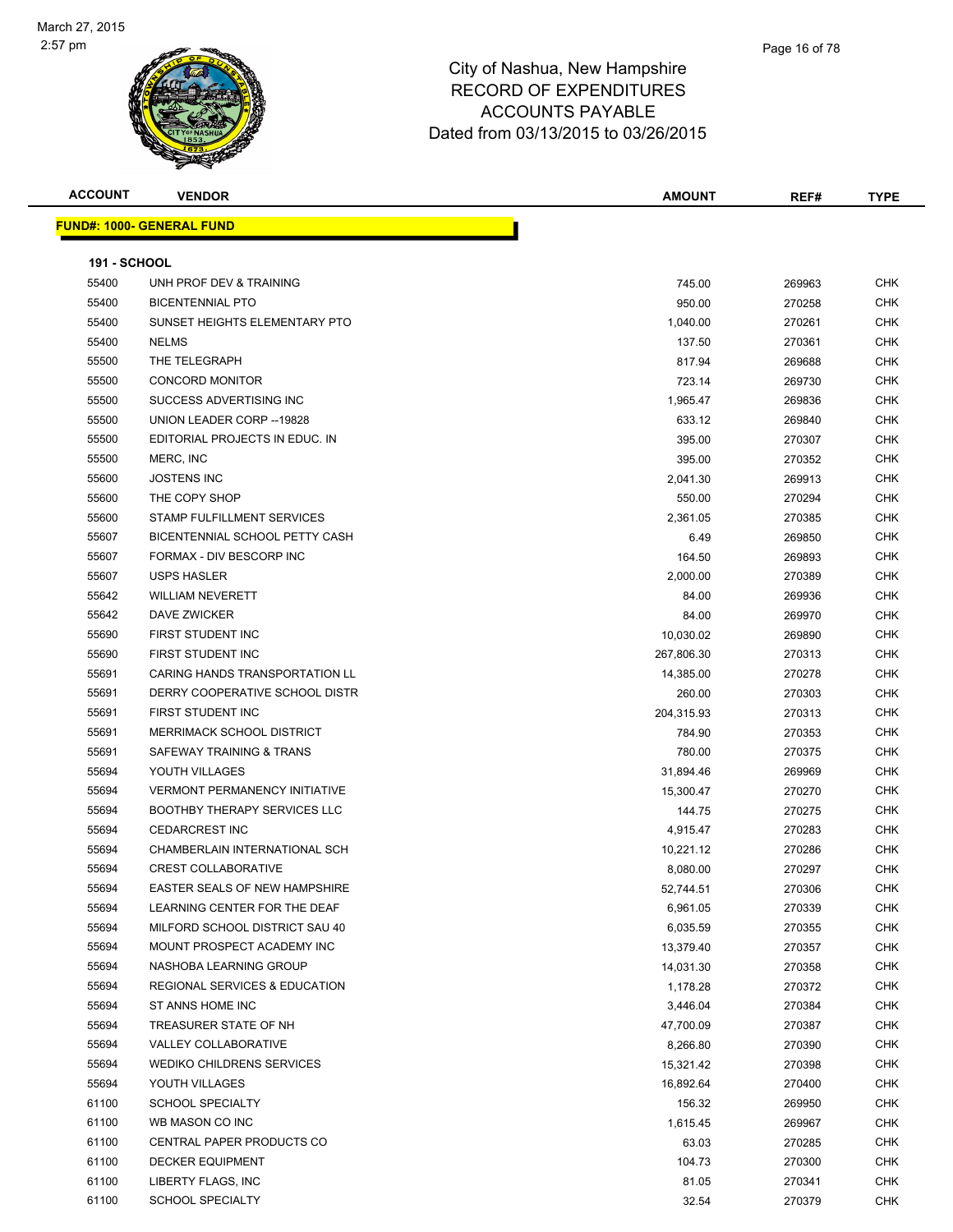

| <b>ACCOUNT</b>      | <b>VENDOR</b>                      | <b>AMOUNT</b> | REF#   | <b>TYPE</b> |
|---------------------|------------------------------------|---------------|--------|-------------|
|                     | <b>FUND#: 1000- GENERAL FUND</b>   |               |        |             |
|                     |                                    |               |        |             |
| <b>191 - SCHOOL</b> |                                    |               |        |             |
| 61100               | WB MASON CO INC                    | 1,696.04      | 270397 | <b>CHK</b>  |
| 61135               | BICENTENNIAL SCHOOL PETTY CASH     | 47.32         | 269850 | <b>CHK</b>  |
| 61135               | <b>CYNTHIA BANNON</b>              | 48.93         | 269856 | <b>CHK</b>  |
| 61135               | <b>BARNES &amp; NOBLE INC</b>      | 19.95         | 269857 | CHK         |
| 61135               | <b>BEST BUY BUSINESS ADVANTAGE</b> | 260.86        | 269859 | <b>CHK</b>  |
| 61135               | <b>LYNNE BROWN</b>                 | 52.12         | 269861 | CHK         |
| 61135               | BUYQUEST.COM                       | 89.38         | 269864 | <b>CHK</b>  |
| 61135               | CANON SOLUTIONS AMERICA INC        | 135.00        | 269865 | <b>CHK</b>  |
| 61135               | CARTRIDGE WORLD NASHUA             | 307.95        | 269866 | <b>CHK</b>  |
| 61135               | COMPUTER HUT dba IT INSIDERS       | 59.95         | 269875 | <b>CHK</b>  |
| 61135               | <b>EDVOTEK INC</b>                 | 173.80        | 269886 | <b>CHK</b>  |
| 61135               | F W WEBB CO                        | 242.09        | 269888 | <b>CHK</b>  |
| 61135               | <b>FLAGHOUSE INC</b>               | 189.98        | 269891 | <b>CHK</b>  |
| 61135               | FOLLETT SCHOOL SOLUTIONS INC       | 4,173.11      | 269892 | <b>CHK</b>  |
| 61135               | <b>GENERAL LINEN SERVICE INC</b>   | 108.99        | 269896 | <b>CHK</b>  |
| 61135               | <b>HANNAFORD</b>                   | 101.30        | 269902 | <b>CHK</b>  |
| 61135               | HOME DEPOT CREDIT SERVICES         | 7.74          | 269905 | CHK         |
| 61135               | HOME DEPOT CREDIT SERVICES         | 58.92         | 269906 | CHK         |
| 61135               | HOME DEPOT CREDIT SERVICE          | 131.30        | 269907 | CHK         |
| 61135               | <b>JW PEPPER &amp; SONS INC</b>    | 87.20         | 269911 | CHK         |
| 61135               | LEARNING CYCLES LLC                | 222.20        | 269916 | <b>CHK</b>  |
| 61135               | <b>LINDA LENNON</b>                | 70.66         | 269919 | <b>CHK</b>  |
| 61135               | <b>MAINE OXY</b>                   | 167.00        | 269922 | CHK         |
| 61135               | MARKET BASKET ACCT 2589096         | 303.12        | 269924 | <b>CHK</b>  |
| 61135               | MIDWEST TECHNOLOGY PRODUCTS        | 222.42        | 269929 | <b>CHK</b>  |
| 61135               | <b>JANET MORAN</b>                 | 120.36        | 269930 | <b>CHK</b>  |
| 61135               | <b>NASCO</b>                       | 751.79        | 269933 | <b>CHK</b>  |
| 61135               | <b>NELSON PIANO SERVICE</b>        | 105.00        | 269935 | CHK         |
| 61135               | ORIENTAL TRADING CO INC            | 16.98         | 269938 | <b>CHK</b>  |
| 61135               | <b>DAVID PURINGTON</b>             | 65.98         | 269946 | CHK         |
| 61135               | <b>SARGENT WELCH</b>               | 1,540.58      | 269949 | <b>CHK</b>  |
| 61135               | <b>SCHOOL SPECIALTY</b>            | 1,228.07      | 269950 | <b>CHK</b>  |
| 61135               | <b>RENEE SCHWARZ</b>               | 24.88         | 269951 | <b>CHK</b>  |
| 61135               | SUPER DUPER SCHOOL CO              | 88.80         | 269958 | <b>CHK</b>  |
| 61135               | <b>CHARLES VORIAS</b>              | 44.99         | 269966 | <b>CHK</b>  |
| 61135               | <b>BEYOND PLAY</b>                 | 45.80         | 270271 | <b>CHK</b>  |
| 61135               | <b>LYNNE BROWN</b>                 | 59.80         | 270276 | <b>CHK</b>  |
| 61135               | CAROLINA BIOLOGICAL SUPPLY CO      | 331.20        | 270279 | <b>CHK</b>  |
| 61135               | CARTRIDGE WORLD NASHUA             | 386.98        | 270281 | <b>CHK</b>  |
| 61135               | <b>NEIL CLAFFEY</b>                | 523.65        | 270287 | <b>CHK</b>  |
| 61135               | THE COPY SHOP                      | 85.00         | 270294 | <b>CHK</b>  |
| 61135               | <b>JUDITH CUMMINGS</b>             | 99.95         | 270298 | <b>CHK</b>  |
| 61135               | ERIN FALABELLA                     | 129.93        | 270311 | <b>CHK</b>  |
| 61135               | FOLLETT SCHOOL SOLUTIONS INC       | 12.76         | 270314 | <b>CHK</b>  |
| 61135               | <b>HANNAFORD</b>                   | 278.90        | 270324 | CHK         |
| 61135               | HOME DEPOT CREDIT SERVICE          | 51.88         | 270327 | <b>CHK</b>  |
| 61135               | <b>JOEL IWASKIEWICZ</b>            | 50.00         | 270334 | CHK         |
| 61135               | <b>K2 CORPORATION</b>              | 39.49         | 270335 | <b>CHK</b>  |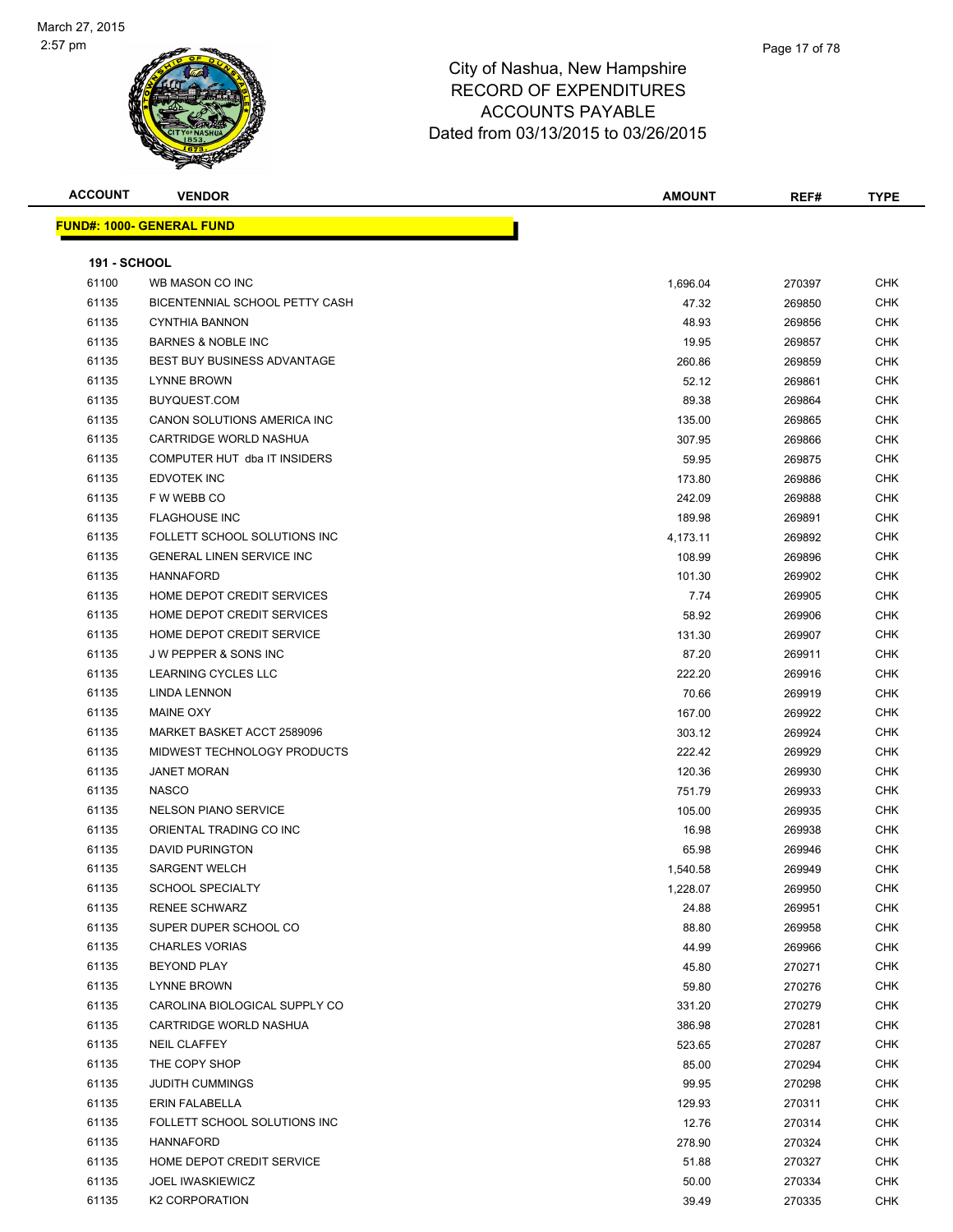

| <b>ACCOUNT</b>      | <b>VENDOR</b>                       | <b>AMOUNT</b>    | REF#             | <b>TYPE</b> |
|---------------------|-------------------------------------|------------------|------------------|-------------|
|                     | <b>FUND#: 1000- GENERAL FUND</b>    |                  |                  |             |
|                     |                                     |                  |                  |             |
| <b>191 - SCHOOL</b> |                                     |                  |                  |             |
| 61135               | <b>RICHARD LYDON</b>                | 123.94           | 270343           | <b>CHK</b>  |
| 61135               | LYNN PEAVEY CO                      | 21.00            | 270344           | <b>CHK</b>  |
| 61135               | MARKET BASKET ACCT 2589096          | 500.40           | 270349           | CHK         |
| 61135               | MIDWEST TECHNOLOGY PRODUCTS         | 62.70            | 270354           | <b>CHK</b>  |
| 61135               | MONOPRICE INC                       | 26.55            | 270356           | CHK         |
| 61135               | NORTH CENTER FOOD SERVICE           | 1,270.21         | 270365           | CHK         |
| 61135               | RED HOT SPORTS PROMOTIONS           | 210.45           | 270371           | <b>CHK</b>  |
| 61135               | <b>SCHOOL SPECIALTY</b>             | 1,497.27         | 270379           | <b>CHK</b>  |
| 61135               | SCHOOLHOUSE OUTFITTERS, LLC         | 129.88           | 270380           | CHK         |
| 61135               | <b>WAL-MART</b>                     | 7.06             | 270393           | <b>CHK</b>  |
| 61135               | <b>WAL-MART</b>                     | 73.38            | 270394           | CHK         |
| 61135               | WB MASON CO INC                     | 3,730.34         | 270397           | <b>CHK</b>  |
| 61142               | SCHOOL NURSE SUPPLY INC             | 353.92           | 270378           | <b>CHK</b>  |
| 61299               | <b>BELLETETES INC</b>               | 410.02           | 269858           | CHK         |
| 61299               | <b>FASTENAL CO</b>                  | 84.35            | 269889           | CHK         |
| 61299               | <b>BELLETETES INC</b>               | 293.09           | 270268           | <b>CHK</b>  |
| 61299               | <b>FASTENAL CO</b>                  | 18.61            | 270312           | <b>CHK</b>  |
| 61299               | HOME DEPOT CREDIT SERVICES          | 43.90            | 270328           | CHK         |
| 61407               | INTERSTATE BATTERY OF SOUTHERN      | 400.19           | 269909           | <b>CHK</b>  |
| 61407               | M & M ELECTRICAL SUPPLY CO INC      | 115.29           | 269920           | <b>CHK</b>  |
| 61407               | M & M ELECTRICAL SUPPLY CO INC      | 984.06           | 270345           | <b>CHK</b>  |
| 61407               | WILLIAMS COMMUNICATIONS SERVIC      | 107.54           | 270399           | CHK         |
| 61414               | F W WEBB CO                         | 779.78           | 269888           | <b>CHK</b>  |
| 61414               | <b>HAJOCA CORPORATION</b>           | 110.88           | 269899           | CHK         |
| 61414               | F W WEBB CO                         | 34.76            | 270310           | CHK         |
| 61414               | <b>HAJOCA CORPORATION</b>           | 365.77           | 270323           | CHK         |
| 61421               | <b>GRAINGER</b>                     | 1,197.63         | 269897           | CHK         |
| 61421               | <b>GRAINGER</b>                     | 639.99           | 270320           | CHK         |
| 61428               | CENTRAL PAPER PRODUCTS CO           | 798.00           | 269870           | <b>CHK</b>  |
| 61428               | <b>CENTRAL PAPER PRODUCTS CO</b>    | 285.88           | 270285           | <b>CHK</b>  |
| 61599               | NASHUA OUTDOOR POWER EQUIPMENT      | 162.78           | 269934           | <b>CHK</b>  |
| 61599               | NASHUA OUTDOOR POWER EQUIPMENT      |                  |                  | <b>CHK</b>  |
| 61607               | COMPUTER HUT dba IT INSIDERS        | 558.51<br>617.30 | 270359<br>269875 | CHK         |
| 61607               | COMPUTER HUT dba IT INSIDERS        |                  |                  | <b>CHK</b>  |
| 61607               |                                     | 759.60           | 270292           |             |
|                     | NEWEGG BUSINESS INC                 | 492.56           | 270363           | <b>CHK</b>  |
| 61607               | <b>SCHOOL SPECIALTY</b>             | 39.28            | 270379           | CHK         |
| 61814               | <b>BARNES &amp; NOBLE INC</b>       | 45.57            | 269857           | <b>CHK</b>  |
| 61814               | <b>DS ASSOCIATES</b>                | 526.28           | 269883           | CHK         |
| 61814               | FOLLETT SCHOOL SOLUTIONS INC        | 669.30           | 269892           | <b>CHK</b>  |
| 61814               | PERMA-BOUND                         | 106.85           | 269941           | <b>CHK</b>  |
| 61830               | <b>SERESC</b>                       | 400.00           | 270381           | CHK         |
| 61875               | <b>CHRISTIAN BOOKS</b>              | 297.60           | 269871           | <b>CHK</b>  |
| 61875               | FOLLETT SCHOOL SOLUTIONS INC        | 1,251.73         | 269892           | <b>CHK</b>  |
| 61875               | NANCY HICKS                         | 126.00           | 269903           | CHK         |
| 61875               | <b>TAYLOR AND FRANCIS/CRC PRESS</b> | 81.85            | 269960           | CHK         |
| 61875               | <b>DEERE &amp; COMPANY</b>          | 1,458.65         | 270301           | CHK         |
| 61875               | <b>BETH IULIANO</b>                 | 151.76           | 270333           | CHK         |
| 71221               | COMPUTER HUT dba IT INSIDERS        | 3,977.49         | 269875           | <b>CHK</b>  |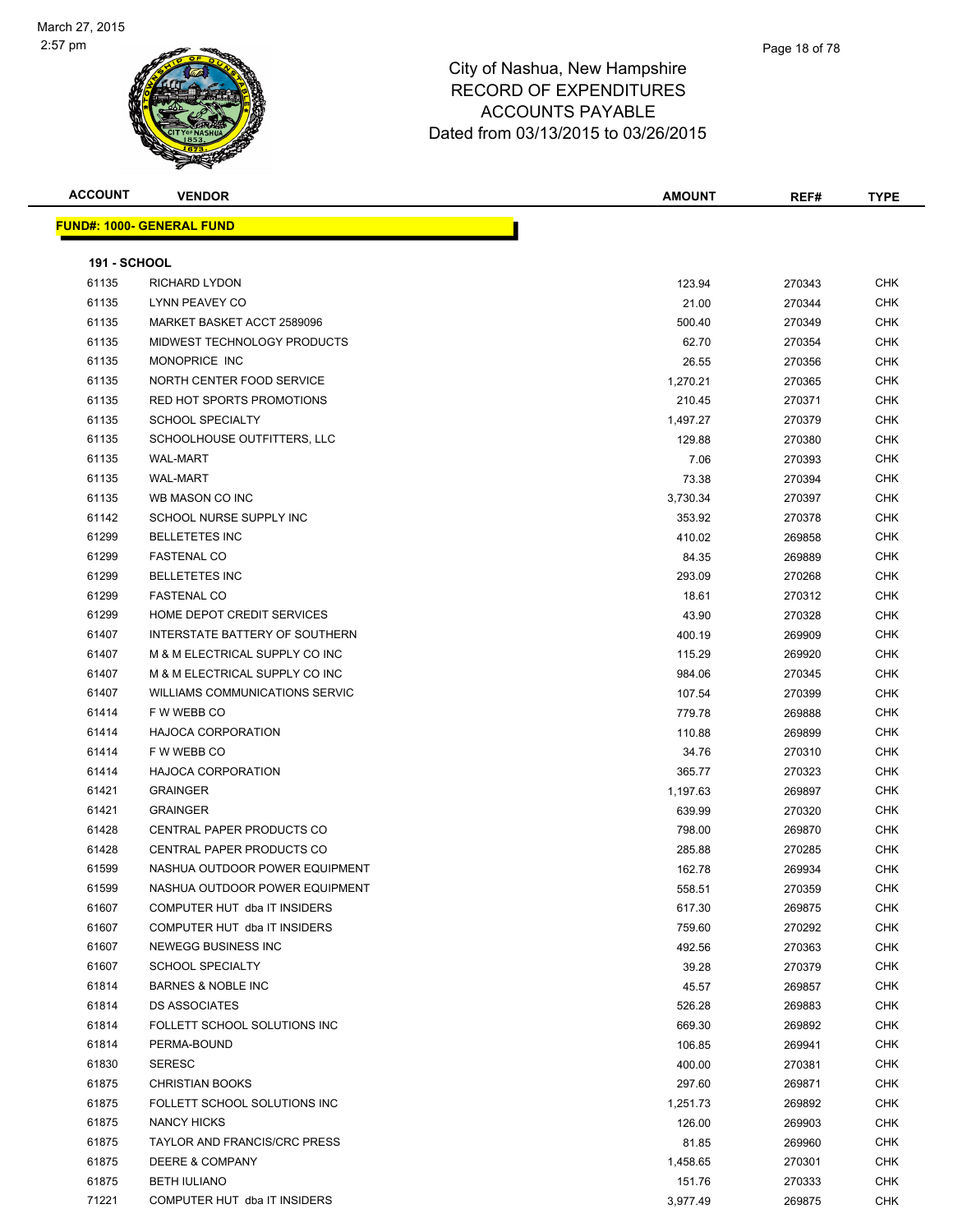

|                              | <b>Andre</b>                                       |                |        |             |
|------------------------------|----------------------------------------------------|----------------|--------|-------------|
| <b>ACCOUNT</b>               | <b>VENDOR</b>                                      | <b>AMOUNT</b>  | REF#   | <b>TYPE</b> |
|                              | <b>FUND#: 1000- GENERAL FUND</b>                   |                |        |             |
| 191 - SCHOOL                 |                                                    |                |        |             |
| 71221                        | COMPUTER HUT dba IT INSIDERS                       | 699.56         | 270292 | <b>CHK</b>  |
| 71800                        | WB MASON CO INC                                    | 2,879.70       | 269967 | <b>CHK</b>  |
| 71999                        | COMPUTER HUT dba IT INSIDERS                       | 255.36         | 269875 | <b>CHK</b>  |
| 71999                        | <b>IPEVO</b>                                       | 65.55          | 269910 | <b>CHK</b>  |
| 71999                        | <b>MUSIC &amp; ART CENTERS</b>                     | 4,203.75       | 269932 | <b>CHK</b>  |
| 71999                        | PRO AV SYSTEMS INC                                 | 3,045.00       | 269944 | <b>CHK</b>  |
| 71999                        | COMPUTER HUT dba IT INSIDERS                       | 251.87         | 270292 | <b>CHK</b>  |
| 71999                        | OFFICE ALTERNATIVES LLC                            | 4,864.00       | 270367 | <b>CHK</b>  |
|                              | TOTAL 191 - SCHOOL                                 |                |        |             |
|                              |                                                    | \$1,060,817.68 |        |             |
|                              | <b>TOTAL FUND 1000 - GENERAL FUND</b>              | \$1,992,678.42 |        |             |
|                              |                                                    |                |        |             |
|                              | <b>FUND#: 1001- GF-CAPITAL IMPROVEMENTS</b>        |                |        |             |
|                              | 161 - STREETS-CAP IMP                              |                |        |             |
| 81100                        | JOHNSONS ELECTRIC INC                              | 923.80         | 269770 | <b>CHK</b>  |
| 81100                        | <b>UNION METAL CORP</b>                            | 400.00         | 270247 | <b>CHK</b>  |
| 81100                        | A H HARRIS & SONS INC                              | 1,838.00       | 269701 | <b>CHK</b>  |
| 81100                        | <b>UNION METAL CORP</b>                            | 600.00         | 270247 | <b>CHK</b>  |
| 81100                        | UNION METAL CORP                                   | 400.00         | 270247 | CHK         |
|                              | TOTAL 161 - STREETS-CAP IMP                        | \$4,161.80     |        |             |
|                              |                                                    |                |        |             |
|                              | <b>TOTAL FUND 1001 - GF-CAPITAL IMPROVEMENTS</b>   | \$4,161.80     |        |             |
|                              | <b>FUND#: 1010- GF-PRIOR YEAR ESCROWS/EXPENSES</b> |                |        |             |
|                              |                                                    |                |        |             |
|                              | 181 - COMMUNITY DEV-PRIOR YEAR                     |                |        |             |
| 55421                        | NEW HAMPSHIRE PLANNERS ASSOC                       | 40.00          | 269802 | CHK         |
|                              | <b>TOTAL 181 - COMMUNITY DEV-PRIOR YEAR</b>        | \$40.00        |        |             |
|                              |                                                    |                |        |             |
| <b>191 - SCHOOL</b><br>61135 | <b>LEGO EDUCATION</b>                              |                |        |             |
|                              |                                                    | 956.00         | 269918 | <b>CHK</b>  |
|                              | <b>TOTAL 191 - SCHOOL</b>                          | \$956.00       |        |             |
|                              | TOTAL FUND 1010 - GF-PRIOR YEAR ESCROWS/EXPENSES   |                |        |             |
|                              |                                                    | \$996.00       |        |             |
|                              | <b>FUND#: 2100- FOOD SERVICES FUND</b>             |                |        |             |
|                              |                                                    |                |        |             |
| 44503                        | HONG LEE                                           | 188.35         | 270340 | <b>CHK</b>  |
| 54487                        | AFFILIATED HVAC SERVICES LLC                       | 191.00         | 269854 | CHK         |

 55307 ODETTE SLOSEK 59.36 269955 CHK 55400 SCHOOL NUTRITION ASSN OF NH<br>
CHK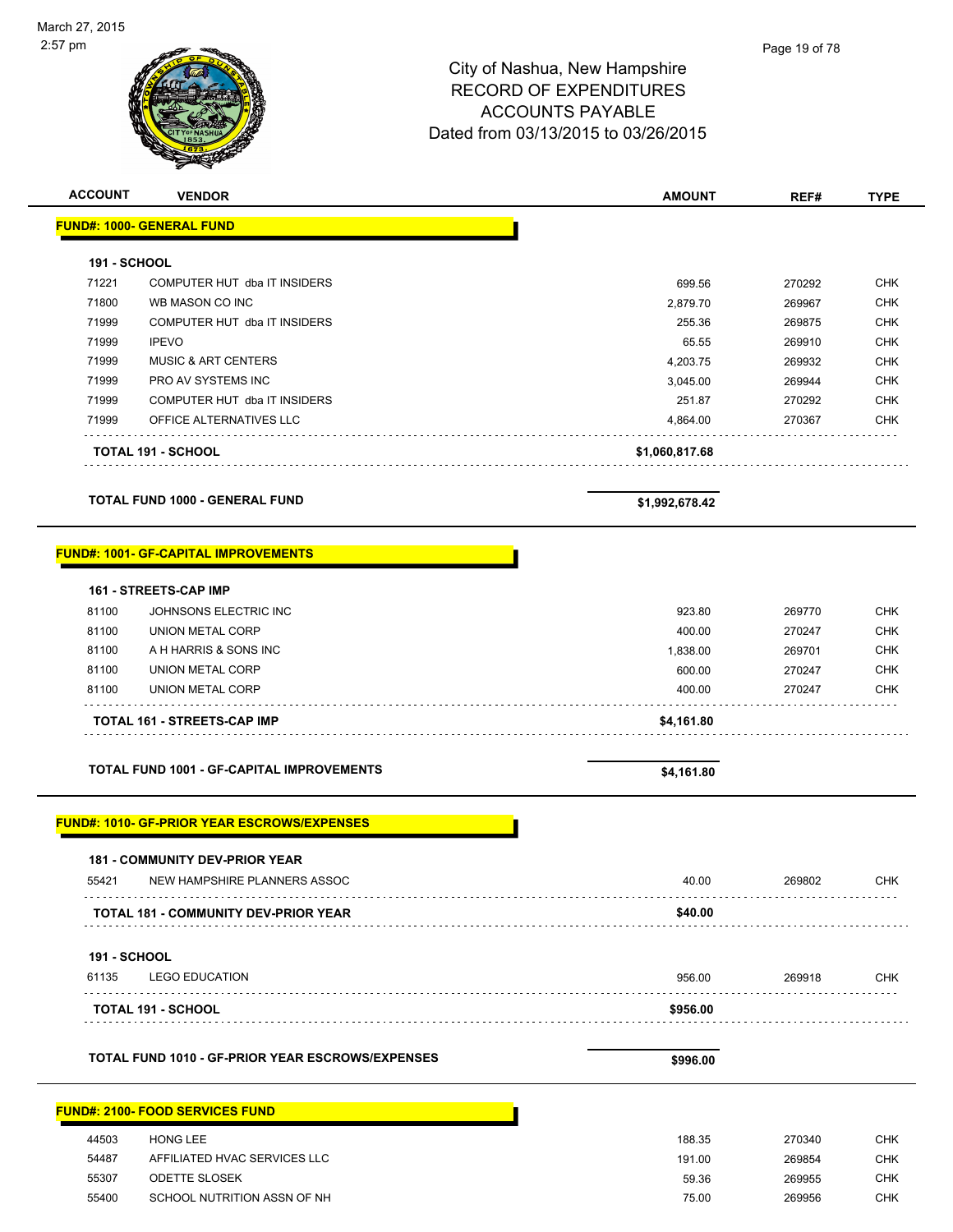

| <b>ACCOUNT</b> | <b>VENDOR</b>                                   | <b>AMOUNT</b> | REF#   | <b>TYPE</b> |
|----------------|-------------------------------------------------|---------------|--------|-------------|
|                | <b>FUND#: 2100- FOOD SERVICES FUND</b>          |               |        |             |
| 55600          | <b>ACE PRINTING CO</b>                          | 415.00        | 270263 | <b>CHK</b>  |
| 61100          | WB MASON CO INC                                 | 318.47        | 270397 | <b>CHK</b>  |
| 61214          | <b>BIMBO FOODS BAKERIES INC</b>                 | 1,831.60      | 269860 | <b>CHK</b>  |
| 61214          | COCA COLA BOTTLING CO                           | 2,506.60      | 269874 | <b>CHK</b>  |
| 61214          | COSTA FRUIT & PRODUCE CO INC                    | 24,728.75     | 269877 | <b>CHK</b>  |
| 61214          | <b>GARELICK FARMS LYNN</b>                      | 12,622.78     | 269895 | <b>CHK</b>  |
| 61214          | <b>GREAT STATE BEVERAGES INC</b>                | 1,584.29      | 269898 | <b>CHK</b>  |
| 61214          | <b>M SAUNDERS INC</b>                           | 6,183.45      | 269921 | <b>CHK</b>  |
| 61214          | <b>NEW ENGLAND ICE CREAM</b>                    | 383.20        | 269937 | <b>CHK</b>  |
| 61214          | <b>BIMBO FOODS BAKERIES INC</b>                 | 1,585.50      | 270272 | <b>CHK</b>  |
| 61214          | AMY CASSIDY                                     | 11.21         | 270282 | <b>CHK</b>  |
| 61214          | COCA COLA BOTTLING CO                           | 1,373.90      | 270290 | <b>CHK</b>  |
| 61214          | COSTA FRUIT & PRODUCE CO INC                    | 20,513.97     | 270295 | CHK         |
| 61214          | <b>GARELICK FARMS LYNN</b>                      | 13,861.52     | 270316 | CHK         |
| 61214          | GILLS PIZZA CO                                  | 6,822.85      | 270317 | <b>CHK</b>  |
| 61214          | <b>GREAT STATE BEVERAGES INC</b>                | 1,021.24      | 270321 | <b>CHK</b>  |
| 61214          | <b>M SAUNDERS INC</b>                           | 5,134.18      | 270346 | <b>CHK</b>  |
| 61214          | <b>NEW ENGLAND ICE CREAM</b>                    | 528.64        | 270362 | <b>CHK</b>  |
| 61299          | <b>AMY CASSIDY</b>                              | 11.97         | 269867 | <b>CHK</b>  |
| 61299          | CENTRAL PAPER PRODUCTS CO                       | 5,484.30      | 269870 | <b>CHK</b>  |
| 61299          | KITTREDGE EQUIPMENT CO - NH                     | 52.00         | 270336 | <b>CHK</b>  |
| 71000          | KITTREDGE EQUIPMENT CO - NH                     | 198.00        | 269914 | CHK         |
|                |                                                 |               |        |             |
|                | <b>TOTAL FUND 2100 - FOOD SERVICES FUND</b>     | \$107,687.13  |        |             |
|                |                                                 |               |        |             |
|                | <b>FUND#: 2207- ADULT ED/CONTINUING ED</b>      |               |        |             |
| 44600          | <b>DENISE INDELICATO</b>                        | 105.00        | 269908 | <b>CHK</b>  |
| 61299          | <b>ERIC MCANDREWS</b>                           | 63.52         | 269927 | <b>CHK</b>  |
| 61807          | <b>BARNES &amp; NOBLE INC</b>                   | 24.76         | 269857 | CHK         |
|                | <b>TOTAL FUND 2207 - ADULT ED/CONTINUING ED</b> | \$193.28      |        |             |
|                |                                                 |               |        |             |
|                | <b>FUND#: 2212- ATHLETICS REVENUE FUND</b>      |               |        |             |
| 61299          | HUDSON TROPHY CO                                | 300.00        | 270329 | <b>CHK</b>  |
|                | <b>TOTAL FUND 2212 - ATHLETICS REVENUE FUND</b> | \$300.00      |        |             |
|                |                                                 |               |        |             |
|                | <b>FUND#: 2222- AFTER SCHOOL PROGRAM</b>        |               |        |             |
| 55690          | FIRST STUDENT INC                               | 2,604.31      | 269890 | <b>CHK</b>  |
| 61299          | CEN-COM                                         | 297.70        | 269869 | <b>CHK</b>  |
| 61299          | LINDA HAMM                                      | 66.08         | 269900 | CHK         |
| 61299          | <b>GARELICK FARMS LYNN</b>                      | 339.61        | 270316 | CHK         |
| 61299          | MARKET BASKET ACCT 2589096                      | 30.20         | 270349 | <b>CHK</b>  |
|                |                                                 |               |        |             |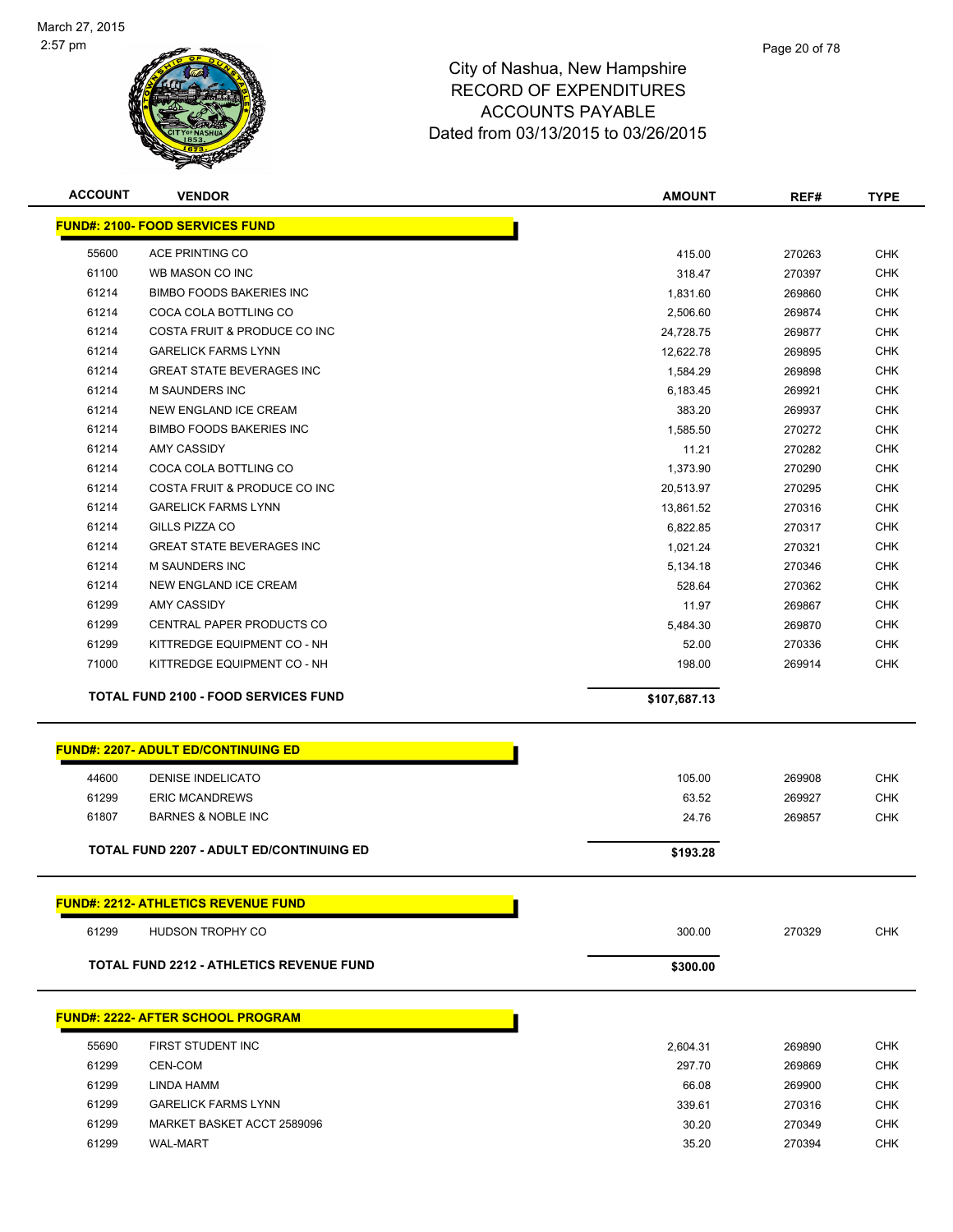| <b>TOTAL FUND 2222 - AFTER SCHOOL PROGRAM</b><br>\$3,373.10<br><b>FUND#: 2247- CULINARY ARTS</b><br>CENTRAL PAPER PRODUCTS CO<br>61135<br>202.92<br>270285<br>61135<br><b>HANNAFORD</b><br>28.22<br>270324<br><b>TOTAL FUND 2247 - CULINARY ARTS</b><br>\$231.14 | <b>CHK</b><br><b>CHK</b><br><b>CHK</b> |
|------------------------------------------------------------------------------------------------------------------------------------------------------------------------------------------------------------------------------------------------------------------|----------------------------------------|
|                                                                                                                                                                                                                                                                  |                                        |
|                                                                                                                                                                                                                                                                  |                                        |
|                                                                                                                                                                                                                                                                  |                                        |
|                                                                                                                                                                                                                                                                  |                                        |
|                                                                                                                                                                                                                                                                  |                                        |
| <b>FUND#: 2505- GOVT &amp; EDUCATION CHANNELS FUND</b>                                                                                                                                                                                                           |                                        |
| 53470<br><b>JOHN COLLINS</b><br>325.00<br>269728                                                                                                                                                                                                                 |                                        |
| 53470<br><b>MIKE JEYNES</b><br>150.00<br>269769                                                                                                                                                                                                                  | <b>CHK</b>                             |
| <b>THOMAS KING</b><br>53470<br>325.00<br>269772                                                                                                                                                                                                                  | <b>CHK</b>                             |
| 53470<br>PATRICK MALONE<br>100.00<br>269781                                                                                                                                                                                                                      | <b>CHK</b>                             |
| 53470<br><b>JIM MCLEAN</b><br>525.00<br>269788                                                                                                                                                                                                                   | <b>CHK</b>                             |
| 53470<br>TIM O'NEIL<br>425.00<br>269809                                                                                                                                                                                                                          | <b>CHK</b>                             |
| 700.00<br>53470<br>FRANK J WALLENT<br>269845                                                                                                                                                                                                                     | CHK                                    |
| 54114<br><b>LIBERTY UTILITIES - NH</b><br>42.65<br>270066                                                                                                                                                                                                        | <b>CHK</b>                             |
| PENNICHUCK WATER WORKS INC<br>16.72<br>270094<br>54141                                                                                                                                                                                                           | <b>CHK</b>                             |
| JERSEY ACCESS GROUP INC<br>55400<br>450.00<br>270062                                                                                                                                                                                                             | <b>CHK</b>                             |
| TOTAL FUND 2505 - GOVT & EDUCATION CHANNELS FUND<br>\$3,059.37                                                                                                                                                                                                   |                                        |
| <b>FUND#: 2506- HUNT BLDG FACILITY RENTAL FUND</b>                                                                                                                                                                                                               |                                        |
| <b>EVERSOURCE</b><br>54100<br>619.93<br>269673                                                                                                                                                                                                                   | <b>CHK</b>                             |
| 54200<br>ERICKSON CLEANING SERVICES LLC<br>270145<br>280.00                                                                                                                                                                                                      | <b>CHK</b>                             |
| 55699<br><b>MARK MALLETT</b><br>12.50<br>270188                                                                                                                                                                                                                  | <b>CHK</b>                             |
| TOTAL FUND 2506 - HUNT BLDG FACILITY RENTAL FUND<br>\$912.43                                                                                                                                                                                                     |                                        |
|                                                                                                                                                                                                                                                                  |                                        |
| <b>FUND#: 2508- SPECIAL ROAD &amp; HIGHWAY FUND</b>                                                                                                                                                                                                              |                                        |
| 81704<br><b>BROX INDUSTRIES INC</b><br>11,485.24<br>270128                                                                                                                                                                                                       | <b>CHK</b>                             |
| <b>TOTAL FUND 2508 - SPECIAL ROAD &amp; HIGHWAY FUND</b><br>\$11,485.24                                                                                                                                                                                          |                                        |
| <b>FUND#: 3030- EMERGENCY MGMT GRANTS FUND</b>                                                                                                                                                                                                                   |                                        |
| 55699<br>DAVES SEPTIC SERVICE INC<br>129.00<br>270140                                                                                                                                                                                                            | <b>CHK</b>                             |
| 68332<br><b>JUSTIN KATES</b><br>51.40<br>269655                                                                                                                                                                                                                  | <b>CHK</b>                             |
|                                                                                                                                                                                                                                                                  |                                        |
| TOTAL FUND 3030 - EMERGENCY MGMT GRANTS FUND<br>\$180.40                                                                                                                                                                                                         |                                        |
| <b>FUND#: 3050- POLICE GRANTS FUND</b>                                                                                                                                                                                                                           |                                        |
| 61110<br>RILEYS SPORT SHOP INC<br>1,271.25<br>269826                                                                                                                                                                                                             | <b>CHK</b>                             |
| <b>TOTAL FUND 3050 - POLICE GRANTS FUND</b><br>\$1,271.25                                                                                                                                                                                                        |                                        |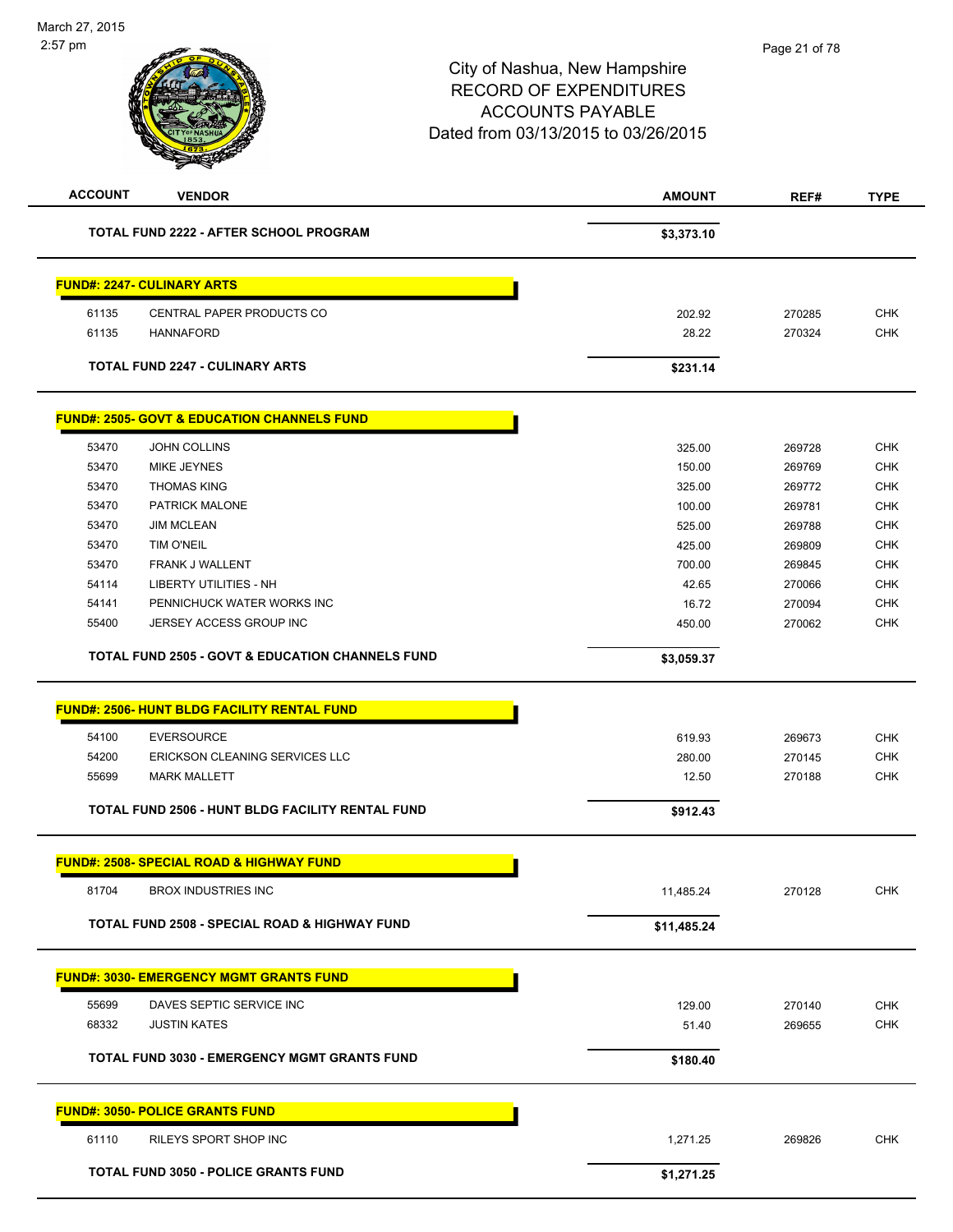

| <b>ACCOUNT</b> | <b>VENDOR</b>                                       | <b>AMOUNT</b> | REF#   | <b>TYPE</b> |
|----------------|-----------------------------------------------------|---------------|--------|-------------|
|                | <u> FUND#: 3068- COMMUNITY SERVICES GRANTS FUND</u> |               |        |             |
| 55100          | AT & T MOBILITY                                     | 76.22         | 270052 | <b>CHK</b>  |
| 55300          | PATRICIA CROOKER                                    | 153.95        | 270035 | <b>CHK</b>  |
| 55421          | <b>NHPHA</b>                                        | 40.00         | 269683 | <b>CHK</b>  |
| 55500          | <b>BRANDERS.COM INC</b>                             | 958.05        | 269722 | <b>CHK</b>  |
| 55699          | SOUTHERN NH HIV AIDS TASK FORC                      | 9,367.00      | 270236 | <b>CHK</b>  |
| 55810          | <b>HARBOR HOMES INC</b>                             | 36,690.00     | 269756 | <b>CHK</b>  |
| 61100          | WB MASON CO INC                                     | 3.99          | 270254 | <b>CHK</b>  |
| 68235          | <b>HARBOR HOMES INC</b>                             | 2,568.30      | 269756 | <b>CHK</b>  |
| 68235          | SOUTHERN NH HIV AIDS TASK FORC                      | 718.00        | 270236 | <b>CHK</b>  |
| 69025          | SOUTHERN NH HIV AIDS TASK FORC                      | 888.00        | 270236 | <b>CHK</b>  |
|                | TOTAL FUND 3068 - COMMUNITY SERVICES GRANTS FUND    | \$51,463.51   |        |             |
|                | <b>FUND#: 3070- COMMUNITY HEALTH GRANTS FUND</b>    |               |        |             |
|                |                                                     |               |        |             |
| 61100          | WB MASON CO INC                                     | 136.03        | 270254 | <b>CHK</b>  |
| 61142          | NH MEDICAL DENTAL SUPPLY LLC                        | 144.00        | 269804 | <b>CHK</b>  |
| 61142          | NH MEDICAL DENTAL SUPPLY LLC                        | 235.30        | 269804 | <b>CHK</b>  |
|                | TOTAL FUND 3070 - COMMUNITY HEALTH GRANTS FUND      | \$515.33      |        |             |
|                | <b>FUND#: 3080- COMMUNITY DEVELOPMENT GRANTS</b>    |               |        |             |
| 53628          | <b>CREDERE ASSOCIATES</b>                           | 173.81        | 269732 | <b>CHK</b>  |
|                |                                                     |               |        |             |
|                | TOTAL FUND 3080 - COMMUNITY DEVELOPMENT GRANTS      | \$173.81      |        |             |
|                | <b>FUND#: 3090- URBAN PROGRAM GRANTS FUND</b>       |               |        |             |
| 54210          | DAD'S ABATEMENT LLC                                 | 53,000.00     | 269650 | <b>CHK</b>  |
| 54210          | DAD'S ABATEMENT LLC                                 | 34,000.00     | 270036 | <b>CHK</b>  |
| 54210          | DAD'S ABATEMENT LLC                                 | 7,000.00      | 269650 | <b>CHK</b>  |
| 54210          | DAD'S ABATEMENT LLC                                 | 6,000.00      | 270036 | CHK         |
| 54210          | DAD'S ABATEMENT LLC                                 | 500.00        | 269649 | <b>CHK</b>  |
| 55118          | AT & T MOBILITY                                     | 32.04         | 270052 | <b>CHK</b>  |
| 55300          | <b>AMY MOUTENOT</b>                                 | 723.20        | 269661 | <b>CHK</b>  |
| 55300          | DAVID SULLIVAN                                      | 1,138.40      | 269667 | <b>CHK</b>  |
| 55300          | WEIL CONSULTING CONFERENCE                          | 600.00        | 269699 | CHK         |
| 55300          | CARRIE JOHNSON SCHENA                               | 569.20        | 270050 | <b>CHK</b>  |
| 55421          | ROBERT SOUSA                                        | 1,138.40      | 269666 | <b>CHK</b>  |
| 55421          | WEIL CONSULTING CONFERENCE                          | 300.00        | 269699 | <b>CHK</b>  |
| 55421          | <b>BRUCE SCOLA</b>                                  | 150.00        | 270129 | <b>CHK</b>  |
| 55421          | NORTHLITE GLASS & MIRROR                            | 300.00        | 270217 | <b>CHK</b>  |
| 55614          | HILLSBOROUGH COUNTY REGISTRY                        | 81.96         | 269758 | <b>CHK</b>  |
| 55614          | HILLSBOROUGH COUNTY REGISTRY                        | 139.92        | 269758 | <b>CHK</b>  |
| 68345          | <b>MICHAEL DUBOIS</b>                               | 400.00        | 269651 | <b>CHK</b>  |
| 68345          | <b>NORMA FURBER</b>                                 | 400.00        | 269652 | <b>CHK</b>  |
| 68345          | MICHAEL LANGLOIS                                    | 400.00        | 269656 | <b>CHK</b>  |
| 68345          | <b>JAMES MORAN</b>                                  | 400.00        | 269659 | <b>CHK</b>  |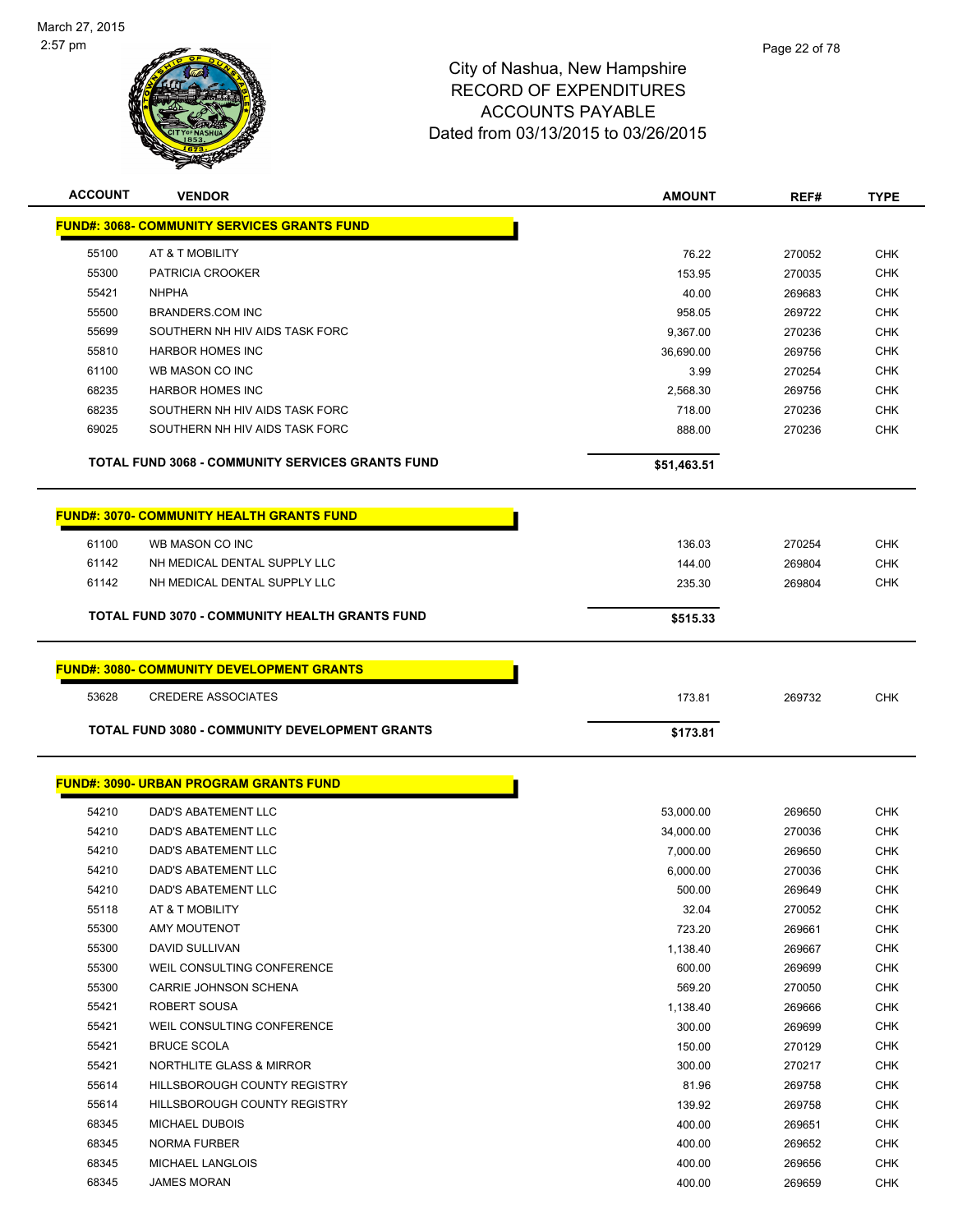

| <b>ACCOUNT</b> | <b>VENDOR</b>                                      | <b>AMOUNT</b> | REF#   | <b>TYPE</b> |
|----------------|----------------------------------------------------|---------------|--------|-------------|
|                | <b>FUND#: 3090- URBAN PROGRAM GRANTS FUND</b>      |               |        |             |
| 68345          | <b>ANITA PARKER</b>                                | 400.00        | 269663 | <b>CHK</b>  |
| 68345          | <b>CRISTAL SOLEMENE</b>                            | 400.00        | 269665 | <b>CHK</b>  |
| 68345          | RANDALL THOMPSON                                   | 400.00        | 269669 | <b>CHK</b>  |
| 68345          | MONIQUE POLOSKI                                    | 400.00        | 270044 | <b>CHK</b>  |
| 68345          | ROSALINDA COLLAZO                                  | 400.00        | 269647 | <b>CHK</b>  |
|                | <b>TOTAL FUND 3090 - URBAN PROGRAM GRANTS FUND</b> | \$109,273.12  |        |             |
|                | <b>FUND#: 3120- TRANSIT GRANTS FUND</b>            |               |        |             |
| 54100          | <b>EVERSOURCE</b>                                  | 792.54        | 269673 | <b>CHK</b>  |
| 54100          | <b>EVERSOURCE</b>                                  | 340.12        | 269673 | <b>CHK</b>  |
| 54114          | LIBERTY UTILITIES - NH                             | 157.80        | 270066 | <b>CHK</b>  |
| 54114          | LIBERTY UTILITIES - NH                             | 593.67        | 270067 | <b>CHK</b>  |
| 54114          | <b>DIRECT ENERGY BUSINESS</b>                      | 274.48        | 269735 | <b>CHK</b>  |
| 54141          | PENNICHUCK WATER WORKS INC                         | 61.30         | 270094 | <b>CHK</b>  |
| 55118          | AT & T MOBILITY                                    | 125.84        | 270052 | <b>CHK</b>  |
| 55699          | <b>CINTAS UNIFORMS</b>                             | 128.88        | 270135 | <b>CHK</b>  |
| 61299          | WB MASON CO INC                                    | 57.93         | 270254 | <b>CHK</b>  |
| 61299          | CENTRAL PAPER PRODUCTS CO                          | 149.46        | 269726 | <b>CHK</b>  |
| 61299          | <b>GRAINGER</b>                                    | 92.75         | 269751 | <b>CHK</b>  |
| 61310          | ALTERNATIVE VEHICLE SERVICE GR                     | 1,392.01      | 269712 | <b>CHK</b>  |
| 61799          | ALLIANCE BUS GROUP INC                             | 430.72        | 269706 | <b>CHK</b>  |
| 61799          | <b>GILLIG LLC</b>                                  | 625.07        | 269749 | <b>CHK</b>  |
| 61799          | <b>NAPA AUTO PARTS</b>                             | 42.40         | 269798 | <b>CHK</b>  |
| 61799          | ALLIANCE BUS GROUP INC                             | 212.19        | 270113 | <b>CHK</b>  |
| 61799          | <b>CUMMINS NORTHEAST LLC</b>                       | (294.95)      | 270138 | <b>CHK</b>  |
| 61799          | HOME DEPOT CREDIT SERVICE 3065                     | (10.22)       | 270168 | <b>CHK</b>  |
| 61799          | <b>NAPA AUTO PARTS</b>                             | 542.32        | 270209 | <b>CHK</b>  |
| 61799          | ALLIANCE BUS GROUP INC                             | 45.76         | 269706 | <b>CHK</b>  |
| 61799          | <b>NAPA AUTO PARTS</b>                             | (30.74)       | 269798 | <b>CHK</b>  |
| 61799          | ALLIANCE BUS GROUP INC                             | 60.86         | 270113 | <b>CHK</b>  |
| 61799          | NAPA AUTO PARTS                                    | 369.64        | 270209 | <b>CHK</b>  |
| 61799          | QUIRK GM PARTS DEPOT                               | 13.70         | 270226 | <b>CHK</b>  |
| 61799          | <b>NAPA AUTO PARTS</b>                             | 70.10         | 269798 | <b>CHK</b>  |

 CUMMINS NORTHEAST LLC 2,337.54 270138 CHK FASTENAL CO 60.75 269741 CHK HOME DEPOT CREDIT SERVICE 3065 61.45 269760 CHK NAPA AUTO PARTS 53.91 269798 CHK HOME DEPOT CREDIT SERVICE 3065 52.11 270168 CHK NAPA AUTO PARTS 20.98 270209 CHK et and the state of the state of the state of the state of the state of the state of the state of the state of the state of the state of the state of the state of the state of the state of the state of the state of the sta NAPA AUTO PARTS 325.23 269798 CHK PURE WATERS OF NEW ENGLAND LLC 31.50 269818 CHK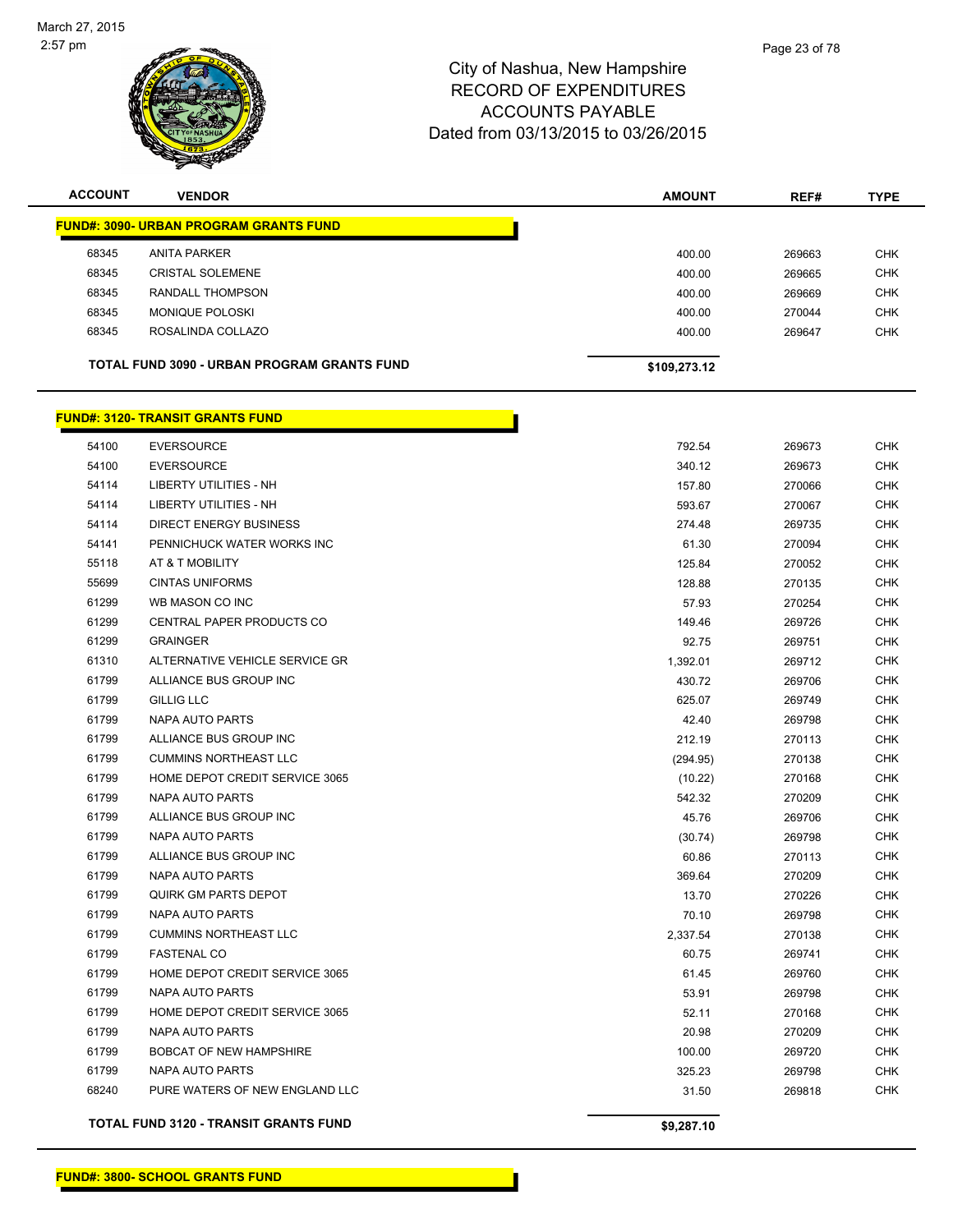

| <b>ACCOUNT</b> | <b>VENDOR</b>                               | <b>AMOUNT</b> | REF#   | <b>TYPE</b> |
|----------------|---------------------------------------------|---------------|--------|-------------|
|                | <b>FUND#: 3800- SCHOOL GRANTS FUND</b>      |               |        |             |
| 53600          | <b>STEVE BLUNT</b>                          | 200.00        | 270273 | <b>CHK</b>  |
| 53607          | <b>SERESC</b>                               | 5,350.00      | 269953 | <b>CHK</b>  |
| 53607          | JEFFREY LEDUC                               | 245.00        | 269917 | CHK         |
| 53607          | <b>MARK PROULX</b>                          | 568.75        | 269945 | <b>CHK</b>  |
| 53607          | <b>BEVERLY TUFTS</b>                        | 122.50        | 269962 | <b>CHK</b>  |
| 53607          | <b>GAYLE R ESTERLY</b>                      | 2,535.00      | 270309 | <b>CHK</b>  |
| 53628          | <b>JAMES DONESKI</b>                        | 410.00        | 270305 | CHK         |
| 53628          | <b>JEAN M WARD</b>                          | 1,136.28      | 270395 | <b>CHK</b>  |
| 53628          | <b>SERESC</b>                               | 12,191.64     | 269953 | <b>CHK</b>  |
| 53628          | NORTHEAST FOUNDATION FOR CHILD              | 19,000.00     | 270366 | CHK         |
| 53628          | <b>MARIAH CAMPBELL</b>                      | 100.00        | 270277 | CHK         |
| 53628          | <b>WHITNEY FREEMAN</b>                      | 25.00         | 270315 | CHK         |
| 53628          | KATHERINE S GOLTSOV                         | 50.00         | 270318 | <b>CHK</b>  |
| 53628          | <b>HOLLY LAVINE</b>                         | 100.00        | 270338 | CHK         |
| 53628          | <b>BOOTHBY THERAPY SERVICES LLC</b>         | 701.36        | 270275 | <b>CHK</b>  |
| 53628          | THE CARROLL CENTER FOR THE BLI              | 5,058.25      | 270280 | <b>CHK</b>  |
| 53628          | <b>INTERIM HEALTH CARE</b>                  | 2,822.50      | 270332 | <b>CHK</b>  |
| 55109          | <b>FAIRPOINT COMMUNICATIONS</b>             | 170.40        | 269674 | <b>CHK</b>  |
| 55300          | <b>SUSAN ROURKE</b>                         | 201.05        | 270374 | <b>CHK</b>  |
| 55300          | <b>WALTER FREEMAN</b>                       | 281.17        | 269894 | <b>CHK</b>  |
| 55300          | <b>ALAN VERLEY</b>                          | 70.00         | 269964 | CHK         |
| 55300          | <b>MARTINE CLOUTIER</b>                     | 43.70         | 270289 | <b>CHK</b>  |
| 55300          | <b>JUDITH LOFTUS</b>                        | 43.70         | 270342 | <b>CHK</b>  |
| 55300          | <b>ALAN VERLEY</b>                          | 55.20         | 270391 | <b>CHK</b>  |
| 55400          | <b>NCSM</b>                                 | 885.00        | 270360 | <b>CHK</b>  |
| 61135          | WB MASON CO INC                             | 212.24        | 269967 | <b>CHK</b>  |
| 61135          | WB MASON CO INC                             | 37.68         | 270397 | <b>CHK</b>  |
| 61299          | ORIENTAL TRADING CO INC                     | 10.50         | 269938 | <b>CHK</b>  |
| 61299          | WB MASON CO INC                             | 8.78          | 269967 | CHK         |
| 61299          | KATHY HOGAN                                 | 21.27         | 270326 | CHK         |
| 61299          | <b>JULIA MACINTOSH</b>                      | 145.54        | 270347 | CHK         |
| 61299          | PATTERSON MEDICAL                           | 95.65         | 269940 | CHK         |
| 61875          | <b>CENTER FOR TEACHING</b>                  | 120.00        | 270284 | <b>CHK</b>  |
| 61875          | <b>HEINEMANN</b>                            | 55.07         | 270325 | <b>CHK</b>  |
| 61875          | <b>SCHOLASTIC INC</b>                       | 465.80        | 270377 | <b>CHK</b>  |
| 71228          | <b>IMAGINE LEARNING</b>                     | 13,025.00     | 270331 | <b>CHK</b>  |
| 71999          | BURMAX CO INC                               | 1,592.10      | 269862 | <b>CHK</b>  |
| 71999          | PIONEER TOOL SUPPLY CO                      | 850.54        | 269942 | <b>CHK</b>  |
| 71999          | PRO AV SYSTEMS INC                          | 2,496.00      | 269944 | <b>CHK</b>  |
| 71999          | MARKERTEK VIDEO SUPPLY                      | 855.52        | 270348 | <b>CHK</b>  |
|                | <b>TOTAL FUND 3800 - SCHOOL GRANTS FUND</b> | \$72,358.19   |        |             |

#### **FUND#: 3810- FOOD SERVICE GRANTS FUND**

| 61299 | COSTA FRUIT & PRODUCE CO INC | 32.00 | 269877 | СНК |
|-------|------------------------------|-------|--------|-----|
| 61299 | COSTA FRUIT & PRODUCE CO INC | 32.00 | 270295 | снк |
| 61299 | COSTA FRUIT & PRODUCE CO INC | 32.00 | 269877 | CHK |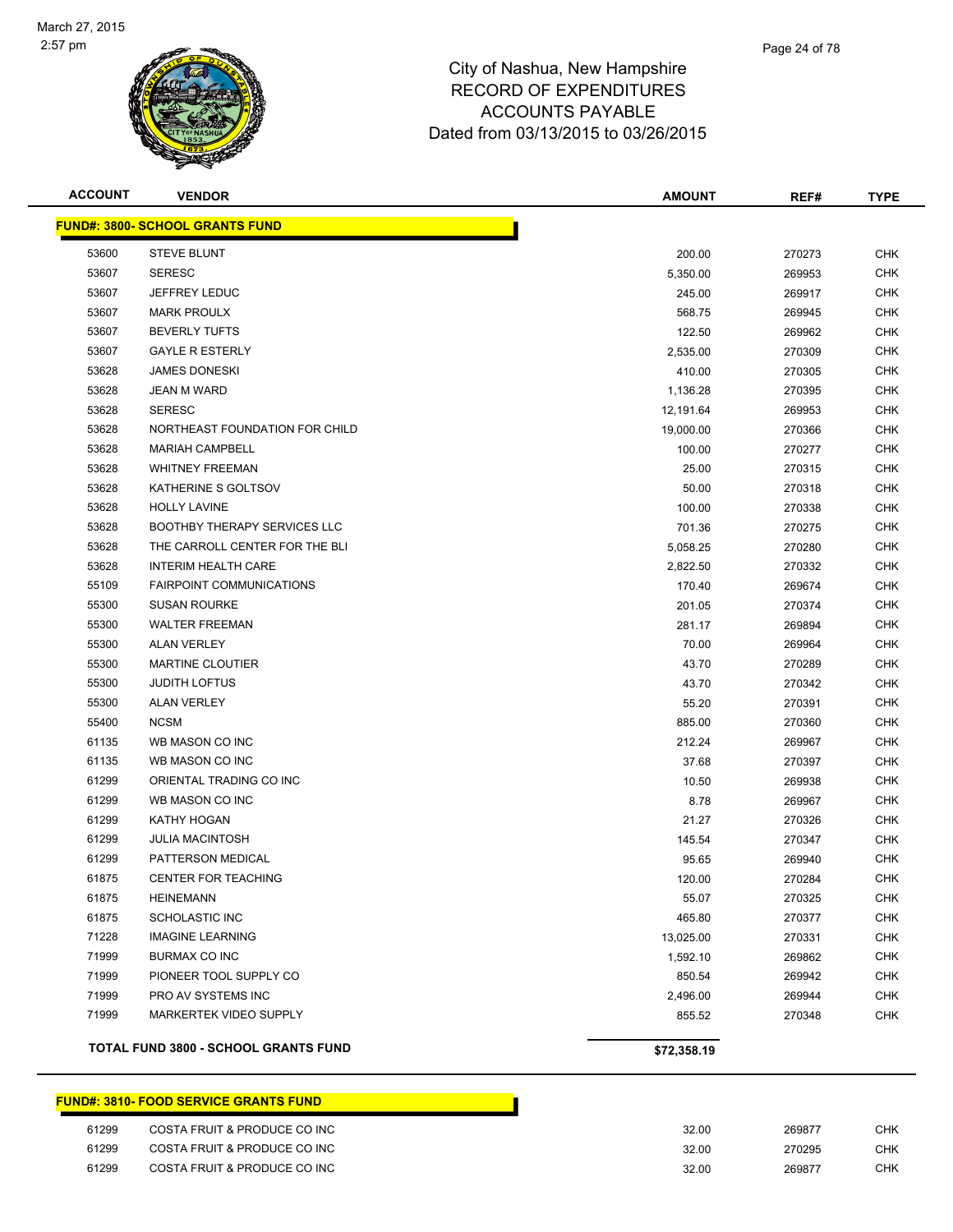| <b>ACCOUNT</b> | <b>VENDOR</b>                                      | <b>AMOUNT</b> | REF#   | <b>TYPE</b> |
|----------------|----------------------------------------------------|---------------|--------|-------------|
|                | <b>TOTAL FUND 3810 - FOOD SERVICE GRANTS FUND</b>  | \$96.00       |        |             |
|                | <b>FUND#: 4005- TRAFFIC VIOLATIONS FUND</b>        |               |        |             |
| 45400          | DAVID ALDEN OSGOOD                                 | 210.00        | 269812 | <b>CHK</b>  |
| 45400          | <b>JOHN SMITH</b>                                  | 35.00         | 270235 | <b>CHK</b>  |
| 55607          | <b>MAILINGS UNLIMITED</b>                          | (12.54)       | 270187 | <b>CHK</b>  |
| 55699          | 1ST PRIORITY TOWING & RECOVERY                     | 790.00        | 270107 | <b>CHK</b>  |
| 55699          | <b>D &amp; R TOWING INC</b>                        | 475.00        | 270139 | <b>CHK</b>  |
| 55699          | STATEWIDE COLLISION LLC                            | 790.00        | 270240 | <b>CHK</b>  |
| 61107          | ALECS SHOE STORE INC                               | 186.90        | 270112 | <b>CHK</b>  |
| 61107          | <b>BEN'S UNIFORMS</b>                              | 390.00        | 270121 | <b>CHK</b>  |
| 61799          | MHQ MUNICIPAL VEHICLES                             | 138.60        | 269792 | <b>CHK</b>  |
|                | <b>TOTAL FUND 4005 - TRAFFIC VIOLATIONS FUND</b>   | \$3,002.96    |        |             |
|                | <u> FUND#: 4010- MOTOR VEHICLE ADMIN FUND</u>      |               |        |             |
| 53467          | <b>MAILINGS UNLIMITED</b>                          | 139.51        | 270187 | <b>CHK</b>  |
|                | <b>TOTAL FUND 4010 - MOTOR VEHICLE ADMIN FUND</b>  | \$139.51      |        |             |
|                |                                                    |               |        |             |
|                | <b>FUND#: 4020- POLICE DRUG ENFORCEMENT FUND</b>   |               |        |             |
| 54899          | LAW REALTY CO INC                                  | 416.67        | 269775 | <b>CHK</b>  |
| 54899          | LITCHFIELD VANTAGE LLC                             | 1,583.33      | 269777 | <b>CHK</b>  |
|                | TOTAL FUND 4020 - POLICE DRUG ENFORCEMENT FUND     | \$2,000.00    |        |             |
|                | <u> FUND#: 4025- DOJ DRUG FORFEITURE FUND</u>      |               |        |             |
| 61799          | <b>CARPARTS OF NASHUA</b>                          | 78.86         | 269723 | <b>CHK</b>  |
|                | TOTAL FUND 4025 - DOJ DRUG FORFEITURE FUND         | \$78.86       |        |             |
|                | <b>FUND#: 4053- FIRE REGIONAL HAZMAT FUND</b>      |               |        |             |
| 71000          | FIREMATIC SUPPLY CO INC                            | 441.93        | 270149 | <b>CHK</b>  |
| 71000          | FIREMATIC SUPPLY CO INC                            | 909.98        | 270150 | <b>CHK</b>  |
|                | <b>TOTAL FUND 4053 - FIRE REGIONAL HAZMAT FUND</b> | \$1,351.91    |        |             |
|                | <b>FUND#: 4080- NASHUA CONSERVATION FUND</b>       |               |        |             |
|                |                                                    |               |        |             |
| 55523          | PAN AM SYSTEMS INC                                 | 5,494.19      | 270046 | <b>CHK</b>  |
|                | <b>TOTAL FUND 4080 - NASHUA CONSERVATION FUND</b>  | \$5,494.19    |        |             |
|                | <b>FUND#: 4090- LIB-LOST/DAMAGED BOOK FINES</b>    |               |        |             |
| 55699          | UNIQUE MANAGEMENT SERVICES INC                     | 313.25        | 269841 | <b>CHK</b>  |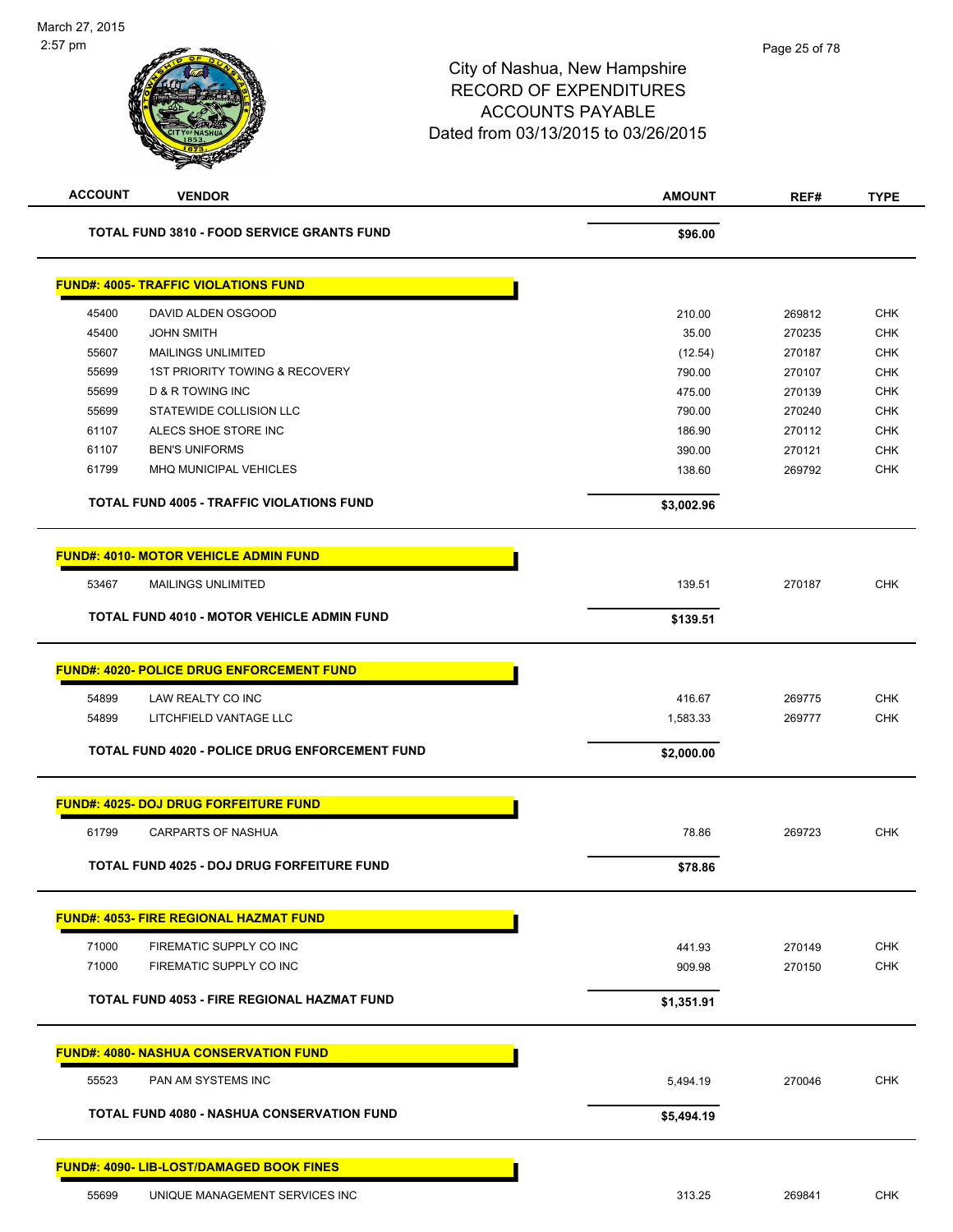

| <b>ACCOUNT</b> | <b>VENDOR</b>                                     | AMOUNT       | REF#   | <b>TYPE</b> |
|----------------|---------------------------------------------------|--------------|--------|-------------|
|                | <b>FUND#: 4090- LIB-LOST/DAMAGED BOOK FINES</b>   |              |        |             |
| 61814          | <b>MICRO MARKETING ASSOCIATES</b>                 | 20.00        | 269793 | <b>CHK</b>  |
| 61875          | <b>BAKER &amp; TAYLOR</b>                         | 44.48        | 269715 | <b>CHK</b>  |
| 61875          | <b>INGRAM LIBRARY SERVICES</b>                    | 56.88        | 269765 | CHK         |
| 61875          | <b>BAKER &amp; TAYLOR</b>                         | 169.14       | 270116 | <b>CHK</b>  |
| 61875          | <b>INGRAM LIBRARY SERVICES</b>                    | 48.54        | 270174 | <b>CHK</b>  |
|                | TOTAL FUND 4090 - LIB-LOST/DAMAGED BOOK FINES     | \$652.29     |        |             |
|                | <b>FUND#: 5010- CAP PROJECTS-INFO TECHNOLOGY</b>  |              |        |             |
| 81342          | <b>HYLAND SOFTWARE INC</b>                        | 978.26       | 270172 | <b>CHK</b>  |
|                | TOTAL FUND 5010 - CAP PROJECTS-INFO TECHNOLOGY    | \$978.26     |        |             |
|                | <b>FUND#: 5050- CAPITAL PROJ-COMMUNICATIONS</b>   |              |        |             |
| 53999          | 2-WAY COMMUNICATIONS SERVICE                      | 1,860.00     | 269700 | <b>CHK</b>  |
| 53999          | COMCAST CABLE COMMUNICATIONS I                    | 99.90        | 270058 | <b>CHK</b>  |
| 71999          | PETTY CASH                                        | 43.29        | 270047 | <b>CHK</b>  |
| 81300          | MOTOROLA SOLUTIONS INC                            | 358,082.60   | 270084 | <b>CHK</b>  |
|                | TOTAL FUND 5050 - CAPITAL PROJ-COMMUNICATIONS     | \$360,085.79 |        |             |
|                | <b>FUND#: 5200- CAPITAL PROJECTS-STREETS</b>      |              |        |             |
| 81700          | JOHN TURNER CONSULTING INC                        | 1,920.00     | 270177 | <b>CHK</b>  |
|                | TOTAL FUND 5200 - CAPITAL PROJECTS-STREETS        | \$1,920.00   |        |             |
|                | <b>FUND#: 5300- CAPITAL PROJECTS-PARKING</b>      |              |        |             |
| 81200          | HUFF & GAUTHIER INC                               | 275.00       | 269764 | <b>CHK</b>  |
| 81200          | ASAP FIRE & SAFETY CORP                           | 1,200.00     | 270114 | <b>CHK</b>  |
| 81200          | LIGHTEC INC                                       | 7,306.17     | 270182 | <b>CHK</b>  |
| 81200          | HUFF & GAUTHIER INC                               | 425.00       | 269764 | <b>CHK</b>  |
| 81200          | LIGHTEC INC                                       | 7,306.14     | 270182 | <b>CHK</b>  |
|                | <b>TOTAL FUND 5300 - CAPITAL PROJECTS-PARKING</b> | \$16,512.31  |        |             |
|                | <b>FUND#: 5700- CAP PROJECTS-BROAD ST PKWY</b>    |              |        |             |
| 81700          | WB MASON CO INC                                   | 125.75       | 269846 | <b>CHK</b>  |
| 81700          | NEW ENGLAND PAPER & SUPPLY                        | 29.05        | 270211 | <b>CHK</b>  |
| 81700          | WB MASON CO INC                                   | 15.99        | 270254 | <b>CHK</b>  |
| 81700          | MILLER ENGINEERING & TESTING I                    | 692.60       | 270204 | <b>CHK</b>  |
| 81700          | <b>DENNIS MIRES PA</b>                            | 875.00       | 269734 | <b>CHK</b>  |
| 81700          | HALEY AND WARD INC                                | 11,311.49    | 270161 | <b>CHK</b>  |
| 81700          | CITY OF NASHUA/TAX COLLECTORS                     | 1,074.00     | 269646 | <b>CHK</b>  |
| 81700          | NASHUA MILLYARD ASSOC INC                         | 38,000.00    | 269662 | <b>CHK</b>  |
| 81700          | NASHUA MILLYARD ASSOC INC                         | 703.46       | 269799 | <b>CHK</b>  |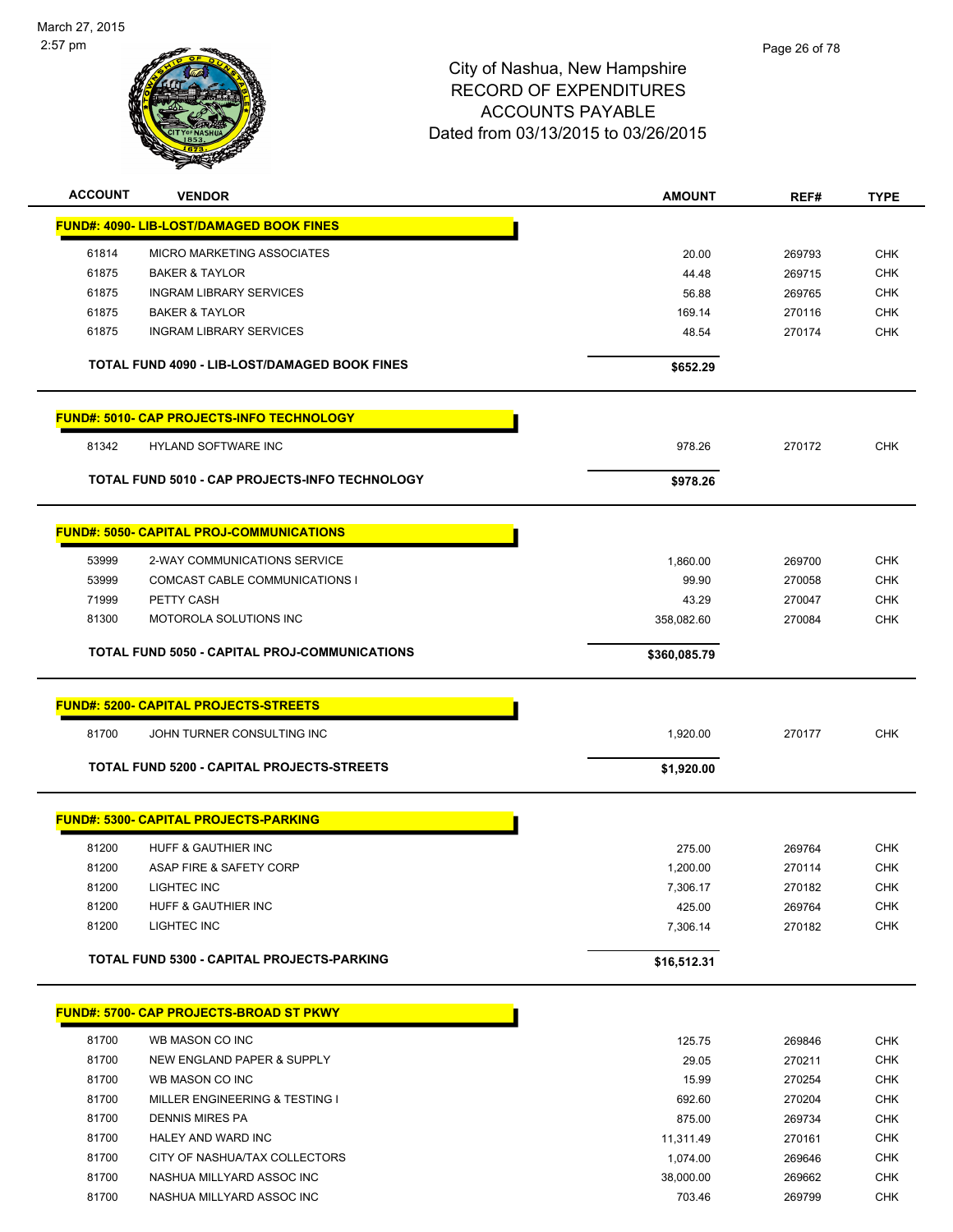| <b>ACCOUNT</b> | <b>VENDOR</b>                                    | <b>AMOUNT</b> | REF#   | <b>TYPE</b> |
|----------------|--------------------------------------------------|---------------|--------|-------------|
|                | TOTAL FUND 5700 - CAP PROJECTS-BROAD ST PKWY     | \$52,827.34   |        |             |
|                | <b>FUND#: 5800- SCHOOL CAPITAL PROJECTS FUND</b> |               |        |             |
| 81200          | PRO AV SYSTEMS INC                               | 25,168.68     | 270370 | <b>CHK</b>  |
|                | TOTAL FUND 5800 - SCHOOL CAPITAL PROJECTS FUND   | \$25,168.68   |        |             |
|                | <b>FUND#: 6000- SOLID WASTE FUND</b>             |               |        |             |
| 53467          | <b>FEDEX</b>                                     | 15.27         | 269675 | <b>CHK</b>  |
| 54100          | <b>EVERSOURCE</b>                                | 1,578.14      | 270059 | <b>CHK</b>  |
| 54280          | <b>BELLETETES INC</b>                            | 57.54         | 269717 | <b>CHK</b>  |
| 54280          | HOME DEPOT CREDIT SERVICE 3065                   | 95.82         | 269760 | <b>CHK</b>  |
| 54280          | LOWE'S - 3502                                    | 407.55        | 269778 | <b>CHK</b>  |
| 54280          | <b>B-B CHAIN INC</b>                             | 240.00        | 270115 | <b>CHK</b>  |
| 54280          | <b>BELLETETES INC</b>                            | 11.58         | 270120 | <b>CHK</b>  |
| 54600          | SOUTHWORTH-MILTON INC                            | 887.04        | 269687 | <b>CHK</b>  |
| 54600          | <b>FREIGHTLINER OF NH INC</b>                    | 3,060.33      | 269746 | <b>CHK</b>  |
| 54600          | <b>G H BERLIN WINDWARD</b>                       | 1,200.71      | 269747 | <b>CHK</b>  |
| 54600          | THE HOPE GROUP                                   | 239.78        | 269762 | <b>CHK</b>  |
| 54600          | LIBERTY INTNL TRUCKS OF NH LLC                   | 1,123.47      | 269776 | <b>CHK</b>  |
| 54600          | MCNEILUS TRUCK & MANUFACTURING                   | 507.40        | 269790 | <b>CHK</b>  |
| 54600          | NORTHLAND INDUSTRIAL TRUCK CO                    | 56.98         | 269807 | <b>CHK</b>  |
| 54600          | SANEL AUTO PARTS CO                              | 66.45         | 269827 | <b>CHK</b>  |
| 54600          | CARPARTS OF NASHUA                               | 331.93        | 270131 | <b>CHK</b>  |
| 54600          | <b>CHADWICK BAROSS INC</b>                       | 398.53        | 270134 | <b>CHK</b>  |
| 54600          | FREIGHTLINER OF NH INC                           | 259.56        | 270151 | <b>CHK</b>  |
| 54600          | LIBERTY INTNL TRUCKS OF NH LLC                   | (67.50)       | 270181 | <b>CHK</b>  |
| 54600          | MCDEVITT TRUCKS INC                              | 496.58        | 270196 | <b>CHK</b>  |
| 54600          | NAPA AUTO PARTS                                  | 695.60        | 270207 | <b>CHK</b>  |
| 54600          | <b>POWERPLAN</b>                                 | 166.87        | 270225 | <b>CHK</b>  |
| 54600          | SOUTHWORTH-MILTON INC                            | 9,800.00      | 270237 | <b>CHK</b>  |
| 54828          | US BANK EQUIPMENT FINANCE                        | 113.54        | 269690 | <b>CHK</b>  |
| 54828          | US BANK EQUIPMENT FINANCE                        | 28.14         | 269691 | <b>CHK</b>  |
| 55109          | <b>FAIRPOINT COMMUNICATIONS</b>                  | 32.71         | 269674 | <b>CHK</b>  |
| 55109          | PAETEC COMMUNICATIONS INC                        | 4.35          | 270092 | <b>CHK</b>  |
| 55200          | <b>APWA</b>                                      | 223.75        | 270051 | <b>CHK</b>  |
| 55400          | <b>ISCO INDUSTRIES</b>                           | 405.76        | 270175 | <b>CHK</b>  |
| 55421          | TREASURER STATE OF NH                            | 50.00         | 270097 | <b>CHK</b>  |
| 55421          | TREASURER STATE OF NH                            | 225.00        | 270099 | <b>CHK</b>  |
| 55699          | UNIVERSAL RECYCLING TECH                         | 1,623.57      | 269843 | <b>CHK</b>  |
| 55699          | UNIVERSAL RECYCLING TECH                         | 1,989.83      | 270250 | <b>CHK</b>  |
| 61107          | UNIFIRST CORPORATION                             | 366.97        | 270246 | <b>CHK</b>  |
| 61110          | ALECS SHOE STORE INC                             | 659.95        | 270112 | <b>CHK</b>  |
| 61142          | <b>BASS FIRST AID SERVICE</b>                    | 134.55        | 270118 | <b>CHK</b>  |
| 61192          | REFLECTIVE APPAREL FACTORY INC                   | 1,970.68      | 269824 | <b>CHK</b>  |
| 61192          | STANLEY CONVERGENT SECURITY                      | 89.04         | 269834 | <b>CHK</b>  |
| 61192          | <b>B-B CHAIN INC</b>                             | 550.50        | 270115 | <b>CHK</b>  |
| 61307          | SHATTUCK MALONE OIL CO                           | 755.61        | 269686 | <b>CHK</b>  |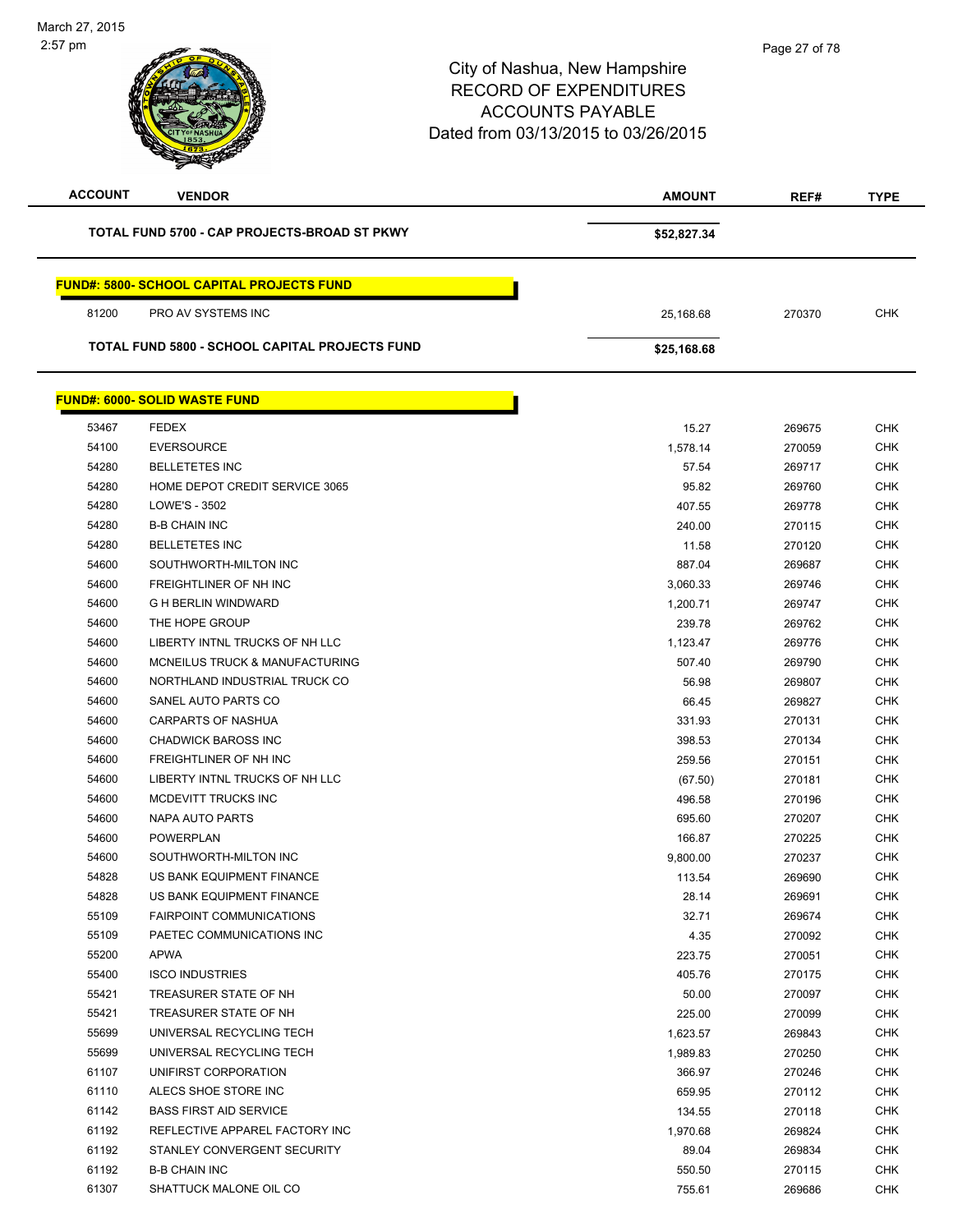

| <b>ACCOUNT</b> | <b>VENDOR</b>                             | <b>AMOUNT</b> | REF#   | <b>TYPE</b> |
|----------------|-------------------------------------------|---------------|--------|-------------|
|                | <b>FUND#: 6000- SOLID WASTE FUND</b>      |               |        |             |
| 61307          | SHATTUCK MALONE OIL CO                    | 1,282.38      | 270095 | <b>CHK</b>  |
| 61310          | ALTERNATIVE VEHICLE SERVICE GR            | 12,121.20     | 269712 | <b>CHK</b>  |
| 71000          | SULLIVAN ENVIRONMENTAL INC                | 580.00        | 270242 | <b>CHK</b>  |
| 81300          | SOUTHWORTH-MILTON INC                     | 746,817.00    | 270237 | <b>CHK</b>  |
|                | <b>TOTAL FUND 6000 - SOLID WASTE FUND</b> | \$791,654.16  |        |             |
|                | <b>FUND#: 6200- WASTEWATER FUND</b>       |               |        |             |
| 53107          | FLOW ASSESSMENT SERVICES LLC              | 4,766.66      | 269744 | <b>CHK</b>  |
| 53467          | <b>MAILINGS UNLIMITED</b>                 | 980.64        | 270187 | <b>CHK</b>  |
| 54100          | <b>EVERSOURCE</b>                         | 32,414.43     | 270059 | <b>CHK</b>  |
| 54114          | <b>LIBERTY UTILITIES - NH</b>             | 4,522.04      | 270074 | <b>CHK</b>  |
| 54114          | <b>LIBERTY UTILITIES - NH</b>             | 452.26        | 270075 | <b>CHK</b>  |
| 54114          | <b>LIBERTY UTILITIES - NH</b>             | 391.72        | 270076 | <b>CHK</b>  |
| 54114          | <b>LIBERTY UTILITIES - NH</b>             | 481.84        | 270077 | <b>CHK</b>  |
| 54114          | <b>LIBERTY UTILITIES - NH</b>             | 257.69        | 270078 | <b>CHK</b>  |
| 54114          | <b>LIBERTY UTILITIES - NH</b>             | 84.74         | 270079 | <b>CHK</b>  |

| ۱۱+۰ ت | LIDERIT UTILITIES - INTI        | 401.04   | 210011 | ◡⊓ℕ        |
|--------|---------------------------------|----------|--------|------------|
| 54114  | LIBERTY UTILITIES - NH          | 257.69   | 270078 | <b>CHK</b> |
| 54114  | <b>LIBERTY UTILITIES - NH</b>   | 84.74    | 270079 | <b>CHK</b> |
| 54114  | <b>LIBERTY UTILITIES - NH</b>   | 137.66   | 270080 | <b>CHK</b> |
| 54141  | PENNICHUCK WATER WORKS INC      | 182.64   | 270094 | <b>CHK</b> |
| 54280  | MCMASTER-CARR                   | 1,630.26 | 270198 | <b>CHK</b> |
| 54487  | <b>BAHR SALES INC</b>           | 25.53    | 269713 | <b>CHK</b> |
| 54487  | CD BOILER WORKS INC             | 760.00   | 269724 | <b>CHK</b> |
| 54487  | FLW INC                         | 605.82   | 269745 | <b>CHK</b> |
| 54487  | M & M ELECTRICAL SUPPLY CO INC  | 885.50   | 269779 | <b>CHK</b> |
| 54487  | MCMASTER-CARR                   | 1,315.62 | 269789 | <b>CHK</b> |
| 54487  | CD BOILER WORKS INC             | 1,991.82 | 270132 | <b>CHK</b> |
| 54487  | <b>G H BERLIN WINDWARD</b>      | 1,802.20 | 270153 | <b>CHK</b> |
| 54487  | PINE MOTOR PARTS                | 45.50    | 270221 | <b>CHK</b> |
| 54487  | POWER UP GENERATOR SERVICE CO   | 4,135.00 | 270224 | <b>CHK</b> |
| 54600  | M & M ELECTRICAL SUPPLY CO INC  | 13.40    | 269779 | <b>CHK</b> |
| 54600  | CN WOOD CO INC                  | 9,239.70 | 270136 | <b>CHK</b> |
| 54828  | US BANK EQUIPMENT FINANCE       | 28.14    | 269691 | <b>CHK</b> |
| 55109  | <b>BAYRING COMMUNICATIONS</b>   | 60.21    | 269671 | <b>CHK</b> |
| 55109  | <b>FAIRPOINT COMMUNICATIONS</b> | 811.86   | 269674 | <b>CHK</b> |
| 55109  | PAETEC COMMUNICATIONS INC       | 4.31     | 270092 | <b>CHK</b> |
| 55118  | AT & T MOBILITY                 | 200.53   | 270052 | <b>CHK</b> |
| 55118  | AT & T MOBILITY                 | 357.00   | 270054 | <b>CHK</b> |
| 55500  | MASSACHUSETTS MUNICIPAL ASSOC   | 160.00   | 269784 | <b>CHK</b> |
| 55618  | <b>CITIZENS BANK</b>            | 1,447.10 | 148482 | <b>ACH</b> |
| 55618  | <b>CITIZENS BANK</b>            | 2,060.01 | 148483 | <b>ACH</b> |
| 61100  | WB MASON CO INC                 | 472.03   | 269846 | <b>CHK</b> |
| 61107  | UNIFIRST CORPORATION            | 508.96   | 269839 | <b>CHK</b> |
| 61107  | UNIFIRST CORPORATION            | 249.72   | 270246 | <b>CHK</b> |
| 61149  | HOME DEPOT CREDIT SERVICE 3065  | 32.78    | 269760 | <b>CHK</b> |
| 61149  | Q C SERVICES INC                | 960.00   | 269820 | <b>CHK</b> |
| 61149  | <b>IDEXX DISTRIBUTION INC</b>   | 1,244.53 | 270173 | <b>CHK</b> |
| 61149  | <b>VWR INTERNATIONAL</b>        | 294.93   | 270252 | <b>CHK</b> |
| 61156  | <b>JCI JONES CHEMICALS INC</b>  | 2,148.73 | 269768 | <b>CHK</b> |
|        |                                 |          |        |            |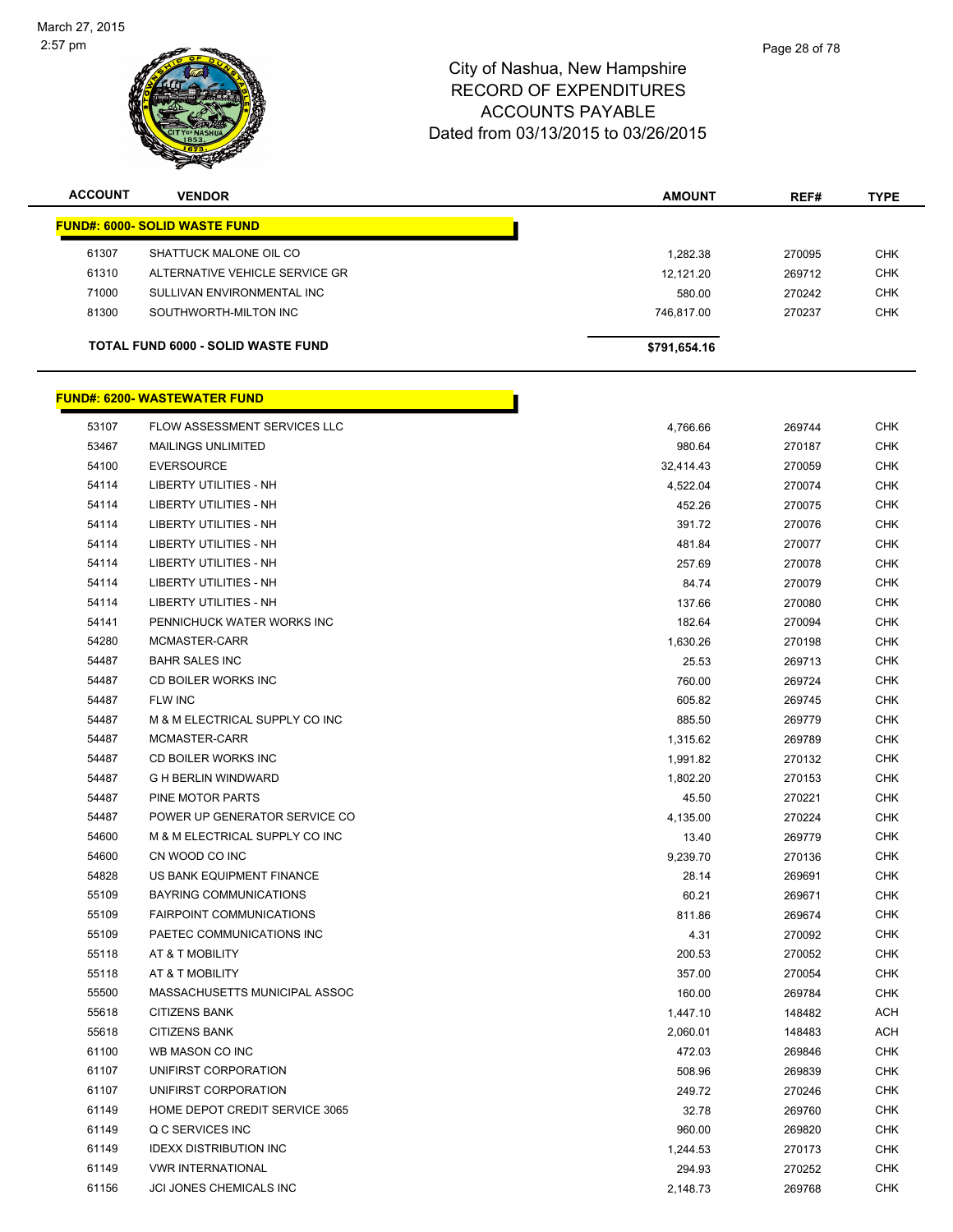

| <b>ACCOUNT</b> | <b>VENDOR</b>                            | <b>AMOUNT</b> | REF#   | <b>TYPE</b> |
|----------------|------------------------------------------|---------------|--------|-------------|
|                | <b>FUND#: 6200- WASTEWATER FUND</b>      |               |        |             |
| 61156          | POLYDYNE INC                             | 4,738.00      | 269817 | <b>CHK</b>  |
| 61156          | PVS CHEMICAL SOLUTIONS INC               | 3,915.14      | 269819 | <b>CHK</b>  |
| 61156          | <b>BASF CORP</b>                         | 9,478.08      | 270117 | <b>CHK</b>  |
| 61299          | <b>FASTENAL CO</b>                       | 63.43         | 269741 | <b>CHK</b>  |
| 61299          | M & M ELECTRICAL SUPPLY CO INC           | 207.94        | 269779 | <b>CHK</b>  |
| 61310          | ALTERNATIVE VEHICLE SERVICE GR           | 683.57        | 269712 | <b>CHK</b>  |
| 71228          | PITNEY BOWES GLOBAL FIN SRVS             | 323.58        | 270222 | <b>CHK</b>  |
| 81200          | <b>HACH COMPANY</b>                      | 7,522.09      | 269754 | <b>CHK</b>  |
| 81300          | PENTA CORP                               | 42,200.22     | 269815 | <b>CHK</b>  |
| 81300          | <b>HAYES PUMPS INC</b>                   | 16,928.00     | 270165 | <b>CHK</b>  |
| 81700          | <b>HAZEN &amp; SAWYER PC</b>             | 57,769.12     | 270166 | <b>CHK</b>  |
| 81700          | PENTA CORP                               | 13,588.04     | 269815 | <b>CHK</b>  |
| 81700          | <b>HAZEN &amp; SAWYER PC</b>             | 85,108.32     | 269757 | <b>CHK</b>  |
| 81700          | T BUCK CONSTRUCTION INC                  | 9,545.00      | 269838 | <b>CHK</b>  |
|                | <b>TOTAL FUND 6200 - WASTEWATER FUND</b> | \$330,234.04  |        |             |

h

# **FUND#: 6500- PROPERTY & CASUALTY FUND**

| 54236 | STANLEY CONVERGENT SECURITY        | 207.72   | 270239 | <b>CHK</b> |
|-------|------------------------------------|----------|--------|------------|
| 54267 | STANLEY ELEVATOR CO INC            | 118.66   | 269835 | <b>CHK</b> |
| 54267 | TREASURER STATE OF NH              | 200.00   | 270098 | <b>CHK</b> |
| 59120 | HUB INT'L NEW ENGLAND LLC          | 520.00   | 148484 | <b>ACH</b> |
| 59120 | K & K INSURANCE GROUP INC          | 3,408.00 | 269677 | <b>CHK</b> |
| 59207 | APPLE NASHUA LLC                   | 5,491.00 | 269998 | <b>CHK</b> |
| 59207 | <b>BACTES</b>                      | 46.81    | 269999 | <b>CHK</b> |
| 59207 | DARTMOUTH HITCHCOCK CLINIC         | 543.00   | 270001 | <b>CHK</b> |
| 59207 | DEVINE MILLIMET & BRANCH PA        | 7,130.01 | 270002 | <b>CHK</b> |
| 59207 | <b>DOUGLAS DUFFINA</b>             | 105.79   | 270003 | <b>CHK</b> |
| 59207 | FAMILY PHYSICAL THERAPY SVC        | 445.83   | 270004 | <b>CHK</b> |
| 59207 | FOUNDATION MEDICAL PARTNERS        | 762.00   | 270005 | <b>CHK</b> |
| 59207 | FOUR SEASONS ORTHOPEDIC CENTER     | 2,044.00 | 270006 | <b>CHK</b> |
| 59207 | LEWIS PHYSICAL MEDICINE ASSOC      | 1,345.00 | 270008 | <b>CHK</b> |
| 59207 | NASHUA ANESTHESIA PARTNERS         | 875.00   | 270009 | <b>CHK</b> |
| 59207 | NASHUA EYE ASSOC PA                | 140.00   | 270010 | <b>CHK</b> |
| 59207 | NEW ENGLAND BAPTIST HOSPITAL       | 500.00   | 270011 | <b>CHK</b> |
| 59207 | NEWTON WELLESLEY ORTHOPEDIC        | 575.00   | 270012 | <b>CHK</b> |
| 59207 | OCCUPATIONAL HEALTH CTRS SOUTH     | 390.45   | 270013 | <b>CHK</b> |
| 59207 | PERFORMANCE REHAB INC              | 405.00   | 270014 | <b>CHK</b> |
| 59207 | SO NH REGIONAL MEDICAL CENTER      | 258.11   | 270015 | <b>CHK</b> |
| 59207 | STONERIVER PHARMACY SOLUTIONS      | 753.73   | 270016 | <b>CHK</b> |
| 59207 | AMOSKEAG ANETHESIA PLLC            | 225.00   | 270410 | <b>CHK</b> |
| 59207 | APPLE NASHUA LLC                   | 1,021.00 | 270411 | <b>CHK</b> |
| 59207 | ASSOCIATED RADIOLOGISTS PA         | 57.00    | 270412 | <b>CHK</b> |
| 59207 | <b>CPTE NASHUA</b>                 | 1,209.00 | 270413 | <b>CHK</b> |
| 59207 | <b>CULLENCOLLIMORE PLLC</b>        | 9,313.17 | 270415 | <b>CHK</b> |
| 59207 | DARTMOUTH HITCHCOCK CLINIC         | 543.00   | 270416 | <b>CHK</b> |
| 59207 | <b>WILLIAM DILLON</b>              | 402.09   | 270418 | <b>CHK</b> |
| 59207 | <b>FAMILY PHYSICAL THERAPY SVC</b> | 221.01   | 270419 | <b>CHK</b> |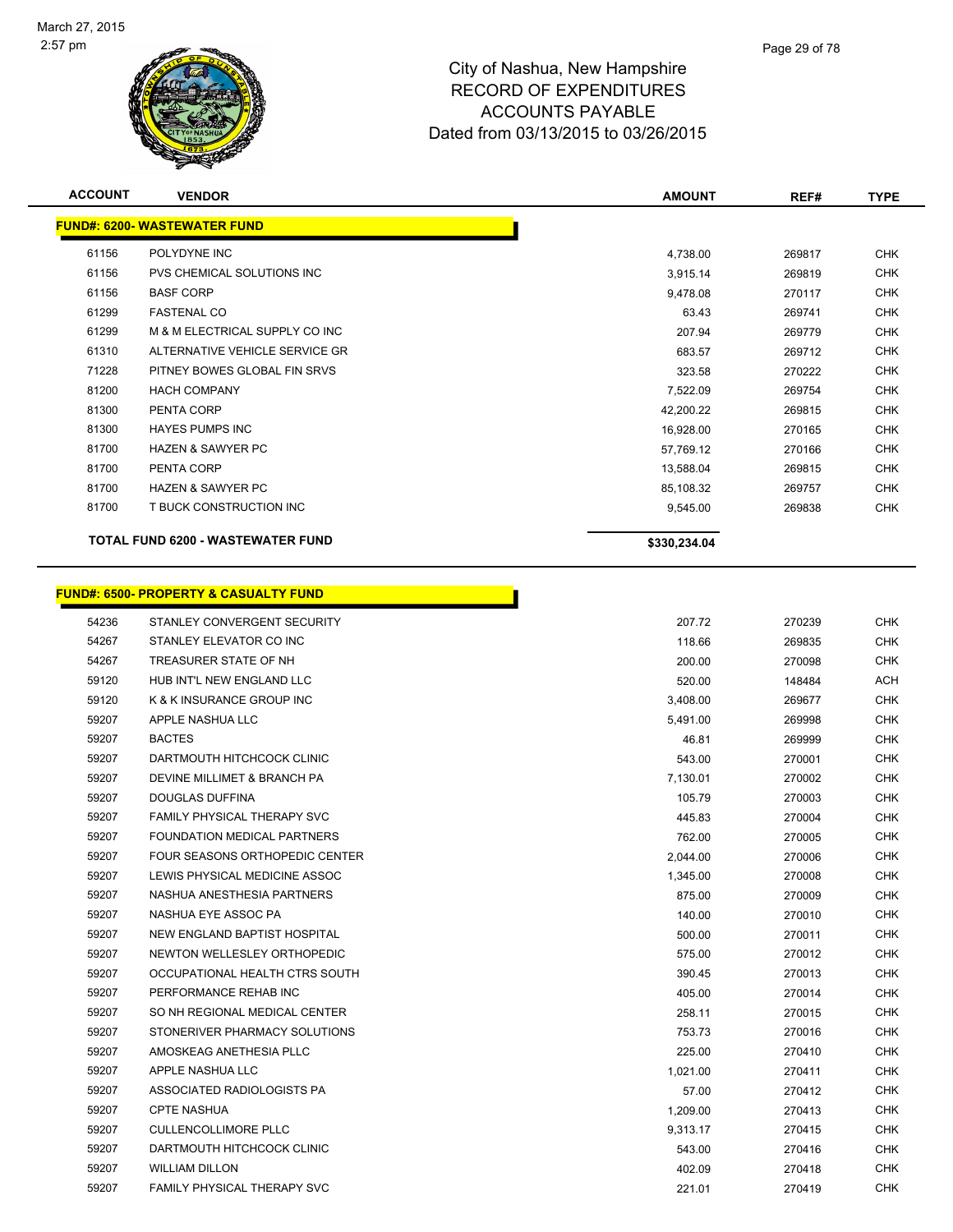

| <b>ACCOUNT</b> | <b>VENDOR</b>                                    | <b>AMOUNT</b>  | REF#   | TYPE       |
|----------------|--------------------------------------------------|----------------|--------|------------|
|                | <b>FUND#: 6500- PROPERTY &amp; CASUALTY FUND</b> |                |        |            |
| 59207          | FOUR SEASONS ORTHOPEDIC CENTER                   | 360.00         | 270420 | <b>CHK</b> |
| 59207          | <b>INJURED WORKERS PHARMACY LLC</b>              | 133.16         | 270422 | <b>CHK</b> |
| 59207          | MASSACHUSETTS GENERAL                            | 31.00          | 270424 | <b>CHK</b> |
| 59207          | OCCUPATIONAL HEALTH CTRS SOUTH                   | 230.98         | 270426 | <b>CHK</b> |
| 59207          | PAIN SOLUTIONS PLLC                              | 200.00         | 270427 | <b>CHK</b> |
| 59207          | PERFORMANCE REHAB INC                            | 1,231.01       | 270428 | <b>CHK</b> |
| 59207          | PRATT ORTHOPAEDIC ASSOC INC                      | 271.00         | 270429 | <b>CHK</b> |
| 59207          | SO NH REGIONAL MEDICAL CENTER                    | 8,623.18       | 270430 | <b>CHK</b> |
| 59207          | STONERIVER PHARMACY SOLUTIONS                    | 1,486.45       | 270431 | <b>CHK</b> |
| 59225          | JEFFERY PENDLETON                                | 10,315.00      | 269628 | <b>CHK</b> |
| 59225          | <b>NEW HAMPSHIRE CIVIL</b>                       | 4,685.00       | 269629 | <b>CHK</b> |
| 59225          | NASHUA MILLYARD ASSOC INC                        | 10,000.00      | 269662 | <b>CHK</b> |
| 59225          | <b>CHRISTOPHER REINHOLD</b>                      | 3,500.00       | 270409 | <b>CHK</b> |
| 59225          | <b>CULLENCOLLIMORE PLLC</b>                      | 4,557.00       | 270415 | <b>CHK</b> |
| 59225          | DEVINE MILLIMET & BRANCH PA                      | 216.30         | 270417 | <b>CHK</b> |
| 59250          | <b>J LAWRENCE HALL INC</b>                       | 727.35         | 270423 | <b>CHK</b> |
| 59250          | METHUEN CONSTRUCTION CO                          | 4,991.00       | 270425 | <b>CHK</b> |
| 59275          | <b>MICHAEL BROWN</b>                             | 386.97         | 270000 | <b>CHK</b> |
| 59275          | <b>ILLG AUTOMOTIVE CORP</b>                      | 209.00         | 270007 | <b>CHK</b> |
| 59275          | <b>CRAIG LAPORTE</b>                             | 982.20         | 270414 | <b>CHK</b> |
| 59275          | <b>ILLG AUTOMOTIVE CORP</b>                      | 4,937.70       | 270421 | <b>CHK</b> |
| 61100          | WB MASON CO INC                                  | 282.19         | 270254 | <b>CHK</b> |
|                | TOTAL FUND 6500 - PROPERTY & CASUALTY FUND       |                |        |            |
|                |                                                  | \$97,612.87    |        |            |
|                | <b>FUND#: 6600- BENEFITS SELF INSURANCE FUND</b> |                |        |            |
| 21500          | <b>ITT HARTFORD</b>                              | 35,783.64      | 148490 | <b>ACH</b> |
| 21516          | <b>BOSTON MUTUAL LIFE INSURANCE</b>              | 8,369.61       | 148457 | ACH        |
| 21520          | SUN LIFE ASSURANCE CO OF CANAD                   | 6,856.43       | 148488 | ACH        |
| 21545          | NORTHERN NEW ENGLAND BENEFIT                     | 41,513.24      | 148487 | ACH        |
| 59507          | ANTHEM BCBS OF NE                                | (9, 166.98)    | 148492 | ACH        |
| 59507          | ANTHEM BCBS OF NE                                | 90,217.87      | 148492 | ACH        |
| 59507          | ANTHEM BCBS OF NE                                | 828,335.29     | 148492 | <b>ACH</b> |
| 59507          | ANTHEM BCBS OF NE                                | 60,181.89      | 148492 | <b>ACH</b> |
| 59507          | HARVARD PILGRIM HEALTH CARE                      | 102,923.42     | 148458 | <b>ACH</b> |
| 59507          | HARVARD PILGRIM HEALTH CARE                      | 105,829.71     | 148493 | <b>ACH</b> |
| 59525          | NORTHEAST DELTA DENTAL                           | 30,394.95      | 148459 | <b>ACH</b> |
| 59525          | NORTHEAST DELTA DENTAL                           | 9,020.09       | 148486 | <b>ACH</b> |
| 59525          | NORTHEAST DELTA DENTAL                           | 17,550.71      | 148494 | <b>ACH</b> |
|                | TOTAL FUND 6600 - BENEFITS SELF INSURANCE FUND   | \$1,327,809.87 |        |            |

## **FUND#: 7026- CAPITAL EQUIPMENT RESERVE FUND**

| 81500 | MHQ MUNICIPAL VEHICLES | 31.441.30 | 269792 | CHK        |
|-------|------------------------|-----------|--------|------------|
| 81500 | MHQ MUNICIPAL VEHICLES | 58.186.00 | 270200 | <b>CHK</b> |
| 81500 | MHQ MUNICIPAL VEHICLES | 30.364.00 | 270200 | CHK        |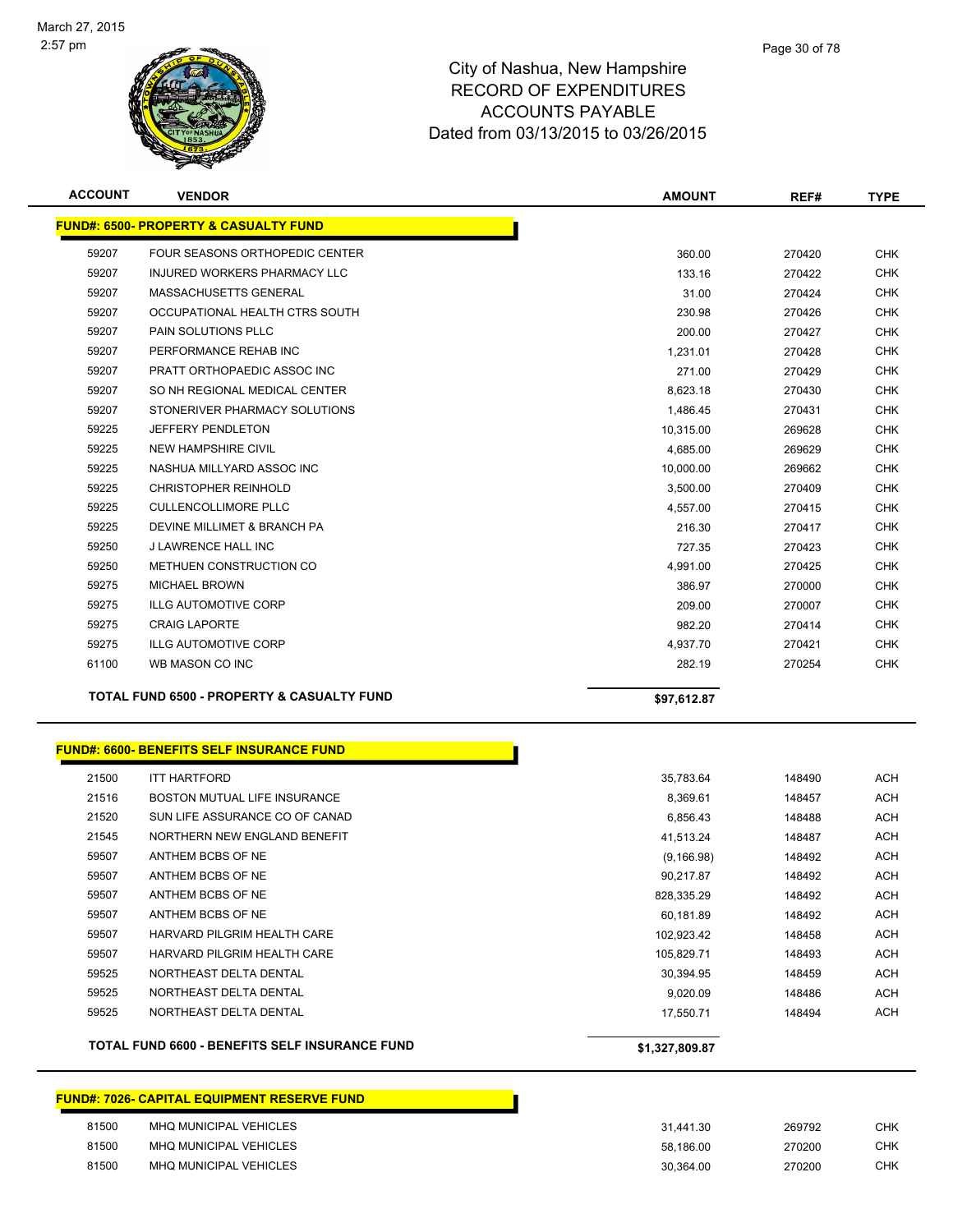| <b>ACCOUNT</b> | <b>VENDOR</b>                                      | <b>AMOUNT</b> | REF#   | <b>TYPE</b> |
|----------------|----------------------------------------------------|---------------|--------|-------------|
|                | TOTAL FUND 7026 - CAPITAL EQUIPMENT RESERVE FUND   | \$119,991.30  |        |             |
|                | <b>FUND#: 7052- MINE FALLS PARK ETF</b>            |               |        |             |
|                | <b>TOTAL FUND 7052 - MINE FALLS PARK ETF</b>       | \$0.00        |        |             |
|                | <b>FUND#: 7064- JACKSON MILLS DAM OPERATIONS</b>   |               |        |             |
| 54100          | <b>EVERSOURCE</b>                                  | 2,618.49      | 270059 | <b>CHK</b>  |
| 54221          | DAVES SEPTIC SERVICE INC                           | 98.45         | 270140 | <b>CHK</b>  |
| 55699          | <b>ESSEX POWER SERVICES INC</b>                    | 5,845.33      | 269739 | <b>CHK</b>  |
|                | TOTAL FUND 7064 - JACKSON MILLS DAM OPERATIONS     | \$8,562.27    |        |             |
|                | <b>FUND#: 7078- CITY BUILDINGS ETF</b>             |               |        |             |
| 54280          | <b>KAPESCO PAINTING LLC</b>                        | 2,080.00      | 269771 | <b>CHK</b>  |
|                | <b>TOTAL FUND 7078 - CITY BUILDINGS ETF</b>        | \$2,080.00    |        |             |
|                | <b>FUND#: 7504- ETF CONTRIB EDGEWOOD-DEED FUND</b> |               |        |             |
| 61299          | <b>HARDY DORIC INC</b>                             | 975.00        | 270162 | <b>CHK</b>  |
|                | TOTAL FUND 7504 - ETF CONTRIB EDGEWOOD-DEED FUND   | \$975.00      |        |             |
|                | <b>FUND#: 7506- ETF CONTRIB-WOODLAWN CEMETERY</b>  |               |        |             |
| 54280          | HUFF & GAUTHIER INC                                | 699.29        | 270171 | <b>CHK</b>  |
| 54600          | MORIN ENGINE SERVICES LLC                          | 330.50        | 269660 | <b>CHK</b>  |
| 54600          | MORIN ENGINE SERVICES LLC                          | 406.75        | 270045 | <b>CHK</b>  |
| 71999          | HOLLAND SUPPLY INC                                 | 1,021.00      | 269759 | <b>CHK</b>  |
|                | TOTAL FUND 7506 - ETF CONTRIB-WOODLAWN CEMETERY    | \$2,457.54    |        |             |
|                | <b>FUND#: 7565- SCHOOL RELATED PROGRAMS-ETF</b>    |               |        |             |
| 53628          | STEPHEN M. BENNETT                                 | 1,020.00      | 269849 | <b>CHK</b>  |
| 55642          | PHILIP CLINTON                                     | 64.00         | 269873 | <b>CHK</b>  |
| 55642          | DON MARCOTTE                                       | 64.00         | 269923 | <b>CHK</b>  |
| 55690          | FIRST STUDENT INC                                  | 806.40        | 269890 | <b>CHK</b>  |
| 61135          | <b>K2 CORPORATION</b>                              | 1,073.58      | 270335 | <b>CHK</b>  |
|                | KIMBERLY COSTA                                     | 30.00         | 269878 | <b>CHK</b>  |
| 61299          |                                                    | 198.99        | 270264 | <b>CHK</b>  |
| 61299          | <b>LISA ANDERSON</b>                               |               |        |             |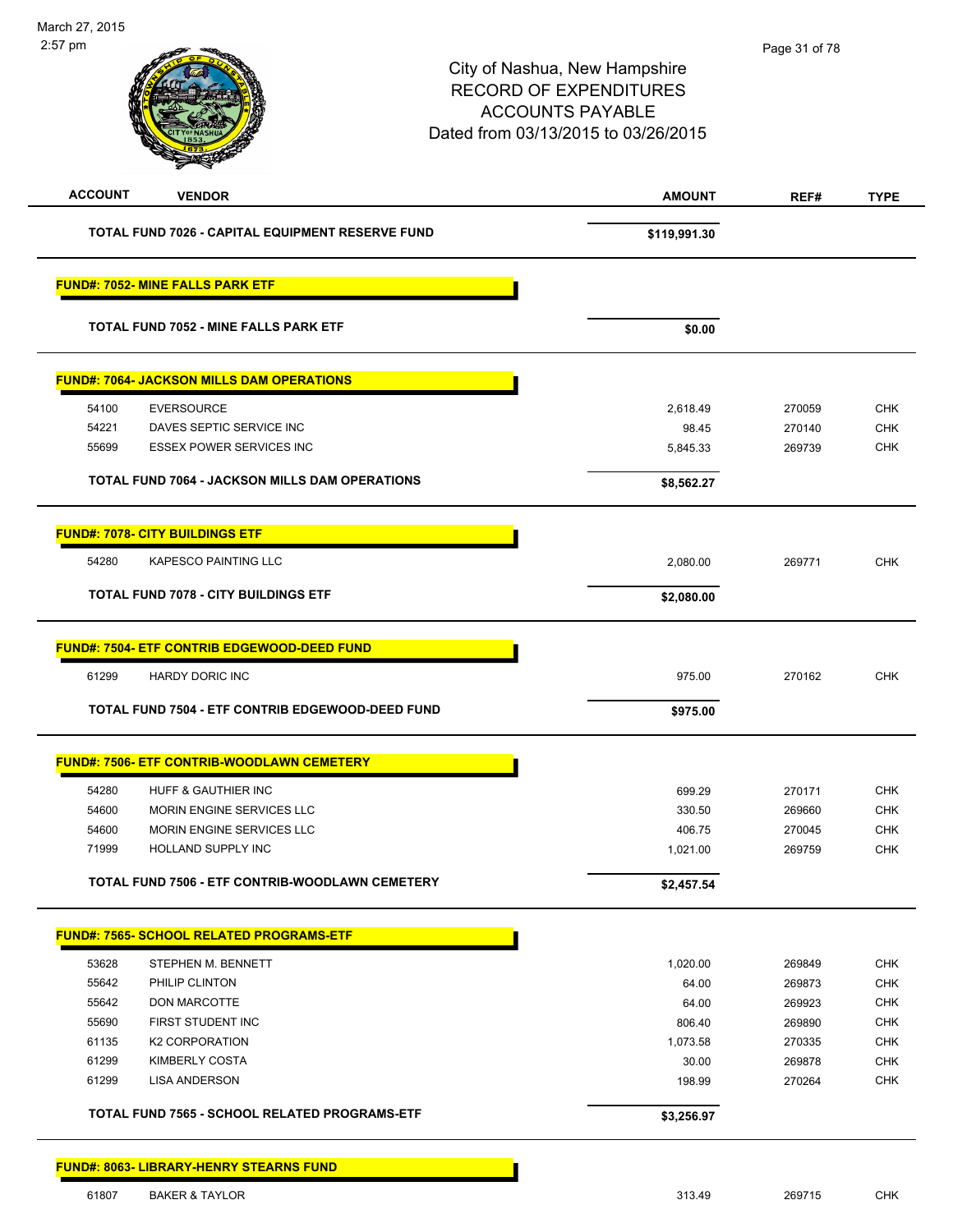| March 27, 2015<br>$2:57$ pm |                                                     | City of Nashua, New Hampshire<br><b>RECORD OF EXPENDITURES</b><br><b>ACCOUNTS PAYABLE</b><br>Dated from 03/13/2015 to 03/26/2015 |  |               | Page 32 of 78 |             |
|-----------------------------|-----------------------------------------------------|----------------------------------------------------------------------------------------------------------------------------------|--|---------------|---------------|-------------|
| <b>ACCOUNT</b>              | <b>VENDOR</b>                                       |                                                                                                                                  |  | <b>AMOUNT</b> | REF#          | <b>TYPE</b> |
|                             | <b>FUND#: 8063- LIBRARY-HENRY STEARNS FUND</b>      |                                                                                                                                  |  |               |               |             |
| 61807                       | <b>BAKER &amp; TAYLOR</b>                           |                                                                                                                                  |  | 192.72        | 270116        | <b>CHK</b>  |
|                             | <b>TOTAL FUND 8063 - LIBRARY-HENRY STEARNS FUND</b> |                                                                                                                                  |  | \$506.21      |               |             |

**Grand Total:**

**\$5,525,048.95**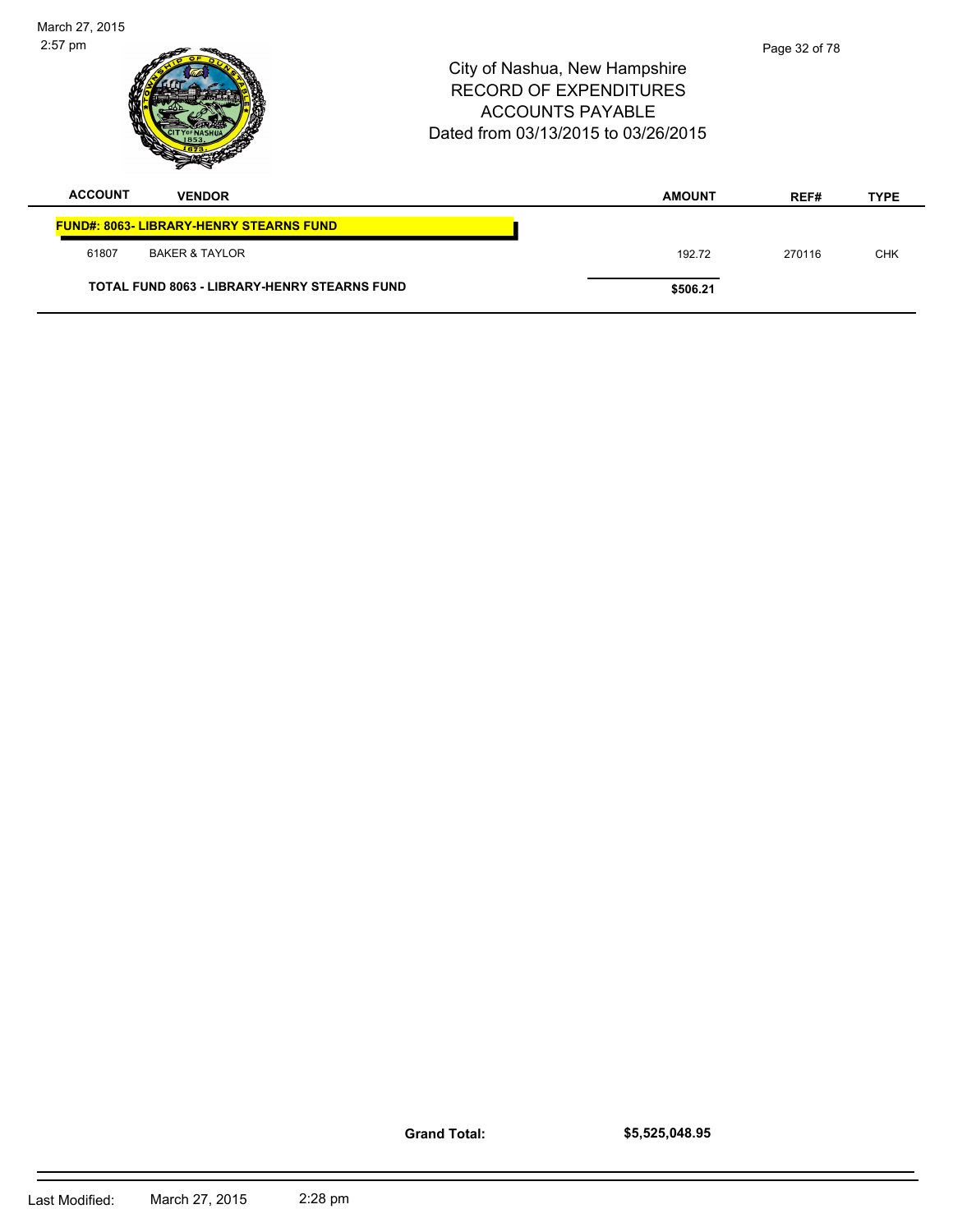## City of Nashua, New Hampshire RECORD OF EXPENDITURES PAYROLL-GROSS WAGES Dated from 03/13/2015 to 03/26/2015

Page 33 of 78

|                                   | <b>ACCOUNT</b>                       | <b>DESCRIPTION</b>                               | <b>AMOUNT</b>     |
|-----------------------------------|--------------------------------------|--------------------------------------------------|-------------------|
| <b>PAY DATE</b>                   |                                      |                                                  |                   |
| <b>FUND#: 1000 - GENERAL FUND</b> |                                      |                                                  |                   |
| <b>MAYOR</b><br>101               |                                      |                                                  |                   |
| 3/19/15                           | 51100                                | CITIZEN SERVICES DIRECTOR                        | 929.80            |
| 3/26/15                           | 51100                                | CITIZEN SERVICES DIRECTOR                        | 929.80            |
| 3/19/15                           |                                      | <b>COMMUNICATIONS DIRECTOR</b>                   | 877.25            |
| 3/26/15                           | 51100                                | <b>COMMUNICATIONS DIRECTOR</b>                   | 877.25            |
|                                   | 51100                                |                                                  | 929.80            |
| 3/19/15                           | 51100                                | EXECUTIVE SECRETARY AA<br>EXECUTIVE SECRETARY AA | 929.80            |
| 3/26/15                           | 51100                                |                                                  | 585.00            |
| 3/19/15                           | 51100                                | SECRETARY RECEPTIONIST                           | 585.00            |
| 3/26/15                           | 51100                                | SECRETARY RECEPTIONIST                           |                   |
| 3/19/15                           | 51500                                | MAYOR                                            | 2,160.35          |
| 3/26/15                           | 51500                                | <b>MAYOR</b>                                     | 2,160.35          |
| 3/26/15                           | 55118                                | TELEPHONE-CELLULAR                               | 50.00             |
| <b>TOTAL 101 - MAYOR</b>          |                                      |                                                  | \$11,014.40       |
| 102                               | <b>BOARD OF ALDERMEN</b>             |                                                  |                   |
| 3/19/15                           | 51100                                | ALDERMANIC LEGISLATION MANAGER                   | 1,446.40          |
| 3/26/15                           | 51100                                | ALDERMANIC LEGISLATION MANAGER                   | 1,446.40          |
| 3/19/15                           | 51200                                | LEGISLATIVE TRANSCRIPTION SPEC                   | 476.53            |
| 3/26/15                           | 51200                                | LEGISLATIVE TRANSCRIPTION SPEC                   | 437.55            |
| 3/26/15                           | 51500                                | <b>BOARD OF ALDERMEN</b>                         | 17,500.00         |
|                                   | <b>TOTAL 102 - BOARD OF ALDERMEN</b> |                                                  | \$21,306.88       |
| 103<br><b>LEGAL</b>               |                                      |                                                  |                   |
| 3/19/15                           | 51100                                | ASSISTANT CORP COUNSEL                           | 1,364.20          |
| 3/26/15                           | 51100                                | ASSISTANT CORP COUNSEL                           | 1,364.21          |
| 3/19/15                           | 51100                                | <b>CORPORATION COUNSEL</b>                       | 2,229.60          |
| 3/26/15                           | 51100                                | <b>CORPORATION COUNSEL</b>                       | 2,229.60          |
| 3/19/15                           | 51100                                | DEPUTY CORPORATION COUNSEL                       | 2,028.40          |
| 3/26/15                           | 51100                                | DEPUTY CORPORATION COUNSEL                       | 2,028.40          |
| 3/19/15                           | 51100                                | <b>LEGAL ASSISTANT</b>                           | 1,877.64          |
| 3/26/15                           | 51100                                | <b>LEGAL ASSISTANT</b>                           | 1,901.06          |
|                                   |                                      | OVERTIME-REGULAR                                 | 27.12             |
| 3/19/15<br>3/26/15                | 51300                                | OVERTIME-REGULAR                                 | 17.82             |
| 3/26/15                           | 51300<br>55118                       | TELEPHONE-CELLULAR                               | 100.00            |
| <b>TOTAL 103 - LEGAL</b>          |                                      |                                                  | \$15,168.05       |
| 107<br><b>CITY CLERK</b>          |                                      |                                                  |                   |
| 3/19/15                           | 51100                                | <b>CITY CLERK</b>                                | 1,823.90          |
| 3/26/15                           | 51100                                | <b>CITY CLERK</b>                                | 1,823.90          |
| 3/19/15                           | 51100                                | <b>CLERK VITAL RECORDS II</b>                    | 1,303.80          |
| 3/26/15                           | 51100                                | <b>CLERK VITAL RECORDS II</b>                    | 2,122.71          |
| 3/19/15                           | 51100                                | DEPARTMENT COORDINATOR, CC                       | 817.34            |
|                                   | 51100                                | DEPARTMENT COORDINATOR, CC                       | 817.35            |
|                                   |                                      |                                                  |                   |
| 3/26/15                           |                                      |                                                  |                   |
| 3/19/15                           | 51100                                | DEPUTY CITY CLERK                                | 1,411.70          |
| 3/26/15<br>3/19/15                | 51100<br>51300                       | DEPUTY CITY CLERK<br>OVERTIME-REGULAR            | 1,411.70<br>15.32 |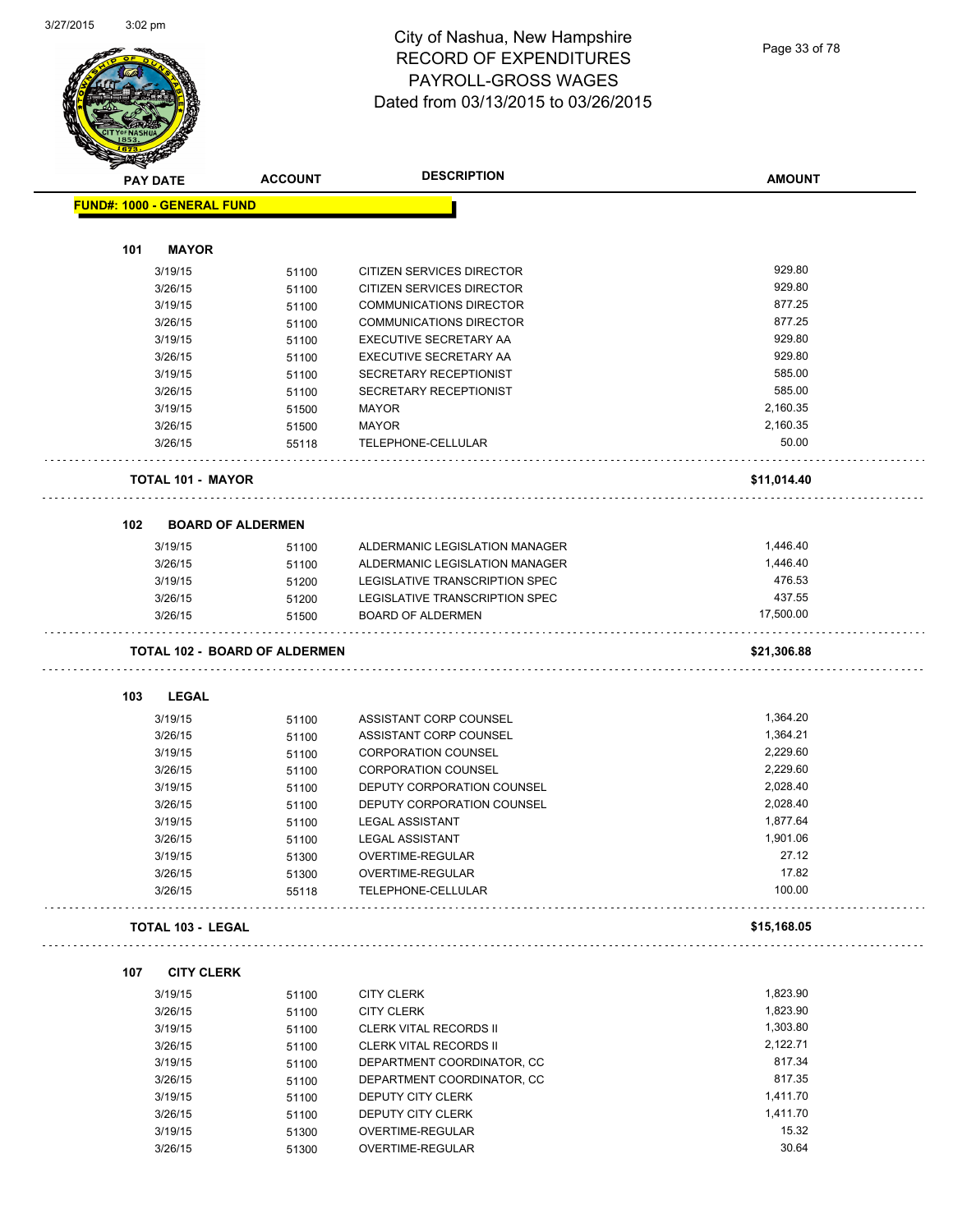| 3/27/2015 | $3:02$ pm |                 |                                      | City of Nashua, New Hampshire<br><b>RECORD OF EXPENDITURES</b><br>PAYROLL-GROSS WAGES<br>Dated from 03/13/2015 to 03/26/2015 | Page 34 of 78 |
|-----------|-----------|-----------------|--------------------------------------|------------------------------------------------------------------------------------------------------------------------------|---------------|
|           |           | <b>PAY DATE</b> | <b>ACCOUNT</b>                       | <b>DESCRIPTION</b>                                                                                                           | <b>AMOUNT</b> |
|           |           |                 | <b>FUND#: 1000 - GENERAL FUND</b>    |                                                                                                                              |               |
|           |           |                 |                                      |                                                                                                                              |               |
|           | 107       |                 | <b>CITY CLERK</b>                    |                                                                                                                              |               |
|           |           | 3/26/15         | 51512                                | <b>WAGES APPOINTED OFFICIALS</b>                                                                                             | 393.75        |
|           |           |                 | <b>TOTAL 107 - CITY CLERK</b>        |                                                                                                                              | \$11,972.11   |
|           |           |                 |                                      |                                                                                                                              |               |
|           | 111       |                 | <b>HUMAN RESOURCES</b>               |                                                                                                                              |               |
|           |           | 3/19/15         | 51100                                | <b>HR ANALYST</b>                                                                                                            | 1,044.70      |
|           |           | 3/26/15         | 51100                                | <b>HR ANALYST</b>                                                                                                            | 1,044.70      |
|           |           | 3/26/15         | 51100                                | HR SPEC                                                                                                                      | 833.85        |
|           |           | 3/19/15         | 51100                                | HUMAN RESOURCES DIRECTOR                                                                                                     | 1,286.80      |
|           |           | 3/26/15         | 51100                                | HUMAN RESOURCES DIRECTOR                                                                                                     | 1,286.80      |
|           |           | 3/19/15         | 51200                                | ADMINISTRATIVE ASSISTANT I                                                                                                   | 293.90        |
|           |           | 3/26/15         | 51200                                | ADMINISTRATIVE ASSISTANT I                                                                                                   | 300.73        |
|           |           | 3/26/15         | 51300                                | OVERTIME-REGULAR                                                                                                             | 7.82          |
|           |           |                 | <b>TOTAL 111 - HUMAN RESOURCES</b>   |                                                                                                                              | \$6,099.30    |
|           |           |                 |                                      |                                                                                                                              |               |
|           | 115       |                 | <b>CITYWIDE PENSIONS</b>             |                                                                                                                              |               |
|           |           | 3/26/15         | 52120                                | PENSION DISTRIBUTIONS                                                                                                        | 50.00         |
|           |           |                 |                                      |                                                                                                                              |               |
|           |           |                 | <b>TOTAL 115 - CITYWIDE PENSIONS</b> |                                                                                                                              | \$50.00       |
|           | 122       |                 | <b>INFORMATION TECHNOLOGY</b>        |                                                                                                                              |               |
|           |           | 3/19/15         | 51100                                | ADMIN ASSISTANT II                                                                                                           | 687.40        |
|           |           | 3/26/15         | 51100                                | ADMIN ASSISTANT II                                                                                                           | 687.40        |
|           |           | 3/19/15         | 51100                                | <b>ENTERPRISE SYS ADMINISTRATOR</b>                                                                                          | 1,364.20      |
|           |           | 3/26/15         | 51100                                | <b>ENTERPRISE SYS ADMINISTRATOR</b>                                                                                          | 1,364.20      |
|           |           | 3/19/15         | 51100                                | ERP SYSTEM ADMIN DBA                                                                                                         | 1,670.35      |
|           |           | 3/26/15         | 51100                                | ERP SYSTEM ADMIN DBA                                                                                                         | 1,670.35      |
|           |           | 3/19/15         | 51100                                | INTER INTRA APPL DEV PROJ LDR                                                                                                | 1,626.10      |
|           |           | 3/26/15         | 51100                                | INTER INTRA APPL DEV PROJ LDR                                                                                                | 1,626.11      |
|           |           | 3/19/15         | 51100                                | IT APPLICATIONS ANALYST                                                                                                      | 1,176.05      |
|           |           | 3/26/15         | 51100                                | IT APPLICATIONS ANALYST                                                                                                      | 1,176.05      |
|           |           | 3/19/15         | 51100                                | IT DIVISION DIRECTOR                                                                                                         | 2,028.40      |
|           |           | 3/26/15         | 51100                                | IT DIVISION DIRECTOR                                                                                                         | 2,028.40      |
|           |           | 3/19/15         | 51100                                | IT INFRASTRUCTURE TEAM LEADER                                                                                                | 1,823.90      |
|           |           | 3/26/15         | 51100                                | IT INFRASTRUCTURE TEAM LEADER                                                                                                | 1,823.90      |
|           |           | 3/19/15         | 51100                                | SYSTEMS ADM DATABASE ADM                                                                                                     | 1,655.70      |
|           |           | 3/26/15         | 51100                                | SYSTEMS ADM DATABASE ADM                                                                                                     | 1,655.69      |
|           |           | 3/19/15         | 51100                                | TECH SUPPORT TEAM LEADER                                                                                                     | 1,537.40      |
|           |           | 3/26/15         | 51100                                | TECH SUPPORT TEAM LEADER                                                                                                     | 1,537.40      |
|           |           | 3/19/15         | 51100                                | TECHNICAL SPEC II NET SUPPORT                                                                                                | 1,140.00      |
|           |           | 3/26/15         | 51100                                | TECHNICAL SPEC II NET SUPPORT                                                                                                | 1,140.00      |
|           |           | 3/19/15         | 51100                                | <b>TECHNICAL SPECIALIST I</b>                                                                                                | 709.90        |
|           |           | 3/26/15         | 51100                                | <b>TECHNICAL SPECIALIST I</b>                                                                                                | 709.90        |
|           |           | 3/19/15         | 51100                                | <b>WEB DESIGNER</b>                                                                                                          | 654.20        |
|           |           | 3/26/15         | 51100                                | <b>WEB DESIGNER</b>                                                                                                          | 654.20        |
|           |           | 3/19/15         | 51400                                | WAGES TEMP-SEASONAL                                                                                                          | 262.50        |
|           |           | 3/26/15         | 51400                                | WAGES TEMP-SEASONAL                                                                                                          | 481.25        |
|           |           | 3/26/15         | 55118                                | TELEPHONE-CELLULAR                                                                                                           | 267.00        |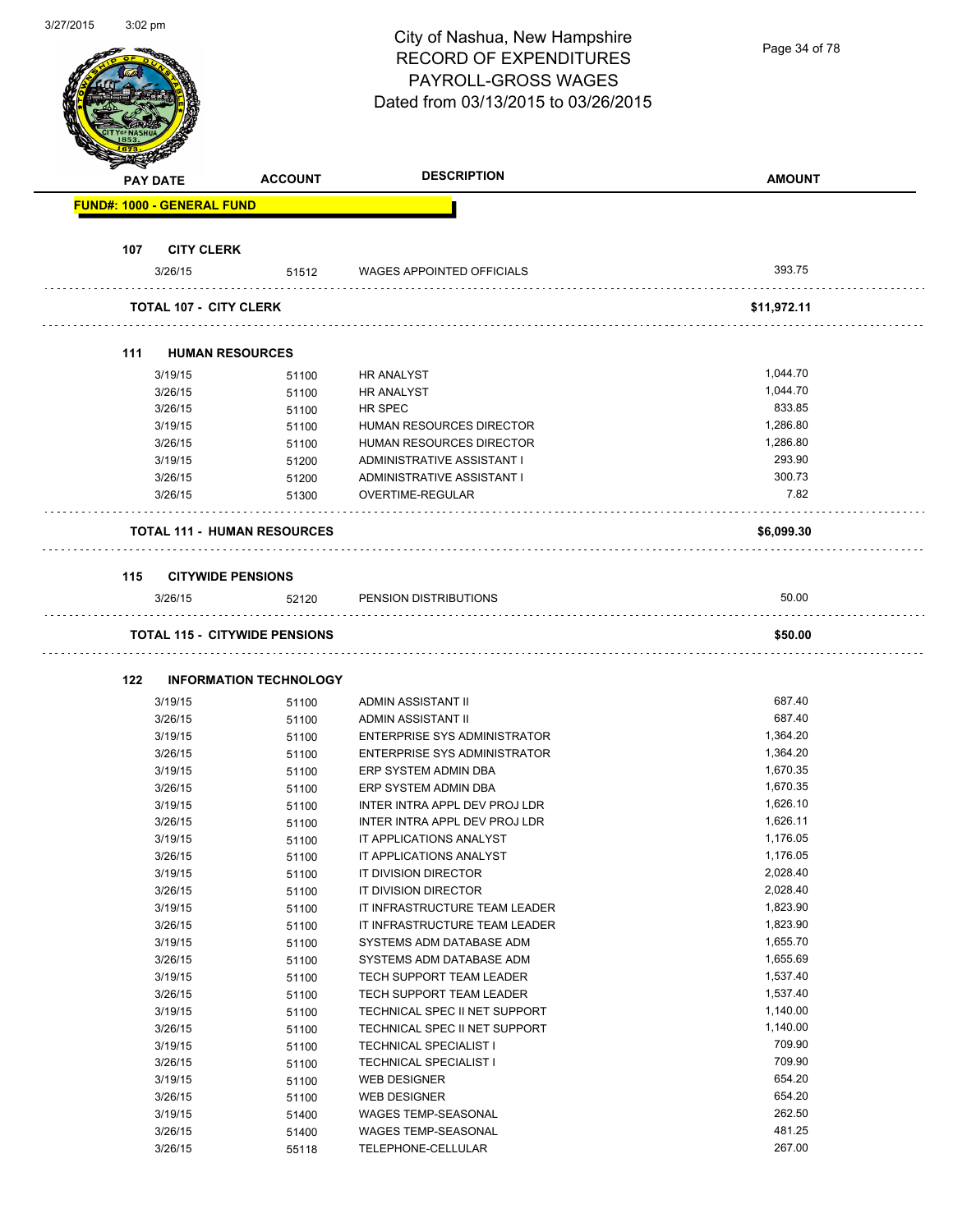| 3/2//2015 | 3:02 pm                           |                                           | City of Nashua, New Hampshire<br><b>RECORD OF EXPENDITURES</b><br>PAYROLL-GROSS WAGES<br>Dated from 03/13/2015 to 03/26/2015 | Page 35 of 78        |
|-----------|-----------------------------------|-------------------------------------------|------------------------------------------------------------------------------------------------------------------------------|----------------------|
|           | PAY DATE                          | <b>ACCOUNT</b>                            | <b>DESCRIPTION</b>                                                                                                           | <b>AMOUNT</b>        |
|           | <b>FUND#: 1000 - GENERAL FUND</b> |                                           |                                                                                                                              |                      |
|           |                                   |                                           |                                                                                                                              |                      |
|           |                                   | <b>TOTAL 122 - INFORMATION TECHNOLOGY</b> |                                                                                                                              | \$33,157.95          |
|           | 126                               | <b>FINANCIAL SERVICES</b>                 |                                                                                                                              |                      |
|           | 3/19/15                           | 51100                                     | ACCOUNTING COMPLIANCE MGR                                                                                                    | 1,105.45             |
|           | 3/26/15                           | 51100                                     | ACCOUNTING COMPLIANCE MGR                                                                                                    | 1,105.45             |
|           | 3/19/15                           | 51100                                     | ACCOUNTS PAYABLE COORDINATOR                                                                                                 | 2,260.59             |
|           | 3/26/15                           | 51100                                     | ACCOUNTS PAYABLE COORDINATOR                                                                                                 | 2,260.59             |
|           | 3/19/15                           | 51100                                     | ADMINISTRATIVE ASSISTANT I                                                                                                   | 666.90               |
|           | 3/26/15<br>3/19/15                | 51100                                     | ADMINISTRATIVE ASSISTANT I<br><b>CFO COMPTROLLER</b>                                                                         | 666.90<br>2,059.25   |
|           | 3/26/15                           | 51100<br>51100                            | <b>CFO COMPTROLLER</b>                                                                                                       | 2,059.25             |
|           | 3/19/15                           | 51100                                     | <b>COMPENSATION MANAGER</b>                                                                                                  | 1,579.20             |
|           | 3/26/15                           | 51100                                     | <b>COMPENSATION MANAGER</b>                                                                                                  | 1,579.20             |
|           | 3/19/15                           | 51100                                     | DEP TREASURER TAX COLLECTOR                                                                                                  | 1,098.80             |
|           | 3/26/15                           | 51100                                     | DEP TREASURER TAX COLLECTOR                                                                                                  | 1,098.80             |
|           | 3/26/15                           | 51100                                     | DPW COLLECTIONS SPEC III                                                                                                     | 714.00               |
|           | 3/19/15                           | 51100                                     | FINANCE AND ADMIN MANAGER                                                                                                    | 766.78               |
|           | 3/26/15                           | 51100                                     | FINANCE AND ADMIN MANAGER                                                                                                    | 766.80               |
|           | 3/19/15                           | 51100                                     | FINANCIAL MANAGER GENERAL GOVT                                                                                               | 1,408.20             |
|           | 3/26/15                           | 51100                                     | FINANCIAL MANAGER GENERAL GOVT                                                                                               | 1,408.20             |
|           | 3/19/15                           | 51100                                     | FINANCIAL SERVICES COORDINATOR                                                                                               | 964.35               |
|           | 3/26/15                           | 51100                                     | FINANCIAL SERVICES COORDINATOR                                                                                               | 964.36               |
|           | 3/19/15                           | 51100                                     | MOTOR VEHICLE COORDINATOR                                                                                                    | 666.90               |
|           | 3/26/15                           | 51100                                     | MOTOR VEHICLE COORDINATOR<br>MV CLERK II REGISTRATION                                                                        | 666.90<br>651.65     |
|           | 3/19/15<br>3/26/15                | 51100<br>51100                            | MV CLERK II REGISTRATION                                                                                                     | 651.64               |
|           | 3/19/15                           | 51100                                     | OPERATIONS ANALYST                                                                                                           | 742.60               |
|           | 3/26/15                           | 51100                                     | OPERATIONS ANALYST                                                                                                           | 742.60               |
|           | 3/19/15                           | 51100                                     | PAYROLL ANALYST                                                                                                              | 1,044.26             |
|           | 3/26/15                           | 51100                                     | PAYROLL ANALYST                                                                                                              | 1,044.25             |
|           | 3/19/15                           | 51100                                     | RESOURCE COORDINATOR                                                                                                         | 486.35               |
|           | 3/26/15                           | 51100                                     | <b>RESOURCE COORDINATOR</b>                                                                                                  | 486.37               |
|           | 3/19/15                           | 51100                                     | REVENUE ACCOUNTS SPEC                                                                                                        | 757.75               |
|           | 3/26/15                           | 51100                                     | REVENUE ACCOUNTS SPEC                                                                                                        | 757.75               |
|           | 3/19/15                           | 51100                                     | REVENUE COORDINATOR                                                                                                          | 988.15               |
|           | 3/26/15                           | 51100                                     | REVENUE COORDINATOR                                                                                                          | 988.15               |
|           | 3/19/15                           | 51100                                     | SENIOR ACCOUNTANT                                                                                                            | 1,042.70             |
|           | 3/26/15                           | 51100                                     | SENIOR ACCOUNTANT                                                                                                            | 1,042.70             |
|           | 3/19/15<br>3/26/15                | 51100                                     | SENIOR FINANCIAL ANALYST<br>SENIOR FINANCIAL ANALYST                                                                         | 1,131.65<br>1,131.65 |
|           | 3/19/15                           | 51100<br>51100                            | SUPV VEHICLE REGISTRATION                                                                                                    | 1,075.60             |
|           | 3/26/15                           | 51100                                     | SUPV VEHICLE REGISTRATION                                                                                                    | 1,075.60             |
|           | 3/19/15                           | 51100                                     | TREASURER TAX COLLECTOR                                                                                                      | 1,823.90             |
|           | 3/26/15                           | 51100                                     | TREASURER TAX COLLECTOR                                                                                                      | 1,823.90             |
|           | 3/19/15                           | 51100                                     | <b>VEHICLE REGISTRATION CLERK</b>                                                                                            | 1,641.84             |
|           | 3/26/15                           | 51100                                     | <b>VEHICLE REGISTRATION CLERK</b>                                                                                            | 1,641.85             |
|           | 3/19/15                           | 51200                                     | TRUST ACCOUNTANT PT                                                                                                          | 689.88               |
|           | 3/26/15                           | 51200                                     | TRUST ACCOUNTANT PT                                                                                                          | 689.88               |
|           | 3/19/15                           | 51300                                     | OVERTIME-REGULAR                                                                                                             | 419.50               |
|           | 3/26/15                           | 51300                                     | OVERTIME-REGULAR                                                                                                             | 204.50               |
|           | 3/26/15                           | 55118                                     | TELEPHONE-CELLULAR                                                                                                           | 50.00                |
|           |                                   |                                           |                                                                                                                              |                      |

3/27/2015 3:02 pm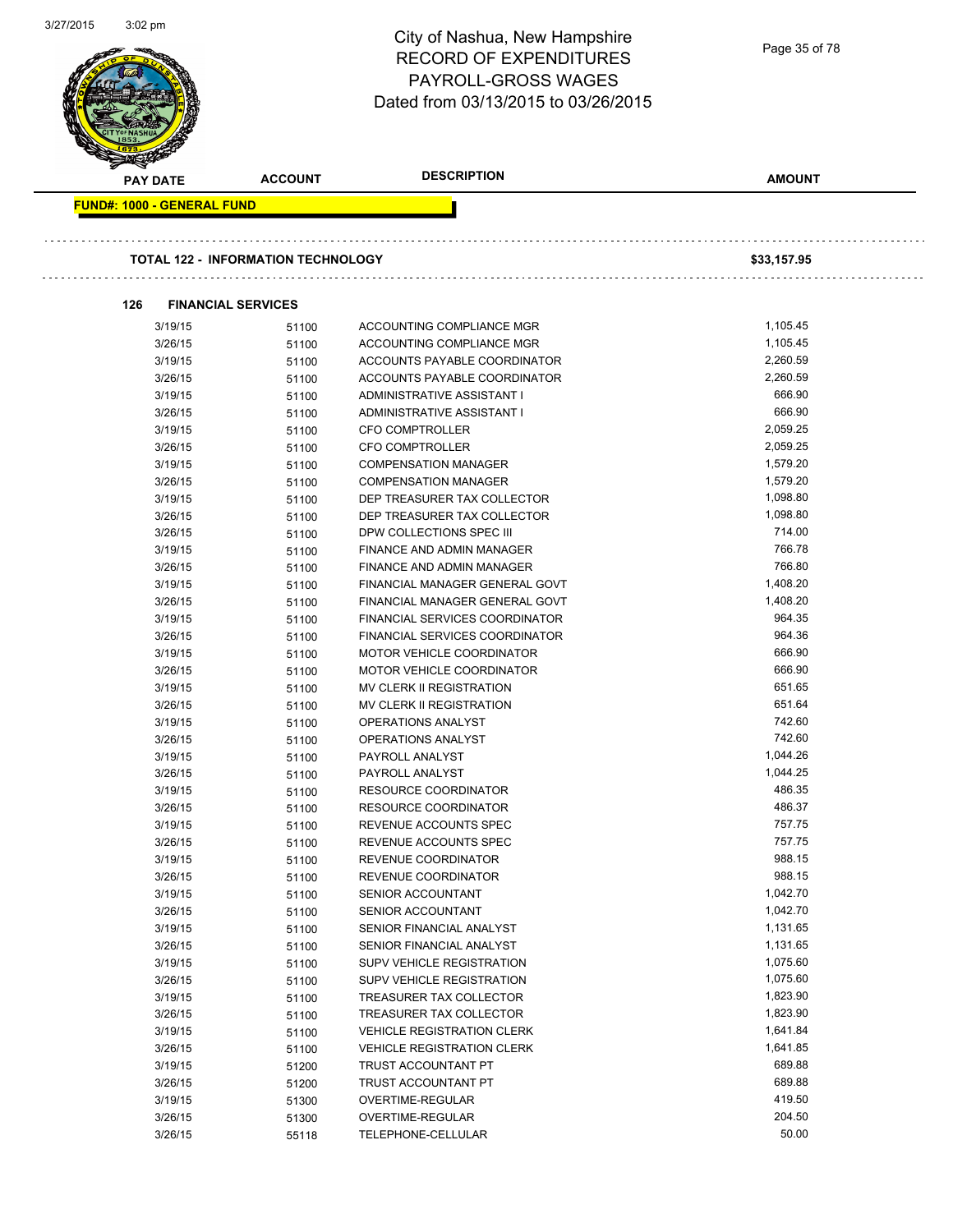|                                   |                                       | City of Nashua, New Hampshire<br><b>RECORD OF EXPENDITURES</b><br>PAYROLL-GROSS WAGES<br>Dated from 03/13/2015 to 03/26/2015 | Page 36 of 78        |  |
|-----------------------------------|---------------------------------------|------------------------------------------------------------------------------------------------------------------------------|----------------------|--|
| PAY DATE                          | <b>ACCOUNT</b>                        | <b>DESCRIPTION</b>                                                                                                           | <b>AMOUNT</b>        |  |
| <b>FUND#: 1000 - GENERAL FUND</b> |                                       |                                                                                                                              |                      |  |
|                                   | <b>TOTAL 126 - FINANCIAL SERVICES</b> |                                                                                                                              | \$50,693.54          |  |
| 129                               | <b>CITY BUILDINGS</b>                 |                                                                                                                              |                      |  |
| 3/19/15                           |                                       | <b>BUILDING MANAGER</b>                                                                                                      | 811.80               |  |
| 3/26/15                           | 51100<br>51100                        | <b>BUILDING MANAGER</b>                                                                                                      | 811.80               |  |
| 3/19/15                           | 51100                                 | <b>CUSTODIAN I</b>                                                                                                           | 1,223.01             |  |
| 3/26/15                           | 51100                                 | <b>CUSTODIAN I</b>                                                                                                           | 1,223.01             |  |
| 3/19/15                           | 51100                                 | <b>MAINTENANCE SPEC</b>                                                                                                      | 685.70               |  |
| 3/26/15                           | 51100                                 | MAINTENANCE SPEC                                                                                                             | 685.71               |  |
| 3/19/15                           | 51200                                 | <b>CUSTODIAN I</b>                                                                                                           | 318.45               |  |
| 3/26/15                           | 51200                                 | <b>CUSTODIAN I</b>                                                                                                           | 318.45               |  |
|                                   | <b>TOTAL 129 - CITY BUILDINGS</b>     |                                                                                                                              | \$6,077.93           |  |
| 130                               | <b>PURCHASING</b>                     |                                                                                                                              |                      |  |
|                                   |                                       |                                                                                                                              | 999.20               |  |
| 3/19/15                           | 51100                                 | PRINTING TECH MAIL DIST                                                                                                      | 999.20               |  |
| 3/26/15                           | 51100                                 | PRINTING TECH MAIL DIST                                                                                                      | 682.50               |  |
| 3/19/15<br>3/26/15                | 51100                                 | PURCHASING AGENT I                                                                                                           | 682.49               |  |
| 3/19/15                           | 51100                                 | PURCHASING AGENT I<br>PURCHASING AGENT II                                                                                    | 1,048.70             |  |
| 3/26/15                           | 51100<br>51100                        | PURCHASING AGENT II                                                                                                          | 1,048.70             |  |
|                                   | <b>TOTAL 130 - PURCHASING</b>         |                                                                                                                              | \$5,460.79           |  |
|                                   |                                       |                                                                                                                              |                      |  |
| 132                               | <b>ASSESSING</b>                      |                                                                                                                              |                      |  |
| 3/19/15                           | 51100                                 | <b>APPRAISER I</b>                                                                                                           | 877.90               |  |
| 3/26/15                           | 51100                                 | <b>APPRAISER I</b>                                                                                                           | 877.90               |  |
| 3/19/15                           | 51100                                 | <b>APPRAISER II</b>                                                                                                          | 1,048.70             |  |
| 3/26/15                           | 51100                                 | <b>APPRAISER II</b>                                                                                                          | 1,048.70             |  |
| 3/19/15                           | 51100                                 | <b>APPRAISER III</b>                                                                                                         | 1,194.60<br>1,194.60 |  |
| 3/26/15                           | 51100                                 | <b>APPRAISER III</b>                                                                                                         |                      |  |
| 3/19/15                           | 51100                                 | ASSESSING ADMIN SPEC I CSR                                                                                                   | 621.10<br>496.88     |  |
| 3/26/15                           | 51100                                 | ASSESSING ADMIN SPEC I CSR                                                                                                   | 722.29               |  |
| 3/19/15                           | 51100                                 | ASSESSING ADMIN SPEC II CSR                                                                                                  | 722.30               |  |
| 3/26/15<br>3/19/15                | 51100                                 | ASSESSING ADMIN SPEC II CSR<br>ASSESSING ADMIN SPEC III CSR                                                                  | 913.35               |  |
| 3/26/15                           | 51100                                 | ASSESSING ADMIN SPEC III CSR                                                                                                 | 913.36               |  |
| 3/19/15                           | 51100<br>51100                        | CHIEF ASSESSOR GIS MANAGER                                                                                                   | 2,120.90             |  |
| 3/26/15                           | 51100                                 | CHIEF ASSESSOR GIS MANAGER                                                                                                   | 2,120.90             |  |
| 3/19/15                           | 51100                                 | DEPARTMENT COORDINATOR                                                                                                       | 867.35               |  |
| 3/26/15                           | 51100                                 | DEPARTMENT COORDINATOR                                                                                                       | 867.35               |  |
| 3/19/15                           | 51100                                 | DEPUTY MANAGER APPRAISER IV                                                                                                  | 1,493.05             |  |
| 3/26/15                           | 51100                                 | DEPUTY MANAGER APPRAISER IV                                                                                                  | 1,493.05             |  |
| 3/26/15                           | 51512                                 | <b>WAGES APPOINTED OFFICIALS</b>                                                                                             | 375.00               |  |
|                                   | <b>TOTAL 132 - ASSESSING</b>          |                                                                                                                              | \$19,969.28          |  |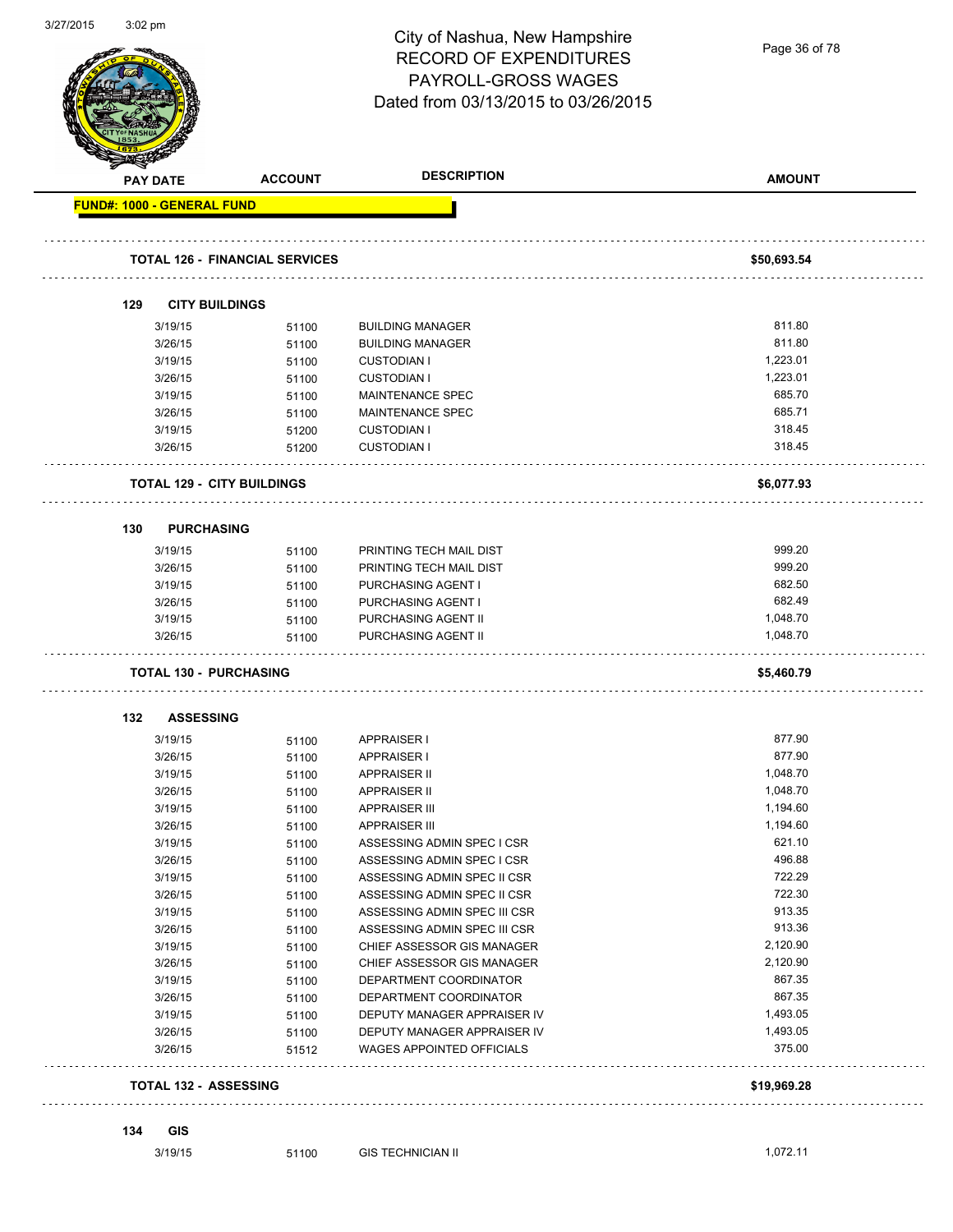Page 37 of 78

|                                   | <b>ACCOUNT</b>                       | <b>DESCRIPTION</b>                                             | <b>AMOUNT</b> |
|-----------------------------------|--------------------------------------|----------------------------------------------------------------|---------------|
| <b>FUND#: 1000 - GENERAL FUND</b> |                                      |                                                                |               |
|                                   |                                      |                                                                |               |
| 134<br><b>GIS</b>                 |                                      |                                                                |               |
| 3/26/15                           | 51100                                | <b>GIS TECHNICIAN II</b>                                       | 1,072.10      |
| <b>TOTAL 134 - GIS</b>            |                                      |                                                                | \$2,144.21    |
| 140                               | <b>PINEWOOD CEMETERY</b>             |                                                                |               |
| 3/26/15                           | 55314                                | FIXED RATE MILEAGE ALLOWANCE                                   | 100.00        |
|                                   | <b>TOTAL 140 - PINEWOOD CEMETERY</b> |                                                                | \$100.00      |
|                                   |                                      |                                                                |               |
| 142                               | <b>WOODLAWN CEMETERY</b>             |                                                                | 1,301.50      |
| 3/19/15<br>3/26/15                | 51100                                | <b>GROUNDSKEEPER CEMETERY</b><br><b>GROUNDSKEEPER CEMETERY</b> | 1.301.50      |
| 3/19/15                           | 51100                                | <b>SUBFOREMAN CEMETERY</b>                                     | 744.15        |
| 3/26/15                           | 51100<br>51100                       | SUBFOREMAN CEMETERY                                            | 744.15        |
| 3/19/15                           | 51100                                | SUPERINTENDENT CEMETERY I                                      | 1,044.70      |
| 3/26/15                           | 51100                                | SUPERINTENDENT CEMETERY I                                      | 1,044.70      |
| 3/26/15                           | 51300                                | OVERTIME-REGULAR                                               | 146.42        |
|                                   | <b>TOTAL 142 - WOODLAWN CEMETERY</b> |                                                                | \$6,327.12    |
|                                   |                                      |                                                                |               |
| 144                               | <b>EDGEWOOD CEMETERY</b>             |                                                                |               |
| 3/19/15                           | 51100                                | <b>GROUNDSKEEPER CEMETERY</b>                                  | 1,127.14      |
| 3/26/15                           | 51100                                | <b>GROUNDSKEEPER CEMETERY</b>                                  | 1,127.15      |
| 3/19/15                           | 51100                                | SUBFOREMAN CEMETERY                                            | 811.80        |
| 3/26/15                           | 51100                                | <b>SUBFOREMAN CEMETERY</b>                                     | 811.80        |
| 3/19/15                           | 51100                                | SUPERINTENDENT CEMETERY II                                     | 1,148.25      |
| 3/26/15                           | 51100                                | SUPERINTENDENT CEMETERY II                                     | 1,148.25      |
| 3/19/15                           | 51300                                | OVERTIME-REGULAR                                               | 168.12        |
| 3/26/15                           | 55314                                | FIXED RATE MILEAGE ALLOWANCE                                   | 100.00        |
|                                   | <b>TOTAL 144 - EDGEWOOD CEMETERY</b> |                                                                | \$6,442.51    |
| <b>POLICE</b><br>150              |                                      |                                                                |               |
| 3/19/15                           | 51100                                | <b>1ST YEAR OFFICERS</b>                                       | 13,344.80     |
| 3/26/15                           | 51100                                | <b>1ST YEAR OFFICERS</b>                                       | 13,344.80     |
| 3/19/15                           | 51100                                | <b>ACCOUNT CLERK III</b>                                       | 2,143.10      |
| 3/26/15                           | 51100                                | <b>ACCOUNT CLERK III</b>                                       | 2,143.10      |
| 3/19/15                           | 51100                                | ADMINISTRATIVE PROJECT SPEC                                    | 1,248.00      |
| 3/26/15                           | 51100                                | ADMINISTRATIVE PROJECT SPEC                                    | 1,248.00      |
| 3/19/15                           | 51100                                | ANIMAL CONTROL OFFICER                                         | 927.40        |
| 3/26/15                           | 51100                                | ANIMAL CONTROL OFFICER                                         | 927.40        |
| 3/19/15                           |                                      | ASSISTANT RECORDS MANAGER                                      | 962.10        |
| 3/26/15                           | 51100                                | ASSISTANT RECORDS MANAGER                                      | 962.10        |
|                                   | 51100                                |                                                                |               |
| 3/19/15                           | 51100                                | AUTO MECHANIC 1ST CLASS                                        | 1,589.35      |
| 3/26/15                           | 51100                                | AUTO MECHANIC 1ST CLASS                                        | 1,589.35      |
| 3/19/15                           | 51100                                | <b>BUILDING MAINTENANCE SUPV</b>                               | 962.00        |
| 3/26/15                           | 51100                                | <b>BUILDING MAINTENANCE SUPV</b>                               | 962.00        |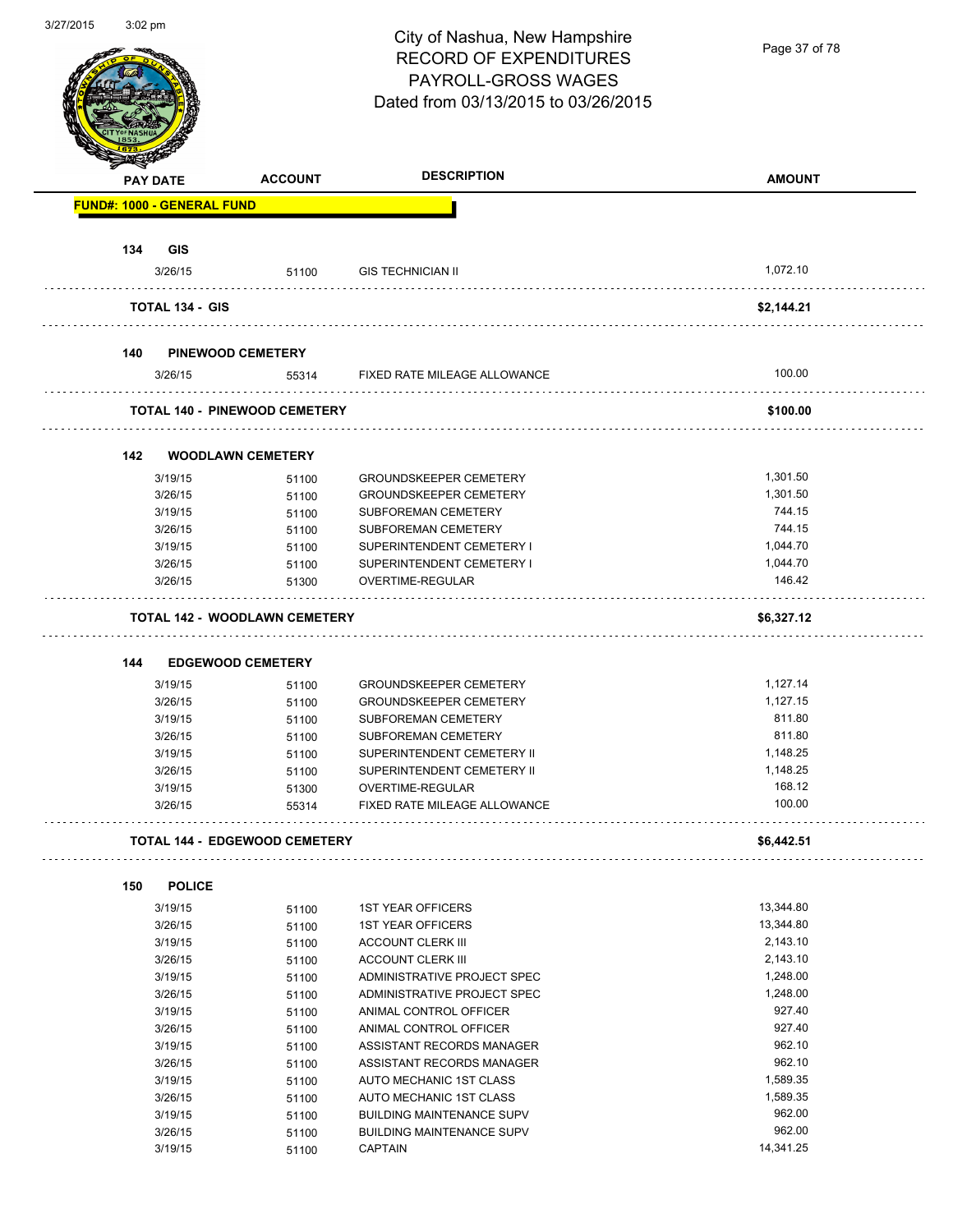

| <b>PAY DATE</b>                   | <b>ACCOUNT</b> | <b>DESCRIPTION</b>             | <b>AMOUNT</b> |
|-----------------------------------|----------------|--------------------------------|---------------|
| <b>FUND#: 1000 - GENERAL FUND</b> |                |                                |               |
|                                   |                |                                |               |
|                                   |                |                                |               |
| 150<br><b>POLICE</b>              |                |                                |               |
| 3/26/15                           | 51100          | <b>CAPTAIN</b>                 | 14,341.25     |
| 3/19/15                           | 51100          | CHIEF OF POLICE                | 2,524.30      |
| 3/26/15                           | 51100          | CHIEF OF POLICE                | 2,524.30      |
| 3/19/15                           | 51100          | COMM TECH ALL DESIGNATIONS     | 9,257.38      |
| 3/26/15                           | 51100          | COMM TECH ALL DESIGNATIONS     | 9,221.17      |
| 3/19/15                           | 51100          | COMMUNITY POLICE COORD CEMD    | 1,266.80      |
| 3/26/15                           | 51100          | COMMUNITY POLICE COORD CEMD    | 1,266.80      |
| 3/19/15                           | 51100          | <b>CRIME ANALYST</b>           | 1,229.75      |
| 3/26/15                           | 51100          | <b>CRIME ANALYST</b>           | 1,229.75      |
| 3/19/15                           | 51100          | <b>CUSTODIAN II</b>            | 741.45        |
| 3/26/15                           | 51100          | <b>CUSTODIAN II</b>            | 741.45        |
| 3/19/15                           | 51100          | <b>CUSTODIAN III</b>           | 1,449.35      |
| 3/26/15                           | 51100          | <b>CUSTODIAN III</b>           | 1,449.35      |
| 3/19/15                           | 51100          | DEPUTY CHIEF OF POLICE         | 2,287.50      |
| 3/26/15                           | 51100          | DEPUTY CHIEF OF POLICE         | 2,287.50      |
| 3/19/15                           | 51100          | DETENTION SPEC                 | 837.65        |
| 3/26/15                           | 51100          | DETENTION SPEC                 | 837.65        |
| 3/19/15                           | 51100          | DISPATCHERS ALL DESIGNATIONS   | 4,782.35      |
| 3/26/15                           | 51100          | DISPATCHERS ALL DESIGNATIONS   | 4,820.40      |
| 3/19/15                           | 51100          | FLEET MAINTENANCE ASST SUPV    | 900.80        |
| 3/26/15                           | 51100          | FLEET MAINTENANCE ASST SUPV    | 900.80        |
| 3/19/15                           | 51100          | IT MANAGER/SOFTWARE SPECIALIST | 1,616.40      |
| 3/26/15                           | 51100          | IT MANAGER/SOFTWARE SPECIALIST | 1,616.40      |
| 3/19/15                           | 51100          | <b>LEGAL SECRETARY</b>         | 678.40        |
| 3/26/15                           | 51100          | <b>LEGAL SECRETARY</b>         | 678.40        |
| 3/19/15                           | 51100          | LIEUTENANT                     | 15,632.55     |
| 3/26/15                           | 51100          | LIEUTENANT                     | 15,632.54     |
| 3/19/15                           | 51100          | NPD BUSINESS COORDINATOR       | 962.00        |
| 3/26/15                           | 51100          | NPD BUSINESS COORDINATOR       | 962.00        |
| 3/19/15                           | 51100          | NPD BUSINESS MANAGER           | 1,709.65      |
| 3/26/15                           | 51100          | <b>NPD BUSINESS MANAGER</b>    | 1,709.65      |
| 3/19/15                           | 51100          | NPD NETWORK ADMINISTRATOR      | 1,288.45      |
| 3/26/15                           | 51100          | NPD NETWORK ADMINISTRATOR      | 1,288.45      |
| 3/19/15                           | 51100          | PARALEGAL                      | 948.65        |
| 3/26/15                           | 51100          | PARALEGAL                      | 948.65        |
| 3/19/15                           | 51100          | PATROLMAN ALL RANKS            | 154,717.39    |
| 3/26/15                           | 51100          | PATROLMAN ALL RANKS            | 154,713.91    |
| 3/19/15                           | 51100          | POLICE ATTORNEY                | 1,561.60      |
| 3/26/15                           | 51100          | POLICE ATTORNEY                | 1,561.60      |
| 3/19/15                           | 51100          | RECORDS & COMMUNICATIONS MGR   | 1,486.65      |
| 3/26/15                           | 51100          | RECORDS & COMMUNICATIONS MGR   | 1,486.65      |
| 3/19/15                           | 51100          | <b>RECORDS TECHNICIAN I</b>    | 1,900.30      |
| 3/26/15                           | 51100          | <b>RECORDS TECHNICIAN I</b>    | 1,900.30      |
| 3/19/15                           | 51100          | RECORDS TECHNICIAN II          | 824.09        |
| 3/26/15                           | 51100          | RECORDS TECHNICIAN II          | 824.10        |
| 3/19/15                           | 51100          | SEC DOMESTIC VIOLENCE UNIT     | 701.05        |
| 3/26/15                           | 51100          | SEC DOMESTIC VIOLENCE UNIT     | 701.05        |
| 3/19/15                           | 51100          | SECRETARIAL SUPV DET BUREAU    | 882.80        |
| 3/26/15                           | 51100          | SECRETARIAL SUPV DET BUREAU    | 882.80        |
| 3/19/15                           | 51100          | <b>SECRETARY III</b>           | 2,728.95      |
| 3/26/15                           | 51100          | <b>SECRETARY III</b>           | 2,728.92      |
| 3/19/15                           | 51100          | <b>SECRETARY V</b>             | 1,624.60      |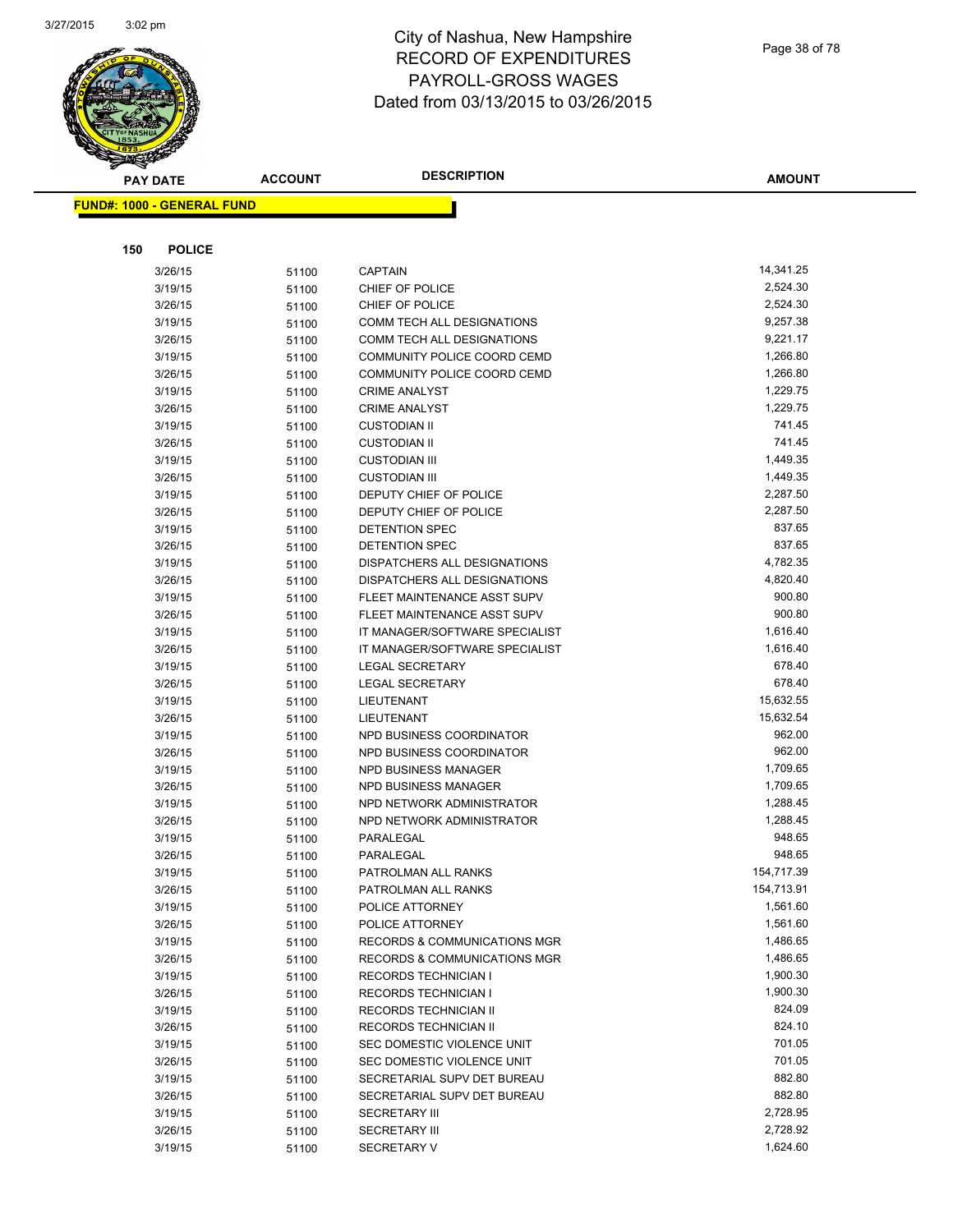

Page 39 of 78

| <u>saan kan ka</u><br><b>PAY DATE</b> | <b>ACCOUNT</b>            | <b>DESCRIPTION</b>             | <b>AMOUNT</b> |
|---------------------------------------|---------------------------|--------------------------------|---------------|
| <b>FUND#: 1000 - GENERAL FUND</b>     |                           |                                |               |
|                                       |                           |                                |               |
| 150                                   | <b>POLICE</b>             |                                |               |
| 3/26/15                               | 51100                     | <b>SECRETARY V</b>             | 1,624.61      |
| 3/19/15                               | 51100                     | <b>SECRETARY VI</b>            | 772.55        |
| 3/26/15                               | 51100                     | <b>SECRETARY VI</b>            | 772.56        |
| 3/19/15                               | 51100                     | <b>SERGEANT</b>                | 36,533.12     |
| 3/26/15                               | 51100                     | <b>SERGEANT</b>                | 36,533.11     |
| 3/19/15                               | 51100                     | <b>SHIFT LEADER</b>            | 2,971.21      |
| 3/26/15                               | 51100                     | SHIFT LEADER                   | 2,971.22      |
| 3/19/15                               | 51100                     | <b>SUPV POLICE FLEET</b>       | 1,222.00      |
| 3/26/15                               | 51100                     | <b>SUPV POLICE FLEET</b>       | 1,222.00      |
| 3/19/15                               | 51200                     | <b>ACCREDITATION MANAGER</b>   | 1,043.20      |
| 3/26/15                               | 51200                     | <b>ACCREDITATION MANAGER</b>   | 1,043.20      |
| 3/19/15                               | 51200                     | DETENTION SPEC                 | 716.64        |
| 3/26/15                               | 51200                     | DETENTION SPEC                 | 716.64        |
| 3/19/15                               | 51200                     | POLICE ATTORNEY PT             | 1,208.96      |
| 3/26/15                               | 51200                     | POLICE ATTORNEY PT             | 1,208.96      |
| 3/19/15                               | 51200                     | PRISONER TRANSPORT OFFICER     | 775.80        |
| 3/26/15                               | 51200                     | PRISONER TRANSPORT OFFICER     | 775.80        |
| 3/19/15                               | 51200                     | SENIOR RELATIONS SPECIALIST    | 670.12        |
| 3/26/15                               | 51200                     | SENIOR RELATIONS SPECIALIST    | 670.12        |
| 3/19/15                               | 51300                     | OVERTIME-REGULAR               | 804.20        |
| 3/26/15                               | 51300                     | OVERTIME-REGULAR               | 3,316.25      |
| 3/26/15                               | 51309                     | OVERTIME-TRAINING              | 769.92        |
| 3/19/15                               | 51315                     | <b>OVERTIME-WITNESS</b>        | 4,684.36      |
| 3/26/15                               | 51315                     | <b>OVERTIME-WITNESS</b>        | 4,447.81      |
| 3/19/15                               | 51322                     | OVERTIME-INVESTIGATIVE         | 32,073.92     |
| 3/26/15                               | 51322                     | OVERTIME-INVESTIGATIVE         | 9,264.12      |
| 3/19/15                               | 51330                     | OVERTIME-COVERAGE              | 4,272.19      |
| 3/26/15                               | 51330                     | OVERTIME-COVERAGE              | 6,113.05      |
| 3/19/15                               | 51412                     | <b>WAGES PER DIEM</b>          | 1,158.25      |
| 3/26/15                               | 51412                     | <b>WAGES PER DIEM</b>          | 1,066.00      |
| 3/19/15                               | 51600                     | <b>LONGEVITY</b>               | 1,200.00      |
| 3/26/15                               | 51600                     | <b>LONGEVITY</b>               | 7,100.00      |
| 3/26/15                               | 51628                     | <b>EXTRA HOLIDAY</b>           | 44,205.60     |
| 3/26/15                               | 55118                     | TELEPHONE-CELLULAR             | 100.00        |
| 3/19/15                               | 61107                     | <b>CLOTHING &amp; UNIFORMS</b> | 2,039.83      |
| 3/26/15                               | 61107                     | <b>CLOTHING &amp; UNIFORMS</b> | 116.99        |
|                                       | <b>TOTAL 150 - POLICE</b> |                                | \$714,675.76  |
|                                       |                           |                                |               |
| 152                                   | <b>FIRE</b>               |                                |               |
| 3/19/15                               | 51100                     | ADMINISTRATIVE ASSISTANT II    | 2,278.50      |
| 3/26/15                               | 51100                     | ADMINISTRATIVE ASSISTANT II    | 2,278.50      |
| 3/19/15                               | 51100                     | <b>ASST FIRE CHIEF</b>         | 2,075.08      |
| 3/26/15                               | 51100                     | <b>ASST FIRE CHIEF</b>         | 2,075.08      |
| 3/19/15                               | 51100                     | ASST SUPERINTENDENT FIRE ALARM | 1,512.76      |
| 3/26/15                               | 51100                     | ASST SUPERINTENDENT FIRE ALARM | 1,512.76      |
| 3/19/15                               | 51100                     | ASST SUPERINTENDENT FIRE FLEET | 1,497.76      |
| 3/26/15                               | 51100                     | ASST SUPERINTENDENT FIRE FLEET | 1,497.76      |
| 3/19/15                               | 51100                     | ASST SUPERINTENDENT PREVENTION | 3,010.52      |
| 3/26/15                               | 51100                     | ASST SUPERINTENDENT PREVENTION | 3,010.52      |
| 3/19/15                               | 51100                     | <b>CAPTAIN</b>                 | 12,179.16     |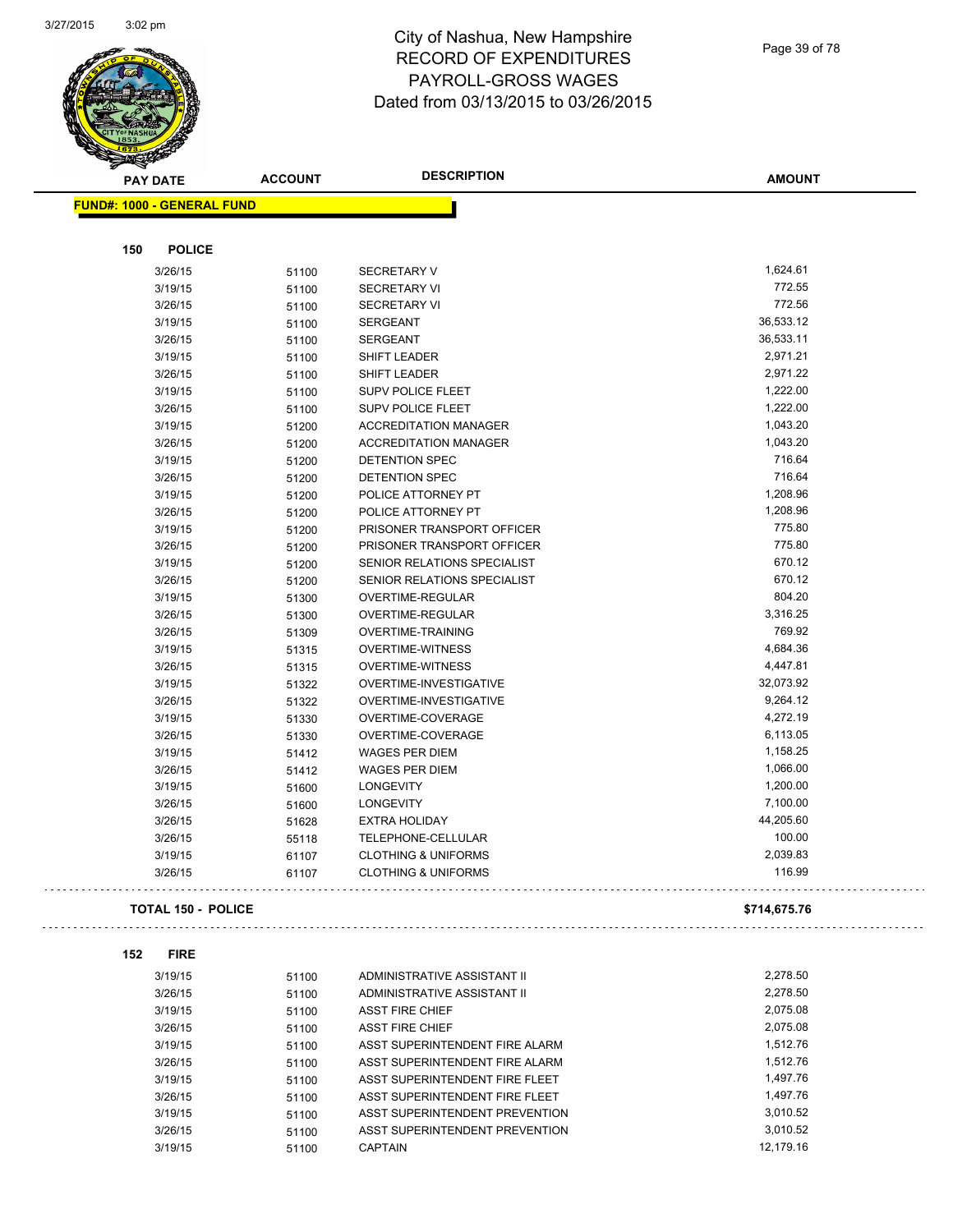

Page 40 of 78

| <b>PAY DATE</b>                   | <b>ACCOUNT</b>             | <b>DESCRIPTION</b>                    | <b>AMOUNT</b>      |
|-----------------------------------|----------------------------|---------------------------------------|--------------------|
| <b>FUND#: 1000 - GENERAL FUND</b> |                            |                                       |                    |
| <b>FIRE</b><br>152                |                            |                                       |                    |
| 3/26/15                           | 51100                      | <b>CAPTAIN</b>                        | 12,179.17          |
| 3/19/15                           | 51100                      | <b>CAPTAIN FIRE TRAINING SAFETY</b>   | 1,704.12           |
| 3/26/15                           | 51100                      | CAPTAIN FIRE TRAINING SAFETY          | 1,704.12           |
| 3/19/15                           | 51100                      | DEPUTY FIRE CHIEF                     | 7,506.70           |
| 3/26/15                           | 51100                      | <b>DEPUTY FIRE CHIEF</b>              | 7,506.71           |
| 3/19/15                           | 51100                      | <b>EXEC ASST BUSINESS COORD</b>       | 1,070.15           |
| 3/26/15                           | 51100                      | <b>EXEC ASST BUSINESS COORD</b>       | 1,070.15           |
| 3/19/15                           | 51100                      | <b>FIRE CHIEF</b>                     | 2,380.24           |
| 3/26/15                           | 51100                      | <b>FIRE CHIEF</b>                     | 2,380.24           |
| 3/19/15                           | 51100                      | FIRE DISPATCH ALL RANKS               | 7,238.85           |
| 3/26/15                           | 51100                      | FIRE DISPATCH ALL RANKS               | 7,010.67           |
| 3/19/15                           | 51100                      | FIRE DISPATCHER CLERK TRAINER         | 1,212.06           |
| 3/26/15                           | 51100                      | FIRE DISPATCHER CLERK TRAINER         | 1,531.02           |
| 3/19/15                           | 51100                      | <b>FIRE LIEUTENANT</b>                | 38,212.27          |
| 3/26/15                           | 51100                      | <b>FIRE LIEUTENANT</b>                | 38,212.29          |
| 3/19/15                           | 51100                      | <b>FIRE MECHANIC</b>                  | 1,341.20           |
| 3/26/15                           | 51100                      | <b>FIRE MECHANIC</b>                  | 1,341.20           |
| 3/19/15                           | 51100                      | <b>FIRE TRAINING OFFICER</b>          | 1,482.96           |
| 3/26/15                           | 51100                      | FIRE TRAINING OFFICER                 | 1,482.96           |
| 3/19/15                           | 51100                      | FIREFIGHTERS ALL RANKS                | 120,135.48         |
| 3/26/15                           | 51100                      | FIREFIGHTERS ALL RANKS                | 120,021.12         |
| 3/19/15                           | 51100                      | SUPERINTENDENT FIRE ALARM             | 1,670.56           |
| 3/26/15                           | 51100                      | SUPERINTENDENT FIRE ALARM             | 1,670.56           |
| 3/19/15                           | 51100                      | SUPERINTENDENT FIRE FLEET             | 1,670.56           |
| 3/26/15                           | 51100                      | SUPERINTENDENT FIRE FLEET             | 1,670.56           |
| 3/19/15                           |                            | SUPERINTENDENT FIRE PREVENTION        | 1,670.56           |
| 3/26/15                           | 51100                      | SUPERINTENDENT FIRE PREVENTION        | 1,670.56           |
| 3/19/15                           | 51100<br>51300             | OVERTIME-REGULAR                      | 1,539.30           |
| 3/26/15                           |                            | OVERTIME-REGULAR                      | 78.95              |
| 3/19/15                           | 51300                      | OVERTIME-COVERAGE                     | 11,306.16          |
|                                   | 51330                      | OVERTIME-COVERAGE                     | 10,434.71          |
| 3/26/15                           | 51330                      | <b>COMMISSIONERS</b>                  | 1,500.00           |
| 3/26/15                           | 51500                      | <b>SUB TEACHER</b>                    | 375.00             |
| 3/26/15<br>3/26/15                | 51500                      | <b>LONGEVITY</b>                      | 200.00             |
|                                   | 51600                      |                                       | 25,646.35          |
| 3/19/15                           | 51650                      | ADDITIONAL HOURS                      |                    |
| 3/26/15                           | 51650                      | ADDITIONAL HOURS                      | 23,251.48          |
| 3/19/15                           | 51700                      | <b>STIPENDS</b>                       | 4,490.38           |
| 3/26/15                           | 51700                      | <b>STIPENDS</b>                       | 4,604.01<br>402.00 |
| 3/26/15                           | 55118                      | TELEPHONE-CELLULAR                    |                    |
| <b>TOTAL 152 - FIRE</b>           |                            |                                       | \$503,503.78       |
|                                   |                            |                                       |                    |
| 153                               | <b>BUILDING INSPECTION</b> |                                       |                    |
| 3/19/15                           | 51100                      | <b>BUILDING AND UTILITIES INSPCTR</b> | 3,314.21           |
| 3/26/15                           | 51100                      | BUILDING AND UTILITIES INSPCTR        | 3,314.20           |
| 3/19/15                           | 51100                      | <b>BUILDING DEPARTMENT MANAGER</b>    | 1,408.20           |
| 3/26/15                           | 51100                      | <b>BUILDING DEPARTMENT MANAGER</b>    | 1,408.20           |
| 3/19/15                           | 51100                      | PERMIT TECHNICIAN I                   | 618.60             |
| 3/26/15                           | 51100                      | PERMIT TECHNICIAN I                   | 618.60             |

3/19/15 51100 PERMIT TECHNICIAN III<br>3/26/15 51100 PERMIT TECHNICIAN III 758.86

3/26/15 51100 PERMIT TECHNICIAN III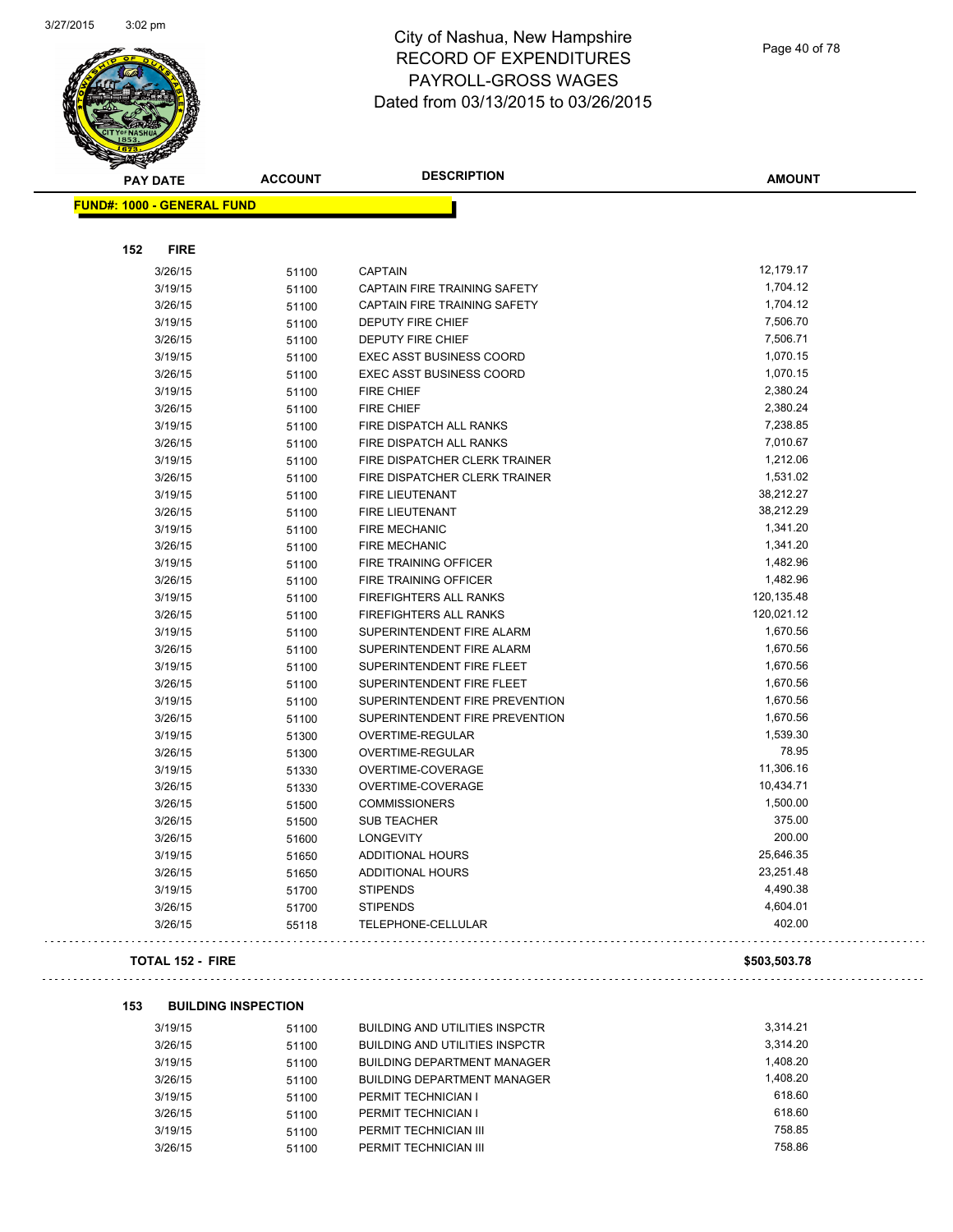|     | <b>PAY DATE</b>                   | <b>ACCOUNT</b>                             | <b>DESCRIPTION</b>                                  | <b>AMOUNT</b>     |
|-----|-----------------------------------|--------------------------------------------|-----------------------------------------------------|-------------------|
|     | <b>FUND#: 1000 - GENERAL FUND</b> |                                            |                                                     |                   |
|     |                                   |                                            |                                                     |                   |
| 153 |                                   | <b>BUILDING INSPECTION</b>                 |                                                     |                   |
|     | 3/19/15                           | 51100                                      | <b>PLANS EXAMINER</b>                               | 1,162.76          |
|     | 3/26/15                           | 51100                                      | <b>PLANS EXAMINER</b>                               | 1.162.76          |
|     | 3/19/15                           | 51200                                      | <b>BUILDING AND UTILITIES INSPCTR</b>               | 816.18            |
|     | 3/26/15                           | 51200                                      | <b>BUILDING AND UTILITIES INSPCTR</b>               | 789.85            |
|     |                                   | <b>TOTAL 153 - BUILDING INSPECTION</b>     |                                                     | \$16,131.27       |
| 155 |                                   | <b>CODE ENFORCEMENT</b>                    |                                                     |                   |
|     | 3/19/15                           | 51100                                      | <b>CODE ENFORCEMENT OFFICER II</b>                  | 2,082.70          |
|     | 3/26/15                           | 51100                                      | <b>CODE ENFORCEMENT OFFICER II</b>                  | 2,082.70          |
|     | 3/19/15                           | 51100                                      | MGR CODE ENFORCEMENT DEPT                           | 722.20            |
|     | 3/26/15                           | 51100                                      | MGR CODE ENFORCEMENT DEPT                           | 722.20            |
|     |                                   | <b>TOTAL 155 - CODE ENFORCEMENT</b>        |                                                     | \$5,609.80        |
|     |                                   |                                            |                                                     |                   |
| 156 |                                   | <b>EMERGENCY MANAGEMENT</b>                |                                                     |                   |
|     | 3/19/15                           | 51100                                      | EMERGENCY MANAGEMENT DIRECTOR                       | 1,485.70          |
|     | 3/26/15<br>3/26/15                | 51100<br>55118                             | EMERGENCY MANAGEMENT DIRECTOR<br>TELEPHONE-CELLULAR | 1,485.70<br>50.00 |
|     |                                   | <b>TOTAL 156 - EMERGENCY MANAGEMENT</b>    |                                                     | \$3,021.40        |
| 157 |                                   | <b>CITYWIDE COMMUNICATIONS</b>             |                                                     |                   |
|     | 3/19/15                           | 51100                                      | <b>COMM SYS ENGR TECH</b>                           | 1,512.40          |
|     | 3/26/15                           | 51100                                      | <b>COMM SYS ENGR TECH</b>                           | 1,512.40          |
|     | 3/19/15                           | 51200                                      | RADIO SYSTEMS MANAGER                               | 1,283.52          |
|     | 3/26/15                           | 51200                                      | RADIO SYSTEMS MANAGER                               | 1,283.52          |
|     | 3/26/15                           | 55118                                      | TELEPHONE-CELLULAR                                  | 100.00            |
|     |                                   | <b>TOTAL 157 - CITYWIDE COMMUNICATIONS</b> |                                                     | \$5,691.84        |
| 160 |                                   | <b>PUBLIC WORKS-ADMIN/ENGINEERING</b>      |                                                     |                   |
|     | 3/19/15                           | 51100                                      | ADMINISTRATIVE ASSISTANT II                         | 687.40            |
|     | 3/26/15                           | 51100                                      | ADMINISTRATIVE ASSISTANT II                         | 687.40            |
|     | 3/19/15                           | 51100                                      | CITIZEN SERVICES COORDINATOR                        | 745.20            |
|     | 3/26/15                           | 51100                                      | CITIZEN SERVICES COORDINATOR                        | 745.20            |
|     | 3/19/15                           | 51100                                      | <b>CITY ENGINEER</b>                                | 1,014.20          |
|     | 3/26/15                           | 51100                                      | <b>CITY ENGINEER</b>                                | 1,014.20          |
|     | 3/19/15                           | 51100                                      | CONST INSP ENGINEERING ASST                         | 928.95            |
|     | 3/26/15                           | 51100                                      | CONST INSP ENGINEERING ASST                         | 928.95            |
|     | 3/19/15                           | 51100                                      | DEPUTY MANAGER OF ENGINEERING                       | 690.11            |
|     | 3/26/15                           | 51100                                      | DEPUTY MANAGER OF ENGINEERING                       | 690.10            |
|     | 3/19/15                           | 51100                                      | DIRECTOR PUBLIC WORKS                               | 1,484.40          |
|     | 3/26/15                           | 51100                                      | DIRECTOR PUBLIC WORKS                               | 1,484.40          |
|     | 3/19/15                           | 51100                                      | DIVISION OPERATIONS MANAGER                         | 1,413.40          |
|     | 3/26/15                           | 51100                                      | DIVISION OPERATIONS MANAGER                         | 1,413.40          |
|     | 3/19/15                           | 51100                                      | DPW CONTRACT ADMINISTRATOR                          | 333.85            |
|     | 3/26/15                           |                                            |                                                     | 333.85            |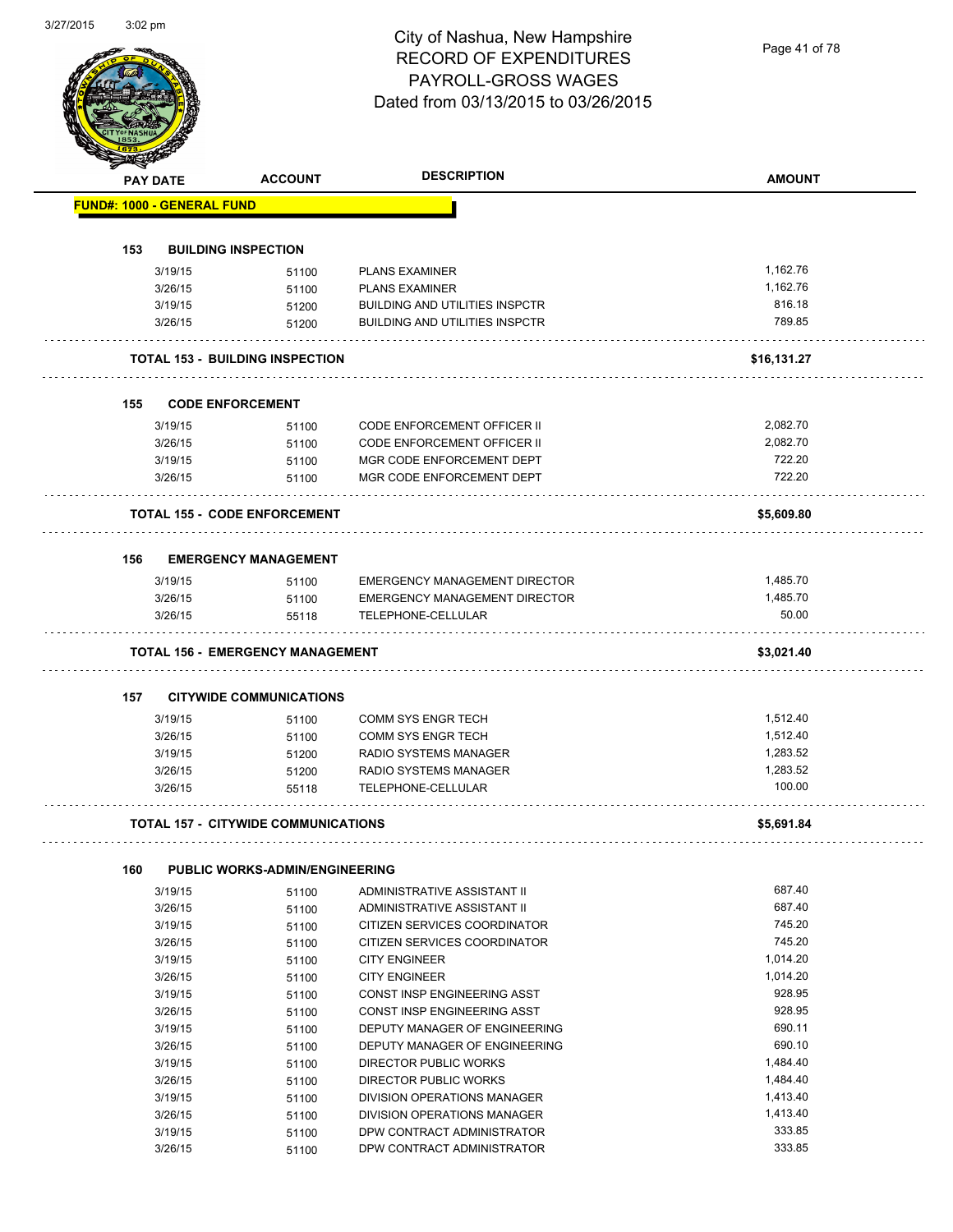| <b>PAY DATE</b>                   | <b>ACCOUNT</b>                        | <b>DESCRIPTION</b>                                         | <b>AMOUNT</b>      |
|-----------------------------------|---------------------------------------|------------------------------------------------------------|--------------------|
| <b>FUND#: 1000 - GENERAL FUND</b> |                                       |                                                            |                    |
| 160                               | <b>PUBLIC WORKS-ADMIN/ENGINEERING</b> |                                                            |                    |
| 3/19/15                           | 51100                                 | <b>ENGINEERING INSPECTORS</b>                              | 1,863.39           |
| 3/26/15                           | 51100                                 | <b>ENGINEERING INSPECTORS</b>                              | 1,863.40           |
| 3/19/15                           | 51100                                 | <b>EXECUTIVE ASSISTANT</b>                                 | 670.10             |
| 3/26/15                           | 51100                                 | <b>EXECUTIVE ASSISTANT</b>                                 | 670.10             |
| 3/19/15                           | 51100                                 | <b>SENIOR FOREMAN</b>                                      | 1,285.00           |
| 3/26/15                           | 51100                                 | <b>SENIOR FOREMAN</b>                                      | 1,285.00           |
| 3/19/15                           | 51100                                 | <b>SENIOR STAFF ENGINEER</b>                               | 426.90             |
| 3/26/15                           | 51100                                 | <b>SENIOR STAFF ENGINEER</b>                               | 426.90             |
| 3/19/15                           | 51100                                 | SENIOR TRAFFIC ENGINEER                                    | 1,579.20           |
| 3/26/15                           | 51100                                 | <b>SENIOR TRAFFIC ENGINEER</b>                             | 1,579.20           |
| 3/19/15                           | 51100                                 | <b>STAFF ENGINEER</b>                                      | 1,219.70           |
| 3/26/15                           | 51100                                 | <b>STAFF ENGINEER</b>                                      | 1,219.70           |
| 3/19/15                           | 51100                                 | STREET CONSTRUCTION ENGINEER                               | 1,312.00           |
| 3/26/15                           | 51100                                 | STREET CONSTRUCTION ENGINEER                               | 1,312.00           |
| 3/19/15                           | 51100                                 | <b>SURVEY TECHNICIAN</b>                                   | 1,126.95           |
| 3/26/15                           | 51100                                 | <b>SURVEY TECHNICIAN</b>                                   | 1,126.95           |
| 3/19/15                           | 51400                                 | <b>WAGES TEMP-SEASONAL</b>                                 | 94.00              |
| 3/26/15                           | 51500                                 | ELECTED BOARD MEMBER                                       | 2,000.00           |
| 3/26/15                           |                                       | TELEPHONE-CELLULAR                                         | 234.00             |
| 3/26/15                           | 55118<br>55314                        | FIXED RATE MILEAGE ALLOWANCE                               | 600.00             |
|                                   |                                       |                                                            |                    |
| <b>STREETS</b><br>161<br>3/19/15  |                                       | ADMINISTRATIVE ASSISTANT III                               | 979.60             |
|                                   | 51100                                 |                                                            | 979.60             |
| 3/26/15                           | 51100                                 | ADMINISTRATIVE ASSISTANT III<br>AUTO MECH 1ST CLASS NIGHTS | 3,033.60           |
| 3/19/15<br>3/26/15                | 51100                                 | AUTO MECH 1ST CLASS NIGHTS                                 | 5,542.77           |
| 3/19/15                           | 51100                                 |                                                            | 1,818.40           |
|                                   | 51100                                 | AUTO MECH 2ND CLASS<br>AUTO MECH 2ND CLASS                 | 3,240.59           |
| 3/26/15                           | 51100                                 |                                                            | 921.20             |
| 3/19/15                           | 51100                                 | AUTO MECH 2ND CLASS NIGHTS                                 | 1,352.32           |
| 3/26/15                           | 51100                                 | AUTO MECH 2ND CLASS NIGHTS                                 | 2,993.60           |
| 3/19/15<br>3/26/15                | 51100                                 | AUTO MECHANIC 1ST CLASS                                    | 5,826.72           |
|                                   | 51100                                 | AUTO MECHANIC 1ST CLASS                                    | 7,273.60           |
| 3/19/15                           | 51100                                 | EQUIP OPR STREET REPAIR<br><b>EQUIP OPR STREET REPAIR</b>  | 15,347.25          |
| 3/26/15                           | 51100                                 |                                                            |                    |
| 3/19/15                           | 51100                                 | FLEET MAINTENANCE FOREMAN                                  | 1,126.95           |
| 3/26/15                           | 51100                                 | FLEET MAINTENANCE FOREMAN                                  | 1,126.95           |
| 3/19/15                           | 51100                                 | FLEET MANAGER STREET DEPT                                  | 1,044.00           |
| 3/26/15                           | 51100                                 | FLEET MANAGER STREET DEPT                                  | 1,044.00           |
| 3/19/15                           | 51100                                 | <b>MASON PIPELAYER</b>                                     | 2,608.80           |
| 3/26/15                           | 51100                                 | <b>MASON PIPELAYER</b>                                     | 5,068.92           |
| 3/19/15                           | 51100                                 | OPERATIONS COORDINATOR                                     | 814.71             |
| 3/26/15                           | 51100                                 | OPERATIONS COORDINATOR                                     | 977.64             |
| 3/19/15                           | 51100                                 | <b>SIGN MAINTENANCE</b>                                    | 1,731.20           |
| 3/26/15                           | 51100                                 | <b>SIGN MAINTENANCE</b>                                    | 3,494.63           |
| 3/19/15                           | 51100                                 | SIGN MAINTENANCE ASSISTANT                                 | 807.20             |
| 3/26/15                           | 51100                                 | SIGN MAINTENANCE ASSISTANT                                 | 1,571.07           |
|                                   |                                       |                                                            |                    |
| 3/19/15                           | 51100                                 | STOREKEEPER PWD                                            | 920.45             |
| 3/26/15<br>3/19/15                | 51100                                 | STOREKEEPER PWD<br>STR CONSTR RPR AND PERMT COORD          | 920.45<br>1,104.85 |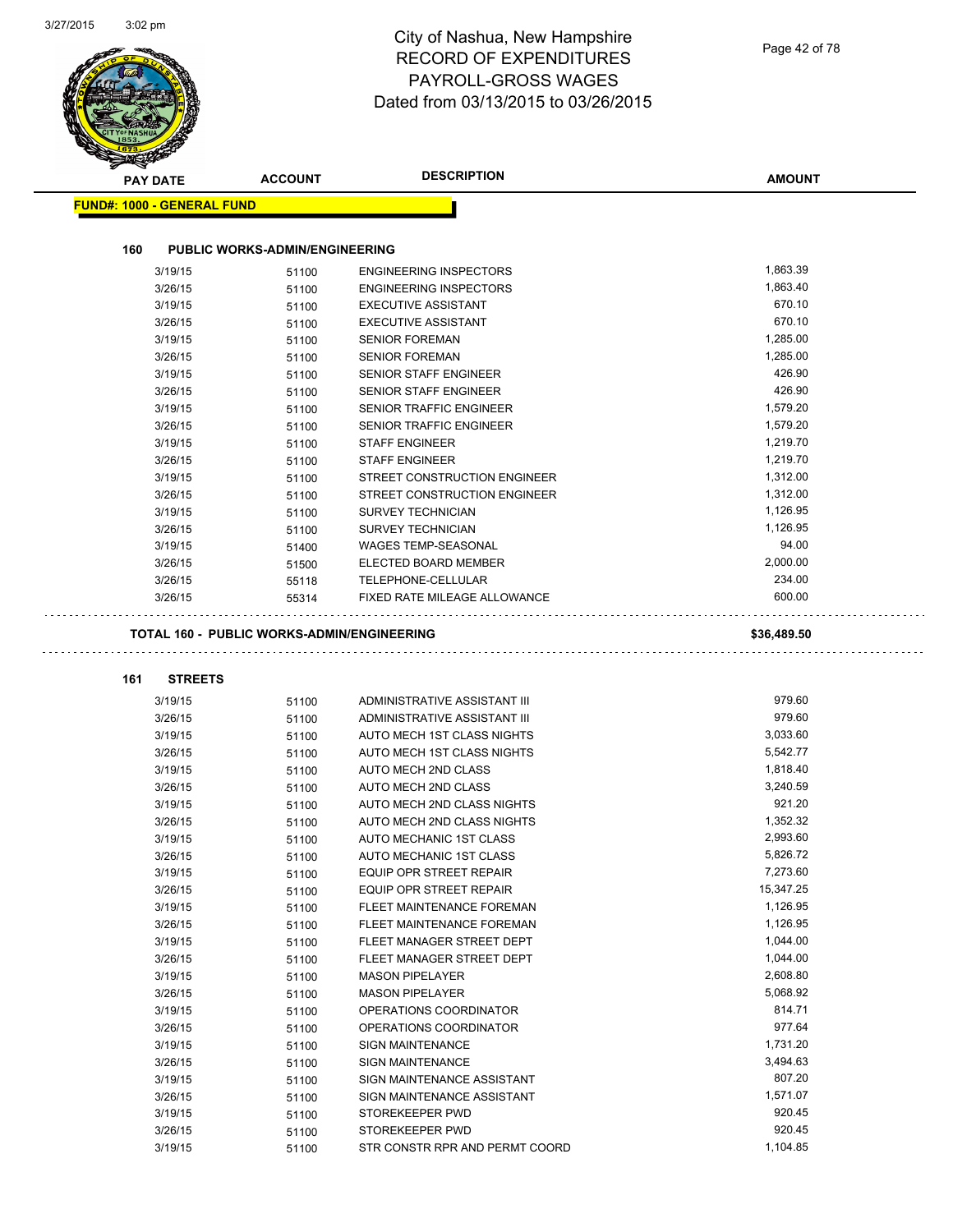$\overline{\phantom{0}}$ 



| $\tilde{\phantom{a}}$<br><b>PAY DATE</b> | <b>ACCOUNT</b>                                                                                                                                                                                                                                                                             | <b>DESCRIPTION</b>                                                                                                                                                                                                                                                                                                                                                             | <b>AMOUNT</b>                                                                                                                                                                                                                                                                                                                                                                                                                                                                                                                                                                                                                                                                                                                                                             |
|------------------------------------------|--------------------------------------------------------------------------------------------------------------------------------------------------------------------------------------------------------------------------------------------------------------------------------------------|--------------------------------------------------------------------------------------------------------------------------------------------------------------------------------------------------------------------------------------------------------------------------------------------------------------------------------------------------------------------------------|---------------------------------------------------------------------------------------------------------------------------------------------------------------------------------------------------------------------------------------------------------------------------------------------------------------------------------------------------------------------------------------------------------------------------------------------------------------------------------------------------------------------------------------------------------------------------------------------------------------------------------------------------------------------------------------------------------------------------------------------------------------------------|
|                                          |                                                                                                                                                                                                                                                                                            |                                                                                                                                                                                                                                                                                                                                                                                |                                                                                                                                                                                                                                                                                                                                                                                                                                                                                                                                                                                                                                                                                                                                                                           |
|                                          |                                                                                                                                                                                                                                                                                            |                                                                                                                                                                                                                                                                                                                                                                                |                                                                                                                                                                                                                                                                                                                                                                                                                                                                                                                                                                                                                                                                                                                                                                           |
| 161<br><b>STREETS</b>                    |                                                                                                                                                                                                                                                                                            |                                                                                                                                                                                                                                                                                                                                                                                |                                                                                                                                                                                                                                                                                                                                                                                                                                                                                                                                                                                                                                                                                                                                                                           |
| 3/26/15                                  | 51100                                                                                                                                                                                                                                                                                      | STR CONSTR RPR AND PERMT COORD                                                                                                                                                                                                                                                                                                                                                 | 1,104.86                                                                                                                                                                                                                                                                                                                                                                                                                                                                                                                                                                                                                                                                                                                                                                  |
|                                          | 51100                                                                                                                                                                                                                                                                                      |                                                                                                                                                                                                                                                                                                                                                                                | 4,744.00                                                                                                                                                                                                                                                                                                                                                                                                                                                                                                                                                                                                                                                                                                                                                                  |
|                                          |                                                                                                                                                                                                                                                                                            |                                                                                                                                                                                                                                                                                                                                                                                | 4,744.01                                                                                                                                                                                                                                                                                                                                                                                                                                                                                                                                                                                                                                                                                                                                                                  |
|                                          | 51100                                                                                                                                                                                                                                                                                      |                                                                                                                                                                                                                                                                                                                                                                                | 1,771.20                                                                                                                                                                                                                                                                                                                                                                                                                                                                                                                                                                                                                                                                                                                                                                  |
|                                          |                                                                                                                                                                                                                                                                                            |                                                                                                                                                                                                                                                                                                                                                                                | 1,771.20                                                                                                                                                                                                                                                                                                                                                                                                                                                                                                                                                                                                                                                                                                                                                                  |
|                                          | 51100                                                                                                                                                                                                                                                                                      |                                                                                                                                                                                                                                                                                                                                                                                | 860.80                                                                                                                                                                                                                                                                                                                                                                                                                                                                                                                                                                                                                                                                                                                                                                    |
|                                          |                                                                                                                                                                                                                                                                                            |                                                                                                                                                                                                                                                                                                                                                                                | 1,483.57                                                                                                                                                                                                                                                                                                                                                                                                                                                                                                                                                                                                                                                                                                                                                                  |
|                                          |                                                                                                                                                                                                                                                                                            |                                                                                                                                                                                                                                                                                                                                                                                | 2,071.20                                                                                                                                                                                                                                                                                                                                                                                                                                                                                                                                                                                                                                                                                                                                                                  |
|                                          |                                                                                                                                                                                                                                                                                            |                                                                                                                                                                                                                                                                                                                                                                                | 3,957.92                                                                                                                                                                                                                                                                                                                                                                                                                                                                                                                                                                                                                                                                                                                                                                  |
|                                          |                                                                                                                                                                                                                                                                                            |                                                                                                                                                                                                                                                                                                                                                                                | 15,808.00                                                                                                                                                                                                                                                                                                                                                                                                                                                                                                                                                                                                                                                                                                                                                                 |
|                                          |                                                                                                                                                                                                                                                                                            |                                                                                                                                                                                                                                                                                                                                                                                | 33,460.98                                                                                                                                                                                                                                                                                                                                                                                                                                                                                                                                                                                                                                                                                                                                                                 |
|                                          |                                                                                                                                                                                                                                                                                            |                                                                                                                                                                                                                                                                                                                                                                                | 1,984.80                                                                                                                                                                                                                                                                                                                                                                                                                                                                                                                                                                                                                                                                                                                                                                  |
| 3/26/15                                  | 51100                                                                                                                                                                                                                                                                                      | <b>WELDER FIRST CLASS</b>                                                                                                                                                                                                                                                                                                                                                      | 4,072.07                                                                                                                                                                                                                                                                                                                                                                                                                                                                                                                                                                                                                                                                                                                                                                  |
| 3/19/15                                  | 51300                                                                                                                                                                                                                                                                                      | OVERTIME-REGULAR                                                                                                                                                                                                                                                                                                                                                               | 12,131.01                                                                                                                                                                                                                                                                                                                                                                                                                                                                                                                                                                                                                                                                                                                                                                 |
|                                          | 51300                                                                                                                                                                                                                                                                                      |                                                                                                                                                                                                                                                                                                                                                                                | 14,532.21                                                                                                                                                                                                                                                                                                                                                                                                                                                                                                                                                                                                                                                                                                                                                                 |
| 3/26/15                                  | 55118                                                                                                                                                                                                                                                                                      | TELEPHONE-CELLULAR                                                                                                                                                                                                                                                                                                                                                             | 67.00                                                                                                                                                                                                                                                                                                                                                                                                                                                                                                                                                                                                                                                                                                                                                                     |
|                                          |                                                                                                                                                                                                                                                                                            |                                                                                                                                                                                                                                                                                                                                                                                | \$178,235.90                                                                                                                                                                                                                                                                                                                                                                                                                                                                                                                                                                                                                                                                                                                                                              |
| 166                                      |                                                                                                                                                                                                                                                                                            |                                                                                                                                                                                                                                                                                                                                                                                |                                                                                                                                                                                                                                                                                                                                                                                                                                                                                                                                                                                                                                                                                                                                                                           |
|                                          |                                                                                                                                                                                                                                                                                            |                                                                                                                                                                                                                                                                                                                                                                                | 687.40                                                                                                                                                                                                                                                                                                                                                                                                                                                                                                                                                                                                                                                                                                                                                                    |
|                                          |                                                                                                                                                                                                                                                                                            |                                                                                                                                                                                                                                                                                                                                                                                | 687.40                                                                                                                                                                                                                                                                                                                                                                                                                                                                                                                                                                                                                                                                                                                                                                    |
|                                          |                                                                                                                                                                                                                                                                                            |                                                                                                                                                                                                                                                                                                                                                                                | 1,353.90                                                                                                                                                                                                                                                                                                                                                                                                                                                                                                                                                                                                                                                                                                                                                                  |
|                                          |                                                                                                                                                                                                                                                                                            |                                                                                                                                                                                                                                                                                                                                                                                | 1,353.90                                                                                                                                                                                                                                                                                                                                                                                                                                                                                                                                                                                                                                                                                                                                                                  |
|                                          |                                                                                                                                                                                                                                                                                            |                                                                                                                                                                                                                                                                                                                                                                                | 64.50                                                                                                                                                                                                                                                                                                                                                                                                                                                                                                                                                                                                                                                                                                                                                                     |
|                                          |                                                                                                                                                                                                                                                                                            |                                                                                                                                                                                                                                                                                                                                                                                | 64.50                                                                                                                                                                                                                                                                                                                                                                                                                                                                                                                                                                                                                                                                                                                                                                     |
|                                          |                                                                                                                                                                                                                                                                                            |                                                                                                                                                                                                                                                                                                                                                                                | 77.34                                                                                                                                                                                                                                                                                                                                                                                                                                                                                                                                                                                                                                                                                                                                                                     |
|                                          |                                                                                                                                                                                                                                                                                            |                                                                                                                                                                                                                                                                                                                                                                                | 25.38                                                                                                                                                                                                                                                                                                                                                                                                                                                                                                                                                                                                                                                                                                                                                                     |
|                                          |                                                                                                                                                                                                                                                                                            |                                                                                                                                                                                                                                                                                                                                                                                | 51.00                                                                                                                                                                                                                                                                                                                                                                                                                                                                                                                                                                                                                                                                                                                                                                     |
| 3/19/15                                  | 61107                                                                                                                                                                                                                                                                                      | <b>CLOTHING &amp; UNIFORMS</b>                                                                                                                                                                                                                                                                                                                                                 | 100.00                                                                                                                                                                                                                                                                                                                                                                                                                                                                                                                                                                                                                                                                                                                                                                    |
|                                          |                                                                                                                                                                                                                                                                                            |                                                                                                                                                                                                                                                                                                                                                                                | \$4,465.32                                                                                                                                                                                                                                                                                                                                                                                                                                                                                                                                                                                                                                                                                                                                                                |
|                                          |                                                                                                                                                                                                                                                                                            |                                                                                                                                                                                                                                                                                                                                                                                |                                                                                                                                                                                                                                                                                                                                                                                                                                                                                                                                                                                                                                                                                                                                                                           |
| 171                                      |                                                                                                                                                                                                                                                                                            |                                                                                                                                                                                                                                                                                                                                                                                |                                                                                                                                                                                                                                                                                                                                                                                                                                                                                                                                                                                                                                                                                                                                                                           |
|                                          | 51100                                                                                                                                                                                                                                                                                      |                                                                                                                                                                                                                                                                                                                                                                                | 1,726.90                                                                                                                                                                                                                                                                                                                                                                                                                                                                                                                                                                                                                                                                                                                                                                  |
|                                          | 51100                                                                                                                                                                                                                                                                                      |                                                                                                                                                                                                                                                                                                                                                                                | 1,726.90                                                                                                                                                                                                                                                                                                                                                                                                                                                                                                                                                                                                                                                                                                                                                                  |
| 3/19/15                                  | 51100                                                                                                                                                                                                                                                                                      | PROGRAM ASSISTANT                                                                                                                                                                                                                                                                                                                                                              | 435.29                                                                                                                                                                                                                                                                                                                                                                                                                                                                                                                                                                                                                                                                                                                                                                    |
| 3/26/15                                  | 51100                                                                                                                                                                                                                                                                                      | PROGRAM ASSISTANT                                                                                                                                                                                                                                                                                                                                                              | 435.30                                                                                                                                                                                                                                                                                                                                                                                                                                                                                                                                                                                                                                                                                                                                                                    |
| 3/19/15                                  | 51100                                                                                                                                                                                                                                                                                      | PROGRAM COORDINATOR                                                                                                                                                                                                                                                                                                                                                            | 929.80                                                                                                                                                                                                                                                                                                                                                                                                                                                                                                                                                                                                                                                                                                                                                                    |
|                                          | 51100                                                                                                                                                                                                                                                                                      |                                                                                                                                                                                                                                                                                                                                                                                | 929.80                                                                                                                                                                                                                                                                                                                                                                                                                                                                                                                                                                                                                                                                                                                                                                    |
| 3/26/15                                  | 55118                                                                                                                                                                                                                                                                                      | TELEPHONE-CELLULAR                                                                                                                                                                                                                                                                                                                                                             | 50.00                                                                                                                                                                                                                                                                                                                                                                                                                                                                                                                                                                                                                                                                                                                                                                     |
|                                          |                                                                                                                                                                                                                                                                                            |                                                                                                                                                                                                                                                                                                                                                                                | \$6,233.99                                                                                                                                                                                                                                                                                                                                                                                                                                                                                                                                                                                                                                                                                                                                                                |
| 172                                      |                                                                                                                                                                                                                                                                                            |                                                                                                                                                                                                                                                                                                                                                                                |                                                                                                                                                                                                                                                                                                                                                                                                                                                                                                                                                                                                                                                                                                                                                                           |
|                                          |                                                                                                                                                                                                                                                                                            | ADMINISTRATIVE ASSISTANT II                                                                                                                                                                                                                                                                                                                                                    | 717.25                                                                                                                                                                                                                                                                                                                                                                                                                                                                                                                                                                                                                                                                                                                                                                    |
| 3/26/15                                  |                                                                                                                                                                                                                                                                                            | ADMINISTRATIVE ASSISTANT II                                                                                                                                                                                                                                                                                                                                                    | 573.80                                                                                                                                                                                                                                                                                                                                                                                                                                                                                                                                                                                                                                                                                                                                                                    |
| 3/19/15                                  |                                                                                                                                                                                                                                                                                            | BILINGUAL OUTREACH WORKER                                                                                                                                                                                                                                                                                                                                                      | 764.30                                                                                                                                                                                                                                                                                                                                                                                                                                                                                                                                                                                                                                                                                                                                                                    |
|                                          |                                                                                                                                                                                                                                                                                            |                                                                                                                                                                                                                                                                                                                                                                                | 764.30                                                                                                                                                                                                                                                                                                                                                                                                                                                                                                                                                                                                                                                                                                                                                                    |
|                                          | 3/19/15<br>3/26/15<br>3/19/15<br>3/26/15<br>3/19/15<br>3/26/15<br>3/19/15<br>3/26/15<br>3/19/15<br>3/26/15<br>3/19/15<br>3/26/15<br>3/19/15<br>3/26/15<br>3/19/15<br>3/26/15<br>3/19/15<br>3/26/15<br>3/19/15<br>3/26/15<br>3/26/15<br>3/19/15<br>3/26/15<br>3/26/15<br>3/19/15<br>3/26/15 | <b>FUND#: 1000 - GENERAL FUND</b><br>51100<br>51100<br>51100<br>51100<br>51100<br>51100<br>51100<br>51100<br><b>TOTAL 161 - STREETS</b><br><b>PARKING LOTS</b><br>51100<br>51100<br>51100<br>51100<br>51100<br>51100<br>51300<br>51300<br>55118<br><b>TOTAL 166 - PARKING LOTS</b><br><b>COMMUNITY SERVICES</b><br><b>COMMUNITY HEALTH</b><br>51100<br>51100<br>51100<br>51100 | <b>STREET FOREMAN</b><br><b>STREET FOREMAN</b><br>SUPERINTENDENT OF STREETS<br>SUPERINTENDENT OF STREETS<br><b>TRAFFIC MAINTENANCE ASSISTANT</b><br>TRAFFIC MAINTENANCE ASSISTANT<br><b>TRAFFIC TECHNICIAN I</b><br><b>TRAFFIC TECHNICIAN I</b><br>TRUCK DRIVER STREET REPAIR<br>TRUCK DRIVER STREET REPAIR<br><b>WELDER FIRST CLASS</b><br>OVERTIME-REGULAR<br>ADMINISTRATIVE ASSISTANT II<br>ADMINISTRATIVE ASSISTANT II<br>PARKING MAINTENANCE<br>PARKING MAINTENANCE<br><b>TRANSPORTATION DEPT MANAGER</b><br><b>TRANSPORTATION DEPT MANAGER</b><br>OVERTIME-REGULAR<br>OVERTIME-REGULAR<br>TELEPHONE-CELLULAR<br>DIRECTOR HEALTH AND COMM SVS<br>DIRECTOR HEALTH AND COMM SVS<br>PROGRAM COORDINATOR<br>TOTAL 171 -  COMMUNITY SERVICES<br>BILINGUAL OUTREACH WORKER |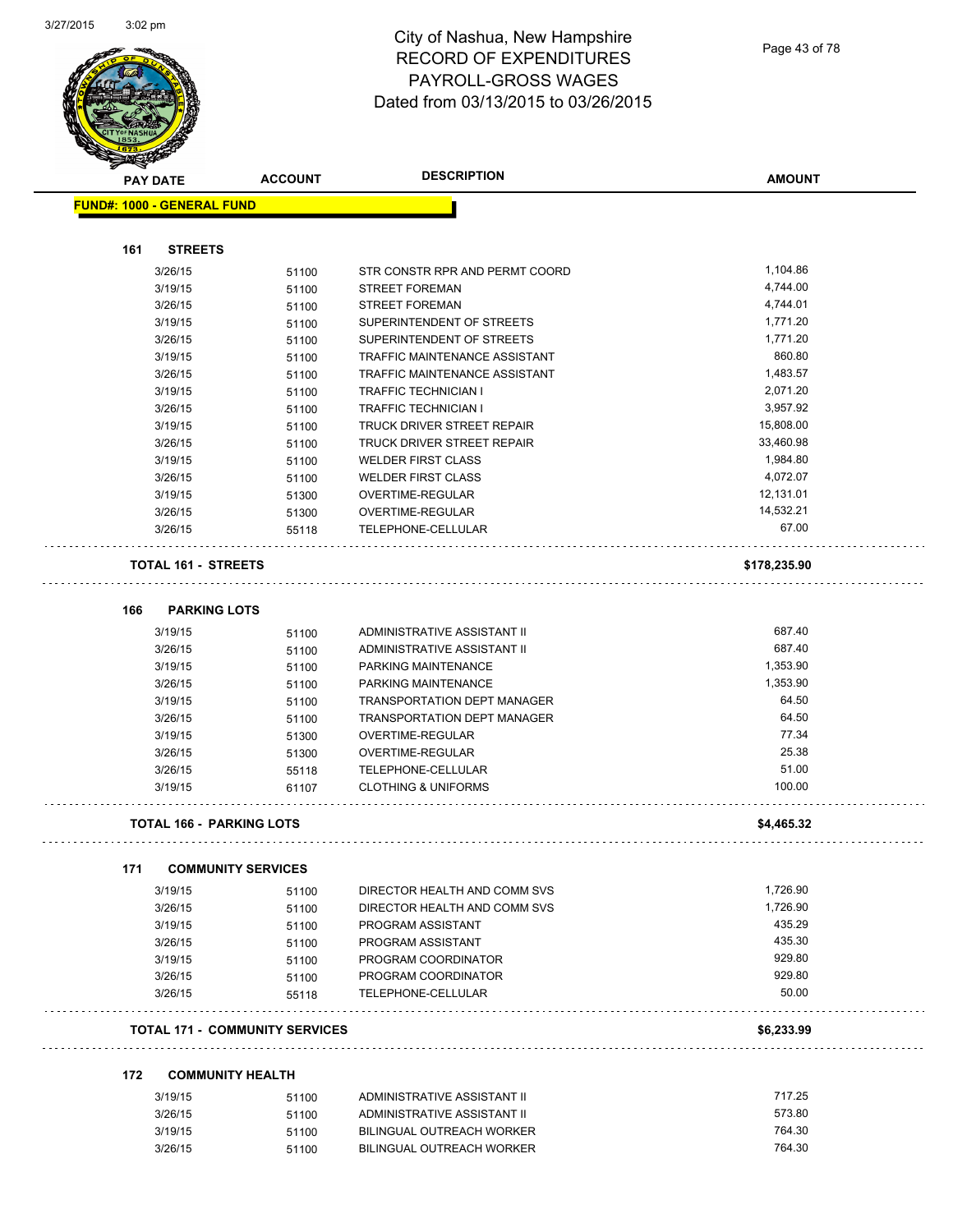Page 44 of 78

|     | <b>PAY DATE</b>                   | <b>ACCOUNT</b>                            | <b>DESCRIPTION</b>                     | <b>AMOUNT</b> |
|-----|-----------------------------------|-------------------------------------------|----------------------------------------|---------------|
|     | <b>FUND#: 1000 - GENERAL FUND</b> |                                           |                                        |               |
| 172 |                                   | <b>COMMUNITY HEALTH</b>                   |                                        |               |
|     | 3/19/15                           | 51100                                     | MANAGER COMMUNITY HEALTH               | 1,364.20      |
|     | 3/26/15                           | 51100                                     | MANAGER COMMUNITY HEALTH               | 1,364.20      |
|     | 3/19/15                           | 51100                                     | PUB HEALTH NURSE                       | 3,307.95      |
|     | 3/26/15                           | 51100                                     | PUB HEALTH NURSE                       | 3,307.95      |
|     | 3/26/15                           | 51412                                     | <b>WAGES PER DIEM</b>                  | 250.00        |
|     | 3/26/15                           | 51750                                     | <b>RETIREMENT &amp; SEPARATION PAY</b> | 4,137.53      |
|     | 3/26/15                           | 55118                                     | TELEPHONE-CELLULAR                     | 50.00         |
|     |                                   |                                           |                                        |               |
|     |                                   | <b>TOTAL 172 - COMMUNITY HEALTH</b>       |                                        | \$16,601.48   |
| 173 |                                   | <b>ENVIRONMENTAL HEALTH</b>               |                                        |               |
|     | 3/19/15                           | 51100                                     | ENVIRONMENTAL HEALTH SPEC              | 2,387.04      |
|     | 3/26/15                           | 51100                                     | ENVIRONMENTAL HEALTH SPEC              | 2,387.05      |
|     | 3/19/15                           | 51100                                     | ENVIRONMENTAL TECH OFFICE MGR          | 992.86        |
|     | 3/26/15                           | 51100                                     | ENVIRONMENTAL TECH OFFICE MGR          | 992.85        |
|     | 3/19/15                           | 51100                                     | <b>LABORATORY DIRECTOR</b>             | 988.20        |
|     | 3/26/15                           | 51100                                     | <b>LABORATORY DIRECTOR</b>             | 988.20        |
|     | 3/19/15                           | 51100                                     | MANAGER ENVIRONMENTAL HEALTH           | 1,446.40      |
|     | 3/26/15                           | 51100                                     | MANAGER ENVIRONMENTAL HEALTH           | 1,446.40      |
|     | 3/26/15                           | 55118                                     | TELEPHONE-CELLULAR                     | 84.00         |
|     |                                   | TOTAL 173 - ENVIRONMENTAL HEALTH          |                                        | \$11,713.00   |
|     |                                   |                                           |                                        |               |
|     |                                   |                                           |                                        |               |
| 174 |                                   | <b>WELFARE ADMINISTRATION</b>             |                                        |               |
|     | 3/19/15                           | 51100                                     | ADMINISTRATIVE ASSISTANT I             | 829.30        |
|     | 3/26/15                           | 51100                                     | ADMINISTRATIVE ASSISTANT I             | 829.30        |
|     | 3/19/15                           | 51100                                     | <b>CASE TECHNICIAN WELFARE</b>         | 2,384.96      |
|     | 3/26/15                           | 51100                                     | CASE TECHNICIAN WELFARE                | 2,160.85      |
|     | 3/19/15                           | 51100                                     | INTAKE WORKER ACCOUNTANT               | 936.70        |
|     | 3/26/15                           | 51100                                     | INTAKE WORKER ACCOUNTANT               | 936.70        |
|     | 3/19/15                           | 51100                                     | SENIOR CASE TECHNICIAN                 | 957.30        |
|     | 3/26/15                           | 51100                                     | SENIOR CASE TECHNICIAN                 | 957.30        |
|     | 3/19/15                           | 51100                                     | <b>WELFARE OFFICER</b>                 | 1,450.00      |
|     | 3/26/15                           | 51100                                     | <b>WELFARE OFFICER</b>                 | 1,450.00      |
|     | 3/26/15                           | 55118                                     | TELEPHONE-CELLULAR                     | 50.00         |
|     |                                   | <b>TOTAL 174 - WELFARE ADMINISTRATION</b> |                                        | \$12,942.41   |
| 177 |                                   | <b>PARKS &amp; RECREATION</b>             |                                        |               |
|     | 3/19/15                           | 51100                                     | ADMINISTRATIVE ASSISTANT II            | 758.85        |
|     | 3/26/15                           | 51100                                     | ADMINISTRATIVE ASSISTANT II            | 758.85        |
|     | 3/19/15                           | 51100                                     | EQUIPMENT OPERATOR, PARKS              | 909.20        |
|     | 3/26/15                           | 51100                                     | EQUIPMENT OPERATOR, PARKS              | 1,991.27      |
|     | 3/19/15                           | 51100                                     | <b>FOREMAN LABOR PARK</b>              | 3,099.16      |
|     | 3/26/15                           | 51100                                     | FOREMAN LABOR PARK                     | 3,099.14      |
|     | 3/19/15                           | 51100                                     | <b>GROUNDSKEEPER MAINTENANCE</b>       | 6,829.00      |
|     | 3/26/15                           | 51100                                     | <b>GROUNDSKEEPER MAINTENANCE</b>       | 12,581.86     |
|     | 3/19/15                           | 51100                                     | <b>GROUNDSMAN I</b>                    | 2,338.80      |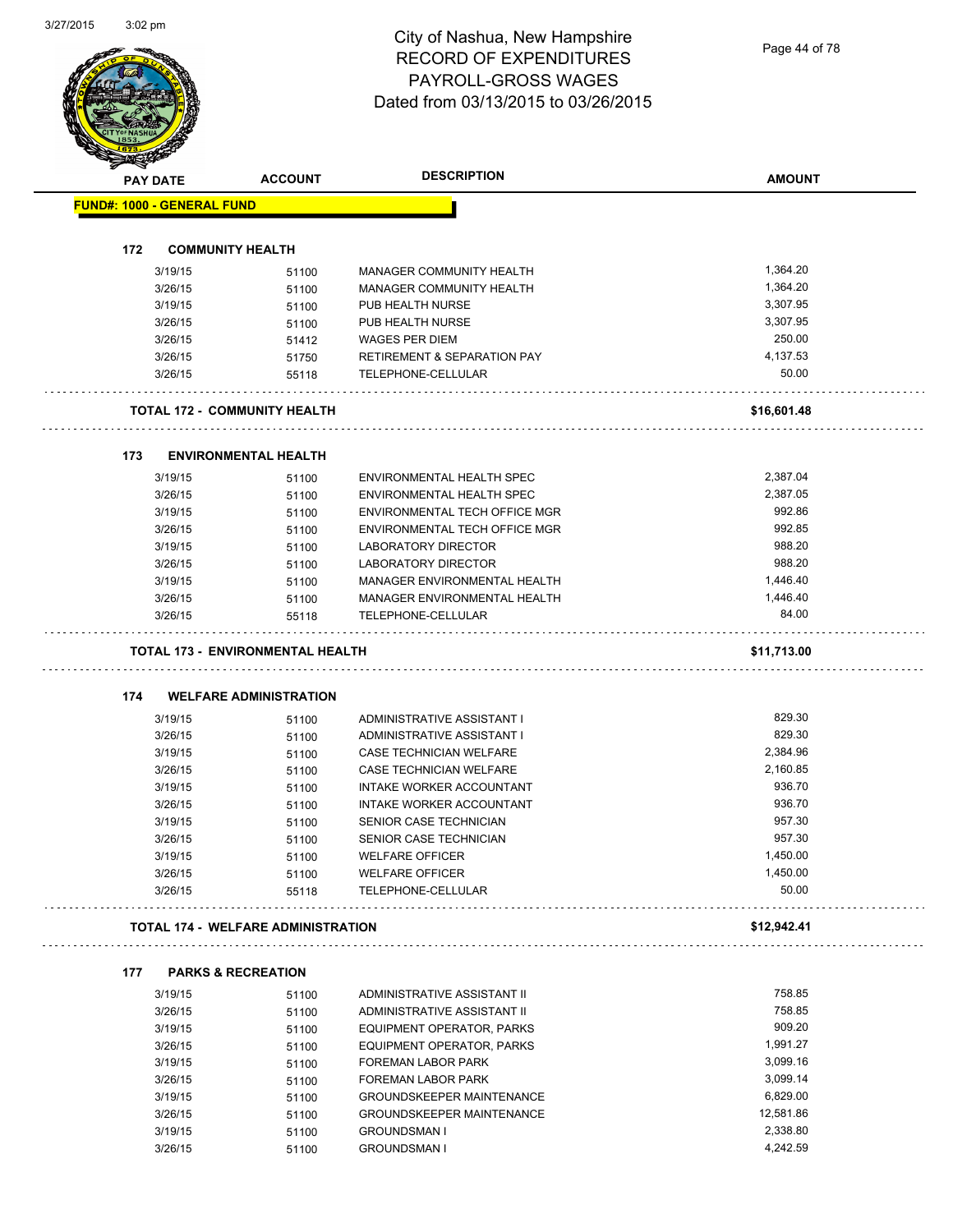| <b>PAY DATE</b>                   | <b>ACCOUNT</b>                            | <b>DESCRIPTION</b>                                             | <b>AMOUNT</b>        |
|-----------------------------------|-------------------------------------------|----------------------------------------------------------------|----------------------|
| <b>FUND#: 1000 - GENERAL FUND</b> |                                           |                                                                |                      |
|                                   |                                           |                                                                |                      |
| 177                               | <b>PARKS &amp; RECREATION</b>             |                                                                |                      |
| 3/19/15                           | 51100                                     | <b>GROUNDSMAN II</b>                                           | 826.72               |
| 3/26/15                           | 51100                                     | <b>GROUNDSMAN II</b>                                           | 1,689.55             |
| 3/19/15                           | 51100                                     | <b>LEAD GROUNDSMAN</b>                                         | 2,838.54             |
| 3/26/15                           | 51100                                     | <b>LEAD GROUNDSMAN</b>                                         | 5,564.43<br>865.60   |
| 3/19/15                           | 51100                                     | NURSERY WORKER PARKS                                           | 1,515.76             |
| 3/26/15<br>3/19/15                | 51100                                     | NURSERY WORKER PARKS<br>PROGRAM COORDINATOR                    | 357.70               |
| 3/26/15                           | 51100                                     | PROGRAM COORDINATOR                                            | 357.70               |
| 3/19/15                           | 51100<br>51100                            | RECREATION PROGRAM MANAGER                                     | 1,098.20             |
| 3/26/15                           | 51100                                     | RECREATION PROGRAM MANAGER                                     | 1,098.20             |
| 3/19/15                           | 51100                                     | STELLOS STADIUM ATTENDANT                                      | 909.20               |
| 3/26/15                           | 51100                                     | STELLOS STADIUM ATTENDANT                                      | 1,654.38             |
| 3/19/15                           | 51100                                     | SUPERINTENDENT OF PARKS RECR                                   | 1,720.00             |
| 3/26/15                           | 51100                                     | SUPERINTENDENT OF PARKS RECR                                   | 1,720.00             |
| 3/19/15                           | 51100                                     | <b>TRUCK DRIVER</b>                                            | 832.00               |
| 3/26/15                           | 51100                                     | <b>TRUCK DRIVER</b>                                            | 1,734.86             |
| 3/16/15                           | 51300                                     | OVERTIME-REGULAR                                               | 104.37               |
| 3/26/15                           | 51300                                     | OVERTIME-REGULAR                                               | 1,328.13             |
| 3/26/15                           | 55118                                     | TELEPHONE-CELLULAR                                             | 67.00                |
| 3/19/15                           | 55642                                     | <b>GAME OFFICIALS</b>                                          | 840.00               |
|                                   | <b>TOTAL 177 - PARKS &amp; RECREATION</b> |                                                                | \$63,731.06          |
| 179<br><b>LIBRARY</b>             |                                           |                                                                |                      |
| 3/19/15                           | 51100                                     | ADMIN ASST COST ACCOUNTANT                                     | 805.43               |
| 3/26/15                           | 51100                                     | ADMIN ASST COST ACCOUNTANT                                     | 805.44               |
| 3/19/15                           | 51100                                     | ASSISTANT DIRECTOR LIBRARY                                     | 1,293.10             |
| 3/26/15                           | 51100                                     | ASSISTANT DIRECTOR LIBRARY                                     | 1.293.10             |
| 3/19/15                           | 51100                                     | ASSISTANT LIBRARIAN CIRCULATIO                                 | 973.40               |
| 3/26/15                           | 51100                                     | ASSISTANT LIBRARIAN CIRCULATIO                                 | 973.40<br>780.10     |
| 3/19/15                           | 51100                                     | ASSISTANT LIBRARIAN YOUTH SERV                                 |                      |
| 3/26/15<br>3/19/15                | 51100<br>51100                            | ASSISTANT LIBRARIAN YOUTH SERV<br><b>DIRECTOR LIBRARY</b>      | 780.10<br>2,074.27   |
| 3/26/15                           | 51100                                     | DIRECTOR LIBRARY                                               | 1,697.13             |
| 3/19/15                           | 51100                                     | EXECUTIVE ASST OFFICE MANAGER                                  | 858.45               |
| 3/26/15                           | 51100                                     | EXECUTIVE ASST OFFICE MANAGER                                  | 858.45               |
| 3/19/15                           | 51100                                     | <b>JANITOR</b>                                                 | 490.50               |
| 3/26/15                           | 51100                                     | <b>JANITOR</b>                                                 | 490.50               |
| 3/19/15                           | 51100                                     | LIBRARIAN ADULT SERVICES                                       | 962.61               |
| 3/26/15                           | 51100                                     | <b>LIBRARIAN ADULT SERVICES</b>                                | 962.61               |
| 3/19/15                           | 51100                                     | LIBRARIAN CIRCULATION                                          | 1,003.20             |
| 3/26/15                           | 51100                                     | <b>LIBRARIAN CIRCULATION</b>                                   | 1,003.20             |
| 3/19/15                           | 51100                                     | LIBRARIAN OUTREACH SVS                                         | 999.20               |
| 3/26/15                           | 51100                                     | LIBRARIAN OUTREACH SVS                                         | 999.19               |
| 3/19/15                           | 51100                                     | LIBRARIAN TECH SERVICES                                        | 1,998.70             |
| 3/26/15                           | 51100                                     | LIBRARIAN TECH SERVICES                                        | 1,998.70             |
| 3/19/15                           | 51100                                     | LIBRARIAN YOUTH SERVICES                                       | 2,283.21             |
| 3/26/15                           | 51100                                     | LIBRARIAN YOUTH SERVICES                                       | 2,283.23             |
| 3/19/15<br>3/26/15                | 51100<br>51100                            | LIBRARY ASSISTANT CIRCULATION<br>LIBRARY ASSISTANT CIRCULATION | 5,360.95<br>5,356.80 |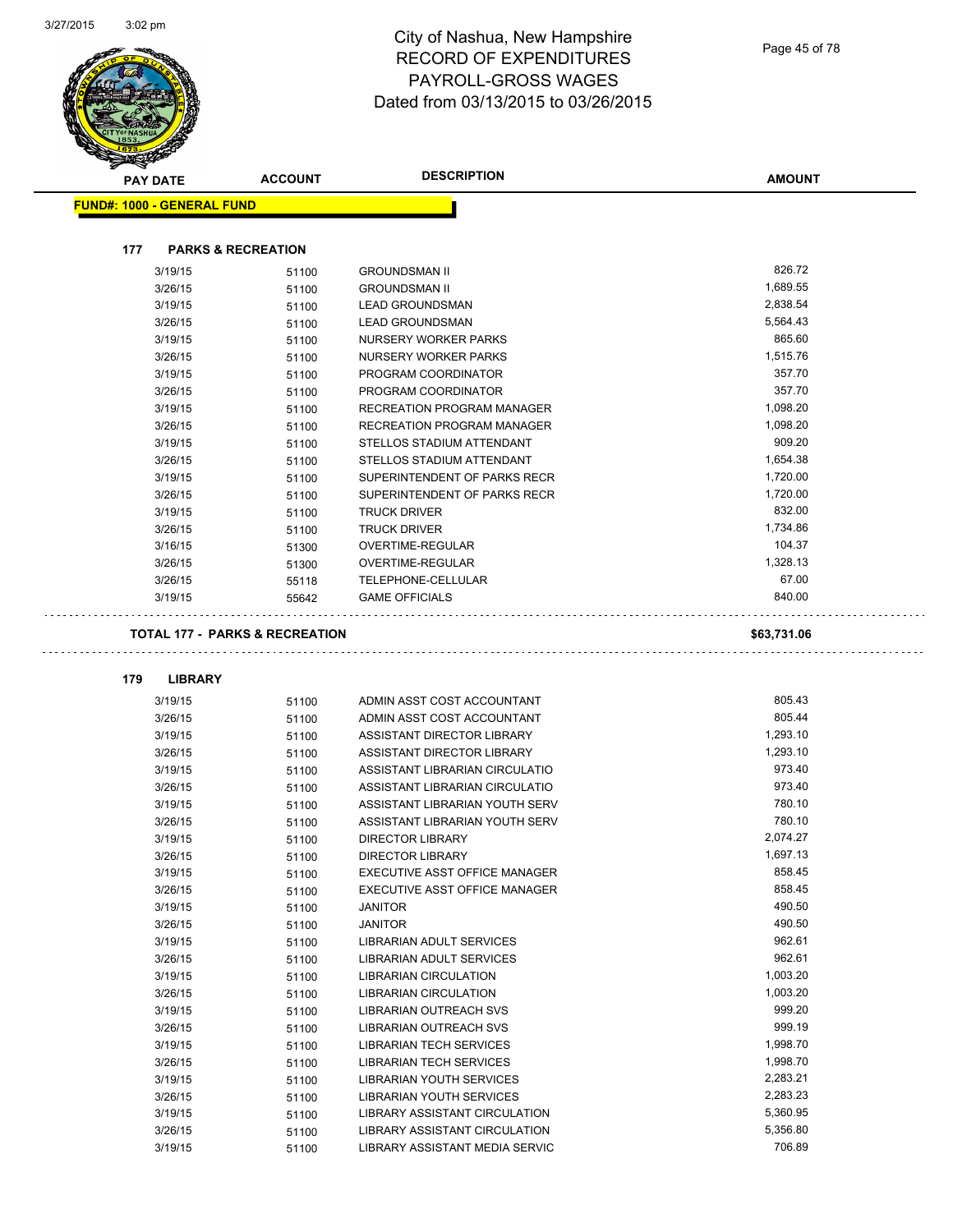

| <b>PAY DATE</b>                   | <b>ACCOUNT</b>               | <b>DESCRIPTION</b>                | <b>AMOUNT</b>   |
|-----------------------------------|------------------------------|-----------------------------------|-----------------|
| <b>FUND#: 1000 - GENERAL FUND</b> |                              |                                   |                 |
|                                   |                              |                                   |                 |
| 179<br><b>LIBRARY</b>             |                              |                                   |                 |
| 3/26/15                           | 51100                        | LIBRARY ASSISTANT MEDIA SERVIC    | 706.90          |
| 3/19/15                           | 51100                        | LIBRARY ASSISTANT TECH SVS        | 706.90          |
| 3/26/15                           | 51100                        | LIBRARY ASSISTANT TECH SVS        | 706.90          |
| 3/19/15                           | 51100                        | LIBRARY ASSISTANT YOUTH SERVIC    | 1,652.45        |
| 3/26/15                           | 51100                        | LIBRARY ASSISTANT YOUTH SERVIC    | 1,652.45        |
| 3/19/15                           | 51100                        | <b>MAINTENANCE SUPV</b>           | 852.55          |
| 3/26/15                           | 51100                        | <b>MAINTENANCE SUPV</b>           | 852.55          |
| 3/19/15                           | 51100                        | <b>MEDIA SERVICES COORDINATOR</b> | 1,205.06        |
| 3/26/15                           | 51100                        | <b>MEDIA SERVICES COORDINATOR</b> | 1,205.07        |
| 3/19/15                           | 51100                        | PAGE & COLLECTION COORDINATOR     | 840.00          |
| 3/26/15                           | 51100                        | PAGE & COLLECTION COORDINATOR     | 643.65          |
| 3/19/15                           | 51100                        | REFERENCE LIBRARIAN ADULT SERV    | 3,212.33        |
| 3/26/15                           | 51100                        | REFERENCE LIBRARIAN ADULT SERV    | 3,057.27        |
| 3/19/15                           | 51100                        | REFERENCE LIBRARIAN TECH SVS      | 756.45          |
| 3/26/15                           | 51100                        | REFERENCE LIBRARIAN TECH SVS      | 756.45          |
| 3/19/15                           | 51100                        | <b>SECURITY LIBRARY</b>           | 614.05          |
| 3/26/15                           | 51100                        | <b>SECURITY LIBRARY</b>           | 614.04          |
| 3/19/15                           | 51200                        | LIBRARY ASSISTANT CIRCULATION     | 324.20          |
| 3/26/15                           | 51200                        | LIBRARY ASSISTANT CIRCULATION     | 324.20          |
| 3/19/15                           | 51200                        | LIBRARY ASSISTANT TECH SVS        | 415.50          |
| 3/26/15                           | 51200                        | LIBRARY ASSISTANT TECH SVS        | 415.50          |
| 3/19/15                           | 51200                        | LIBRARY PAGE YOUTH SERVICES       | 425.18          |
| 3/26/15                           | 51200                        | LIBRARY PAGE YOUTH SERVICES       | 401.25          |
| 3/19/15                           | 51200                        | LIBRARY PAGES CIRCULATION         | 542.10          |
| 3/26/15                           | 51200                        | LIBRARY PAGES CIRCULATION         | 454.05          |
| 3/19/15                           | 51200                        | LIBRARY PAGES MEDIA SERVICES      | 525.10          |
| 3/26/15                           | 51200                        | LIBRARY PAGES MEDIA SERVICES      | 489.50          |
| 3/19/15                           | 51200                        | REFERENCE LIBRARIAN ADULT SERV    | 369.00          |
| 3/26/15                           | 51200                        | REFERENCE LIBRARIAN ADULT SERV    | 373.61          |
| 3/19/15                           | 51200                        | <b>SECURITY LIBRARY</b>           | 367.71          |
| 3/26/15                           | 51200                        | <b>SECURITY LIBRARY</b>           | 342.48          |
| 3/19/15                           | 51300                        | OVERTIME-REGULAR                  | 1,171.46        |
| 3/26/15                           | 51300                        | OVERTIME-REGULAR                  | 818.62          |
| <b>TOTAL 179 - LIBRARY</b>        |                              |                                   | \$67,886.39     |
| 181                               | <b>COMMUNITY DEVELOPMENT</b> |                                   |                 |
| 3/19/15                           | 51100                        | ADMINISTRATIVE ASSISTANT II       | 687.40          |
| 3/26/15                           | 51100                        | ADMINISTRATIVE ASSISTANT II       | 687.40          |
| 3/19/15                           |                              | DIRECTOR COMMUNITY DEVELOPMENT    | 1,766.75        |
| 3/26/15                           | 51100                        | DIRECTOR COMMUNITY DEVELOPMENT    | 1,766.75        |
| 3/19/15                           | 51100                        | ADMINISTRATIVE ASSISTANT I        | 347.46          |
|                                   | 51200                        | ADMINISTRATIVE ASSISTANT I        | 347.46          |
| 3/26/15                           | 51200                        |                                   | 100.00          |
| 3/19/15                           | 51400                        | <b>WAGES TEMP-SEASONAL</b>        |                 |
| 3/26/15                           | 51400                        | <b>WAGES TEMP-SEASONAL</b>        | 100.00<br>50.00 |
| 3/26/15                           | 55118                        | TELEPHONE-CELLULAR                |                 |
| TOTAL 181 - COMMUNITY DEVELOPMENT |                              |                                   | \$5,853.22      |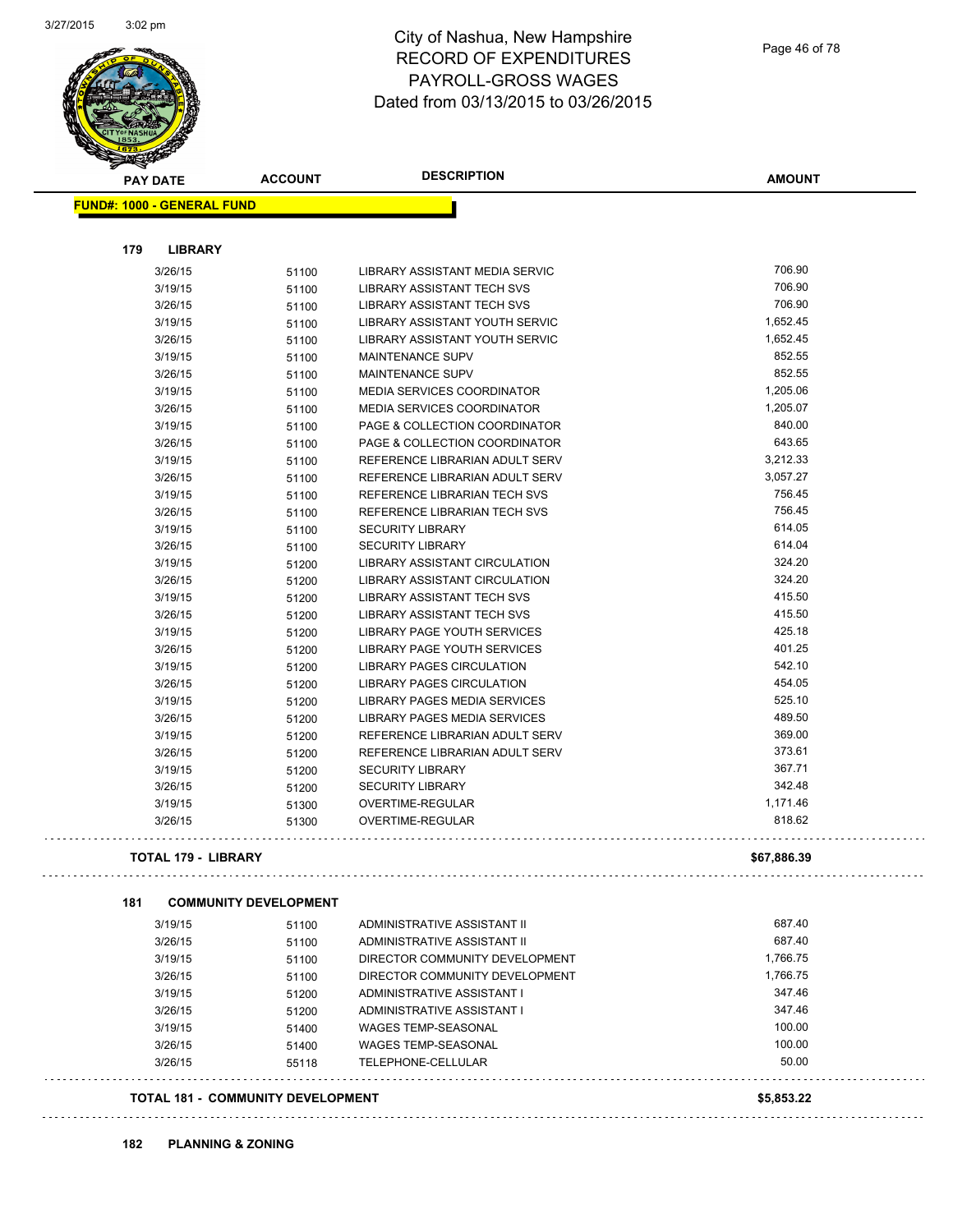Page 47 of 78

|     | <b>PAY DATE</b>                   | <b>ACCOUNT</b>                           | <b>DESCRIPTION</b>                            | <b>AMOUNT</b>         |
|-----|-----------------------------------|------------------------------------------|-----------------------------------------------|-----------------------|
|     | <b>FUND#: 1000 - GENERAL FUND</b> |                                          |                                               |                       |
|     |                                   |                                          |                                               |                       |
| 182 |                                   | <b>PLANNING &amp; ZONING</b>             |                                               |                       |
|     | 3/19/15                           | 51100                                    | DEPARTMENT COORDINATOR                        | 938.85<br>938.85      |
|     | 3/26/15                           | 51100                                    | DEPARTMENT COORDINATOR                        |                       |
|     | 3/19/15                           | 51100                                    | <b>DEPUTY PLANNING MANAGER</b>                | 2,661.20              |
|     | 3/26/15                           | 51100                                    | DEPUTY PLANNING MANAGER                       | 2,661.20              |
|     | 3/19/15                           | 51100                                    | <b>MANAGER PLANNING DEPT</b>                  | 1,905.00              |
|     | 3/26/15                           | 51100                                    | <b>MANAGER PLANNING DEPT</b>                  | 1,905.00              |
|     | 3/19/15                           | 51100                                    | <b>PLANNER I</b>                              | 1,722.25              |
|     | 3/26/15                           | 51100                                    | PLANNER I                                     | 1,722.25              |
|     | 3/19/15                           | 51100                                    | ZONING COORDINATOR                            | 704.60                |
|     | 3/26/15                           | 51100                                    | ZONING COORDINATOR                            | 704.60                |
|     | 3/19/15                           | 53428                                    | STENOGRAPHIC SERVICES                         | 500.00                |
|     | 3/26/15                           | 55118                                    | TELEPHONE-CELLULAR                            | 17.00                 |
|     |                                   | <b>TOTAL 182 - PLANNING &amp; ZONING</b> |                                               | \$16,380.80           |
| 183 |                                   | <b>ECONOMIC DEVELOPMENT</b>              |                                               |                       |
|     | 3/19/15                           |                                          | ECONOMIC DEV DIRECTOR                         | 1,873.50              |
|     | 3/26/15                           | 51100                                    | <b>ECONOMIC DEV DIRECTOR</b>                  | 1,873.50              |
|     |                                   | 51100                                    | OED PROGRAM COORDINATOR                       | 558.80                |
|     | 3/19/15                           | 51100                                    |                                               |                       |
|     |                                   |                                          |                                               |                       |
|     | 3/26/15<br>3/26/15                | 51100<br>55118                           | OED PROGRAM COORDINATOR<br>TELEPHONE-CELLULAR | 558.80<br>50.00       |
|     |                                   | <b>TOTAL 183 - ECONOMIC DEVELOPMENT</b>  |                                               | \$4,914.60            |
|     |                                   |                                          |                                               |                       |
| 191 | <b>SCHOOL</b>                     |                                          |                                               |                       |
|     | 3/26/15                           | 51100                                    | ASSISTANT DIRECTOR BUSINESS                   | 2,971.10              |
|     | 3/26/15                           | 51100                                    | ASSISTANT PRINCIPAL AMH                       | 1,406.10              |
|     | 3/26/15                           | 51100                                    | ASSISTANT PRINCIPAL BIC                       | 2,925.69              |
|     | 3/26/15                           | 51100                                    | ASSISTANT PRINCIPAL BRO                       | 1,403.80              |
|     | 3/26/15                           | 51100                                    | ASSISTANT PRINCIPAL CHARL                     | 1,483.70              |
|     | 3/26/15                           | 51100                                    | ASSISTANT PRINCIPAL DR CRSP                   | 2,807.70              |
|     | 3/26/15                           | 51100                                    | ASSISTANT PRINCIPAL ELM                       | 6,549.40              |
|     | 3/26/15                           | 51100                                    | <b>ASSISTANT PRINCIPAL FES</b>                | 2,967.50              |
|     | 3/26/15                           | 51100                                    | ASSISTANT PRINCIPAL FMS                       | 2,928.30              |
|     | 3/26/15                           | 51100                                    | ASSISTANT PRINCIPAL LEDGE                     | 2,812.30              |
|     | 3/26/15                           | 51100                                    | ASSISTANT PRINCIPAL MDE                       | 1,406.10              |
|     | 3/26/15                           | 51100                                    | ASSISTANT PRINCIPAL MTP                       | 2,626.50<br>12,595.81 |
|     | 3/26/15                           | 51100                                    | ASSISTANT PRINCIPAL NHN                       | 12,890.20             |
|     | 3/26/15                           | 51100                                    | ASSISTANT PRINCIPAL NHS                       |                       |
|     | 3/26/15                           | 51100                                    | ASSISTANT PRINCIPAL PMS                       | 3,272.60              |
|     | 3/26/15                           | 51100                                    | ASSISTANT PRINCIPAL SHE                       | 1,403.80              |
|     | 3/26/15                           | 51100                                    | ASSISTANT SUPERINTENDENT                      | 8,484.50              |
|     | 3/26/15                           | 51100                                    | ASST DIRECTOR PLANT OPS                       | 4,470.90              |
|     | 3/26/15                           | 51100                                    | ASST DIRECTOR SPED                            | 6,243.60              |
|     | 3/26/15                           | 51100                                    | ASST SYSTEMS ADMIN FULL YEAR                  | 14,234.58             |
|     | 3/19/15                           | 51100                                    | ASST SYSTEMS ADMIN SCH YEAR                   | 731.21                |
|     | 3/26/15                           | 51100                                    | ASST SYSTEMS ADMIN SCH YEAR                   | 703.30                |
|     | 3/26/15<br>3/26/15                | 51100<br>51100                           | ATTENDANCE OFFICER<br>CAREER CENTER COORD NHN | 2,331.50<br>1,518.30  |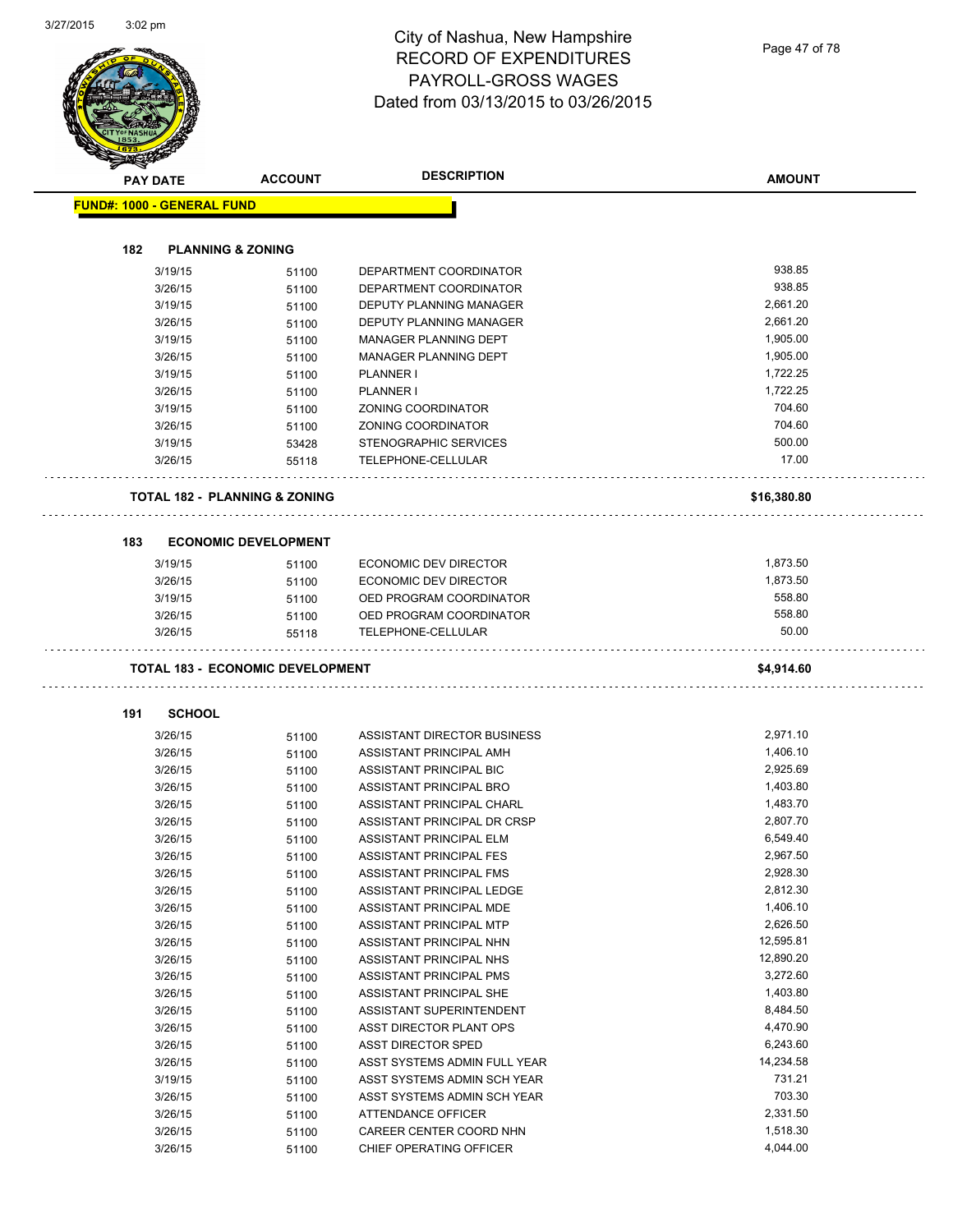

| <b>PAY DATE</b>                   | <b>ACCOUNT</b> | <b>DESCRIPTION</b>                                             | <b>AMOUNT</b>        |
|-----------------------------------|----------------|----------------------------------------------------------------|----------------------|
| <b>FUND#: 1000 - GENERAL FUND</b> |                |                                                                |                      |
|                                   |                |                                                                |                      |
|                                   |                |                                                                |                      |
| 191<br><b>SCHOOL</b>              |                |                                                                |                      |
| 3/19/15                           | 51100          | CLERICAL ACADEMY NHN                                           | 3,470.95             |
| 3/26/15                           | 51100          | CLERICAL ACADEMY NHN                                           | 3,475.22             |
| 3/19/15                           | 51100          | CLERICAL ACADEMY NHS                                           | 2,798.28             |
| 3/26/15                           | 51100          | CLERICAL ACADEMY NHS                                           | 2,789.68             |
| 3/19/15                           | 51100          | CLERICAL ADULT ED NHN                                          | 747.93               |
| 3/26/15                           | 51100          | CLERICAL ADULT ED NHN                                          | 751.65               |
| 3/19/15                           | 51100          | <b>CLERICAL ASST SUPER SUP</b>                                 | 2,098.30             |
| 3/26/15                           | 51100          | <b>CLERICAL ASST SUPER SUP</b>                                 | 2,165.08             |
| 3/19/15                           | 51100          | CLERICAL ATHLETIC NHN                                          | 721.15               |
| 3/26/15                           | 51100          | CLERICAL ATHLETIC NHN                                          | 721.14               |
| 3/19/15                           | 51100          | CLERICAL ATHLETIC NHS                                          | 745.15               |
| 3/26/15                           | 51100          | CLERICAL ATHLETIC NHS                                          | 745.15               |
| 3/19/15                           | 51100          | <b>CLERICAL BUSINESS</b>                                       | 3,718.20             |
| 3/26/15                           | 51100          | <b>CLERICAL BUSINESS</b>                                       | 3,718.21             |
| 3/19/15                           | 51100          | CLERICAL CHIEF OP OFFICER SUP                                  | 816.09               |
| 3/26/15                           | 51100          | CLERICAL CHIEF OP OFFICER SUP                                  | 870.50               |
| 3/19/15                           | 51100          | <b>CLERICAL CTE NHS</b>                                        | 756.40               |
| 3/26/15                           | 51100          | <b>CLERICAL CTE NHS</b>                                        | 756.40               |
| 3/19/15                           | 51100          | CLERICAL GUIDANCE ELM                                          | 756.40               |
| 3/26/15                           | 51100          | CLERICAL GUIDANCE ELM                                          | 756.40               |
| 3/19/15                           | 51100          | CLERICAL GUIDANCE NHN                                          | 2,131.87             |
| 3/26/15                           | 51100          | CLERICAL GUIDANCE NHN                                          | 2,111.69             |
| 3/19/15                           | 51100          | <b>CLERICAL GUIDANCE NHS</b>                                   | 2,108.90             |
| 3/26/15                           | 51100          | <b>CLERICAL GUIDANCE NHS</b>                                   | 2,108.90             |
| 3/19/15                           | 51100          | <b>CLERICAL HUMAN RESOURCES</b>                                | 2,333.93             |
| 3/26/15                           | 51100          | <b>CLERICAL HUMAN RESOURCES</b>                                | 2,152.39             |
| 3/19/15                           | 51100          | <b>CLERICAL PAYROLL SUP</b>                                    | 677.25               |
| 3/26/15                           | 51100          | <b>CLERICAL PAYROLL SUP</b>                                    | 677.25<br>756.40     |
| 3/19/15                           | 51100          | <b>CLERICAL PLANT OPS</b>                                      |                      |
| 3/26/15                           | 51100          | <b>CLERICAL PLANT OPS</b>                                      | 756.40               |
| 3/19/15                           | 51100          | <b>CLERICAL PRINCIPAL AMH</b><br><b>CLERICAL PRINCIPAL AMH</b> | 1,316.64<br>1,321.17 |
| 3/26/15                           | 51100          |                                                                | 1,365.05             |
| 3/19/15<br>3/26/15                | 51100          | <b>CLERICAL PRINCIPAL BIC</b><br><b>CLERICAL PRINCIPAL BIC</b> | 1,365.05             |
| 3/19/15                           | 51100          | <b>CLERICAL PRINCIPAL BIR</b>                                  | 1,411.95             |
| 3/26/15                           | 51100          | CLERICAL PRINCIPAL BIR                                         | 1,512.80             |
| 3/19/15                           | 51100          | <b>CLERICAL PRINCIPAL BRO</b>                                  | 1,517.83             |
| 3/26/15                           | 51100<br>51100 | <b>CLERICAL PRINCIPAL BRO</b>                                  | 1,432.12             |
| 3/19/15                           | 51100          | CLERICAL PRINCIPAL CHA                                         | 1,354.50             |
| 3/26/15                           | 51100          | CLERICAL PRINCIPAL CHA                                         | 1,318.38             |
| 3/19/15                           | 51100          | <b>CLERICAL PRINCIPAL DRC</b>                                  | 1,387.15             |
| 3/26/15                           | 51100          | CLERICAL PRINCIPAL DRC                                         | 1,387.15             |
| 3/19/15                           | 51100          | CLERICAL PRINCIPAL ELM                                         | 3,402.50             |
| 3/26/15                           | 51100          | <b>CLERICAL PRINCIPAL ELM</b>                                  | 3,402.49             |
| 3/19/15                           | 51100          | <b>CLERICAL PRINCIPAL FES</b>                                  | 1,419.79             |
| 3/26/15                           | 51100          | <b>CLERICAL PRINCIPAL FES</b>                                  | 1,419.80             |
| 3/19/15                           | 51100          | <b>CLERICAL PRINCIPAL FMS</b>                                  | 2,191.57             |
| 3/26/15                           | 51100          | CLERICAL PRINCIPAL FMS                                         | 2,211.44             |
| 3/19/15                           | 51100          | <b>CLERICAL PRINCIPAL LDG</b>                                  | 1,387.15             |
| 3/26/15                           | 51100          | <b>CLERICAL PRINCIPAL LDG</b>                                  | 1,387.14             |
| 3/19/15                           | 51100          | CLERICAL PRINCIPAL MDE                                         | 1,501.55             |
| 3/26/15                           | 51100          | CLERICAL PRINCIPAL MDE                                         | 1,501.55             |
|                                   |                |                                                                |                      |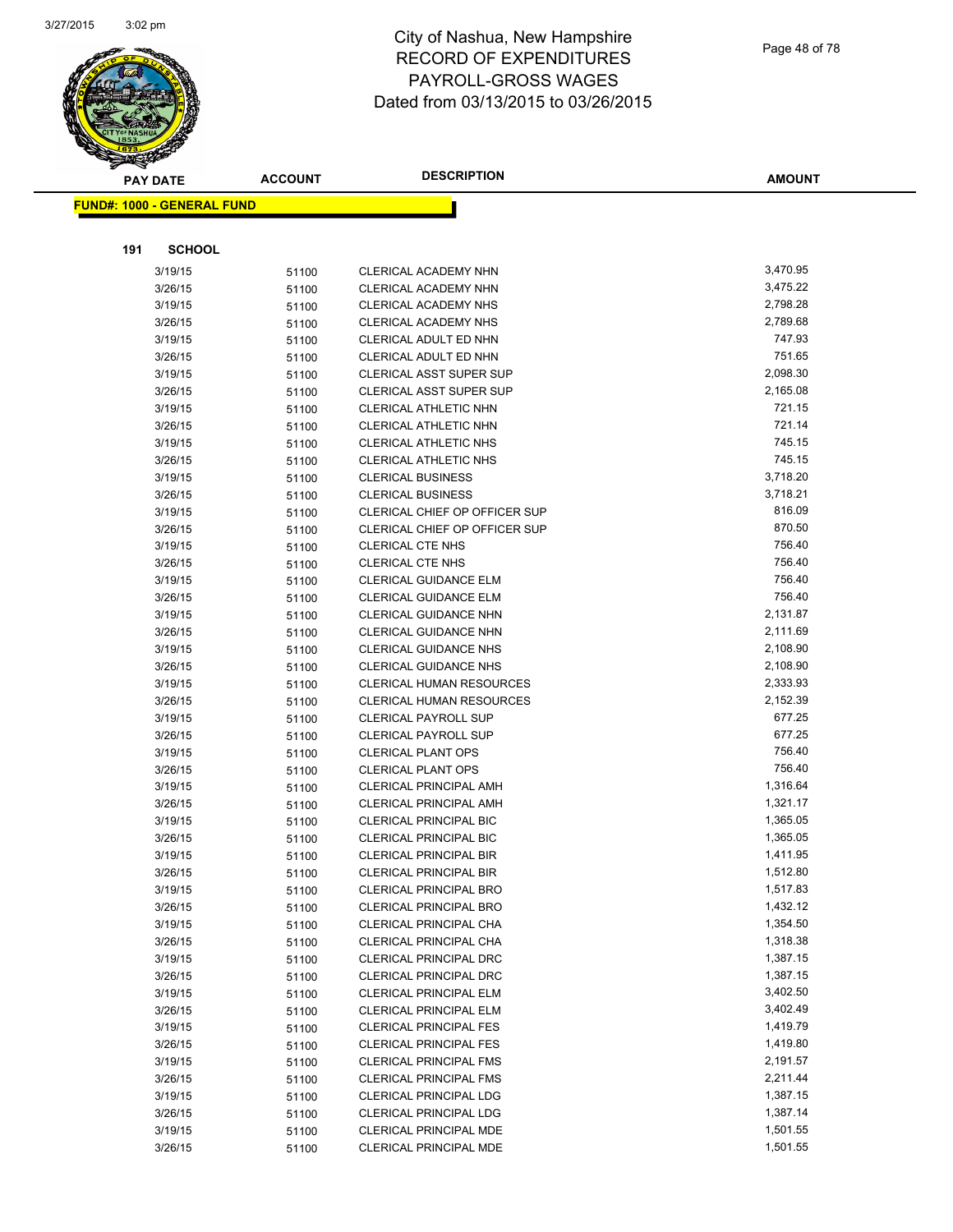

|     | <b>PAY DATE</b>                   | <b>ACCOUNT</b> | <b>DESCRIPTION</b>                                                 | <b>AMOUNT</b>    |
|-----|-----------------------------------|----------------|--------------------------------------------------------------------|------------------|
|     | <b>FUND#: 1000 - GENERAL FUND</b> |                |                                                                    |                  |
|     |                                   |                |                                                                    |                  |
|     |                                   |                |                                                                    |                  |
| 191 | <b>SCHOOL</b>                     |                |                                                                    |                  |
|     | 3/19/15                           | 51100          | <b>CLERICAL PRINCIPAL MTP</b>                                      | 1,431.05         |
|     | 3/26/15                           | 51100          | <b>CLERICAL PRINCIPAL MTP</b>                                      | 1,426.24         |
|     | 3/19/15                           | 51100          | CLERICAL PRINCIPAL NHN                                             | 1,387.15         |
|     | 3/26/15                           | 51100          | CLERICAL PRINCIPAL NHN                                             | 1,382.41         |
|     | 3/19/15                           | 51100          | <b>CLERICAL PRINCIPAL NHS</b>                                      | 1,473.40         |
|     | 3/26/15                           | 51100          | <b>CLERICAL PRINCIPAL NHS</b>                                      | 1,473.40         |
|     | 3/19/15                           | 51100          | <b>CLERICAL PRINCIPAL NSE</b>                                      | 1,501.55         |
|     | 3/26/15                           | 51100          | <b>CLERICAL PRINCIPAL NSE</b>                                      | 1,501.55         |
|     | 3/19/15                           | 51100          | <b>CLERICAL PRINCIPAL PMS</b>                                      | 2,032.95         |
|     | 3/26/15                           | 51100          | <b>CLERICAL PRINCIPAL PMS</b>                                      | 2,028.65         |
|     | 3/19/15                           | 51100          | <b>CLERICAL PRINCIPAL SHE</b>                                      | 1,512.80         |
|     | 3/26/15                           | 51100          | <b>CLERICAL PRINCIPAL SHE</b>                                      | 1,512.79         |
|     | 3/19/15                           | 51100          | CLERICAL RECEPTIONIST NHN                                          | 756.40           |
|     | 3/26/15                           | 51100          | CLERICAL RECEPTIONIST NHN                                          | 756.40           |
|     | 3/19/15                           | 51100          | <b>CLERICAL RECEPTIONIST NHS</b>                                   | 709.90           |
|     | 3/26/15                           | 51100          | <b>CLERICAL RECEPTIONIST NHS</b>                                   | 709.90           |
|     | 3/19/15                           | 51100          | CLERICAL SPECIAL ED NHN                                            | 756.40           |
|     | 3/26/15                           | 51100          | CLERICAL SPECIAL ED NHN                                            | 756.40           |
|     | 3/19/15                           | 51100          | CLERICAL SPECIAL ED NHS                                            | 643.90           |
|     | 3/26/15                           | 51100          | <b>CLERICAL SPECIAL ED NHS</b>                                     | 639.60           |
|     | 3/19/15                           | 51100          | CLERICAL SPECIAL ED SUP                                            | 1,512.80         |
|     | 3/26/15                           | 51100          | <b>CLERICAL SPECIAL ED SUP</b>                                     | 1,512.80         |
|     | 3/19/15                           | 51100          | CLERICAL STUDENT SERV SUP                                          | 805.30           |
|     | 3/26/15                           | 51100          | <b>CLERICAL STUDENT SERV SUP</b>                                   | 842.88           |
|     | 3/19/15                           | 51100          | CLERICAL SUB SERVICE SUP                                           | 755.15           |
|     | 3/26/15                           | 51100          | <b>CLERICAL SUB SERVICE SUP</b>                                    | 755.15<br>950.86 |
|     | 3/19/15                           | 51100          | CLERICAL SUPERINTENDANT SUP                                        |                  |
|     | 3/26/15                           | 51100          | <b>CLERICAL SUPERINTENDANT SUP</b>                                 | 950.85<br>489.34 |
|     | 3/19/15                           | 51100          | <b>CLERICAL TRANSPORTATION SUP</b>                                 | 493.64           |
|     | 3/26/15<br>3/26/15                | 51100          | <b>CLERICAL TRANSPORTATION SUP</b><br><b>CURRICULUM SUPERVISOR</b> | 2,888.30         |
|     | 3/19/15                           | 51100          | <b>CUSTODIAN AMH</b>                                               | 2,034.00         |
|     | 3/26/15                           | 51100          | <b>CUSTODIAN AMH</b>                                               | 2,070.64         |
|     | 3/19/15                           | 51100          | <b>CUSTODIAN ASST HEAD ELM</b>                                     | 772.00           |
|     | 3/26/15                           | 51100<br>51100 | <b>CUSTODIAN ASST HEAD ELM</b>                                     | 772.00           |
|     | 3/19/15                           |                | <b>CUSTODIAN ASST HEAD FMS</b>                                     | 772.00           |
|     | 3/26/15                           | 51100<br>51100 | <b>CUSTODIAN ASST HEAD FMS</b>                                     | 772.00           |
|     | 3/19/15                           | 51100          | <b>CUSTODIAN ASST HEAD NHN</b>                                     | 1,694.81         |
|     | 3/26/15                           | 51100          | <b>CUSTODIAN ASST HEAD NHN</b>                                     | 1,694.81         |
|     | 3/19/15                           | 51100          | <b>CUSTODIAN ASST HEAD NHS</b>                                     | 1,694.81         |
|     | 3/26/15                           | 51100          | <b>CUSTODIAN ASST HEAD NHS</b>                                     | 1,694.81         |
|     | 3/19/15                           | 51100          | <b>CUSTODIAN ASST HEAD PMS</b>                                     | 772.00           |
|     | 3/26/15                           | 51100          | <b>CUSTODIAN ASST HEAD PMS</b>                                     | 772.00           |
|     | 3/19/15                           | 51100          | <b>CUSTODIAN BIC</b>                                               | 2,034.00         |
|     | 3/26/15                           | 51100          | <b>CUSTODIAN BIC</b>                                               | 2,034.00         |
|     | 3/19/15                           | 51100          | <b>CUSTODIAN BIR</b>                                               | 2,034.00         |
|     | 3/26/15                           | 51100          | <b>CUSTODIAN BIR</b>                                               | 2,034.00         |
|     | 3/19/15                           | 51100          | <b>CUSTODIAN BRO</b>                                               | 1,356.00         |
|     | 3/26/15                           | 51100          | <b>CUSTODIAN BRO</b>                                               | 1,356.00         |
|     | 3/19/15                           | 51100          | <b>CUSTODIAN CHA</b>                                               | 1,356.00         |
|     | 3/26/15                           | 51100          | <b>CUSTODIAN CHA</b>                                               | 1,356.00         |
|     | 3/19/15                           | 51100          | <b>CUSTODIAN DRC</b>                                               | 1,292.80         |
|     |                                   |                |                                                                    |                  |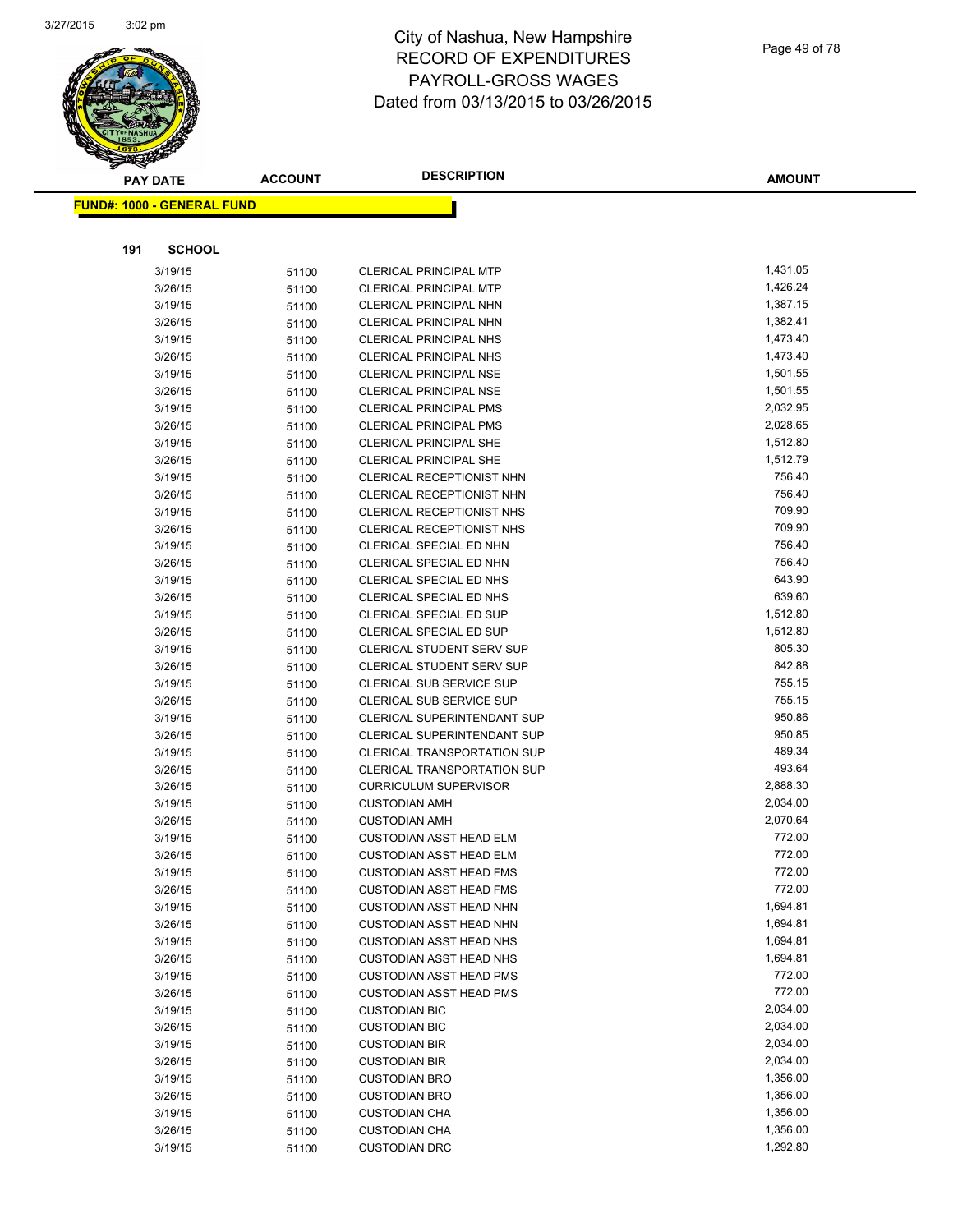

|     | <b>PAY DATE</b>                   | <b>ACCOUNT</b> | <b>DESCRIPTION</b>                                     | <b>AMOUNT</b>    |
|-----|-----------------------------------|----------------|--------------------------------------------------------|------------------|
|     | <b>FUND#: 1000 - GENERAL FUND</b> |                |                                                        |                  |
|     |                                   |                |                                                        |                  |
|     |                                   |                |                                                        |                  |
| 191 | <b>SCHOOL</b>                     |                |                                                        |                  |
|     | 3/26/15                           | 51100          | <b>CUSTODIAN DRC</b>                                   | 1,356.00         |
|     | 3/19/15                           | 51100          | <b>CUSTODIAN ELM</b>                                   | 5,511.10         |
|     | 3/26/15                           | 51100          | <b>CUSTODIAN ELM</b>                                   | 5,506.87         |
|     | 3/19/15                           | 51100          | <b>CUSTODIAN FES</b>                                   | 1,356.00         |
|     | 3/26/15                           | 51100          | <b>CUSTODIAN FES</b>                                   | 1,356.00         |
|     | 3/19/15                           | 51100          | <b>CUSTODIAN FMS</b>                                   | 2,712.00         |
|     | 3/26/15                           | 51100          | <b>CUSTODIAN FMS</b>                                   | 2,712.00         |
|     | 3/19/15                           | 51100          | <b>CUSTODIAN HEAD AMH</b>                              | 772.01           |
|     | 3/26/15                           | 51100          | <b>CUSTODIAN HEAD AMH</b>                              | 772.00           |
|     | 3/19/15                           | 51100          | <b>CUSTODIAN HEAD BIC</b>                              | 772.00           |
|     | 3/26/15                           | 51100          | <b>CUSTODIAN HEAD BIC</b>                              | 772.00           |
|     | 3/19/15                           | 51100          | <b>CUSTODIAN HEAD BIR</b>                              | 772.00           |
|     | 3/26/15                           | 51100          | <b>CUSTODIAN HEAD BIR</b>                              | 772.00           |
|     | 3/19/15                           | 51100          | <b>CUSTODIAN HEAD BRO</b>                              | 772.00           |
|     | 3/26/15                           | 51100          | <b>CUSTODIAN HEAD BRO</b>                              | 772.00<br>772.00 |
|     | 3/19/15                           | 51100          | <b>CUSTODIAN HEAD CHA</b>                              |                  |
|     | 3/26/15                           | 51100          | <b>CUSTODIAN HEAD CHA</b>                              | 772.00<br>772.00 |
|     | 3/19/15                           | 51100          | <b>CUSTODIAN HEAD DRC</b>                              | 772.00           |
|     | 3/26/15                           | 51100          | <b>CUSTODIAN HEAD DRC</b>                              | 914.80           |
|     | 3/19/15                           | 51100          | <b>CUSTODIAN HEAD ELM</b><br><b>CUSTODIAN HEAD ELM</b> | 914.81           |
|     | 3/26/15<br>3/19/15                | 51100          | <b>CUSTODIAN HEAD FES</b>                              | 772.00           |
|     | 3/26/15                           | 51100          | <b>CUSTODIAN HEAD FES</b>                              | 772.00           |
|     | 3/19/15                           | 51100          | <b>CUSTODIAN HEAD FMS</b>                              | 914.81           |
|     | 3/26/15                           | 51100          | <b>CUSTODIAN HEAD FMS</b>                              | 914.80           |
|     | 3/19/15                           | 51100<br>51100 | <b>CUSTODIAN HEAD LDG</b>                              | 772.00           |
|     | 3/26/15                           | 51100          | <b>CUSTODIAN HEAD LDG</b>                              | 772.00           |
|     | 3/19/15                           | 51100          | <b>CUSTODIAN HEAD MTP</b>                              | 772.00           |
|     | 3/26/15                           | 51100          | <b>CUSTODIAN HEAD MTP</b>                              | 656.20           |
|     | 3/19/15                           | 51100          | <b>CUSTODIAN HEAD NHN</b>                              | 1,334.00         |
|     | 3/26/15                           | 51100          | <b>CUSTODIAN HEAD NHN</b>                              | 920.00           |
|     | 3/19/15                           | 51100          | <b>CUSTODIAN HEAD NHS</b>                              | 1,230.50         |
|     | 3/26/15                           | 51100          | <b>CUSTODIAN HEAD NHS</b>                              | 920.00           |
|     | 3/19/15                           | 51100          | <b>CUSTODIAN HEAD NSE</b>                              | 736.80           |
|     | 3/26/15                           | 51100          | <b>CUSTODIAN HEAD NSE</b>                              | 736.80           |
|     | 3/19/15                           | 51100          | <b>CUSTODIAN HEAD PMS</b>                              | 914.81           |
|     | 3/26/15                           | 51100          | <b>CUSTODIAN HEAD PMS</b>                              | 914.80           |
|     | 3/19/15                           | 51100          | <b>CUSTODIAN HEAD SHE</b>                              | 772.00           |
|     | 3/26/15                           | 51100          | <b>CUSTODIAN HEAD SHE</b>                              | 772.00           |
|     | 3/19/15                           | 51100          | <b>CUSTODIAN LDG</b>                                   | 1,525.51         |
|     | 3/26/15                           | 51100          | <b>CUSTODIAN LDG</b>                                   | 1,525.50         |
|     | 3/19/15                           | 51100          | <b>CUSTODIAN MDE</b>                                   | 678.00           |
|     | 3/26/15                           | 51100          | <b>CUSTODIAN MDE</b>                                   | 2,125.60         |
|     | 3/19/15                           | 51100          | <b>CUSTODIAN MTP</b>                                   | 1,356.00         |
|     | 3/26/15                           | 51100          | <b>CUSTODIAN MTP</b>                                   | 1,356.00         |
|     | 3/19/15                           | 51100          | <b>CUSTODIAN NHN</b>                                   | 10,793.50        |
|     | 3/26/15                           | 51100          | <b>CUSTODIAN NHN</b>                                   | 10,878.08        |
|     | 3/19/15                           | 51100          | <b>CUSTODIAN NHS</b>                                   | 11,030.13        |
|     | 3/26/15                           | 51100          | <b>CUSTODIAN NHS</b>                                   | 10,597.72        |
|     | 3/19/15                           | 51100          | <b>CUSTODIAN NSE</b>                                   | 1,356.00         |
|     | 3/26/15                           | 51100          | <b>CUSTODIAN NSE</b>                                   | 1,356.00         |
|     | 3/19/15                           | 51100          | <b>CUSTODIAN PMS</b>                                   | 2,176.09         |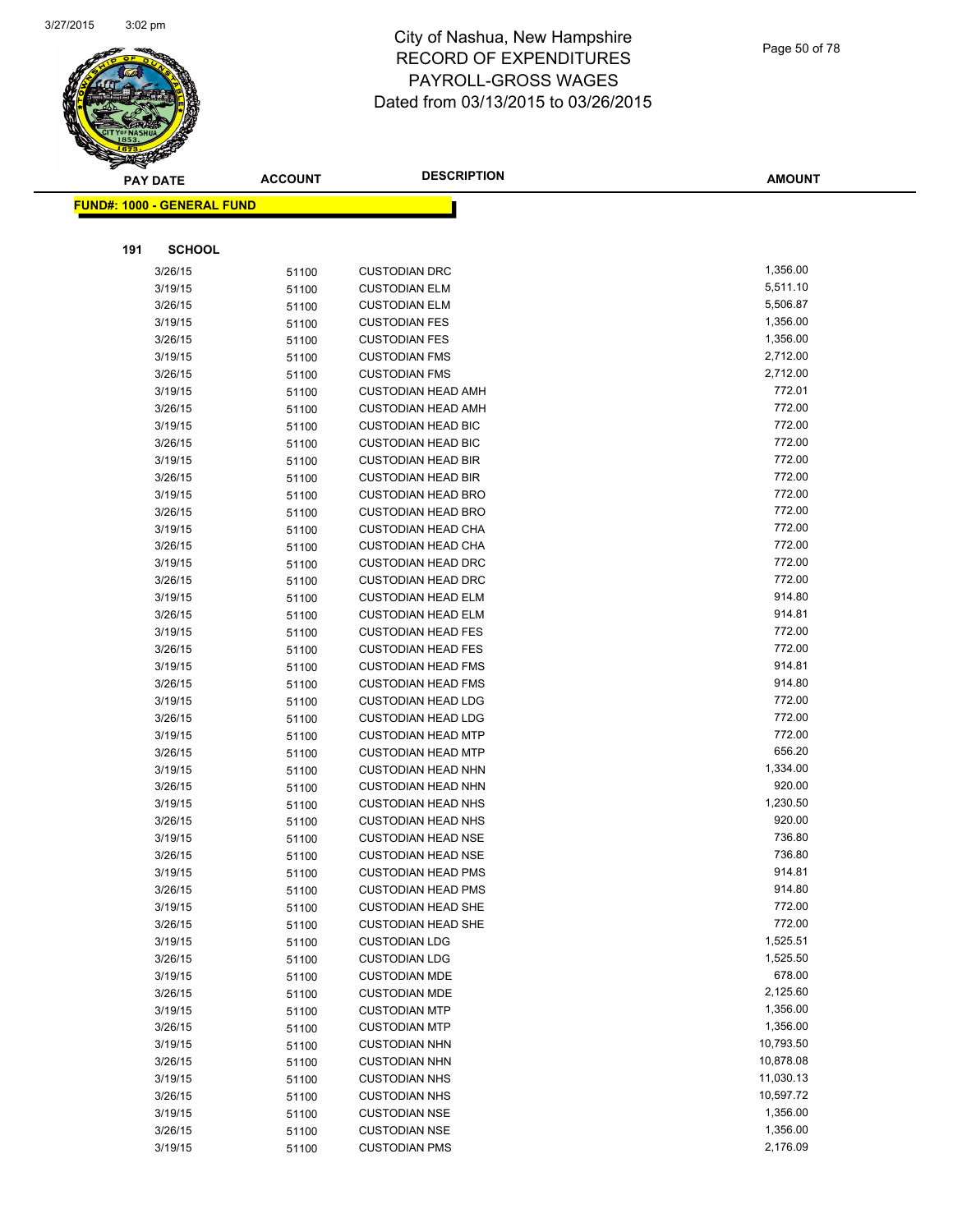

| Page 51 of 78 |  |
|---------------|--|
|               |  |

**AMOUNT**

| <b>FUND#: 1000 - GENERAL FUND</b> |       |                                 |           |
|-----------------------------------|-------|---------------------------------|-----------|
|                                   |       |                                 |           |
| 191<br><b>SCHOOL</b>              |       |                                 |           |
| 3/26/15                           | 51100 | <b>CUSTODIAN PMS</b>            | 2,034.00  |
| 3/19/15                           | 51100 | <b>CUSTODIAN SHE</b>            | 2,052.32  |
| 3/26/15                           | 51100 | <b>CUSTODIAN SHE</b>            | 2,034.00  |
| 3/26/15                           | 51100 | <b>CUSTODIAN SUPERVISOR WPO</b> | 2,039.30  |
| 3/19/15                           | 51100 | <b>CUSTODIAN WID</b>            | 1,199.21  |
| 3/26/15                           | 51100 | <b>CUSTODIAN WID</b>            | 949.21    |
| 3/26/15                           | 51100 | DATA ANALYST                    | 1,808.40  |
| 3/26/15                           | 51100 | DIRECTOR ADULT ED               | 3,160.00  |
| 3/26/15                           | 51100 | <b>DIRECTOR ATHLETICS</b>       | 3,476.00  |
| 3/26/15                           | 51100 | DIRECTOR COM GRANTS             | 3,090.10  |
| 3/26/15                           | 51100 | <b>DIRECTOR GUIDANCE</b>        | 6,192.30  |
| 3/26/15                           | 51100 | DIRECTOR HUMAN RESOURCES        | 3,201.10  |
| 3/26/15                           | 51100 | DIRECTOR PLANT OPS              | 3,608.20  |
| 3/26/15                           | 51100 | DIRECTOR PRE SCHOOL             | 2,663.50  |
| 3/26/15                           | 51100 | DIRECTOR SEC CURRICULUM & INST  | 3,369.90  |
| 3/26/15                           | 51100 | DIRECTOR SPECIAL ED             | 3,755.10  |
| 3/26/15                           | 51100 | DIRECTOR STUDENT SERVICES       | 3,222.00  |
| 3/26/15                           | 51100 | DIRECTOR TECHNOLOGY             | 4,058.30  |
| 3/26/15                           | 51100 | DIRECTOR TRANSPORTATION         | 3,067.10  |
| 3/26/15                           | 51100 | DIRECTOR VOCATIONAL             | 7,084.40  |
| 3/26/15                           | 51100 | DW TECHNOLOGY PEER COACH        | 2,551.90  |
| 3/26/15                           | 51100 | ELL OUTREACH WORKER             | 1,611.50  |
| 3/26/15                           | 51100 | <b>GUIDANCE COUNSELOR AMH</b>   | 1,762.10  |
| 3/26/15                           | 51100 | <b>GUIDANCE COUNSELOR BIC</b>   | 1,823.10  |
| 3/26/15                           | 51100 | <b>GUIDANCE COUNSELOR BIR</b>   | 2,885.92  |
| 3/26/15                           | 51100 | <b>GUIDANCE COUNSELOR BRO</b>   | 1,694.50  |
| 3/26/15                           | 51100 | <b>GUIDANCE COUNSELOR CHA</b>   | 2,816.70  |
| 3/26/15                           | 51100 | <b>GUIDANCE COUNSELOR DRC</b>   | 2,728.30  |
| 3/26/15                           | 51100 | <b>GUIDANCE COUNSELOR ELM</b>   | 11,120.80 |
| 3/26/15                           | 51100 | <b>GUIDANCE COUNSELOR FES</b>   | 2,728.30  |
| 3/26/15                           | 51100 | <b>GUIDANCE COUNSELOR FMS</b>   | 5,431.73  |
| 3/26/15                           | 51100 | GUIDANCE COUNSELOR LDG          | 2,650.80  |
| 3/26/15                           | 51100 | <b>GUIDANCE COUNSELOR MDE</b>   | 2,204.20  |
| 3/26/15                           | 51100 | <b>GUIDANCE COUNSELOR MTP</b>   | 2,728.30  |
| 3/26/15                           | 51100 | <b>GUIDANCE COUNSELOR NHN</b>   | 19,346.80 |
| 3/26/15                           | 51100 | <b>GUIDANCE COUNSELOR NHS</b>   | 18,079.10 |
| 3/26/15                           | 51100 | GUIDANCE COUNSELOR NSE          | 2,728.30  |
| 3/26/15                           | 51100 | <b>GUIDANCE COUNSELOR PMS</b>   | 6,767.80  |
| 3/26/15                           | 51100 | GUIDANCE COUNSELOR SHE          | 2,566.70  |
| 3/26/15                           | 51100 | JOB DEVELOPER SPED NHN          | 2,816.69  |
| 3/26/15                           | 51100 | LIBRARIAN AMH                   | 2,566.70  |
| 3/26/15                           | 51100 | LIBRARIAN BIC                   | 1,667.00  |
| 3/26/15                           | 51100 | <b>LIBRARIAN BIR</b>            | 1,885.00  |
| 3/26/15                           | 51100 | <b>LIBRARIAN BRO</b>            | 1,745.50  |
| 3/26/15                           | 51100 | LIBRARIAN CHA                   | 2,816.70  |
| 3/26/15                           | 51100 | <b>LIBRARIAN DRC</b>            | 1,867.20  |
| 3/26/15                           | 51100 | <b>LIBRARIAN ELM</b>            | 1,622.40  |
| 3/26/15                           | 51100 | <b>LIBRARIAN FES</b>            | 2,227.80  |
| 3/26/15                           | 51100 | <b>LIBRARIAN FMS</b>            | 3,224.40  |
| 3/26/15                           | 51100 | <b>LIBRARIAN LDG</b>            | 1,960.60  |
| 3/26/15                           | 51100 | <b>LIBRARIAN MDE</b>            | 2,204.20  |
| 3/26/15                           | 51100 | <b>LIBRARIAN MTP</b>            | 2,398.90  |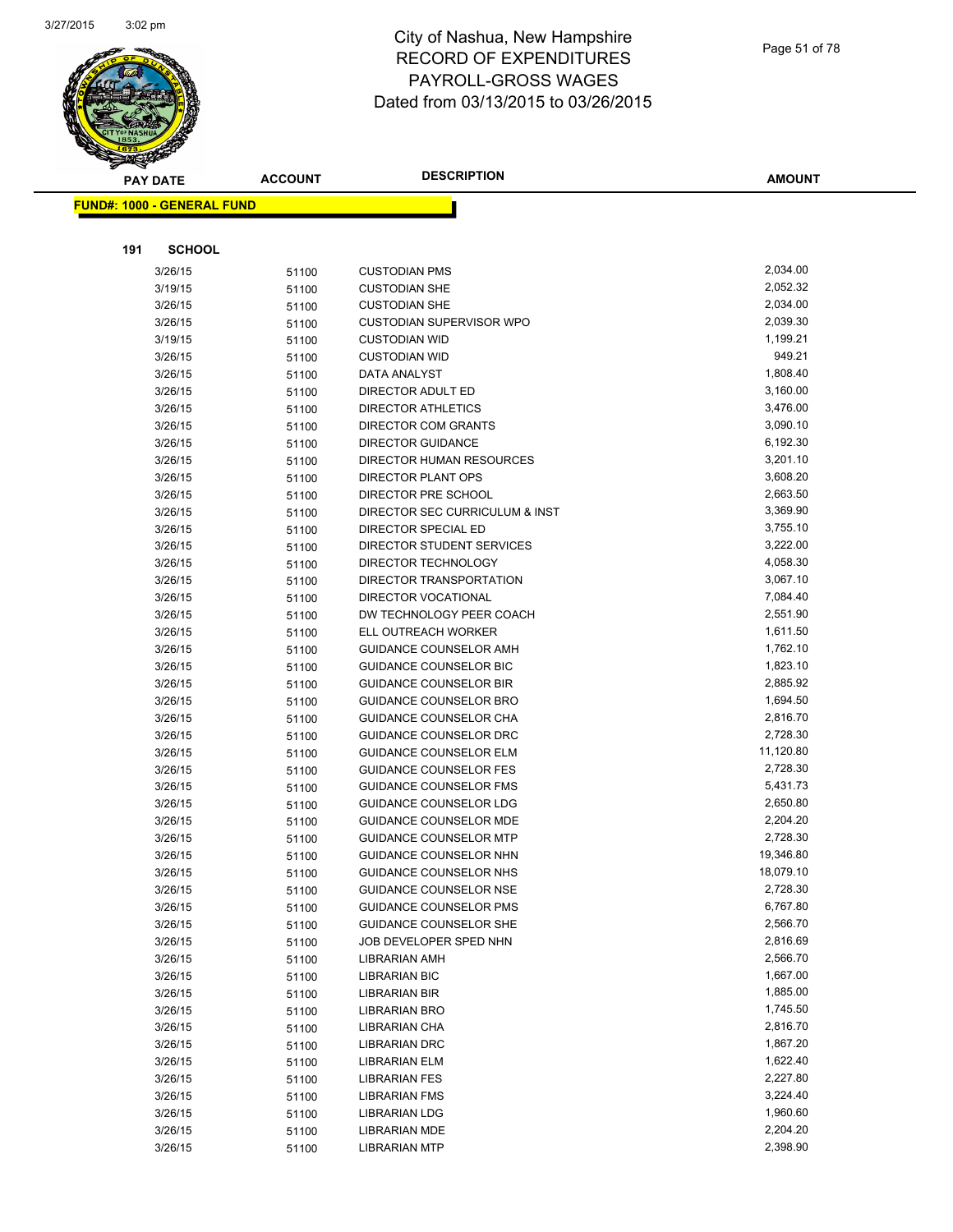

| <b>FUND#: 1000 - GENERAL FUND</b> |                |                                                            |                      |
|-----------------------------------|----------------|------------------------------------------------------------|----------------------|
|                                   |                |                                                            |                      |
| 191<br><b>SCHOOL</b>              |                |                                                            |                      |
| 3/26/15                           | 51100          | LIBRARIAN NHN                                              | 4,506.13             |
| 3/26/15                           | 51100          | LIBRARIAN NHS                                              | 4,755.10             |
| 3/26/15                           | 51100          | <b>LIBRARIAN NSE</b>                                       | 2,204.20             |
| 3/26/15                           | 51100          | <b>LIBRARIAN PMS</b>                                       | 1,762.10             |
| 3/26/15                           | 51100          | <b>LIBRARIAN SHE</b>                                       | 2,728.30             |
| 3/26/15                           | 51100          | LICENSED PRACTICAL NURSE AMH                               | 1,156.70             |
| 3/26/15                           | 51100          | LICENSED PRACTICAL NURSE ELM                               | 1,476.00             |
| 3/19/15                           | 51100          | <b>MAINTENANCE ALARM WPO</b>                               | 974.80               |
| 3/26/15                           | 51100          | MAINTENANCE ALARM WPO                                      | 974.80               |
| 3/19/15                           | 51100          | MAINTENANCE ASST GRDS WPO                                  | 307.40               |
| 3/26/15                           | 51100          | MAINTENANCE ASST GRDS WPO                                  | 839.30               |
| 3/19/15                           | 51100          | MAINTENANCE CARPENTER WPO                                  | 952.00               |
| 3/26/15                           | 51100          | <b>MAINTENANCE CARPENTER WPO</b>                           | 952.00               |
| 3/19/15                           | 51100          | <b>MAINTENANCE ELECTRICIAN WPO</b>                         | 1,949.60             |
| 3/26/15                           | 51100          | <b>MAINTENANCE ELECTRICIAN WPO</b>                         | 1,949.60             |
| 3/19/15                           | 51100          | MAINTENANCE GRDS FORMEN WPO                                | 952.00               |
| 3/26/15                           | 51100          | MAINTENANCE GRDS FORMEN WPO                                | 952.00               |
| 3/19/15                           | 51100          | MAINTENANCE GROUNDS WPO                                    | 3,268.00             |
| 3/26/15                           | 51100          | MAINTENANCE GROUNDS WPO                                    | 3,268.00             |
| 3/19/15                           | 51100          | MAINTENANCE HVAC WPO                                       | 2,860.00             |
| 3/26/15                           | 51100          | <b>MAINTENANCE HVAC WPO</b>                                | 2,860.00             |
| 3/19/15                           | 51100          | <b>MAINTENANCE MESSENGER WPO</b>                           | 914.80               |
| 3/26/15                           | 51100          | <b>MAINTENANCE MESSENGER WPO</b>                           | 914.80               |
| 3/19/15                           | 51100          | MAINTENANCE PLUMBER WPO                                    | 3,626.26             |
| 3/26/15                           | 51100          | MAINTENANCE PLUMBER WPO                                    | 1,370.80             |
| 3/19/15                           | 51100          | <b>MAINTENANCE TRADES WPO</b>                              | 2,840.00             |
| 3/26/15                           | 51100          | <b>MAINTENANCE TRADES WPO</b>                              | 2,840.00             |
| 3/26/15                           | 51100          | <b>MARKETING TEACHER NHS</b>                               | 2,204.20             |
| 3/26/15                           | 51100          | <b>NURSE AMH</b>                                           | 2,424.30             |
| 3/26/15                           | 51100          | <b>NURSE BIC</b>                                           | 3,177.20             |
| 3/26/15                           | 51100          | <b>NURSE BIR</b>                                           | 1,950.40             |
| 3/26/15                           | 51100          | <b>NURSE BRO</b>                                           | 2,104.20             |
| 3/26/15                           | 51100          | <b>NURSE CHA</b>                                           | 2,424.30             |
| 3/26/15                           | 51100          | <b>NURSE DRC</b>                                           | 2,424.30             |
| 3/26/15                           | 51100          | <b>NURSE ELM</b>                                           | 2,865.10             |
| 3/26/15                           | 51100          | <b>NURSE FMS</b>                                           | 2,424.30             |
| 3/26/15                           | 51100          | <b>NURSE LDG</b>                                           | 1,950.40             |
| 3/26/15                           | 51100          | <b>NURSE MDE</b>                                           | 2,424.30             |
| 3/26/15                           | 51100          | <b>NURSE MTP</b>                                           | 1,541.30             |
| 3/26/15                           | 51100          | <b>NURSE NHN</b>                                           | 4,703.20             |
| 3/26/15                           | 51100          | <b>NURSE NHS</b>                                           | 4,848.60             |
| 3/26/15                           | 51100          | <b>NURSE NSE</b>                                           | 2,278.90             |
| 3/26/15                           | 51100          | <b>NURSE PMS</b>                                           | 4,944.75             |
| 3/26/15                           | 51100          | <b>NURSE SHE</b>                                           | 2,865.10             |
| 3/26/15                           | 51100          | OFFICE MANAGER BUSINESS                                    | 2,453.60<br>1,777.50 |
| 3/26/15<br>3/26/15                | 51100          | OFFICE MANAGER HUMAN RESOURCES<br>OFFICE MANAGER PLANT OPS | 1,916.20             |
| 3/26/15                           | 51100          | OFFICE MANAGER SPED                                        | 1,880.80             |
| 3/26/15                           | 51100          | OUT DISTRICT COORDINATOR                                   | 3,058.10             |
| 3/19/15                           | 51100<br>51100 | PARA ALT AMH                                               | 544.93               |
| 3/26/15                           | 51100          | PARA ALT AMH                                               | 475.07               |
| 3/19/15                           | 51100          | PARA ALT DRC                                               | 429.27               |
|                                   |                |                                                            |                      |

**AMOUNT**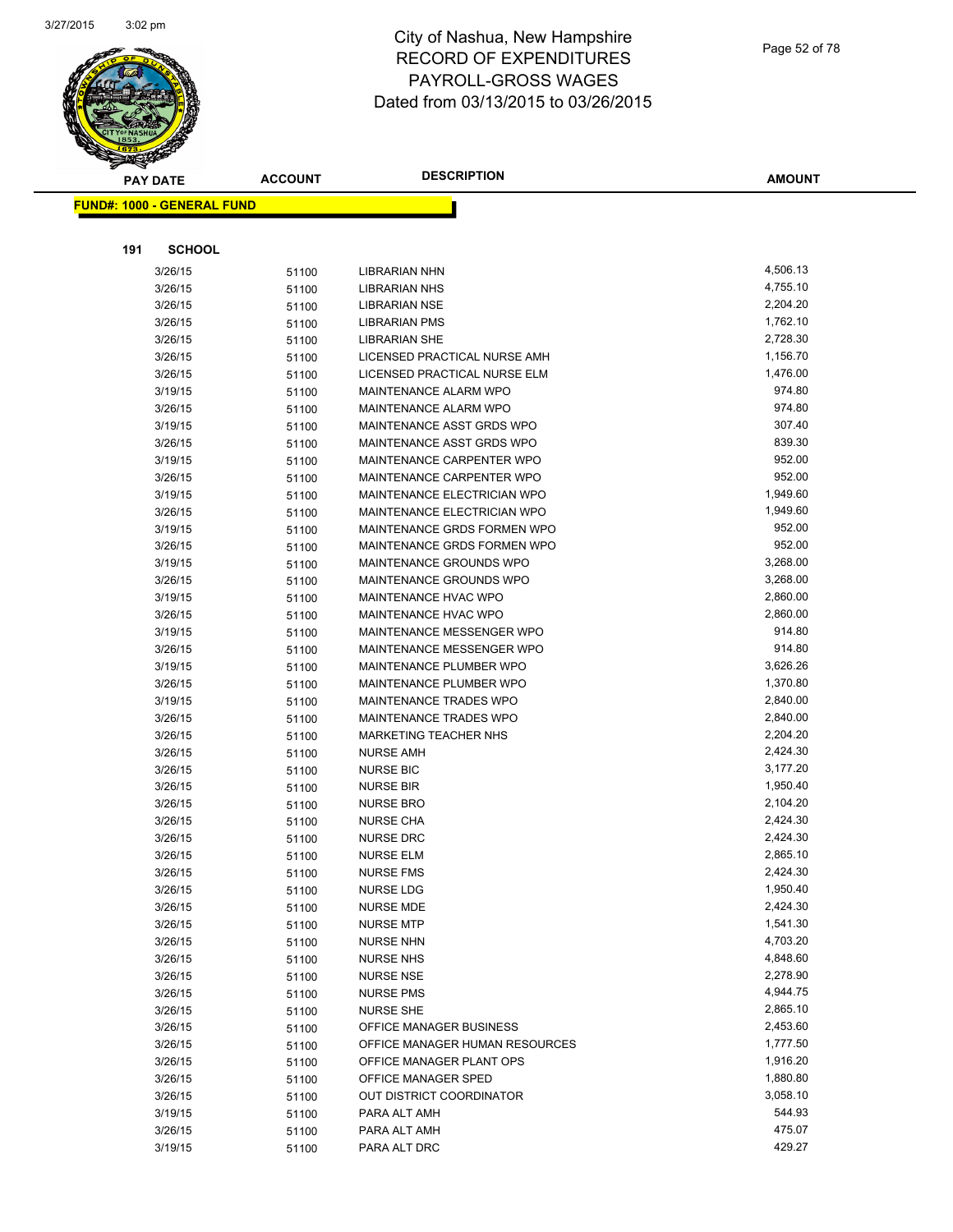

|     | <b>PAY DATE</b>                   | <b>ACCOUNT</b> | <b>DESCRIPTION</b>                         | <b>AMOUNT</b>      |
|-----|-----------------------------------|----------------|--------------------------------------------|--------------------|
|     | <b>FUND#: 1000 - GENERAL FUND</b> |                |                                            |                    |
|     |                                   |                |                                            |                    |
|     |                                   |                |                                            |                    |
| 191 | <b>SCHOOL</b>                     |                |                                            |                    |
|     | 3/26/15                           | 51100          | PARA ALT DRC                               | 436.25             |
|     | 3/19/15                           | 51100          | PARA ALT FMS                               | 610.15             |
|     | 3/26/15                           | 51100          | PARA ALT FMS                               | 614.80             |
|     | 3/19/15                           | 51100          | PARA ALT LDG                               | 558.90             |
|     | 3/26/15                           | 51100          | PARA ALT LDG                               | 558.90             |
|     | 3/19/15                           | 51100          | PARA ALT PMS                               | 492.14             |
|     | 3/26/15                           | 51100          | PARA ALT PMS                               | 492.14             |
|     | 3/19/15                           | 51100          | PARA DW SPEC ED AMH                        | 8,222.07           |
|     | 3/26/15                           | 51100          | PARA DW SPEC ED AMH                        | 8,302.58           |
|     | 3/19/15                           | 51100          | PARA DW SPEC ED BIC                        | 476.40             |
|     | 3/26/15                           | 51100          | PARA DW SPEC ED BIC                        | 480.37             |
|     | 3/19/15                           | 51100          | PARA DW SPEC ED BIR                        | 1,419.03           |
|     | 3/26/15                           | 51100          | PARA DW SPEC ED BIR                        | 1,384.99           |
|     | 3/19/15                           | 51100          | PARA DW SPEC ED BRO                        | 3,830.19           |
|     | 3/26/15                           | 51100          | PARA DW SPEC ED BRO                        | 3,906.07           |
|     | 3/19/15                           | 51100          | PARA DW SPEC ED CHA                        | 7,189.80           |
|     | 3/26/15                           | 51100          | PARA DW SPEC ED CHA                        | 7,076.94           |
|     | 3/19/15                           | 51100          | PARA DW SPEC ED DRC                        | 816.62             |
|     | 3/26/15                           | 51100          | PARA DW SPEC ED DRC                        | 824.57             |
|     | 3/19/15                           | 51100          | PARA DW SPEC ED FMS                        | 1,698.63           |
|     | 3/26/15                           | 51100          | PARA DW SPEC ED FMS                        | 1,712.92           |
|     | 3/19/15                           | 51100          | PARA DW SPEC ED MDE                        | 8,332.07           |
|     | 3/26/15                           | 51100          | PARA DW SPEC ED MDE                        | 8,673.70<br>693.00 |
|     | 3/19/15                           | 51100          | PARA DW SPEC ED MTP                        | 476.40             |
|     | 3/26/15                           | 51100          | PARA DW SPEC ED MTP                        | 4,562.67           |
|     | 3/19/15<br>3/26/15                | 51100          | PARA DW SPEC ED NHN<br>PARA DW SPEC ED NHN | 4,621.88           |
|     | 3/19/15                           | 51100          | PARA DW SPEC ED NHS                        | 7,346.51           |
|     | 3/26/15                           | 51100          | PARA DW SPEC ED NHS                        | 7,055.44           |
|     | 3/19/15                           | 51100<br>51100 | PARA DW SPEC ED NSE                        | 5,513.86           |
|     | 3/26/15                           | 51100          | PARA DW SPEC ED NSE                        | 5,593.81           |
|     | 3/19/15                           | 51100          | PARA DW SPEC ED PMS                        | 6,494.85           |
|     | 3/26/15                           | 51100          | PARA DW SPEC ED PMS                        | 6,507.37           |
|     | 3/19/15                           | 51100          | PARA DW SPEC ED SHE                        | 8,147.77           |
|     | 3/26/15                           | 51100          | PARA DW SPEC ED SHE                        | 7,984.30           |
|     | 3/19/15                           | 51100          | PARA DW SPEC ED WID                        | 2,113.28           |
|     | 3/26/15                           | 51100          | PARA DW SPEC ED WID                        | 2,141.06           |
|     | 3/19/15                           | 51100          | PARA DW SPEC ELM                           | 5,337.86           |
|     | 3/26/15                           | 51100          | PARA DW SPEC ELM                           | 5,459.94           |
|     | 3/19/15                           | 51100          | PARA ELL BIR                               | 503.31             |
|     | 3/26/15                           | 51100          | PARA ELL BIR                               | 529.80             |
|     | 3/19/15                           | 51100          | PARA ELL DRC                               | 503.31             |
|     | 3/26/15                           | 51100          | PARA ELL DRC                               | 529.80             |
|     | 3/19/15                           | 51100          | PARA ELL ELM                               | 796.30             |
|     | 3/26/15                           | 51100          | PARA ELL ELM                               | 802.66             |
|     | 3/19/15                           | 51100          | PARA ELL FES                               | 464.94             |
|     | 3/26/15                           | 51100          | PARA ELL FES                               | 468.72             |
|     | 3/19/15                           | 51100          | PARA ELL FMS                               | 431.19             |
|     | 3/26/15                           | 51100          | PARA ELL FMS                               | 431.19             |
|     | 3/19/15                           | 51100          | PARA ELL LDG                               | 529.80             |
|     | 3/26/15                           | 51100          | PARA ELL LDG                               | 529.80             |
|     | 3/19/15                           | 51100          | PARA ELL MTP                               | 385.40             |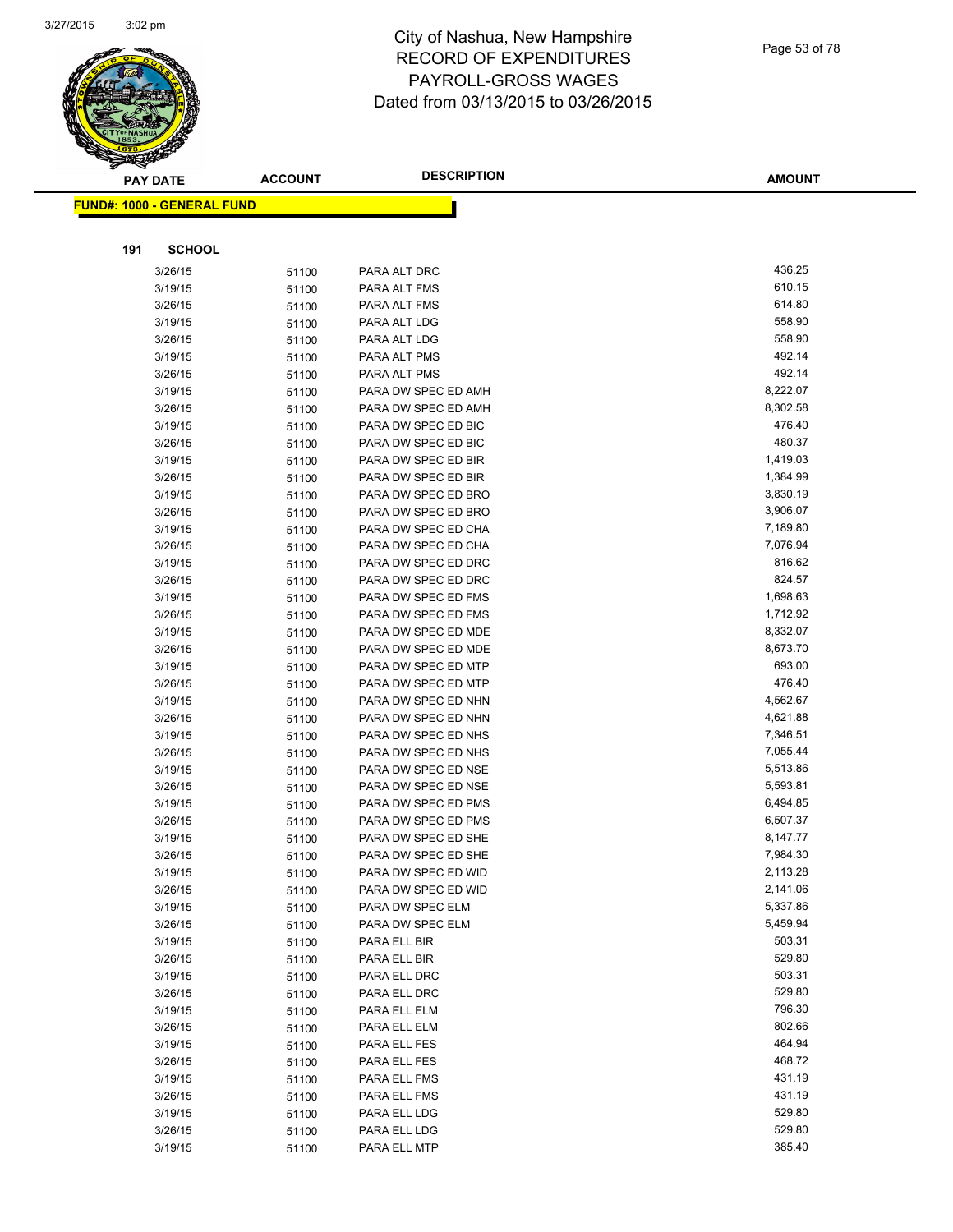

| <b>PAY DATE</b>                   | <b>ACCOUNT</b> | <b>DESCRIPTION</b>             | <b>AMOUNT</b>        |
|-----------------------------------|----------------|--------------------------------|----------------------|
| <b>FUND#: 1000 - GENERAL FUND</b> |                |                                |                      |
|                                   |                |                                |                      |
|                                   |                |                                |                      |
| 191<br><b>SCHOOL</b>              |                |                                |                      |
| 3/26/15                           | 51100          | PARA ELL MTP                   | 391.77               |
| 3/19/15                           | 51100          | PARA ELL NHS                   | 587.21               |
| 3/26/15                           | 51100          | PARA ELL NHS                   | 578.37               |
| 3/19/15                           | 51100          | PARA ELL PMS                   | 404.52               |
| 3/26/15                           | 51100          | PARA ELL PMS                   | 398.15               |
| 3/19/15                           | 51100          | PARA ELL SHE                   | 534.23               |
| 3/26/15                           | 51100          | PARA ELL SHE                   | 543.06               |
| 3/19/15                           | 51100          | PARA INST AMH                  | 2,420.80             |
| 3/26/15                           | 51100          | PARA INST AMH                  | 2,427.51             |
| 3/19/15                           | 51100          | PARA INST BIC                  | 6,232.68             |
| 3/26/15                           | 51100          | PARA INST BIC                  | 6,081.48             |
| 3/19/15                           | 51100          | PARA INST BIR                  | 4,104.70             |
| 3/26/15                           | 51100          | PARA INST BIR                  | 4,099.77             |
| 3/19/15                           | 51100          | PARA INST BRO                  | 2,740.78             |
| 3/26/15                           | 51100          | PARA INST BRO                  | 2,731.80             |
| 3/19/15                           | 51100          | PARA INST CHA                  | 5,566.77             |
| 3/26/15                           | 51100          | PARA INST CHA                  | 5,529.53             |
| 3/19/15                           | 51100          | PARA INST DRC                  | 3,655.49             |
| 3/26/15                           | 51100          | PARA INST DRC                  | 3,674.57             |
| 3/19/15                           | 51100          | PARA INST ELM                  | 5,791.33             |
| 3/26/15                           | 51100          | PARA INST ELM                  | 6,037.72             |
| 3/19/15                           | 51100          | PARA INST FES                  | 5,067.17             |
| 3/26/15                           | 51100          | PARA INST FES                  | 5,104.09             |
| 3/19/15                           | 51100          | PARA INST FMS                  | 4,766.07<br>4,976.52 |
| 3/26/15                           | 51100          | PARA INST FMS                  | 7,294.09             |
| 3/19/15<br>3/26/15                | 51100          | PARA INST LDG                  | 7,284.09             |
| 3/19/15                           | 51100          | PARA INST LDG<br>PARA INST MDE | 4,060.83             |
| 3/26/15                           | 51100          | PARA INST MDE                  | 4,052.79             |
| 3/19/15                           | 51100<br>51100 | PARA INST MTP                  | 2,509.21             |
| 3/26/15                           | 51100          | PARA INST MTP                  | 2,567.97             |
| 3/19/15                           | 51100          | PARA INST NHN                  | 2,808.15             |
| 3/26/15                           | 51100          | PARA INST NHN                  | 2,791.05             |
| 3/19/15                           | 51100          | PARA INST NHS                  | 2,362.77             |
| 3/26/15                           | 51100          | PARA INST NHS                  | 2,078.48             |
| 3/19/15                           | 51100          | PARA INST NSE                  | 980.00               |
| 3/26/15                           | 51100          | PARA INST NSE                  | 969.73               |
| 3/19/15                           | 51100          | PARA INST PMS                  | 4,276.42             |
| 3/26/15                           | 51100          | PARA INST PMS                  | 4,375.58             |
| 3/19/15                           | 51100          | PARA INST SHE                  | 3,738.45             |
| 3/26/15                           | 51100          | PARA INST SHE                  | 3,825.67             |
| 3/19/15                           | 51100          | PARA KIND AMH                  | 967.98               |
| 3/26/15                           | 51100          | PARA KIND AMH                  | 817.44               |
| 3/19/15                           | 51100          | PARA KIND BIC                  | 569.69               |
| 3/26/15                           | 51100          | PARA KIND BIC                  | 556.02               |
| 3/19/15                           | 51100          | PARA KIND BIR                  | 543.05               |
| 3/26/15                           | 51100          | PARA KIND BIR                  | 529.80               |
| 3/19/15                           | 51100          | PARA KIND BRO                  | 551.46               |
| 3/26/15                           | 51100          | PARA KIND BRO                  | 546.90               |
| 3/19/15                           | 51100          | PARA KIND CHA                  | 461.16               |
| 3/26/15                           | 51100          | PARA KIND CHA                  | 457.38               |

3/19/15 51100 PARA KIND DRC 529.80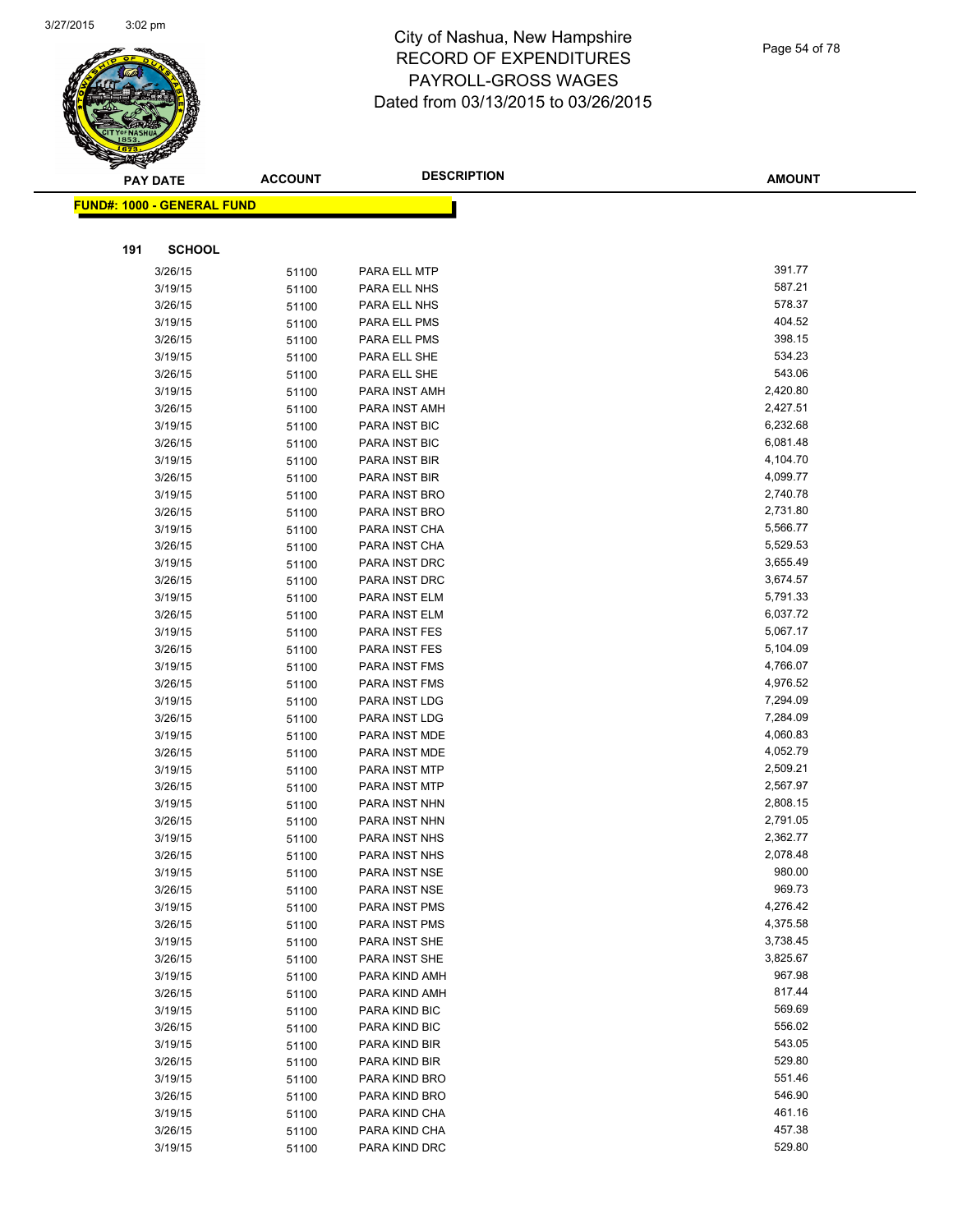

|     | <b>PAY DATE</b>            | <b>ACCOUNT</b> | <b>DESCRIPTION</b>             | <b>AMOUNT</b>      |
|-----|----------------------------|----------------|--------------------------------|--------------------|
|     | FUND#: 1000 - GENERAL FUND |                |                                |                    |
|     |                            |                |                                |                    |
|     |                            |                |                                |                    |
| 191 | <b>SCHOOL</b>              |                |                                |                    |
|     | 3/26/15                    | 51100          | PARA KIND DRC                  | 529.80             |
|     | 3/19/15                    | 51100          | PARA KIND FES                  | 845.36             |
|     | 3/26/15                    | 51100          | PARA KIND FES                  | 835.18             |
|     | 3/19/15                    | 51100          | PARA KIND LDG                  | 963.42             |
|     | 3/26/15                    | 51100          | PARA KIND LDG                  | 952.07             |
|     | 3/19/15                    | 51100          | PARA KIND MDE                  | 560.57             |
|     | 3/26/15                    | 51100          | PARA KIND MDE                  | 546.90             |
|     | 3/19/15                    | 51100          | PARA KIND MTP                  | 1,112.05           |
|     | 3/26/15                    | 51100          | PARA KIND MTP                  | 1,112.04<br>569.70 |
|     | 3/19/15                    | 51100          | PARA KIND NSE                  | 565.14             |
|     | 3/26/15                    | 51100          | PARA KIND NSE                  | 601.58             |
|     | 3/19/15<br>3/26/15         | 51100          | PARA KIND SHE<br>PARA KIND SHE | 492.20             |
|     | 3/19/15                    | 51100          | PARA MEDIA NHN                 | 628.75             |
|     | 3/26/15                    | 51100<br>51100 | PARA MEDIA NHN                 | 642.73             |
|     | 3/19/15                    | 51100          | PARA MEDIA NHS                 | 1,746.44           |
|     | 3/26/15                    | 51100          | PARA MEDIA NHS                 | 1,764.34           |
|     | 3/19/15                    | 51100          | PARA PRE SCH BIC               | 890.89             |
|     | 3/26/15                    | 51100          | PARA PRE SCH BIC               | 906.40             |
|     | 3/19/15                    | 51100          | PARA PRE SCH BRO               | 4,932.31           |
|     | 3/26/15                    | 51100          | PARA PRE SCH BRO               | 4,263.75           |
|     | 3/19/15                    | 51100          | PARA READ ELM                  | 578.81             |
|     | 3/26/15                    | 51100          | PARA READ ELM                  | 578.81             |
|     | 3/19/15                    | 51100          | PARA SCI NHN                   | 591.52             |
|     | 3/26/15                    | 51100          | PARA SCI NHN                   | 582.20             |
|     | 3/19/15                    | 51100          | PARA SCI NHS                   | 536.98             |
|     | 3/26/15                    | 51100          | PARA SCI NHS                   | 564.05             |
|     | 3/19/15                    | 51100          | PARA TTI DRC                   | 394.95             |
|     | 3/26/15                    | 51100          | PARA TTI DRC                   | 398.15             |
|     | 3/19/15                    | 51100          | PARA VOC NHS                   | 582.12             |
|     | 3/26/15                    | 51100          | PARA VOC NHS                   | 582.13             |
|     | 3/26/15                    | 51100          | PEER COACH SCIENCE             | 5,585.91           |
|     | 3/26/15                    | 51100          | PRINCIPAL AMH                  | 3,426.00           |
|     | 3/26/15                    | 51100          | PRINCIPAL BIC                  | 3,791.50           |
|     | 3/26/15                    | 51100          | PRINCIPAL BIR                  | 3,531.70           |
|     | 3/26/15                    | 51100          | PRINCIPAL BRO                  | 3,572.60           |
|     | 3/26/15                    | 51100          | PRINCIPAL CHA                  | 3,474.90           |
|     | 3/26/15                    | 51100          | PRINCIPAL DRC                  | 3,084.60           |
|     | 3/26/15                    | 51100          | PRINCIPAL ELM                  | 3,630.60           |
|     | 3/26/15                    | 51100          | PRINCIPAL FES                  | 3,426.00           |
|     | 3/26/15                    | 51100          | PRINCIPAL FMS                  | 3,858.80           |
|     | 3/26/15                    | 51100          | PRINCIPAL LDG                  | 3,795.10           |
|     | 3/26/15                    | 51100          | PRINCIPAL MDE                  | 3,474.90           |
|     | 3/26/15                    | 51100          | PRINCIPAL MTP                  | 3,572.60           |
|     | 3/26/15                    | 51100          | PRINCIPAL NHN                  | 3,961.50           |
|     | 3/26/15                    | 51100          | PRINCIPAL NHS                  | 4,032.80           |
|     | 3/26/15                    | 51100          | PRINCIPAL NSE                  | 3,531.70           |
|     | 3/26/15                    | 51100          | PRINCIPAL PMS                  | 3,680.50           |
|     | 3/26/15                    | 51100          | PRINCIPAL SHE                  | 3,841.80           |
|     | 3/26/15                    | 51100          | SCHOOL PSYCHOLOGIST WID        | 37,242.62          |
|     | 3/26/15                    | 51100          | SCHOOL PSYCHOLOGY INTERN       | 318.10             |
|     | 3/19/15                    | 51100          | SECURITY GUARD NHS             | 772.00             |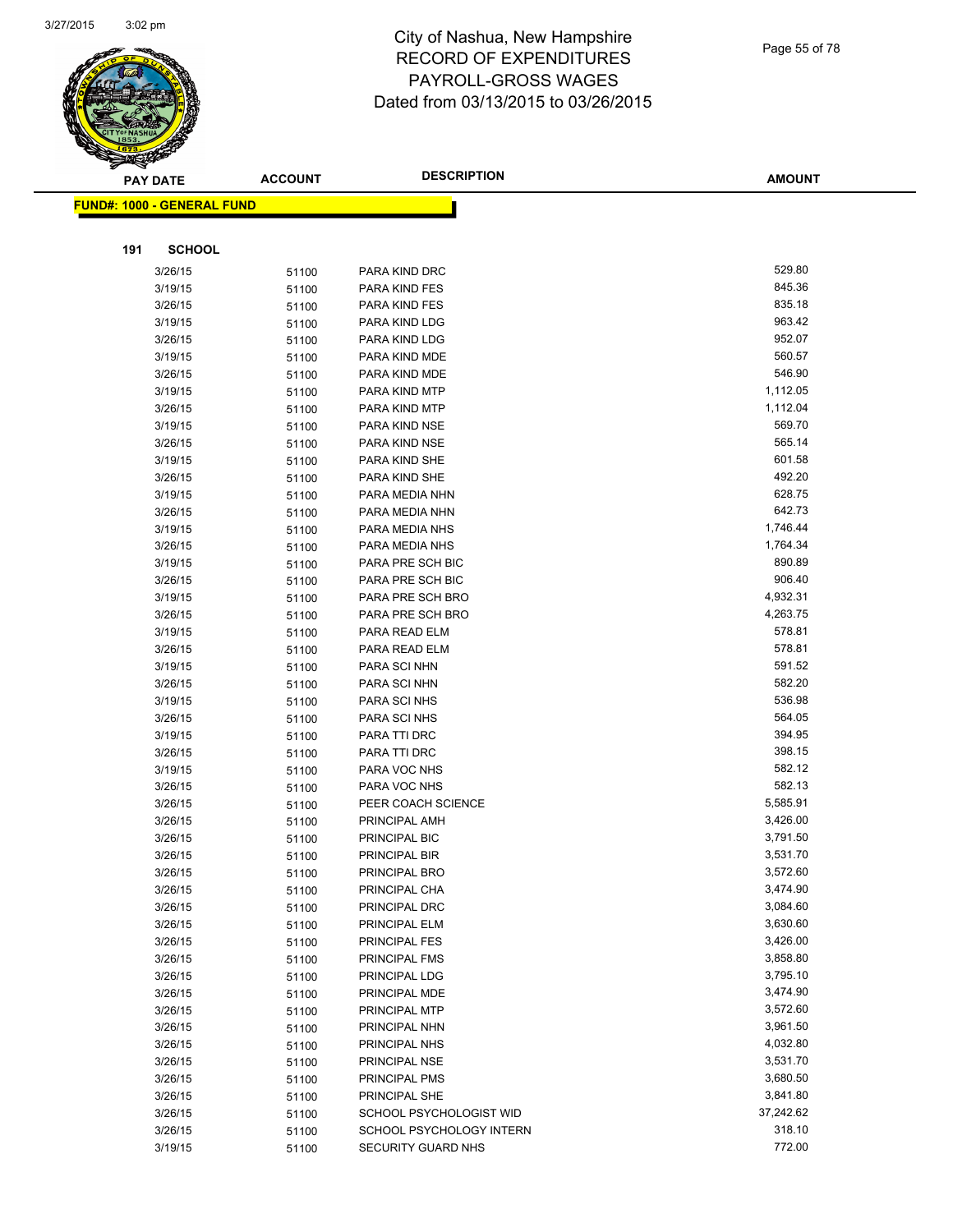

#### Page 56 of 78

| <b>PAY DATE</b>                   | <b>ACCOUNT</b> | <b>DESCRIPTION</b>                             | <b>AMOUNT</b>        |
|-----------------------------------|----------------|------------------------------------------------|----------------------|
| <b>FUND#: 1000 - GENERAL FUND</b> |                |                                                |                      |
|                                   |                |                                                |                      |
|                                   |                |                                                |                      |
| 191<br><b>SCHOOL</b>              |                |                                                |                      |
| 3/26/15                           | 51100          | <b>SECURITY GUARD NHS</b>                      | 772.00               |
| 3/19/15                           | 51100          | SECURITY MONITOR NHN                           | 2,034.00             |
| 3/26/15                           | 51100          | SECURITY MONITOR NHN                           | 2,034.00             |
| 3/19/15                           | 51100          | SECURITY MONITOR NHS                           | 1,711.95             |
| 3/26/15                           | 51100          | SECURITY MONITOR NHS                           | 1,898.40             |
| 3/19/15                           | 51100          | SIGN LANGUAGE INTERPRETER                      | 3,126.82             |
| 3/26/15                           | 51100          | SIGN LANGUAGE INTERPRETER                      | 3,126.82             |
| 3/16/15                           | 51100          | SOCIAL WORKER ELM                              | 2,101.76             |
| 3/26/15                           | 51100          | SOCIAL WORKER ELM                              | 1,934.06             |
| 3/26/15                           | 51100          | SOCIAL WORKER FMS                              | 1,529.50             |
| 3/26/15                           | 51100          | SPEECH LANG PATHOLOGIST WID                    | 50,035.40            |
| 3/19/15                           | 51100          | SPEECH LANGUAGE ASST                           | 680.15               |
| 3/26/15                           | 51100          | SPEECH LANGUAGE ASST                           | 680.15               |
| 3/26/15                           | 51100          | STUDENT ACTIVITY COORD NHS                     | 1,125.41             |
| 3/26/15                           | 51100          | STUDENT INFO COORDINATOR                       | 1,777.50             |
| 3/19/15                           | 51100          | SUB PARA PROFESSIONAL                          | 229.16               |
| 3/26/15                           | 51100          | <b>SUPERINTENDENT</b>                          | 5,489.10             |
| 3/26/15                           | 51100          | SYSTEMS ADMIN FULL YEAR                        | 11,519.40            |
| 3/26/15                           | 51100          | <b>TEACHER ART AMH</b>                         | 2,551.90             |
| 3/26/15                           | 51100          | <b>TEACHER ART BIC</b>                         | 1,885.00             |
| 3/26/15                           | 51100          | <b>TEACHER ART BIR</b>                         | 2,551.90             |
| 3/26/15                           | 51100          | <b>TEACHER ART BRO</b>                         | 2,887.22             |
| 3/26/15                           | 51100          | <b>TEACHER ART CHA</b>                         | 2,728.30             |
| 3/26/15                           | 51100          | <b>TEACHER ART DRC</b>                         | 1,380.10             |
| 3/26/15                           | 51100          | <b>TEACHER ART ELM</b>                         | 4,490.40             |
| 3/26/15                           | 51100          | <b>TEACHER ART FES</b>                         | 1,885.00             |
| 3/26/15                           | 51100          | <b>TEACHER ART FMS</b>                         | 4,766.90             |
| 3/26/15                           | 51100          | <b>TEACHER ART LDG</b>                         | 2,053.10             |
| 3/26/15                           | 51100          | <b>TEACHER ART MDE</b>                         | 1,823.10             |
| 3/26/15                           | 51100          | <b>TEACHER ART NHN</b>                         | 10,115.70            |
| 3/26/15                           | 51100          | TEACHER ART NHS                                | 9,963.20             |
| 3/26/15                           | 51100          | <b>TEACHER ART NSE</b>                         | 2,816.70             |
| 3/26/15                           | 51100          | <b>TEACHER ART PMS</b>                         | 3,514.40             |
| 3/26/15                           | 51100          | <b>TEACHER ART SHE</b>                         | 1,891.20<br>5,103.80 |
| 3/26/15                           | 51100          | <b>TEACHER AUTO NHN</b>                        |                      |
| 3/26/15                           | 51100          | <b>TEACHER BEHAVIOR SPEC WID</b>               | 5,263.85<br>2,179.70 |
| 3/26/15<br>3/26/15                | 51100          | TEACHER BIO TEC NHN<br>TEACHER BUILD CONST NHS | 2,551.90             |
| 3/26/15                           | 51100<br>51100 | <b>TEACHER BUSINESS NHN</b>                    | 10,816.70            |
| 3/26/15                           | 51100          | <b>TEACHER BUSINESS NHS</b>                    | 5,190.50             |
| 3/26/15                           | 51100          | <b>TEACHER COMPUTER ELM</b>                    | 4,389.80             |
| 3/26/15                           | 51100          | <b>TEACHER COMPUTER FMS</b>                    | 4,542.60             |
| 3/26/15                           | 51100          | TEACHER COMPUTER NHN                           | 2,227.80             |
| 3/26/15                           | 51100          | TEACHER COMPUTER NHS                           | 6,940.83             |
| 3/26/15                           | 51100          | <b>TEACHER COMPUTER PMS</b>                    | 5,744.20             |
| 3/26/15                           | 51100          | TEACHER COSMETOLOGY NHN                        | 5,585.30             |
| 3/26/15                           | 51100          | TEACHER CULINARY NHN                           | 5,103.80             |
| 3/26/15                           | 51100          | TEACHER DEAF NSE                               | 4,684.10             |
| 3/26/15                           | 51100          | TEACHER DEAF WID                               | 2,728.30             |
| 3/26/15                           | 51100          | <b>TEACHER DWSE AMH</b>                        | 7,057.10             |
| 3/26/15                           | 51100          | <b>TEACHER DWSE BIR</b>                        | 2,398.90             |
| 3/26/15                           | 51100          | <b>TEACHER DWSE BRO</b>                        | 5,560.50             |
|                                   |                |                                                |                      |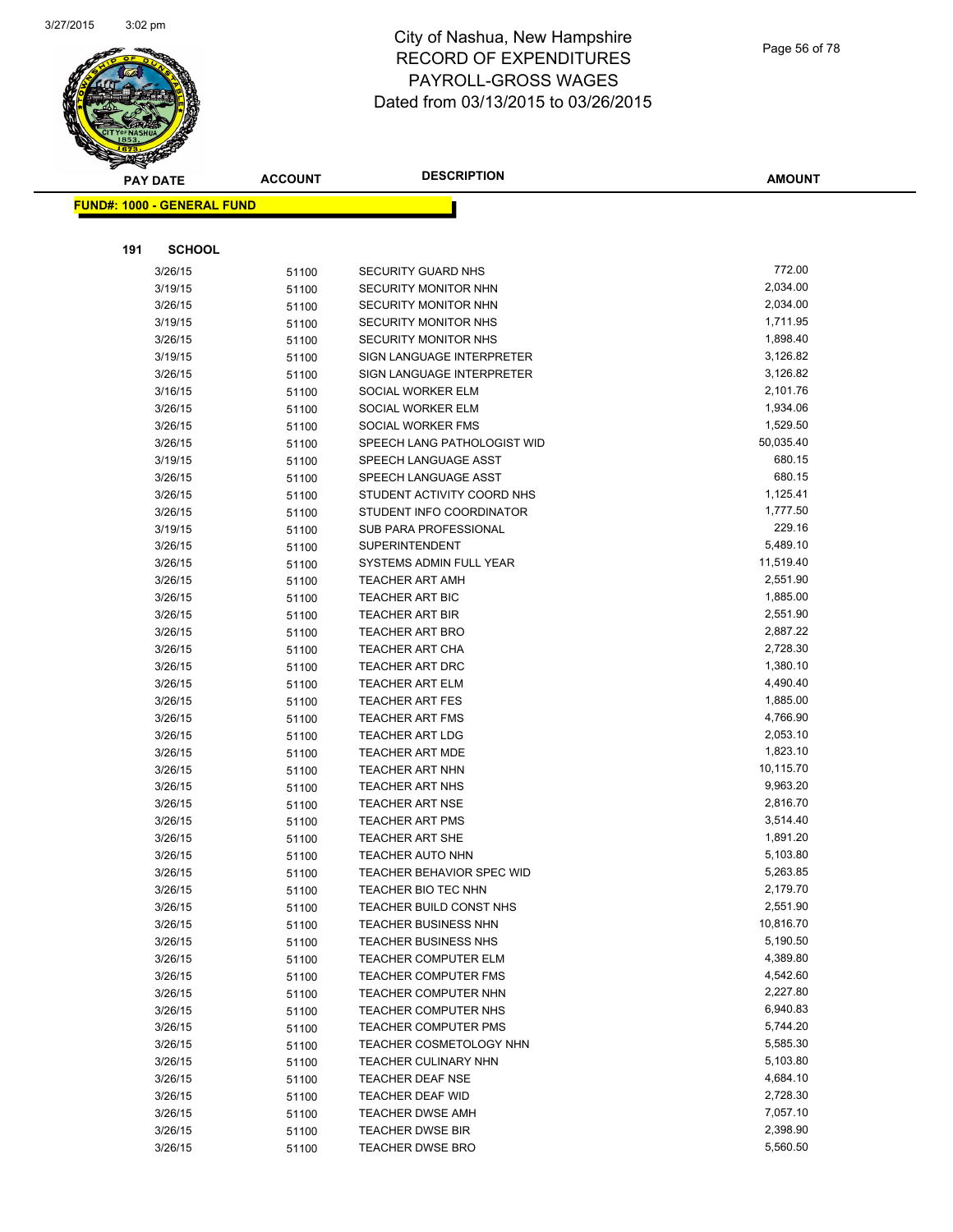

| Page 57 of 78 |  |
|---------------|--|
|---------------|--|

| <b>PAY DATE</b>                   | <b>ACCOUNT</b> | <b>DESCRIPTION</b>                                       | <b>AMOUNT</b>        |
|-----------------------------------|----------------|----------------------------------------------------------|----------------------|
| <b>FUND#: 1000 - GENERAL FUND</b> |                |                                                          |                      |
|                                   |                |                                                          |                      |
|                                   |                |                                                          |                      |
| 191<br><b>SCHOOL</b>              |                |                                                          |                      |
| 3/26/15                           | 51100          | <b>TEACHER DWSE CHA</b>                                  | 1,622.40             |
| 3/26/15                           | 51100          | <b>TEACHER DWSE ELM</b>                                  | 10,189.09            |
| 3/26/15                           | 51100          | <b>TEACHER DWSE MDE</b>                                  | 2,566.70             |
| 3/26/15                           | 51100          | <b>TEACHER DWSE NSE</b>                                  | 4,551.40             |
| 3/26/15                           | 51100          | <b>TEACHER DWSE PMS</b>                                  | 7,204.10             |
| 3/26/15                           | 51100          | TEACHER DWSE SHE                                         | 5,591.90             |
| 3/26/15                           | 51100          | <b>TEACHER ECE NHS</b>                                   | 5,456.60             |
| 3/26/15                           | 51100          | TEACHER ELECTRICAL NHS                                   | 2,551.90             |
| 3/26/15                           | 51100          | <b>TEACHER ELL AMH</b>                                   | 1,745.50             |
| 3/26/15                           | 51100          | <b>TEACHER ELL BIR</b>                                   | 2,728.30             |
| 3/26/15                           | 51100          | TEACHER ELL DRC                                          | 5,707.10             |
| 3/26/15                           | 51100          | TEACHER ELL ELM                                          | 4,411.80             |
| 3/26/15                           | 51100          | <b>TEACHER ELL FES</b>                                   | 8,023.30             |
| 3/26/15                           | 51100          | TEACHER ELL FMS                                          | 2,034.50             |
| 3/26/15                           | 51100          | <b>TEACHER ELL LDG</b>                                   | 5,427.70             |
| 3/26/15                           | 51100          | <b>TEACHER ELL MTP</b>                                   | 2,728.30             |
| 3/26/15                           | 51100          | TEACHER ELL NHN                                          | 4,165.30             |
| 3/26/15                           | 51100          | TEACHER ELL NHS                                          | 4,741.79             |
| 3/26/15                           | 51100          | <b>TEACHER ELL PMS</b>                                   | 1,885.00<br>2,020.40 |
| 3/26/15                           | 51100          | TEACHER ELL SHE                                          | 23,287.93            |
| 3/26/15                           | 51100          | <b>TEACHER ENGLISH ELM</b><br><b>TEACHER ENGLISH FMS</b> | 17,555.83            |
| 3/26/15                           | 51100          | <b>TEACHER ENGLISH NHN</b>                               | 38,181.16            |
| 3/26/15<br>3/26/15                | 51100          | <b>TEACHER ENGLISH NHS</b>                               | 43,782.71            |
| 3/26/15                           | 51100          | <b>TEACHER ENGLISH PMS</b>                               | 15,891.82            |
| 3/26/15                           | 51100<br>51100 | <b>TEACHER FACS ELM</b>                                  | 3,432.60             |
| 3/26/15                           | 51100          | <b>TEACHER FACS FMS</b>                                  | 4,640.79             |
| 3/26/15                           | 51100          | <b>TEACHER FACS NHN</b>                                  | 3,695.20             |
| 3/26/15                           | 51100          | <b>TEACHER FACS NHS</b>                                  | 9,865.10             |
| 3/26/15                           | 51100          | <b>TEACHER FACS PMS</b>                                  | 5,280.20             |
| 3/26/15                           | 51100          | TEACHER FOREIGN LANG ELM                                 | 5,545.00             |
| 3/26/15                           | 51100          | TEACHER FOREIGN LANG FMS                                 | 2,728.30             |
| 3/26/15                           | 51100          | TEACHER FOREIGN LANG NHN                                 | 14,134.53            |
| 3/26/15                           | 51100          | TEACHER FOREIGN LANG NHS                                 | 19,798.13            |
| 3/26/15                           | 51100          | TEACHER FOREIGN LANG PMS                                 | 5,368.60             |
| 3/26/15                           | 51100          | <b>TEACHER GR1 AMH</b>                                   | 9,835.30             |
| 3/26/15                           | 51100          | <b>TEACHER GR1 BIC</b>                                   | 9,492.40             |
| 3/26/15                           | 51100          | <b>TEACHER GR1 BIR</b>                                   | 9,850.80             |
| 3/26/15                           | 51100          | <b>TEACHER GR1 BRO</b>                                   | 4,882.81             |
| 3/26/15                           | 51100          | TEACHER GR1 CHA                                          | 10,789.00            |
| 3/26/15                           | 51100          | <b>TEACHER GR1 DRC</b>                                   | 6,864.20             |
| 3/26/15                           | 51100          | <b>TEACHER GR1 FES</b>                                   | 10,312.90            |
| 3/26/15                           | 51100          | <b>TEACHER GR1 LDG</b>                                   | 22,436.08            |
| 3/26/15                           | 51100          | <b>TEACHER GR1 MDE</b>                                   | 8,353.50             |
| 3/26/15                           | 51100          | <b>TEACHER GR1 MTP</b>                                   | 7,151.10             |
| 3/26/15                           | 51100          | <b>TEACHER GR1 NSE</b>                                   | 6,554.90             |
| 3/26/15                           | 51100          | <b>TEACHER GR1 SHE</b>                                   | 7,846.90             |
| 3/26/15                           | 51100          | <b>TEACHER GR2 AMH</b>                                   | 7,499.70             |
| 3/26/15                           | 51100          | TEACHER GR2 BIC                                          | 8,706.70             |
| 3/26/15                           | 51100          | TEACHER GR2 BIR                                          | 9,785.40             |
| 3/26/15                           | 51100          | TEACHER GR2 BRO                                          | 6,993.10             |
| 3/26/15                           | 51100          | TEACHER GR2 CHA                                          | 8,259.50             |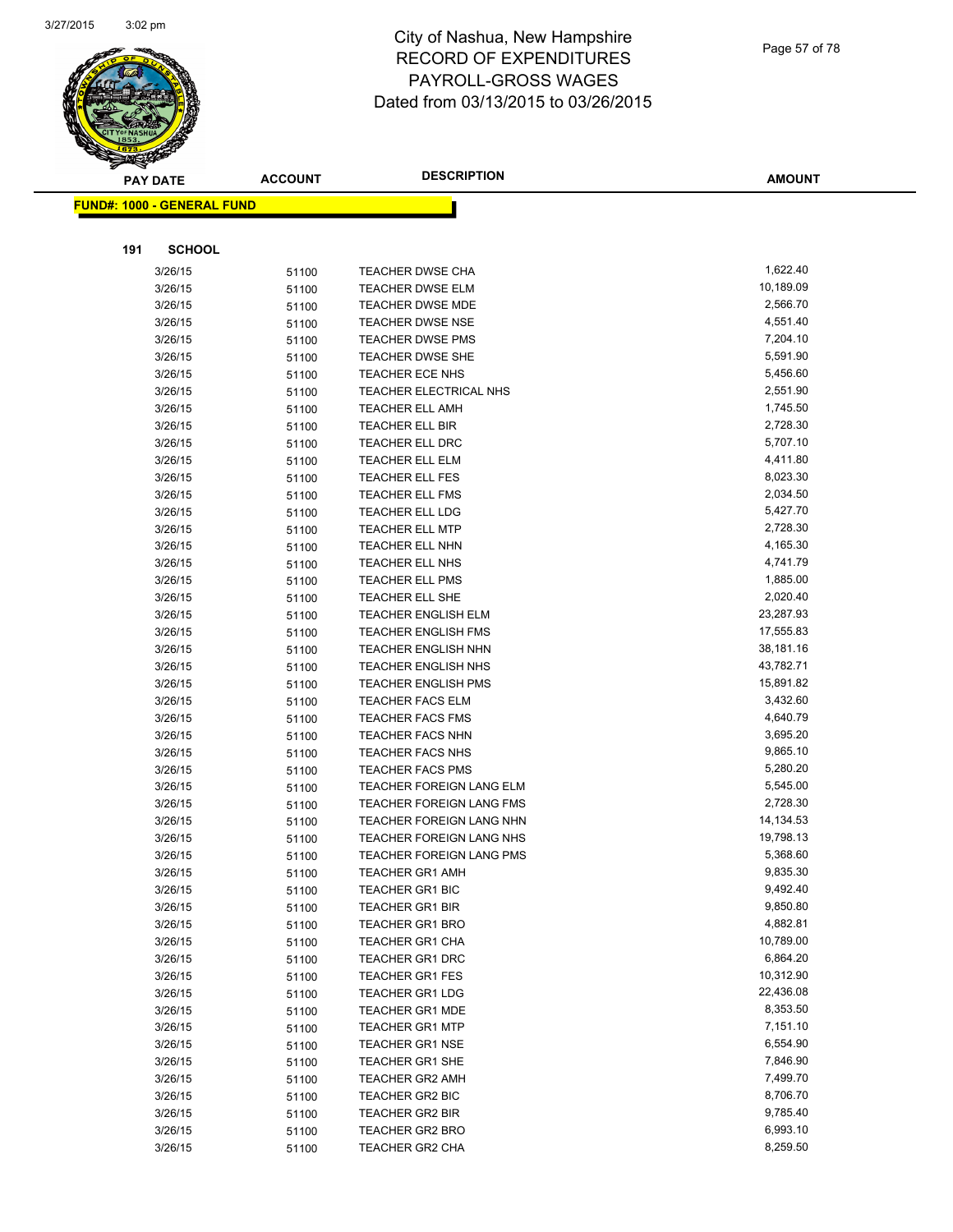

| Page 58 of 78 |  |  |
|---------------|--|--|
|               |  |  |

| <b>PAY DATE</b>                   | <b>ACCOUNT</b> | <b>DESCRIPTION</b>                               | <b>AMOUNT</b>        |
|-----------------------------------|----------------|--------------------------------------------------|----------------------|
| <b>FUND#: 1000 - GENERAL FUND</b> |                |                                                  |                      |
|                                   |                |                                                  |                      |
|                                   |                |                                                  |                      |
| <b>SCHOOL</b><br>191              |                |                                                  |                      |
| 3/26/15                           | 51100          | <b>TEACHER GR2 DRC</b>                           | 7,624.90             |
| 3/26/15                           | 51100          | <b>TEACHER GR2 FES</b>                           | 9,414.30             |
| 3/26/15                           | 51100          | TEACHER GR2 LDG                                  | 9,785.40             |
| 3/26/15                           | 51100          | <b>TEACHER GR2 MDE</b>                           | 8,421.70             |
| 3/26/15                           | 51100          | <b>TEACHER GR2 MTP</b>                           | 6,426.70             |
| 3/26/15                           | 51100          | <b>TEACHER GR2 NSE</b>                           | 6,651.90             |
| 3/26/15                           | 51100          | <b>TEACHER GR2 SHE</b>                           | 3,590.90             |
| 3/26/15                           | 51100          | <b>TEACHER GR3 AMH</b>                           | 4,578.80             |
| 3/26/15                           | 51100          | <b>TEACHER GR3 BIC</b>                           | 10,623.12            |
| 3/26/15                           | 51100          | <b>TEACHER GR3 BIR</b>                           | 8,679.50             |
| 3/26/15                           | 51100          | <b>TEACHER GR3 BRO</b>                           | 5,280.20             |
| 3/26/15                           | 51100          | <b>TEACHER GR3 CHA</b>                           | 7,889.30             |
| 3/26/15                           | 51100          | <b>TEACHER GR3 DRC</b>                           | 5,201.90             |
| 3/26/15                           | 51100          | <b>TEACHER GR3 FES</b>                           | 7,550.59             |
| 3/26/15                           | 51100          | <b>TEACHER GR3 LDG</b>                           | 7,042.30             |
| 3/26/15                           | 51100          | <b>TEACHER GR3 MDE</b>                           | 13,832.69            |
| 3/26/15                           | 51100          | <b>TEACHER GR3 MTP</b>                           | 7,057.00             |
| 3/26/15                           | 51100          | <b>TEACHER GR3 NSE</b>                           | 6,228.00             |
| 3/26/15                           | 51100          | <b>TEACHER GR3 SHE</b>                           | 11,557.90            |
| 3/26/15                           | 51100          | <b>TEACHER GR4 AMH</b>                           | 1,885.00             |
| 3/26/15                           | 51100          | <b>TEACHER GR4 BIC</b>                           | 6,336.19             |
| 3/26/15                           | 51100          | <b>TEACHER GR4 BIR</b>                           | 8,092.40             |
| 3/26/15                           | 51100          | <b>TEACHER GR4 BRO</b>                           | 7,076.90             |
| 3/26/15                           | 51100          | <b>TEACHER GR4 CHA</b>                           | 8,185.10             |
| 3/26/15                           | 51100          | <b>TEACHER GR4 DRC</b>                           | 5,069.20             |
| 3/26/15                           | 51100          | <b>TEACHER GR4 FES</b>                           | 7,836.20<br>9,130.20 |
| 3/26/15<br>3/26/15                | 51100          | <b>TEACHER GR4 LDG</b><br><b>TEACHER GR4 MDE</b> | 5,558.70             |
| 3/26/15                           | 51100          | <b>TEACHER GR4 MTP</b>                           | 6,032.20             |
| 3/26/15                           | 51100          | <b>TEACHER GR4 NSE</b>                           | 6,785.60             |
| 3/26/15                           | 51100          | <b>TEACHER GR4 SHE</b>                           | 7,715.40             |
| 3/26/15                           | 51100          | <b>TEACHER GR5 AMH</b>                           | 5,280.20             |
| 3/26/15                           | 51100<br>51100 | <b>TEACHER GR5 BIC</b>                           | 11,407.40            |
| 3/26/15                           |                | <b>TEACHER GR5 BIR</b>                           | 10,087.60            |
| 3/26/15                           | 51100<br>51100 | <b>TEACHER GR5 BRO</b>                           | 7,555.70             |
| 3/26/15                           | 51100          | TEACHER GR5 CHA                                  | 8,207.60             |
| 3/26/15                           | 51100          | <b>TEACHER GR5 DRC</b>                           | 5,463.50             |
| 3/26/15                           | 51100          | <b>TEACHER GR5 FES</b>                           | 8,582.60             |
| 3/26/15                           | 51100          | <b>TEACHER GR5 LDG</b>                           | 10,057.80            |
| 3/26/15                           | 51100          | <b>TEACHER GR5 MDE</b>                           | 12,290.00            |
| 3/26/15                           | 51100          | <b>TEACHER GR5 MTP</b>                           | 7,130.70             |
| 3/26/15                           | 51100          | <b>TEACHER GR5 NSE</b>                           | 7,935.10             |
| 3/26/15                           | 51100          | <b>TEACHER GR5 SHE</b>                           | 7,484.40             |
| 3/26/15                           | 51100          | <b>TEACHER GR6 ELM</b>                           | 33,617.08            |
| 3/26/15                           | 51100          | <b>TEACHER GR6 FMS</b>                           | 24,547.60            |
| 3/26/15                           | 51100          | <b>TEACHER GR6 PMS</b>                           | 23,270.12            |
| 3/26/15                           | 51100          | <b>TEACHER GRAPH NHS</b>                         | 2,053.10             |
| 3/26/15                           | 51100          | <b>TEACHER GRAPHICS NHN</b>                      | 2,551.90             |
| 3/26/15                           | 51100          | <b>TEACHER HEALTH ELM</b>                        | 2,482.70             |
| 3/26/15                           | 51100          | TEACHER HEALTH NHN                               | 3,132.80             |
| 3/26/15                           | 51100          | TEACHER HEALTH NHS                               | 4,246.40             |
| 3/26/15                           | 51100          | <b>TEACHER HEALTHOC NHS</b>                      | 5,280.20             |
|                                   |                |                                                  |                      |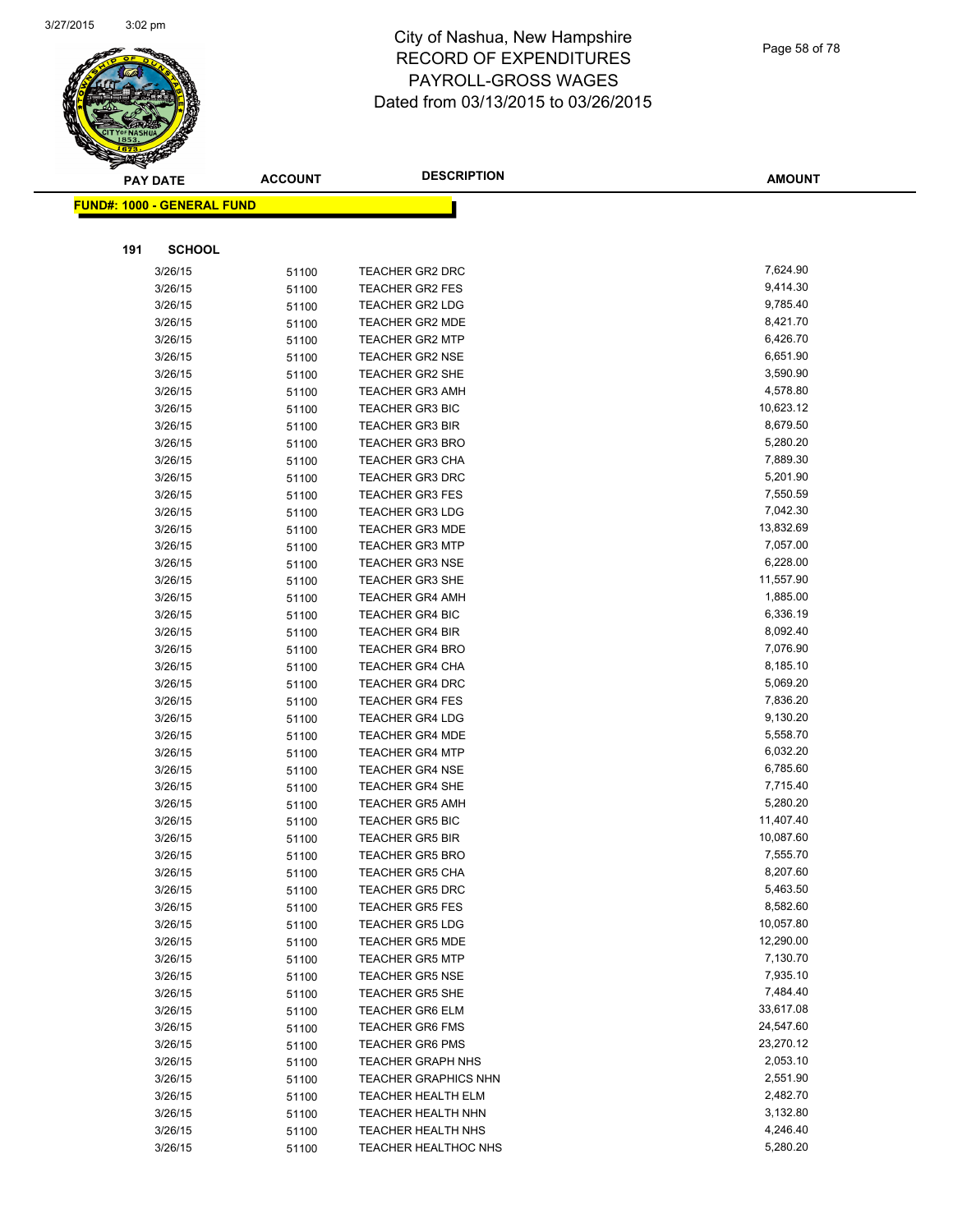

| Page 59 of 78 |  |
|---------------|--|
|---------------|--|

| <b>PAY DATE</b>                   | <b>ACCOUNT</b> | <b>DESCRIPTION</b>                      | <b>AMOUNT</b>        |
|-----------------------------------|----------------|-----------------------------------------|----------------------|
| <b>FUND#: 1000 - GENERAL FUND</b> |                |                                         |                      |
|                                   |                |                                         |                      |
|                                   |                |                                         |                      |
| 191<br><b>SCHOOL</b>              |                |                                         |                      |
| 3/26/15                           | 51100          | <b>TEACHER HVAC NHS</b>                 | 1,622.40             |
| 3/26/15                           | 51100          | TEACHER IN SCH SUSPENSION ELM           | 1,554.80             |
| 3/26/15                           | 51100          | TEACHER IN SCH SUSPENSION NHN           | 2,566.70             |
| 3/26/15                           | 51100          | <b>TEACHER KIND AMH</b>                 | 4,940.50             |
| 3/26/15                           | 51100          | <b>TEACHER KIND BIC</b>                 | 2,728.30             |
| 3/26/15                           | 51100          | <b>TEACHER KIND BIR</b>                 | 2,566.70             |
| 3/26/15                           | 51100          | <b>TEACHER KIND BRO</b>                 | 2,551.90             |
| 3/26/15                           | 51100          | <b>TEACHER KIND CHA</b>                 | 4,422.80             |
| 3/26/15                           | 51100          | <b>TEACHER KIND DRC</b>                 | 8,069.90             |
| 3/26/15                           | 51100          | <b>TEACHER KIND FES</b>                 | 9,410.80             |
| 3/26/15                           | 51100          | <b>TEACHER KIND LDG</b>                 | 10,444.90            |
| 3/26/15                           | 51100          | <b>TEACHER KIND MDE</b>                 | 4,657.80             |
| 3/26/15                           | 51100          | <b>TEACHER KIND MTP</b>                 | 5,327.60             |
| 3/26/15                           | 51100          | <b>TEACHER KIND NSE</b>                 | 1,949.70             |
| 3/26/15                           | 51100          | TEACHER KIND SHE                        | 2,034.50             |
| 3/26/15                           | 51100          | <b>TEACHER MATH ELM</b>                 | 20,158.02            |
| 3/26/15                           | 51100          | <b>TEACHER MATH FMS</b>                 | 11,303.63            |
| 3/26/15                           | 51100          | <b>TEACHER MATH NHN</b>                 | 37,637.91            |
| 3/26/15                           | 51100          | <b>TEACHER MATH NHS</b>                 | 40,435.89            |
| 3/26/15                           | 51100          | <b>TEACHER MATH PMS</b>                 | 10,491.33            |
| 3/26/15                           | 51100          | <b>TEACHER MUSIC AMH</b>                | 1,622.40             |
| 3/26/15                           | 51100          | <b>TEACHER MUSIC BIC</b>                | 2,551.90             |
| 3/26/15                           | 51100          | <b>TEACHER MUSIC BIR</b>                | 2,551.90             |
| 3/26/15                           | 51100          | <b>TEACHER MUSIC BRO</b>                | 2,728.30             |
| 3/26/15                           | 51100          | <b>TEACHER MUSIC CHA</b>                | 2,728.30             |
| 3/26/15                           | 51100          | <b>TEACHER MUSIC DRC</b>                | 2,640.10             |
| 3/26/15                           | 51100          | <b>TEACHER MUSIC ELM</b>                | 3,695.20             |
| 3/26/15                           | 51100          | <b>TEACHER MUSIC FES</b>                | 2,551.90             |
| 3/26/15                           | 51100          | <b>TEACHER MUSIC FMS</b>                | 5,009.73             |
| 3/26/15                           | 51100          | <b>TEACHER MUSIC LDG</b>                | 2,650.80             |
| 3/26/15                           | 51100          | <b>TEACHER MUSIC MDE</b>                | 1,885.00             |
| 3/26/15                           | 51100          | <b>TEACHER MUSIC NHN</b>                | 5,252.03             |
| 3/26/15                           | 51100          | <b>TEACHER MUSIC NHS</b>                | 4,950.80             |
| 3/26/15                           | 51100          | <b>TEACHER MUSIC NSE</b>                | 1,961.90<br>4,243.20 |
| 3/26/15                           | 51100          | <b>TEACHER MUSIC PMS</b>                |                      |
| 3/26/15                           | 51100          | <b>TEACHER MUSIC SHE</b>                | 2,398.90<br>1,949.70 |
| 3/26/15                           | 51100          | TEACHER PE BIC<br>TEACHER PE BIR        | 2,650.80             |
| 3/26/15                           | 51100          |                                         | 2,640.10             |
| 3/26/15<br>3/26/15                | 51100          | <b>TEACHER PE BRO</b><br>TEACHER PE CHA | 2,551.90             |
|                                   | 51100          | TEACHER PE DRC                          | 2,728.30             |
| 3/26/15                           | 51100          | TEACHER PE ELM                          | 6,935.30             |
| 3/26/15<br>3/26/15                | 51100          | TEACHER PE FES                          | 1,510.90             |
| 3/26/15                           | 51100          | <b>TEACHER PE FMS</b>                   | 5,103.80             |
| 3/26/15                           | 51100<br>51100 | TEACHER PE LDG                          | 1,745.50             |
| 3/26/15                           | 51100          | <b>TEACHER PE MDE</b>                   | 2,566.70             |
| 3/26/15                           |                | <b>TEACHER PE MTP</b>                   | 2,034.50             |
|                                   | 51100          | TEACHER PE NHN                          | 9,420.58             |
| 3/26/15<br>3/26/15                | 51100          | TEACHER PE NHS                          | 7,275.90             |
| 3/26/15                           | 51100          | <b>TEACHER PE NSE</b>                   | 2,404.40             |
| 3/26/15                           | 51100          | TEACHER PE PMS                          | 4,477.48             |
| 3/26/15                           | 51100<br>51100 | TEACHER PE SHE                          | 2,566.70             |
|                                   |                |                                         |                      |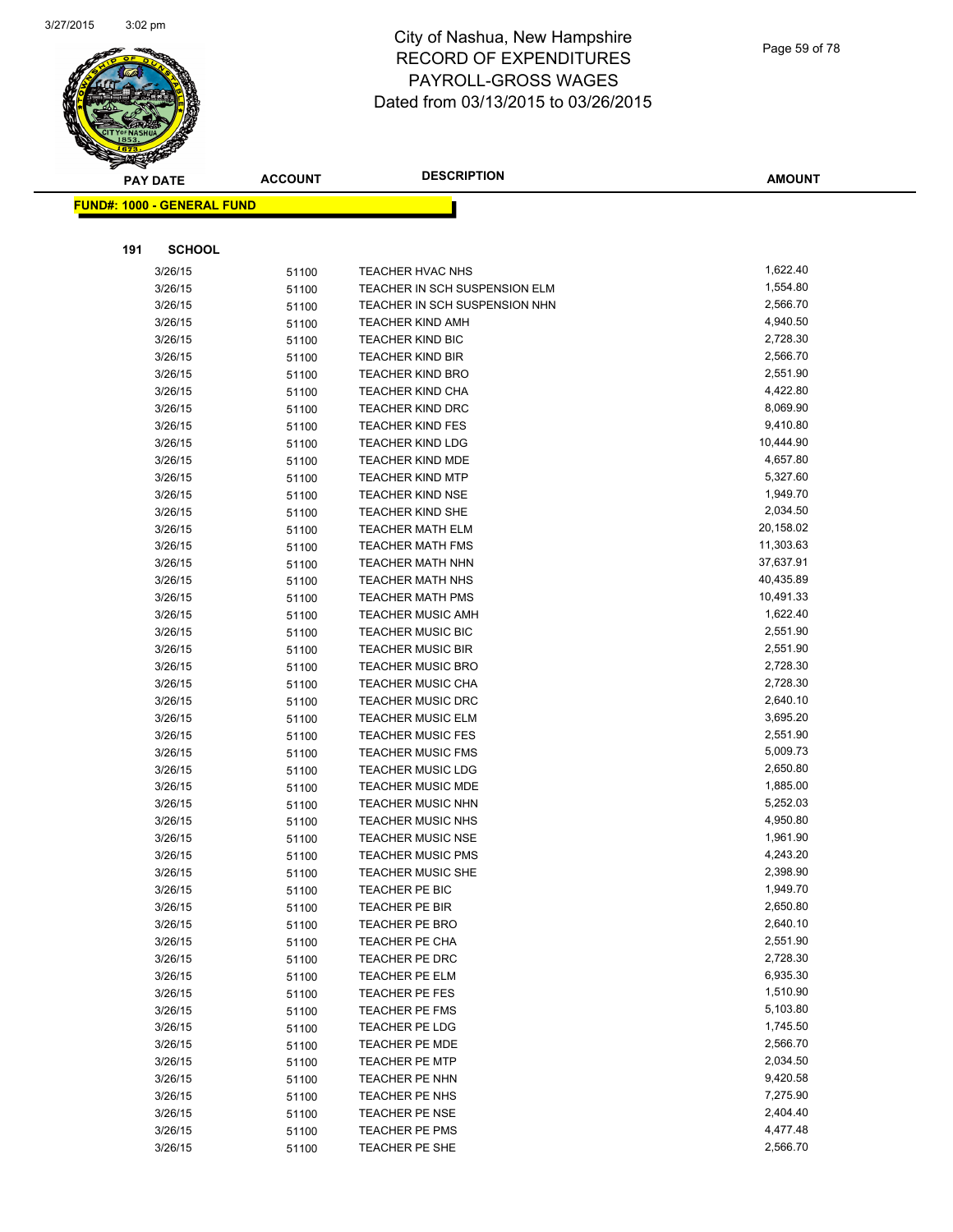

|     | <b>PAY DATE</b>            | <b>ACCOUNT</b> | <b>DESCRIPTION</b>           | <b>AMOUNT</b> |
|-----|----------------------------|----------------|------------------------------|---------------|
|     | FUND#: 1000 - GENERAL FUND |                |                              |               |
|     |                            |                |                              |               |
|     |                            |                |                              |               |
| 191 | <b>SCHOOL</b>              |                |                              |               |
|     | 3/26/15                    | 51100          | TEACHER PRESCHOOL BIC        | 8,133.40      |
|     | 3/26/15                    | 51100          | <b>TEACHER PRESCHOOL BRO</b> | 7,364.50      |
|     | 3/26/15                    | 51100          | <b>TEACHER PRESCHOOL DRC</b> | 4,297.40      |
|     | 3/26/15                    | 51100          | TEACHER PRESCHOOL MTP        | 2,728.30      |
|     | 3/26/15                    | 51100          | <b>TEACHER PRESCHOOL NHS</b> | 1,126.70      |
|     | 3/26/15                    | 51100          | <b>TEACHER PRESCHOOL NSE</b> | 5,620.21      |
|     | 3/26/15                    | 51100          | <b>TEACHER READ AMH</b>      | 2,816.70      |
|     | 3/26/15                    | 51100          | TEACHER READ BIC             | 5,190.50      |
|     | 3/26/15                    | 51100          | TEACHER READ BIR             | 2,728.30      |
|     | 3/26/15                    | 51100          | <b>TEACHER READ BRO</b>      | 1,414.50      |
|     | 3/26/15                    | 51100          | <b>TEACHER READ DRC</b>      | 2,816.70      |
|     | 3/26/15                    | 51100          | <b>TEACHER READ ELM</b>      | 6,041.10      |
|     | 3/26/15                    | 51100          | <b>TEACHER READ FES</b>      | 2,728.30      |
|     | 3/26/15                    | 51100          | <b>TEACHER READ FMS</b>      | 5,295.00      |
|     | 3/26/15                    | 51100          | <b>TEACHER READ LDG</b>      | 2,373.79      |
|     | 3/26/15                    | 51100          | <b>TEACHER READ MDE</b>      | 2,728.30      |
|     | 3/26/15                    | 51100          | <b>TEACHER READ MTP</b>      | 1,955.80      |
|     | 3/26/15                    | 51100          | TEACHER READ NHN             | 1,762.11      |
|     | 3/26/15                    | 51100          | <b>TEACHER READ NHS</b>      | 3,224.40      |
|     | 3/26/15                    | 51100          | <b>TEACHER READ NSE</b>      | 2,728.30      |
|     | 3/26/15                    | 51100          | <b>TEACHER READ PMS</b>      | 4,389.80      |
|     | 3/26/15                    | 51100          | <b>TEACHER READ SHE</b>      | 2,566.70      |
|     | 3/26/15                    | 51100          | <b>TEACHER SCIENCE ELM</b>   | 19,784.93     |
|     | 3/26/15                    | 51100          | <b>TEACHER SCIENCE FMS</b>   | 8,489.23      |
|     | 3/26/15                    | 51100          | <b>TEACHER SCIENCE NHN</b>   | 32,360.03     |
|     | 3/26/15                    | 51100          | <b>TEACHER SCIENCE NHS</b>   | 40,402.33     |
|     | 3/26/15                    | 51100          | <b>TEACHER SCIENCE PMS</b>   | 10,156.53     |
|     | 3/26/15                    | 51100          | TEACHER SOCIAL STUDIES ELM   | 15,004.04     |
|     | 3/26/15                    | 51100          | TEACHER SOCIAL STUDIES FMS   | 13,513.11     |
|     | 3/26/15                    | 51100          | TEACHER SOCIAL STUDIES NHN   | 33,517.83     |
|     | 3/26/15                    | 51100          | TEACHER SOCIAL STUDIES NHS   | 37,133.40     |
|     | 3/26/15                    | 51100          | TEACHER SOCIAL STUDIES PMS   | 11,056.33     |
|     | 3/26/15                    | 51100          | <b>TEACHER SPED BIC</b>      | 6,081.20      |
|     | 3/26/15                    | 51100          | <b>TEACHER SPED BIR</b>      | 5,127.20      |
|     | 3/26/15                    | 51100          | <b>TEACHER SPED BRO</b>      | 5,545.00      |
|     | 3/26/15                    | 51100          | TEACHER SPED CHA             | 10,224.60     |
|     | 3/26/15                    | 51100          | <b>TEACHER SPED DRC</b>      | 2,566.70      |
|     | 3/26/15                    | 51100          | <b>TEACHER SPED ELM</b>      | 19,898.63     |
|     | 3/26/15                    | 51100          | <b>TEACHER SPED FES</b>      | 5,327.60      |
|     | 3/26/15                    | 51100          | <b>TEACHER SPED FMS</b>      | 6,589.40      |
|     | 3/26/15                    | 51100          | <b>TEACHER SPED LDG</b>      | 2,204.20      |
|     | 3/26/15                    | 51100          | TEACHER SPED MDE             | 6,261.30      |
|     | 3/26/15                    | 51100          | <b>TEACHER SPED MTP</b>      | 5,280.20      |
|     | 3/26/15                    | 51100          | TEACHER SPED NHN             | 19,690.53     |
|     | 3/26/15                    | 51100          | TEACHER SPED NHS             | 31,289.53     |
|     | 3/26/15                    |                | <b>TEACHER SPED NSE</b>      | 1,961.90      |
|     | 3/26/15                    | 51100          | <b>TEACHER SPED PMS</b>      | 11,979.10     |
|     | 3/26/15                    | 51100          | <b>TEACHER SPED SHE</b>      | 5,280.20      |
|     | 3/26/15                    | 51100          | <b>TEACHER TECHED ELM</b>    | 8,360.50      |
|     |                            | 51100          | <b>TEACHER TECHED FMS</b>    | 5,383.40      |
|     | 3/26/15                    | 51100          | <b>TEACHER TECHED NHN</b>    | 8,221.03      |
|     | 3/26/15                    | 51100          |                              | 10,952.20     |
|     | 3/26/15                    | 51100          | TEACHER TECHED NHS           |               |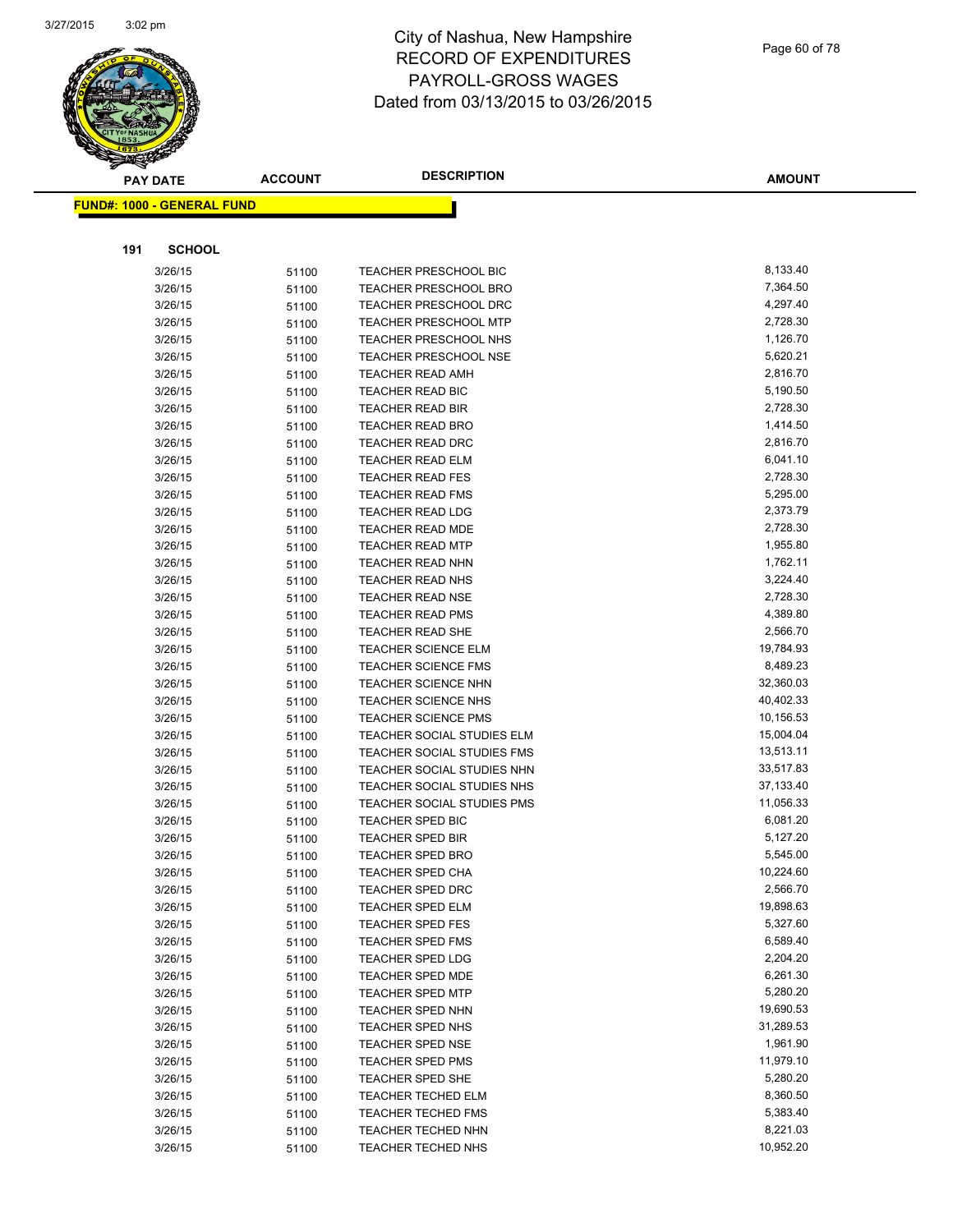

| <b>PAY DATE</b>                   | <b>ACCOUNT</b> | <b>DESCRIPTION</b>                                         | <b>AMOUNT</b>    |
|-----------------------------------|----------------|------------------------------------------------------------|------------------|
| <b>FUND#: 1000 - GENERAL FUND</b> |                |                                                            |                  |
|                                   |                |                                                            |                  |
|                                   |                |                                                            |                  |
| 191<br><b>SCHOOL</b>              |                |                                                            |                  |
| 3/26/15                           | 51100          | <b>TEACHER TECHED PMS</b>                                  | 5,456.60         |
| 3/26/15                           | 51100          | TEACHER TV PROD NHS                                        | 2,566.70         |
| 3/26/15                           | 51100          | <b>TEACHER VISION WID</b>                                  | 5,161.70         |
| 3/19/15                           | 51100          | TECH INTERGRATION ASST AMH                                 | 567.88           |
| 3/26/15                           | 51100          | TECH INTERGRATION ASST AMH                                 | 596.76           |
| 3/19/15                           | 51100          | TECH INTERGRATION ASST BIC                                 | 644.42           |
| 3/26/15                           | 51100          | TECH INTERGRATION ASST BIC                                 | 659.64           |
| 3/19/15                           | 51100          | <b>TECH INTERGRATION ASST CHA</b>                          | 547.80           |
| 3/26/15                           | 51100          | TECH INTERGRATION ASST CHA                                 | 552.37           |
| 3/19/15                           | 51100          | TECH INTERGRATION ASST FES                                 | 626.23           |
| 3/26/15                           | 51100          | TECH INTERGRATION ASST FES                                 | 621.05           |
| 3/19/15                           | 51100          | TECH INTERGRATION ASST LDG                                 | 562.60           |
| 3/26/15                           | 51100          | TECH INTERGRATION ASST LDG                                 | 567.29           |
| 3/19/15                           | 51100          | TECH INTERGRATION ASST MDE                                 | 621.05           |
| 3/26/15                           | 51100          | TECH INTERGRATION ASST MDE                                 | 621.05           |
| 3/19/15                           | 51100          | TECH INTERGRATION ASST NSE                                 | 600.24<br>600.24 |
| 3/26/15                           | 51100          | TECH INTERGRATION ASST NSE                                 | 556.94           |
| 3/19/15                           | 51100          | TECH INTERGRATION ASST SHE                                 |                  |
| 3/26/15                           | 51100          | TECH INTERGRATION ASST SHE                                 | 547.80<br>20.00  |
| 3/26/15<br>3/19/15                | 51200          | ATHLETIC EQUIPMENT MANAGER NHN<br>CLERICAL BOARD OF ED SUP | 849.03           |
| 3/26/15                           | 51200          | CLERICAL BOARD OF ED SUP                                   | 801.29           |
| 3/19/15                           | 51200          | CLERICAL PRINCIPAL NHN                                     | 257.55           |
| 3/26/15                           | 51200<br>51200 | CLERICAL PRINCIPAL NHN                                     | 257.55           |
| 3/19/15                           | 51200          | CLERICAL VOLUNTEER SUP                                     | 369.15           |
| 3/26/15                           | 51200          | CLERICAL VOLUNTEER SUP                                     | 369.15           |
| 3/19/15                           | 51200          | <b>CROSSING GUARD WPO</b>                                  | 1,915.80         |
| 3/26/15                           | 51200          | <b>CROSSING GUARD WPO</b>                                  | 1,958.15         |
| 3/19/15                           | 51200          | <b>CUSTODIAN CHA</b>                                       | 339.00           |
| 3/26/15                           | 51200          | <b>CUSTODIAN CHA</b>                                       | 339.00           |
| 3/19/15                           | 51200          | <b>CUSTODIAN HEAD AMH</b>                                  | 15.40            |
| 3/19/15                           | 51200          | <b>CUSTODIAN HEAD MTP</b>                                  | 107.80           |
| 3/26/15                           | 51200          | <b>CUSTODIAN HEAD MTP</b>                                  | 30.80            |
| 3/19/15                           | 51200          | <b>CUSTODIAN MTP</b>                                       | 15.40            |
| 3/26/15                           | 51200          | <b>CUSTODIAN MTP</b>                                       | 15.40            |
| 3/19/15                           | 51200          | <b>CUSTODIAN NHN</b>                                       | 323.60           |
| 3/26/15                           | 51200          | <b>CUSTODIAN NHN</b>                                       | 323.60           |
| 3/19/15                           | 51200          | <b>CUSTODIAN PMS</b>                                       | 15.40            |
| 3/26/15                           | 51200          | DATA ANALYST                                               | 1,421.51         |
| 3/19/15                           | 51200          | FOOD SERVICE ASST PT AMH                                   | 36.40            |
| 3/26/15                           | 51200          | FOOD SERVICE ASST PT AMH                                   | 45.50            |
| 3/19/15                           | 51200          | FOOD SERVICE ASST PT CHA                                   | 45.50            |
| 3/26/15                           | 51200          | FOOD SERVICE ASST PT CHA                                   | 45.50            |
| 3/19/15                           | 51200          | FOOD SERVICE ASST PT FMS                                   | 67.75            |
| 3/26/15                           | 51200          | FOOD SERVICE ASST PT FMS                                   | 83.15            |
| 3/19/15                           | 51200          | FOOD SERVICE ASST PT MDE                                   | 11.38            |
| 3/26/15                           | 51200          | FOOD SERVICE ASST PT MDE                                   | 11.38            |
| 3/19/15                           | 51200          | FOOD SERVICE ASST PT NSE                                   | 18.20            |
| 3/26/15                           | 51200          | FOOD SERVICE ASST PT NSE                                   | 22.75            |
| 3/19/15                           | 51200          | FOOD SERVICE COOK LDG                                      | 51.60            |
| 3/26/15                           | 51200          | FOOD SERVICE COOK LDG                                      | 51.60            |
| 3/26/15                           | 51200          | GUIDANCE COUNSELOR ELM                                     | 350.00           |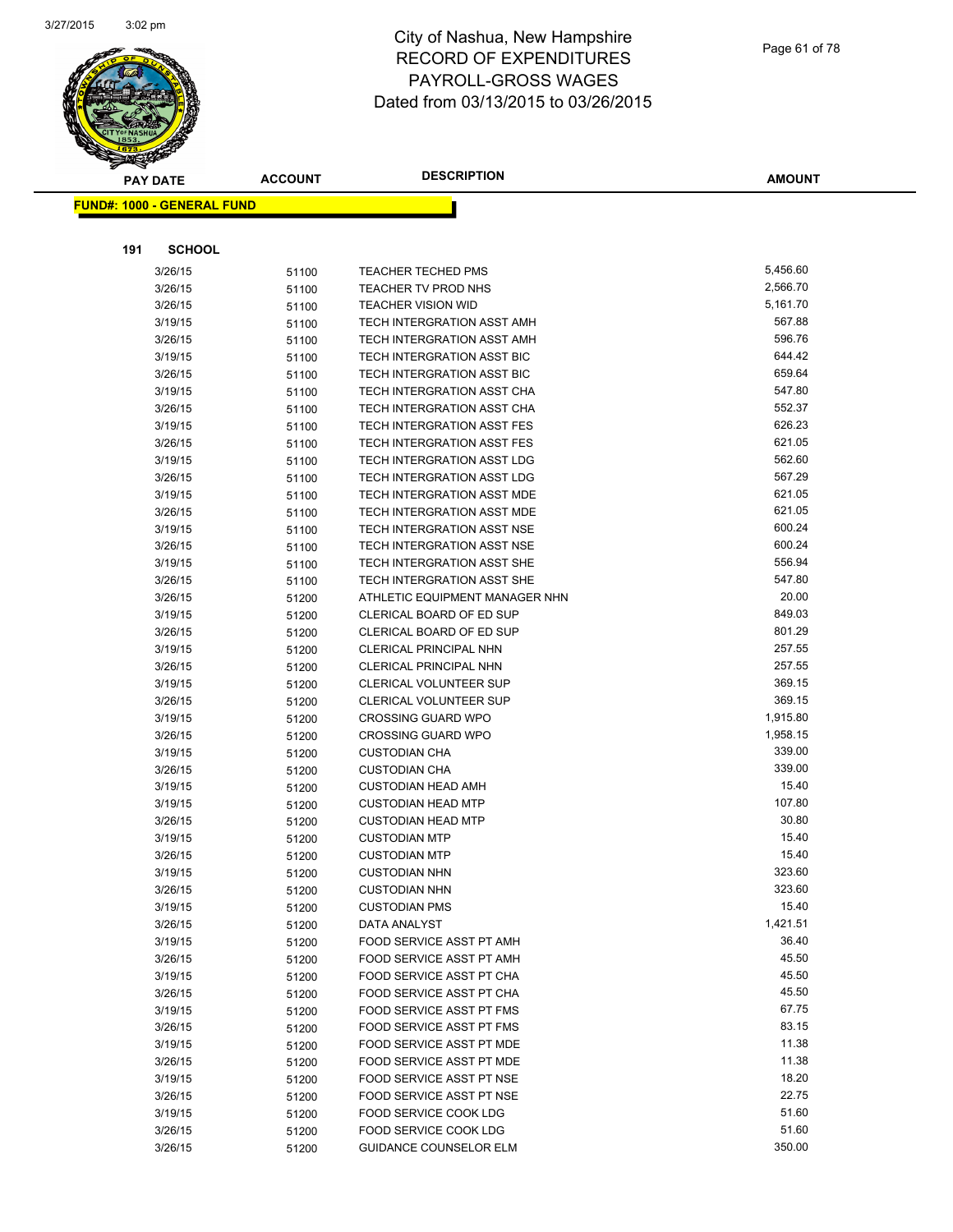

| ΞS     |  |  |
|--------|--|--|
|        |  |  |
| 6/2015 |  |  |
|        |  |  |
|        |  |  |

| <b>PAY DATE</b>                   | <b>ACCOUNT</b> | <b>DESCRIPTION</b>                                   | <b>AMOUNT</b>    |
|-----------------------------------|----------------|------------------------------------------------------|------------------|
| <b>FUND#: 1000 - GENERAL FUND</b> |                |                                                      |                  |
|                                   |                |                                                      |                  |
|                                   |                |                                                      |                  |
| 191<br><b>SCHOOL</b>              |                |                                                      |                  |
| 3/26/15                           | 51200          | GUIDANCE COUNSELOR NHS                               | 802.91           |
| 3/19/15                           | 51200          | <b>INSTRUMENTAL MUSIC</b>                            | 987.50           |
| 3/26/15                           | 51200          | <b>INSTRUMENTAL MUSIC</b>                            | 1,087.50         |
| 3/19/15                           | 51200          | LUNCH MONITOR AMH                                    | 474.14           |
| 3/26/15                           | 51200          | <b>LUNCH MONITOR AMH</b>                             | 443.06           |
| 3/19/15                           | 51200          | LUNCH MONITOR BIC                                    | 720.49           |
| 3/26/15                           | 51200          | LUNCH MONITOR BIC                                    | 745.92           |
| 3/19/15                           | 51200          | LUNCH MONITOR BIR                                    | 851.01           |
| 3/26/15                           | 51200          | LUNCH MONITOR BIR                                    | 870.78           |
| 3/19/15                           | 51200          | LUNCH MONITOR BRO                                    | 271.20           |
| 3/26/15                           | 51200          | LUNCH MONITOR BRO                                    | 339.00           |
| 3/19/15                           | 51200          | LUNCH MONITOR CHA                                    | 700.61           |
| 3/26/15                           | 51200          | LUNCH MONITOR CHA                                    | 678.00           |
| 3/19/15                           | 51200          | LUNCH MONITOR DRC                                    | 490.40           |
| 3/26/15                           | 51200          | LUNCH MONITOR DRC                                    | 503.01           |
| 3/19/15                           | 51200          | <b>LUNCH MONITOR ELM</b>                             | 293.84           |
| 3/26/15                           | 51200          | LUNCH MONITOR ELM                                    | 310.80           |
| 3/19/15                           | 51200          | <b>LUNCH MONITOR FES</b>                             | 956.55           |
| 3/26/15                           | 51200          | LUNCH MONITOR FES                                    | 921.88           |
| 3/19/15                           | 51200          | LUNCH MONITOR FMS                                    | 131.10           |
| 3/26/15                           | 51200          | LUNCH MONITOR FMS                                    | 273.50           |
| 3/19/15                           | 51200          | LUNCH MONITOR LDG                                    | 839.27           |
| 3/26/15                           | 51200          | LUNCH MONITOR LDG                                    | 799.76<br>538.06 |
| 3/19/15                           | 51200          | LUNCH MONITOR MDE                                    | 724.25           |
| 3/26/15                           | 51200          | LUNCH MONITOR MDE                                    | 491.22           |
| 3/19/15                           | 51200          | <b>LUNCH MONITOR MTP</b><br><b>LUNCH MONITOR MTP</b> | 424.69           |
| 3/26/15<br>3/19/15                | 51200          | LUNCH MONITOR NHN                                    | 282.50           |
| 3/26/15                           | 51200          | LUNCH MONITOR NHN                                    | 226.00           |
| 3/19/15                           | 51200<br>51200 | LUNCH MONITOR NHS                                    | 327.71           |
| 3/26/15                           | 51200          | LUNCH MONITOR NHS                                    | 378.58           |
| 3/19/15                           | 51200          | LUNCH MONITOR NSE                                    | 384.20           |
| 3/26/15                           | 51200          | LUNCH MONITOR NSE                                    | 452.00           |
| 3/19/15                           | 51200          | LUNCH MONITOR PMS                                    | 268.38           |
| 3/26/15                           | 51200          | LUNCH MONITOR PMS                                    | 282.50           |
| 3/19/15                           | 51200          | LUNCH MONITOR SHE                                    | 596.06           |
| 3/26/15                           | 51200          | LUNCH MONITOR SHE                                    | 580.01           |
| 3/26/15                           | 51200          | <b>NURSE FES</b>                                     | 770.68           |
| 3/19/15                           | 51200          | PARA ALT PMS                                         | 64.68            |
| 3/26/15                           | 51200          | PARA ALT PMS                                         | 64.68            |
| 3/19/15                           | 51200          | PARA DW SPEC ED BIR                                  | 299.93           |
| 3/26/15                           | 51200          | PARA DW SPEC ED BIR                                  | 283.08           |
| 3/19/15                           | 51200          | PARA DW SPEC ED BRO                                  | 18.20            |
| 3/26/15                           | 51200          | PARA DW SPEC ED BRO                                  | 22.75            |
| 3/19/15                           | 51200          | PARA DW SPEC ED MTP                                  | 168.50           |
| 3/26/15                           | 51200          | PARA DW SPEC ED MTP                                  | 175.24           |
| 3/19/15                           | 51200          | PARA DW SPEC ED PMS                                  | 16.17            |
| 3/19/15                           | 51200          | PARA ELL FES                                         | 34.13            |
| 3/26/15                           | 51200          | PARA ELL FES                                         | 34.13            |
| 3/19/15                           | 51200          | PARA INST AMH                                        | 733.69           |
| 3/26/15                           | 51200          | PARA INST AMH                                        | 772.42           |
| 3/19/15                           | 51200          | PARA INST BIC                                        | 643.54           |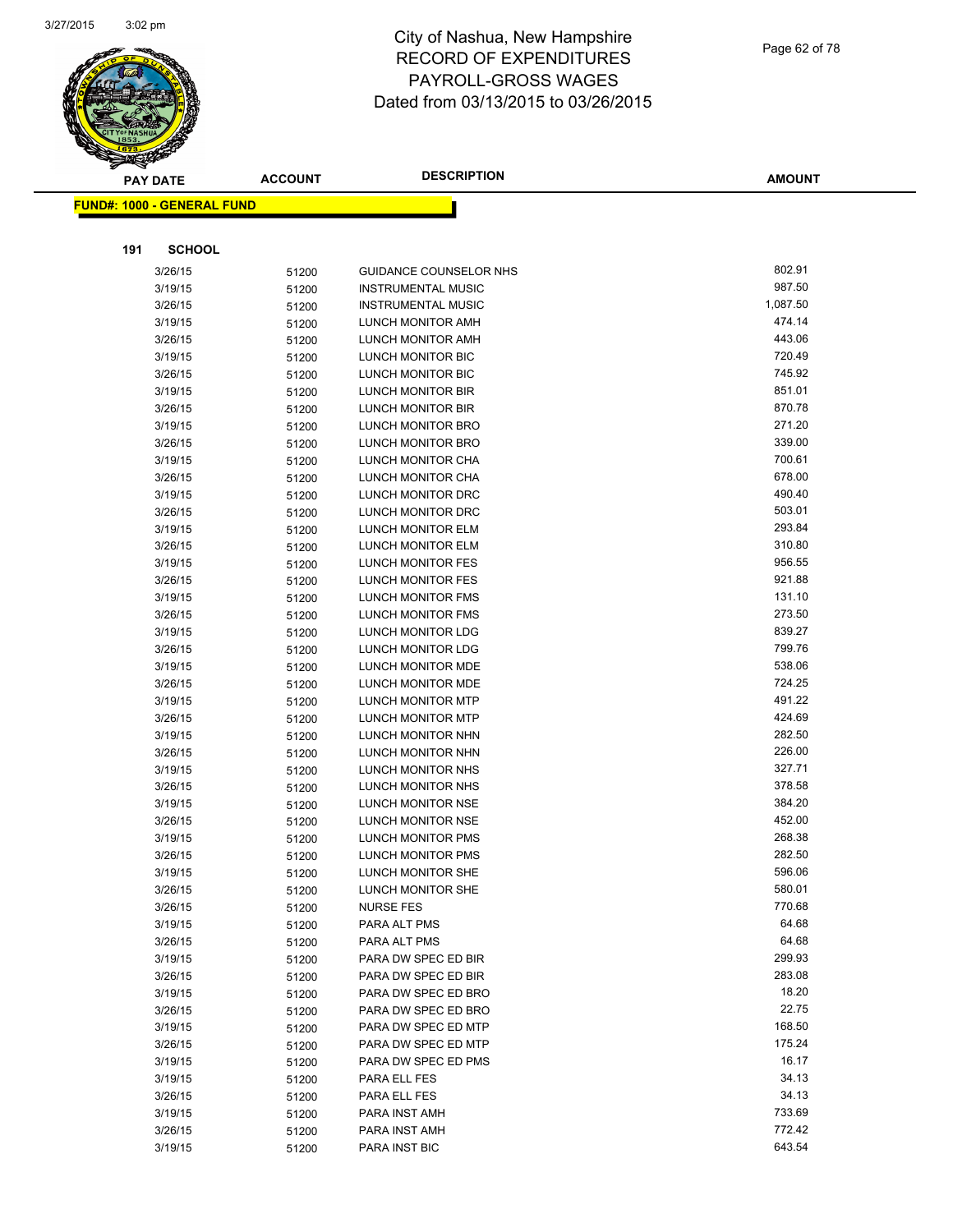

| ॼ   | <b>PAY DATE</b>                   | <b>ACCOUNT</b> | <b>DESCRIPTION</b>               | <b>AMOUNT</b>   |
|-----|-----------------------------------|----------------|----------------------------------|-----------------|
|     | <b>FUND#: 1000 - GENERAL FUND</b> |                |                                  |                 |
|     |                                   |                |                                  |                 |
|     |                                   |                |                                  |                 |
| 191 | <b>SCHOOL</b>                     |                |                                  |                 |
|     | 3/26/15                           | 51200          | PARA INST BIC                    | 384.75          |
|     | 3/19/15                           | 51200          | PARA INST BIR                    | 45.50           |
|     | 3/26/15                           | 51200          | PARA INST BIR                    | 45.50           |
|     | 3/19/15                           | 51200          | PARA INST DRC                    | 79.10           |
|     | 3/26/15                           | 51200          | PARA INST DRC                    | 66.26           |
|     | 3/19/15                           | 51200          | PARA INST FES                    | 27.30           |
|     | 3/26/15                           | 51200          | PARA INST FES                    | 34.13           |
|     | 3/19/15                           | 51200          | PARA INST FMS                    | 18.20           |
|     | 3/26/15                           | 51200          | PARA INST FMS                    | 22.75           |
|     | 3/19/15                           | 51200          | PARA INST LDG                    | 34.13           |
|     | 3/26/15                           | 51200          | PARA INST LDG                    | 34.13           |
|     | 3/19/15                           | 51200          | PARA INST MTP                    | 339.06          |
|     | 3/26/15                           | 51200          | PARA INST MTP                    | 329.79          |
|     | 3/19/15                           | 51200          | PARA INST NHN                    | 291.40          |
|     | 3/26/15                           | 51200          | PARA INST NHN                    | 300.22          |
|     | 3/19/15                           | 51200          | PARA INST PMS                    | 45.50           |
|     | 3/26/15                           | 51200          | PARA INST PMS                    | 61.67<br>264.60 |
|     | 3/19/15                           | 51200          | PARA INST SHE                    | 378.00          |
|     | 3/26/15                           | 51200          | PARA INST SHE                    | 273.45          |
|     | 3/19/15                           | 51200          | PARA LIB NHN                     | 273.45          |
|     | 3/26/15                           | 51200          | PARA LIB NHN                     | 220.69          |
|     | 3/19/15                           | 51200          | PARA LIB PMS                     | 254.64          |
|     | 3/26/15                           | 51200          | PARA LIB PMS                     | 193.38          |
|     | 3/19/15<br>3/26/15                | 51200          | PARA MEDIA NHS<br>PARA MEDIA NHS | 196.66          |
|     | 3/19/15                           | 51200          | PARA MUSIC FMS                   | 317.88          |
|     | 3/26/15                           | 51200          | PARA MUSIC FMS                   | 282.57          |
|     | 3/19/15                           | 51200<br>51200 | PARA PRE SCH BIC                 | 2,684.27        |
|     | 3/26/15                           | 51200          | PARA PRE SCH BIC                 | 2,701.35        |
|     | 3/19/15                           | 51200          | PARA PRE SCH BRO                 | 1,578.54        |
|     | 3/26/15                           | 51200          | PARA PRE SCH BRO                 | 1,559.52        |
|     | 3/19/15                           | 51200          | PARA PRE SCH DRC                 | 2,436.05        |
|     | 3/26/15                           | 51200          | PARA PRE SCH DRC                 | 2,336.78        |
|     | 3/19/15                           | 51200          | PARA PRE SCH MTP                 | 1,038.92        |
|     | 3/26/15                           | 51200          | PARA PRE SCH MTP                 | 1,024.59        |
|     | 3/19/15                           | 51200          | PARA PRE SCH NSE                 | 4,018.94        |
|     | 3/26/15                           | 51200          | PARA PRE SCH NSE                 | 4,093.32        |
|     | 3/19/15                           | 51200          | PARA TTI DRC                     | 210.50          |
|     | 3/26/15                           | 51200          | PARA TTI DRC                     | 196.91          |
|     | 3/19/15                           | 51200          | PARA TTI LDG                     | 46.20           |
|     | 3/26/15                           | 51200          | PARA TTI LDG                     | 77.00           |
|     | 3/26/15                           | 51200          | SCHOOL PSYCHOLOGIST WID          | 4,031.76        |
|     | 3/26/15                           | 51200          | SPECIAL EDUCATION TUTOR          | 200.00          |
|     | 3/26/15                           | 51200          | SPEECH LANG PATHOLOGIST WID      | 13,359.24       |
|     | 3/26/15                           | 51200          | STUDENT ACTIVITY COORD NHN       | 2,443.70        |
|     | 3/19/15                           | 51200          | SUB CLERICAL                     | 356.41          |
|     | 3/26/15                           | 51200          | <b>SUB CLERICAL</b>              | 488.19          |
|     | 3/19/15                           | 51200          | <b>SUB LUNCH MONITOR</b>         | 34.13           |
|     | 3/26/15                           | 51200          | <b>SUB LUNCH MONITOR</b>         | 34.13           |
|     | 3/19/15                           | 51200          | <b>SUB TEACHER</b>               | 275.00          |
|     | 3/26/15                           | 51200          | SUB TEACHER                      | 312.50          |
|     | 3/26/15                           | 51200          | TEACHER ART NHN                  | 1,180.13        |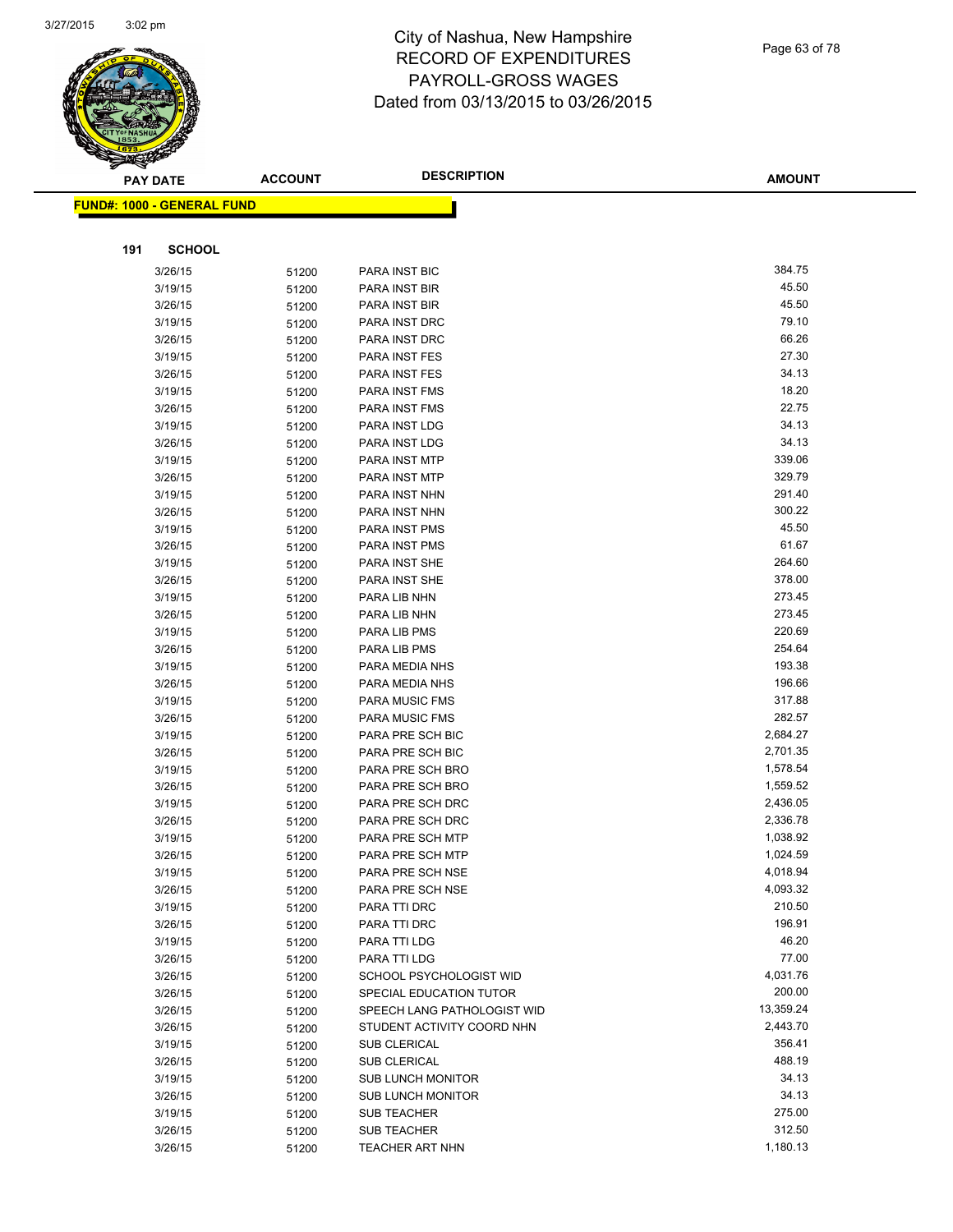

Page 64 of 78

| <b>PAY DATE</b> |                                   | <b>ACCOUNT</b> | <b>DESCRIPTION</b>                | <b>AMOUNT</b> |
|-----------------|-----------------------------------|----------------|-----------------------------------|---------------|
|                 | <b>FUND#: 1000 - GENERAL FUND</b> |                |                                   |               |
|                 |                                   |                |                                   |               |
| 191             | <b>SCHOOL</b>                     |                |                                   |               |
|                 | 3/26/15                           | 51200          | TEACHER BEHAVIOR SPEC WID         | 1,026.69      |
|                 | 3/26/15                           | 51200          | TEACHER BIO TEC NHN               | 520.60        |
|                 | 3/26/15                           | 51200          | <b>TEACHER ENGLISH NHN</b>        | 1,283.40      |
|                 | 3/26/15                           | 51200          | <b>TEACHER ENGLISH NHS</b>        | 276.62        |
|                 | 3/26/15                           | 51200          | <b>TEACHER FOREIGN LANG FMS</b>   | 959.60        |
|                 | 3/26/15                           | 51200          | <b>TEACHER GR2 SHE</b>            | 150.00        |
|                 | 3/26/15                           | 51200          | <b>TEACHER GR3 CHA</b>            | 300.00        |
|                 | 3/26/15                           | 51200          | TEACHER IN SCH SUSPENSION ELM     | 150.00        |
|                 | 3/26/15                           | 51200          | TEACHER IN SCH SUSPENSION NHN     | 129.00        |
|                 | 3/26/15                           | 51200          | TEACHER INST SPED WID             | 1,899.00      |
|                 | 3/26/15                           | 51200          | <b>TEACHER KIND BIC</b>           | 2,311.11      |
|                 | 3/26/15                           | 51200          | <b>TEACHER KIND BIR</b>           | 881.10        |
|                 | 3/26/15                           | 51200          | <b>TEACHER MATH FMS</b>           | 445.58        |
|                 | 3/26/15                           | 51200          | <b>TEACHER MATH NHN</b>           | 1,133.20      |
|                 | 3/26/15                           | 51200          | <b>TEACHER MUSIC AMH</b>          | 175.00        |
|                 | 3/26/15                           | 51200          | <b>TEACHER MUSIC DRC</b>          | 312.50        |
|                 | 3/26/15                           | 51200          | <b>TEACHER MUSIC ELM</b>          | 825.30        |
|                 | 3/26/15                           | 51200          | <b>TEACHER MUSIC MTP</b>          | 1,199.42      |
|                 | 3/26/15                           | 51200          | TEACHER PE NHS                    | 236.54        |
|                 | 3/26/15                           | 51200          | <b>TEACHER READ ELM</b>           | 1,612.20      |
|                 | 3/26/15                           | 51200          | <b>TEACHER SCIENCE NHN</b>        | 330.00        |
|                 | 3/26/15                           | 51200          | TEACHER SOCIAL STUDIES NHN        | 906.25        |
|                 | 3/26/15                           | 51200          | <b>TEACHER SOCIAL STUDIES NHS</b> | 25.00         |
|                 | 3/26/15                           | 51200          | TEACHER SPED NHN                  | 5,438.10      |
|                 | 3/26/15                           | 51200          | TEACHER SPED NHS                  | 881.10        |
|                 | 3/26/15                           | 51200          | <b>TEACHER VISION WIDE</b>        | 1,091.33      |
|                 | 3/19/15                           | 51300          | OVERTIME-REGULAR                  | 6,963.02      |
|                 | 3/26/15                           | 51300          | OVERTIME-REGULAR                  | 5,752.27      |
|                 | 3/19/15                           | 51400          | <b>WAGES TEMP-SEASONAL</b>        | 1,288.00      |
|                 | 3/26/15                           | 51400          | WAGES TEMP-SEASONAL               | 1,159.20      |
|                 | 3/19/15                           | 51412          | <b>WAGES PER DIEM</b>             | 40,632.52     |
|                 | 3/26/15                           | 51412          | <b>WAGES PER DIEM</b>             | 41,191.39     |
|                 | 3/26/15                           | 51500          | ELECTED SCHOOL BOARD              | 9,000.00      |
|                 | 3/19/15                           | 51600          | <b>LONGEVITY</b>                  | 2,966.01      |
|                 | 3/26/15                           | 51600          | <b>LONGEVITY</b>                  | 2,966.01      |
|                 | 3/26/15                           | 51650          | ADDITIONAL HOURS                  | 1,782.45      |
|                 | 3/26/15                           | 51700          | <b>STIPENDS</b>                   | 153.43        |
|                 | 3/26/15                           | 55118          | TELEPHONE-CELLULAR                | 2,600.00      |
|                 |                                   |                |                                   |               |

#### **TOTAL 191 - SCHOOL \$3,243,582.73**

**TOTAL FUND 1000 - GENERAL FUND \$5,113,648.32** 

#### **FUND#: 2100 - FOOD SERVICES FUND**

| 3/19/15 | 51100 | CLERICAL FOOD SERVICE NHS    | 709.90 |
|---------|-------|------------------------------|--------|
| 3/26/15 | 51100 | CLERICAL FOOD SERVICE NHS    | 709.90 |
| 3/19/15 | 51100 | DELIVERY DRIVER FOOD SERVICE | 786.65 |
| 3/26/15 | 51100 | DELIVERY DRIVER FOOD SERVICE | 786.65 |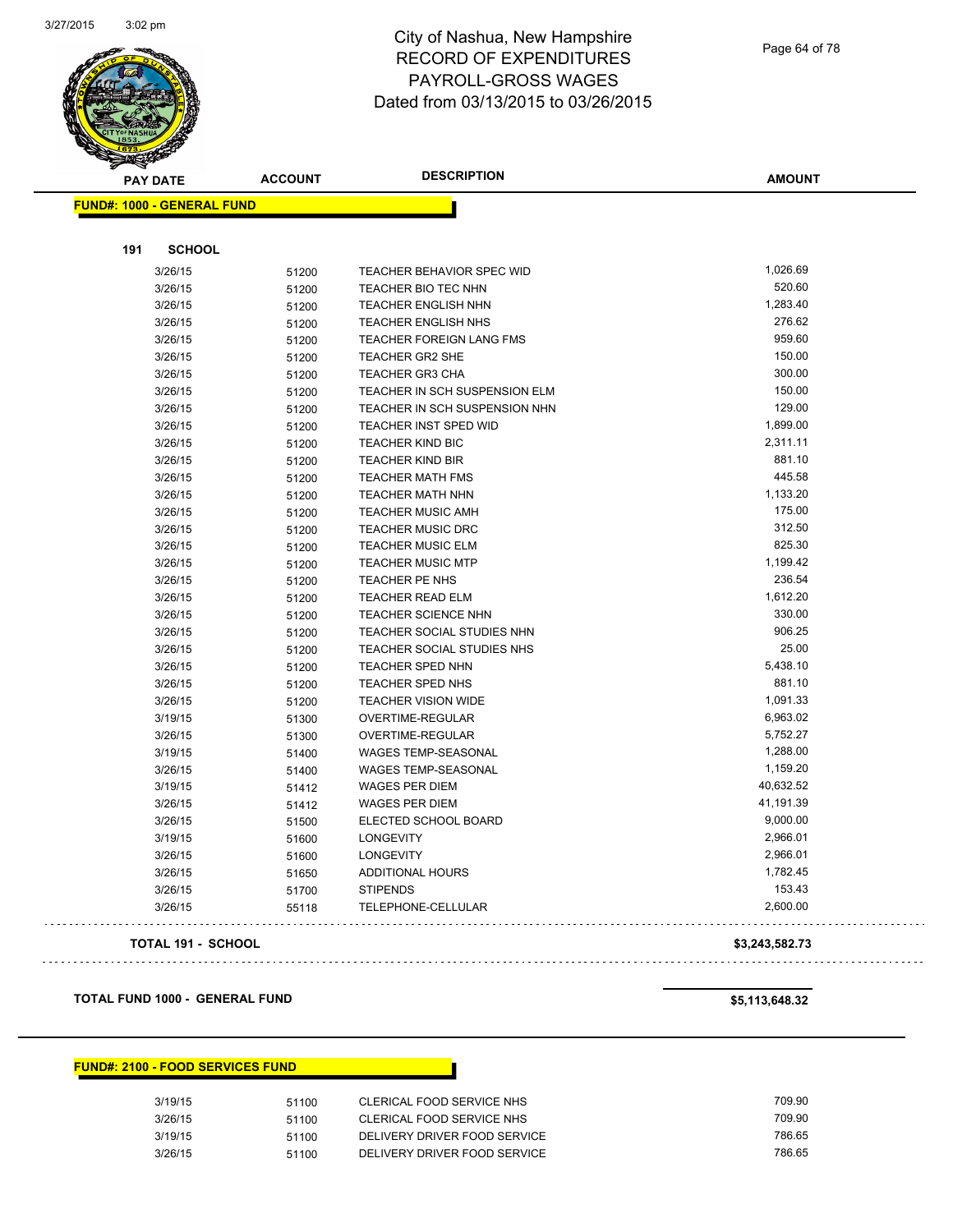

**AMOUNT**

| <b>FUND#: 2100 - FOOD SERVICES FUND</b> |       |                                      |           |
|-----------------------------------------|-------|--------------------------------------|-----------|
|                                         |       |                                      |           |
| 3/26/15                                 | 51100 | DIRECTOR FOOD SERVICE                | 2,930.90  |
| 3/26/15                                 | 51100 | <b>FOOD SERVICE BUSINESS MANAGER</b> | 2,085.30  |
| 3/19/15                                 | 51100 | FOOD SERVICE COOK AMH                | 491.40    |
| 3/26/15                                 | 51100 | FOOD SERVICE COOK AMH                | 491.40    |
| 3/19/15                                 | 51100 | FOOD SERVICE COOK BIC                | 491.40    |
| 3/26/15                                 | 51100 | FOOD SERVICE COOK BIC                | 491.40    |
| 3/19/15                                 | 51100 | <b>FOOD SERVICE COOK BIR</b>         | 491.40    |
| 3/26/15                                 | 51100 | FOOD SERVICE COOK BIR                | 491.40    |
| 3/19/15                                 | 51100 | FOOD SERVICE COOK BRO                | 484.38    |
| 3/26/15                                 | 51100 | FOOD SERVICE COOK BRO                | 491.40    |
| 3/19/15                                 | 51100 | FOOD SERVICE COOK CHA                | 484.38    |
| 3/26/15                                 | 51100 | FOOD SERVICE COOK CHA                | 491.40    |
| 3/19/15                                 | 51100 | FOOD SERVICE COOK DRC                | 491.40    |
| 3/26/15                                 | 51100 | FOOD SERVICE COOK DRC                | 491.40    |
| 3/19/15                                 | 51100 | FOOD SERVICE COOK ELM                | 989.46    |
| 3/26/15                                 | 51100 | FOOD SERVICE COOK ELM                | 1,003.80  |
| 3/19/15                                 | 51100 | FOOD SERVICE COOK FES                | 423.00    |
| 3/26/15                                 | 51100 | FOOD SERVICE COOK FES                | 432.26    |
| 3/19/15                                 | 51100 | <b>FOOD SERVICE COOK FMS</b>         | 487.56    |
| 3/26/15                                 | 51100 | <b>FOOD SERVICE COOK FMS</b>         | 501.90    |
| 3/19/15                                 | 51100 | FOOD SERVICE COOK LDG                | 473.90    |
| 3/26/15                                 | 51100 | FOOD SERVICE COOK LDG                | 473.90    |
| 3/19/15                                 | 51100 | <b>FOOD SERVICE COOK MDE</b>         | 467.13    |
| 3/26/15                                 | 51100 | FOOD SERVICE COOK MDE                | 473.90    |
| 3/19/15                                 | 51100 | FOOD SERVICE COOK NHN                | 1,024.90  |
| 3/26/15                                 | 51100 | FOOD SERVICE COOK NHN                | 965.65    |
| 3/19/15                                 | 51100 | FOOD SERVICE COOK NHS                | 963.49    |
| 3/26/15                                 | 51100 | FOOD SERVICE COOK NHS                | 973.35    |
| 3/19/15                                 | 51100 | FOOD SERVICE COOK NSE                | 470.40    |
| 3/26/15                                 | 51100 | <b>FOOD SERVICE COOK NSE</b>         | 470.40    |
| 3/19/15                                 | 51100 | <b>FOOD SERVICE COOK PMS</b>         | 501.90    |
| 3/26/15                                 | 51100 | <b>FOOD SERVICE COOK PMS</b>         | 501.90    |
| 3/19/15                                 | 51100 | FOOD SERVICE COOK SHE                | 473.90    |
| 3/26/15                                 | 51100 | FOOD SERVICE COOK SHE                | 473.90    |
| 3/26/15                                 | 51100 | FOOD SERVICE SITE CORD               | 11,439.20 |
| 3/19/15                                 | 51100 | <b>FOOD SERVICECOOK MTP</b>          | 449.67    |
| 3/26/15                                 | 51100 | <b>FOOD SERVICECOOK MTP</b>          | 452.90    |
| 3/19/15                                 | 51200 | <b>FOOD SERVICE ASST PT AMH</b>      | 523.25    |
| 3/26/15                                 | 51200 | FOOD SERVICE ASST PT AMH             | 558.74    |
| 3/19/15                                 | 51200 | FOOD SERVICE ASST PT BIC             | 538.51    |
| 3/26/15                                 | 51200 | FOOD SERVICE ASST PT BIC             | 541.60    |
| 3/19/15                                 | 51200 | FOOD SERVICE ASST PT BIR             | 425.65    |
| 3/26/15                                 | 51200 | FOOD SERVICE ASST PT BIR             | 425.65    |
| 3/19/15                                 | 51200 | FOOD SERVICE ASST PT BRO             | 348.99    |
| 3/26/15                                 | 51200 | FOOD SERVICE ASST PT BRO             | 354.90    |
| 3/19/15                                 | 51200 | FOOD SERVICE ASST PT CHA             | 526.32    |
| 3/26/15                                 | 51200 | FOOD SERVICE ASST PT CHA             | 532.35    |
| 3/19/15                                 | 51200 | FOOD SERVICE ASST PT DRC             | 672.98    |
| 3/26/15                                 | 51200 | FOOD SERVICE ASST PT DRC             | 627.93    |
| 3/19/15                                 | 51200 | FOOD SERVICE ASST PT ELM             | 2,342.64  |
| 3/26/15                                 | 51200 | FOOD SERVICE ASST PT ELM             | 2,362.50  |
| 3/19/15                                 | 51200 | FOOD SERVICE ASST PT FES             | 889.89    |
| 3/26/15                                 | 51200 | FOOD SERVICE ASST PT FES             | 895.80    |
| 3/19/15                                 | 51200 | FOOD SERVICE ASST PT FMS             | 2,427.25  |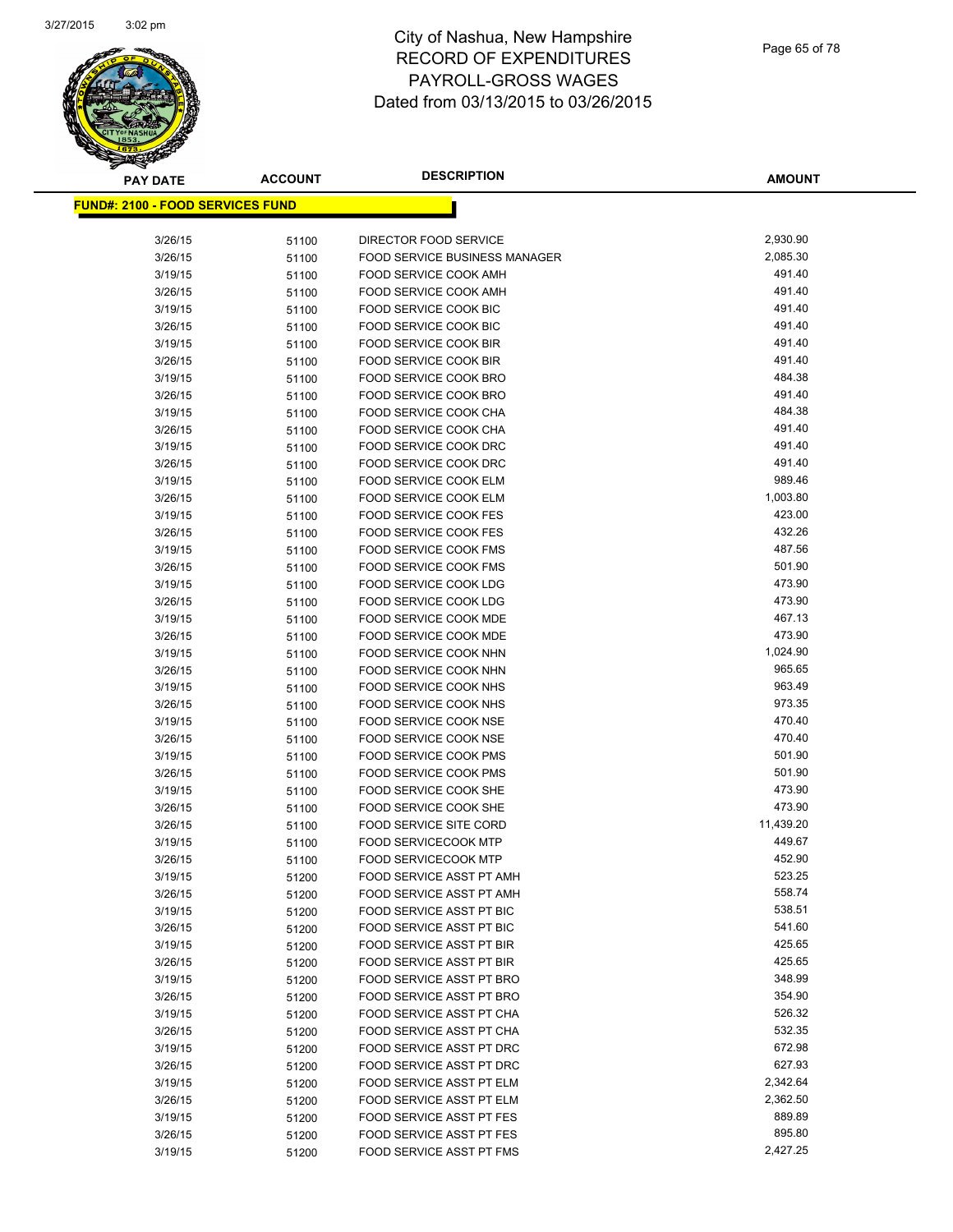

Page 66 of 78

| <b>PAY DATE</b>                         | <b>ACCOUNT</b> | <b>DESCRIPTION</b>              | <b>AMOUNT</b> |
|-----------------------------------------|----------------|---------------------------------|---------------|
| <b>FUND#: 2100 - FOOD SERVICES FUND</b> |                |                                 |               |
|                                         |                |                                 |               |
| 3/26/15                                 | 51200          | FOOD SERVICE ASST PT FMS        | 2,607.48      |
| 3/19/15                                 | 51200          | <b>FOOD SERVICE ASST PT LDG</b> | 938.51        |
| 3/26/15                                 | 51200          | FOOD SERVICE ASST PT LDG        | 941.40        |
| 3/19/15                                 | 51200          | FOOD SERVICE ASST PT MDE        | 532.66        |
| 3/26/15                                 | 51200          | FOOD SERVICE ASST PT MDE        | 566.71        |
| 3/19/15                                 | 51200          | FOOD SERVICE ASST PT MTP        | 477.25        |
| 3/26/15                                 | 51200          | <b>FOOD SERVICE ASST PT MTP</b> | 387.59        |
| 3/19/15                                 | 51200          | <b>FOOD SERVICE ASST PT NHN</b> | 4,594.66      |
| 3/26/15                                 | 51200          | FOOD SERVICE ASST PT NHN        | 4,796.69      |
| 3/19/15                                 | 51200          | FOOD SERVICE ASST PT NHS        | 4,193.54      |
| 3/26/15                                 | 51200          | FOOD SERVICE ASST PT NHS        | 4,558.52      |
| 3/19/15                                 | 51200          | FOOD SERVICE ASST PT NSE        | 289.25        |
| 3/26/15                                 | 51200          | FOOD SERVICE ASST PT NSE        | 292.14        |
| 3/19/15                                 | 51200          | <b>FOOD SERVICE ASST PT PMS</b> | 2,281.62      |
| 3/26/15                                 | 51200          | <b>FOOD SERVICE ASST PT PMS</b> | 2,359.00      |
| 3/19/15                                 | 51200          | FOOD SERVICE ASST PT SHE        | 538.72        |
| 3/26/15                                 | 51200          | FOOD SERVICE ASST PT SHE        | 527.15        |
| 3/19/15                                 | 51300          | <b>OVERTIME-REGULAR</b>         | 244.58        |
| 3/26/15                                 | 51300          | <b>OVERTIME-REGULAR</b>         | 217.49        |
| 3/19/15                                 | 51412          | <b>WAGES PER DIEM</b>           | 2,689.98      |
| 3/26/15                                 | 51412          | <b>WAGES PER DIEM</b>           | 2,897.12      |
| 3/26/15                                 | 55118          | <b>TELEPHONE-CELLULAR</b>       | 80.00         |
|                                         |                |                                 |               |

**TOTAL FUND 2100 - FOOD SERVICES FUND \$90,787.44** 

**FUND#: 2201 - DRIVERS EDUCATION FUND**

| 3/26/15 | 51200 | ADULT ED DIPOLMA INST      | 650.00 |
|---------|-------|----------------------------|--------|
| 3/19/15 | 51200 | DRIVER INSTRUCTOR          | 375.00 |
| 3/26/15 | 51200 | DRIVER INSTRUCTOR          | 400.00 |
| 3/26/15 | 51200 | ELL OUTREACH WORKER HOURLY | 50.00  |
| 3/26/15 | 51200 | <b>TEACHER TECHED ELM</b>  | 450.00 |
| 3/26/15 | 51200 | TEACHER TECHED FMS         | 550.00 |
| 3/26/15 | 51200 | TEACHER TECHED PMS         | 400.00 |
|         |       |                            |        |

**TOTAL FUND 2201 - DRIVERS EDUCATION FUND \$2,875.00** 

**FUND#: 2207 - ADULT ED/CONTINUING ED**

| 3/19/15 | 51200 | ADULT ED ENRICHMENT INST     | 150.00 |
|---------|-------|------------------------------|--------|
| 3/26/15 | 51200 | ADULT ED ENRICHMENT INST     | 300.00 |
| 3/26/15 | 51200 | ADULT ED ENRICHMENT TEACHER  | 50.00  |
| 3/26/15 | 51200 | ASST SYSTEMS ADMIN FULL YEAR | 37.50  |
| 3/19/15 | 51200 | CLERICAL SPECIAL ED NHN      | 37.50  |
| 3/26/15 | 51200 | CLERICAL SPECIAL ED NHN      | 37.50  |
| 3/19/15 | 51200 | <b>SUB TEACHER</b>           | 75.00  |
| 3/26/15 | 51200 | <b>SUB TEACHER</b>           | 125.00 |
| 3/26/15 | 51200 | TEACHER ART PMS              | 100.00 |
|         |       |                              |        |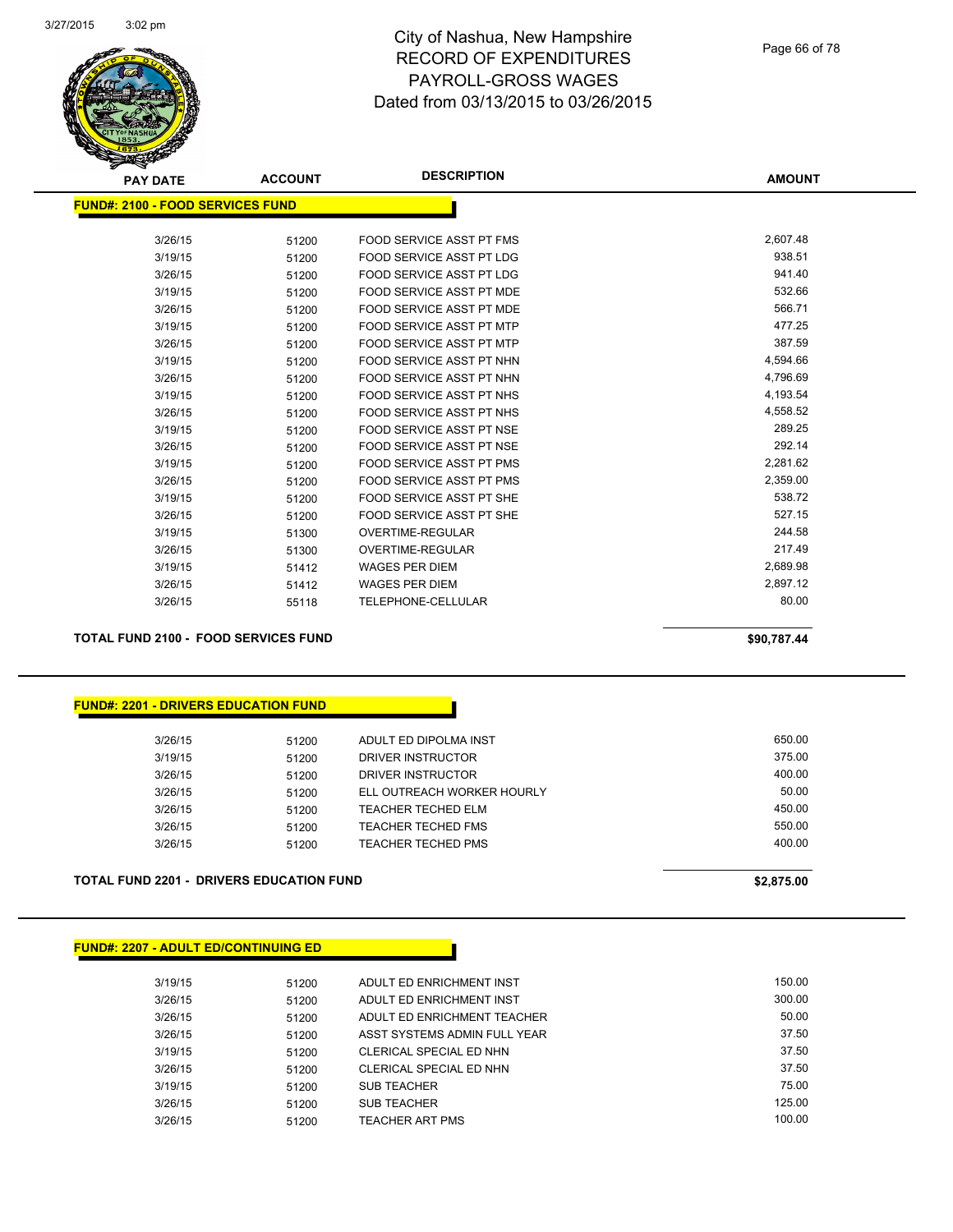

| <b>PAY DATE</b>                           | <b>ACCOUNT</b> | <b>DESCRIPTION</b>             | <b>AMOUNT</b> |
|-------------------------------------------|----------------|--------------------------------|---------------|
| TOTAL FUND 2207 - ADULT ED/CONTINUING ED  |                |                                | \$912.50      |
|                                           |                |                                |               |
| <b>FUND#: 2222 - AFTER SCHOOL PROGRAM</b> |                |                                |               |
| 3/26/15                                   | 51200          | 21 CENTURY ELEM MFAM RES COORD | 39.60         |
| 3/19/15                                   | 51200          | 21ST CENTURY INSTRUCTOR        | 1,402.28      |
| 3/26/15                                   | 51200          | 21ST CENTURY INSTRUCTOR        | 1,777.67      |
| 3/26/15                                   | 51200          | FOOD SERVICE COOK LDG          | 35.00         |
| 3/26/15                                   | 51200          | <b>GUIDANCE COUNSELOR FES</b>  | 215.09        |
| 3/26/15                                   | 51200          | <b>LIBRARIAN AMH</b>           | 140.48        |
| 3/19/15                                   | 51200          | LUNCH MONITOR DRC              | 178.43        |
| 3/26/15                                   | 51200          | LUNCH MONITOR DRC              | 233.45        |
| 3/19/15                                   | 51200          | PARA ALT LDG                   | 26.25         |
| 3/26/15                                   | 51200          | PARA ALT LDG                   | 35.00         |
| 3/19/15                                   | 51200          | PARA DW SPEC ED AMH            | 26.70         |
| 3/26/15                                   | 51200          | PARA DW SPEC ED AMH            | 33.38         |
| 3/19/15                                   | 51200          | PARA ELL MTP                   | 159.30        |
| 3/26/15                                   | 51200          | PARA ELL MTP                   | 225.15        |
| 3/19/15                                   | 51200          | PARA INST AMH                  | 41.68         |
| 3/26/15                                   | 51200          | PARA INST AMH                  | 45.01         |
| 3/19/15                                   | 51200          | PARA INST DRC                  | 159.30        |
| 3/26/15                                   | 51200          | PARA INST DRC                  | 170.13        |
| 3/19/15                                   | 51200          | <b>PARA INST FES</b>           | 233.82        |
| 3/26/15                                   | 51200          | <b>PARA INST FES</b>           | 193.18        |
| 3/19/15                                   | 51200          | PARA INST LDG                  | 407.73        |
| 3/26/15                                   | 51200          | PARA INST LDG                  | 379.33        |
| 3/19/15                                   | 51200          | PARA INST NHN                  | 90.03         |
| 3/26/15                                   | 51200          | PARA INST NHN                  | 90.03         |
| 3/19/15                                   | 51200          | <b>PARA INST PMS</b>           | 145.05        |
| 3/26/15                                   | 51200          | PARA INST PMS                  | 118.35        |
| 3/19/15                                   | 51200          | PARA KIND AMH                  | 61.70         |
| 3/26/15                                   | 51200          | PARA KIND AMH                  | 108.34        |
| 3/19/15                                   | 51200          | PARA KIND LDG                  | 20.03         |
| 3/26/15                                   | 51200          | PARA KIND LDG                  | 41.68         |
| 3/19/15                                   | 51200          | PARA MEDIA NHN                 | 53.76         |
| 3/19/15                                   | 51200          | PARA PRE SCH MTP               | 105.00        |
| 3/26/15                                   | 51200          | PARA PRE SCH MTP               | 140.00        |
| 3/19/15                                   | 51200          | PARA TTI DRC                   | 33.97         |
| 3/26/15                                   | 51200          | PARA TTI DRC                   | 61.25         |
| 3/26/15                                   | 51200          | <b>TEACHER GR2 AMH</b>         | 50.00         |
| 3/26/15                                   | 51200          | <b>TEACHER GR3 DRC</b>         | 170.00        |
| 3/26/15                                   | 51200          | <b>TEACHER GR3 MTP</b>         | 85.00         |
| 3/26/15                                   | 51200          | <b>TEACHER GR3 SHE</b>         | 17.50         |
| 3/26/15                                   | 51200          | <b>TEACHER GR4 LDG</b>         | 60.00         |
| 3/26/15                                   | 51200          | <b>TEACHER GR4 MTP</b>         | 60.00         |
| 3/26/15                                   | 51200          | <b>TEACHER KIND DRC</b>        | 100.00        |
| 3/26/15                                   | 51200          | <b>TEACHER KIND LDG</b>        | 186.69        |
| 3/26/15                                   | 51200          | TEACHER SPED FES               | 113.40        |

3/26/15 51200 TEACHER SPED LDG 213.39 3/26/15 51200 TEACHER TTI LDG 176.68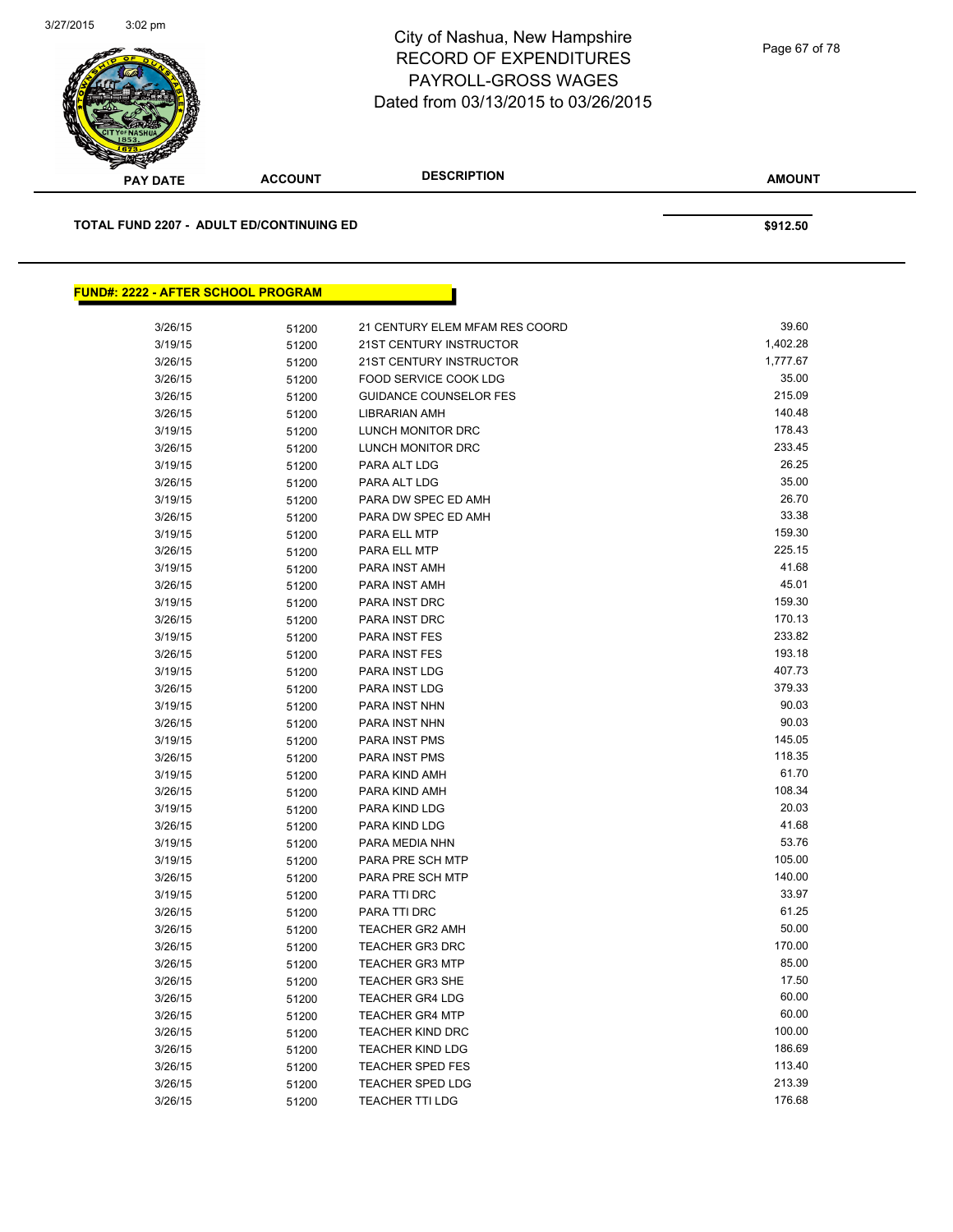|                                                                                                                   |                | City of Nashua, New Hampshire<br><b>RECORD OF EXPENDITURES</b><br>PAYROLL-GROSS WAGES<br>Dated from 03/13/2015 to 03/26/2015 | Page 68 of 78        |
|-------------------------------------------------------------------------------------------------------------------|----------------|------------------------------------------------------------------------------------------------------------------------------|----------------------|
| <b>PAY DATE</b>                                                                                                   | <b>ACCOUNT</b> | <b>DESCRIPTION</b>                                                                                                           | <b>AMOUNT</b>        |
| TOTAL FUND 2222 - AFTER SCHOOL PROGRAM                                                                            |                |                                                                                                                              | \$8,459.81           |
| FUND#: 2252 - DAY CARE                                                                                            |                |                                                                                                                              |                      |
| 3/26/15                                                                                                           | 51100          | PANTHER PRESCHOOL DIRECTOR                                                                                                   | 869.00               |
| <b>TOTAL FUND 2252 - DAY CARE</b>                                                                                 |                |                                                                                                                              | \$869.00             |
| FUND#: 2257 - SPECIAL ED LOCAL                                                                                    |                |                                                                                                                              |                      |
| 3/19/15                                                                                                           | 51100          | PARA DW SPEC ED CHA                                                                                                          | 608.33               |
| 3/26/15                                                                                                           | 51100          | PARA DW SPEC ED CHA                                                                                                          | 608.34               |
| 3/19/15                                                                                                           | 51100          | PARA DW SPEC ED SHE                                                                                                          | 627.35               |
| 3/26/15                                                                                                           | 51100          | PARA DW SPEC ED SHE                                                                                                          | 617.85               |
| TOTAL FUND 2257 - SPECIAL ED LOCAL                                                                                |                |                                                                                                                              | \$2,461.87           |
|                                                                                                                   |                |                                                                                                                              |                      |
|                                                                                                                   |                |                                                                                                                              |                      |
| <b>FUND#: 2503 - PARKS &amp; REC PROGRAMS FUND</b><br>3/19/15                                                     | 51100          | PROGRAM COORDINATOR                                                                                                          | 357.75               |
| 3/26/15                                                                                                           | 51100          | PROGRAM COORDINATOR                                                                                                          | 357.75               |
|                                                                                                                   |                |                                                                                                                              | \$715.50             |
| <b>TOTAL FUND 2503 - PARKS &amp; REC PROGRAMS FUND</b><br><b>FUND#: 2505 - GOVT &amp; EDUCATION CHANNELS FUND</b> |                |                                                                                                                              |                      |
|                                                                                                                   |                |                                                                                                                              |                      |
| 3/19/15<br>3/26/15                                                                                                | 51100<br>51100 | ECHANNEL ACCESS ADMINISTRATOR<br>ECHANNEL ACCESS ADMINISTRATOR                                                               | 1,044.70<br>1,044.70 |
| 3/19/15                                                                                                           | 51100          | PEG PROGRAM MANAGER                                                                                                          | 1,173.50             |
| 3/26/15                                                                                                           | 51100          | PEG PROGRAM MANAGER                                                                                                          | 1,173.50             |
| 3/26/15                                                                                                           | 55118          | TELEPHONE-CELLULAR                                                                                                           | 100.00               |
|                                                                                                                   |                |                                                                                                                              | \$4,536.40           |
| <b>TOTAL FUND 2505 - GOVT &amp; EDUCATION CHANNELS FUND</b><br><b>FUND#: 3030 - EMERGENCY MGMT GRANTS FUND</b>    |                |                                                                                                                              |                      |
| 3/19/15                                                                                                           | 51300          | OVERTIME-REGULAR                                                                                                             | 378.36               |
| <b>TOTAL FUND 3030 - EMERGENCY MGMT GRANTS FUND</b>                                                               |                |                                                                                                                              | \$378.36             |

 $\overline{a}$ 

 $\overline{\phantom{0}}$ 

 $\overline{\phantom{0}}$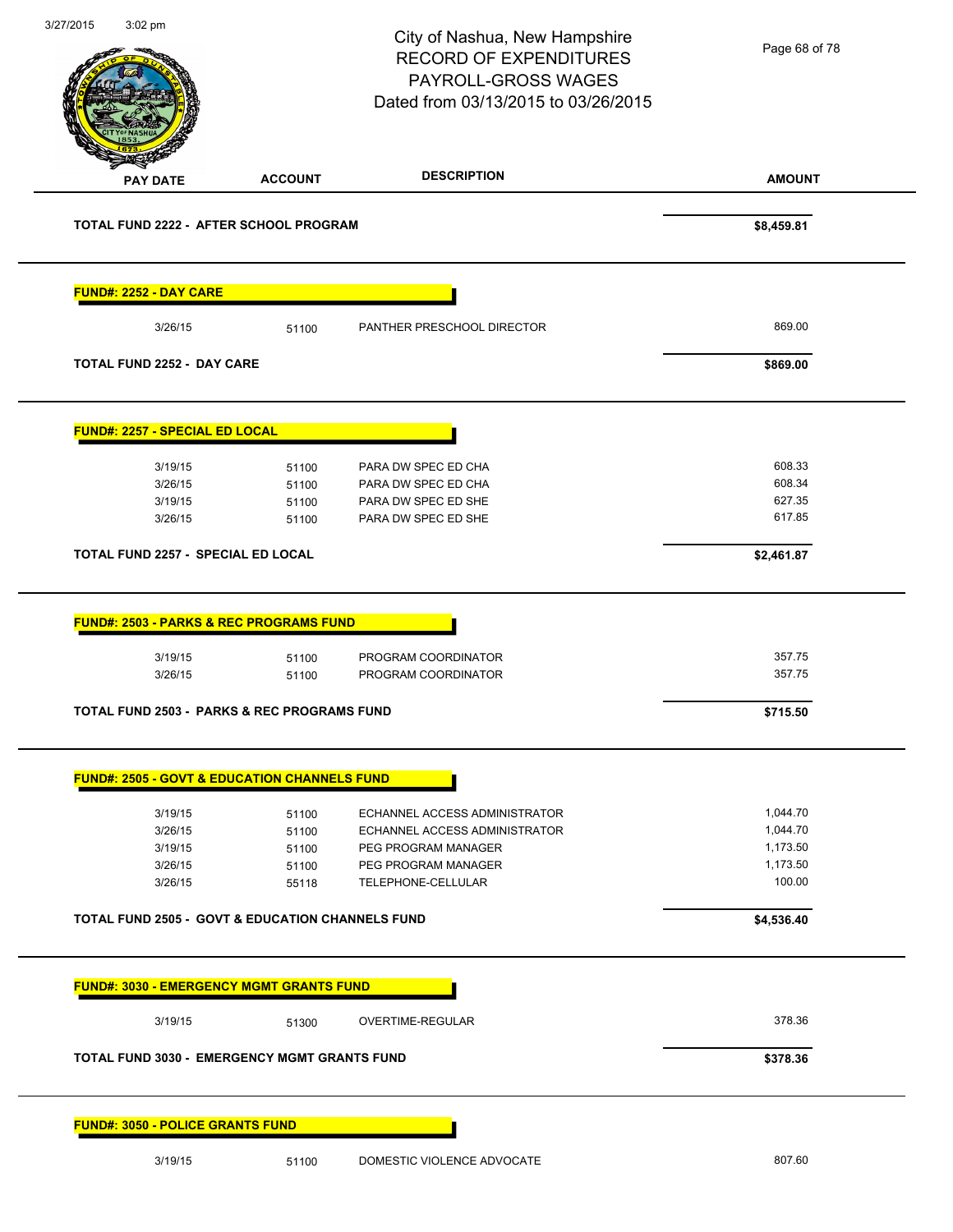

| $\mathscr{D} \rightarrow \mathscr{D}$<br><b>PAY DATE</b> | <b>ACCOUNT</b> | <b>DESCRIPTION</b>         | <b>AMOUNT</b> |
|----------------------------------------------------------|----------------|----------------------------|---------------|
| <b>FUND#: 3050 - POLICE GRANTS FUND</b>                  |                |                            |               |
| 3/26/15                                                  | 51100          | DOMESTIC VIOLENCE ADVOCATE | 807.60        |
| 3/19/15                                                  | 51100          | PATROLMAN ALL RANKS        | 1.254.45      |
| 3/26/15                                                  | 51100          | PATROLMAN ALL RANKS        | 1.254.45      |
| 3/19/15                                                  | 51300          | OVERTIME-REGULAR           | 868.63        |
| 3/26/15                                                  | 51300          | OVERTIME-REGULAR           | 1.299.13      |
| 3/26/15                                                  | 51628          | <b>EXTRA HOLIDAY</b>       | 250.89        |
| <b>TOTAL FUND 3050 - POLICE GRANTS FUND</b>              |                |                            | \$6,542.75    |

#### **FUND#: 3068 - COMMUNITY SERVICES GRANTS FUND**

| 3/19/15 | 51100 | <b>EPIDEMIOLOGIST</b>          | 1.351.05 |
|---------|-------|--------------------------------|----------|
| 3/26/15 | 51100 | <b>EPIDEMIOLOGIST</b>          | 1.351.05 |
| 3/19/15 | 51100 | INTAKE SPECIALIST PROGRAM ASST | 188.30   |
| 3/26/15 | 51100 | INTAKE SPECIALIST PROGRAM ASST | 188.30   |
| 3/19/15 | 51100 | PROGRAM ASSISTANT              | 435.31   |
| 3/26/15 | 51100 | PROGRAM ASSISTANT              | 435.30   |
| 3/19/15 | 51100 | PUB HEALTH NURSE               | 123.84   |
| 3/26/15 | 51100 | PUB HEALTH NURSE               | 123.85   |
| 3/19/15 | 51100 | PUB HEALTH PREPAREDNESS COORD  | 1.150.50 |
| 3/26/15 | 51100 | PUB HEALTH PREPAREDNESS COORD  | 1.150.50 |
| 3/19/15 | 51100 | SMP PROGRAM COORDINATOR        | 852.14   |
| 3/26/15 | 51100 | SMP PROGRAM COORDINATOR        | 832.15   |
| 3/26/15 | 55118 | TELEPHONE-CELLULAR             | 100.00   |
|         |       |                                |          |

#### **TOTAL FUND 3068 - COMMUNITY SERVICES GRANTS FUND \$8,282.29**

|                                                                         |                | NURSE PRACTITIONER PT                              | 123.50         |
|-------------------------------------------------------------------------|----------------|----------------------------------------------------|----------------|
| 3/19/15                                                                 | 51100          | PUB HEALTH NURSE                                   | 829.12         |
| 3/26/15                                                                 | 51100          | PUB HEALTH NURSE                                   | 829.10         |
| <b>TOTAL FUND 3070 - COMMUNITY HEALTH GRANTS FUND</b>                   |                |                                                    | \$1,781.72     |
|                                                                         |                |                                                    |                |
| <b>FUND#: 3080 - COMMUNITY DEVELOPMENT GRANTS</b><br>3/19/15<br>3/26/15 | 51100<br>51100 | OED PROGRAM COORDINATOR<br>OED PROGRAM COORDINATOR | 79.85<br>79.85 |

| 3/19/15 | 51100 | <b>GRANT MGMT SPECIALIST</b> | 988.15 |
|---------|-------|------------------------------|--------|
| 3/26/15 | 51100 | <b>GRANT MGMT SPECIALIST</b> | 988.15 |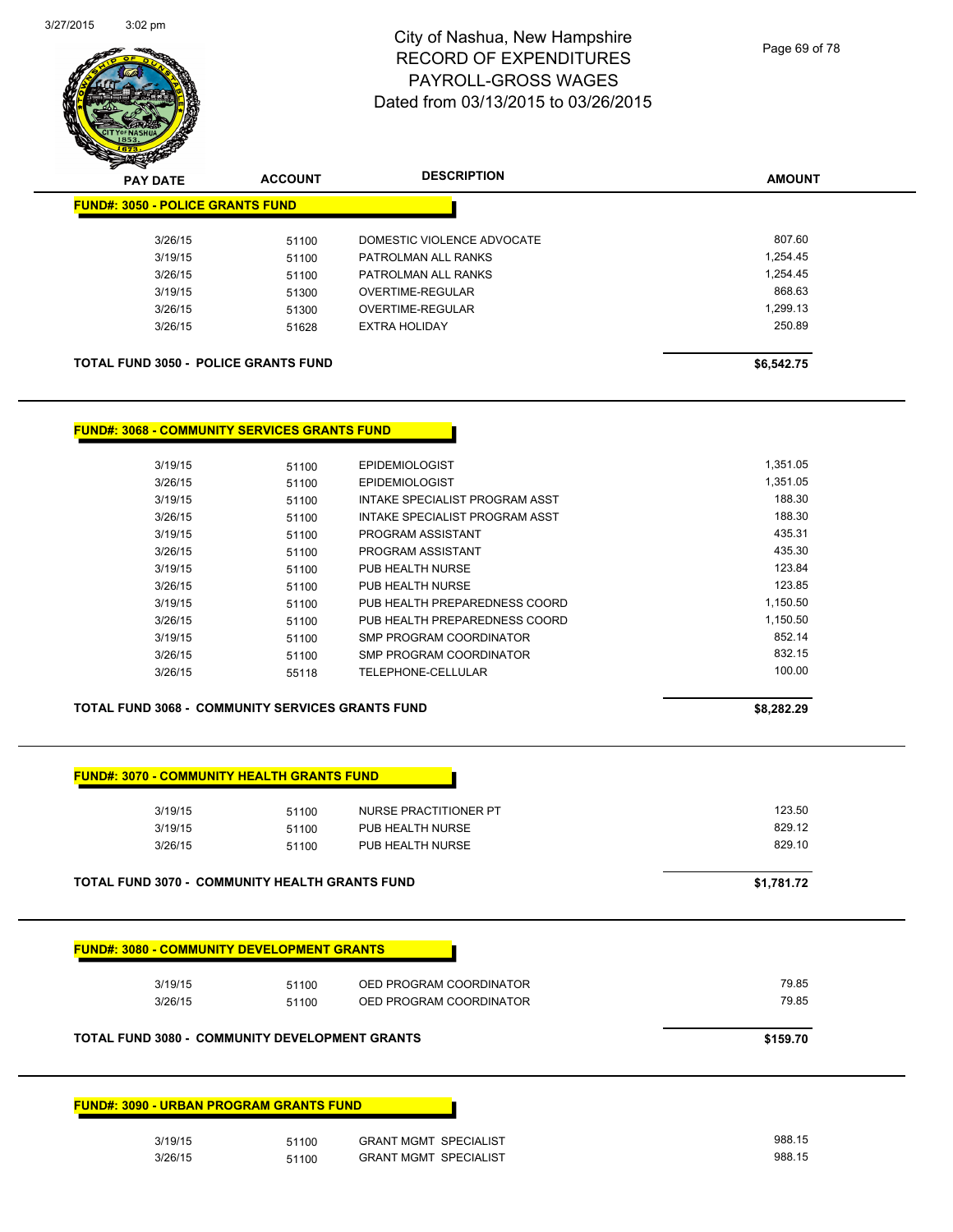

| <b>PAY DATE</b>                                | <b>ACCOUNT</b> | <b>DESCRIPTION</b>                 | <b>AMOUNT</b> |
|------------------------------------------------|----------------|------------------------------------|---------------|
| <b>FUND#: 3090 - URBAN PROGRAM GRANTS FUND</b> |                |                                    |               |
| 3/19/15                                        | 51100          | INTAKE SPECIALIST PROGRAM ASST     | 753.25        |
| 3/26/15                                        | 51100          | INTAKE SPECIALIST PROGRAM ASST     | 753.25        |
| 3/19/15                                        | 51100          | <b>MANAGER URBAN PROGRAMS</b>      | 1,450.00      |
| 3/26/15                                        | 51100          | MANAGER URBAN PROGRAMS             | 1,450.00      |
| 3/19/15                                        | 51100          | PROGRAM COORDINATOR LP&HH          | 1,103.60      |
| 3/26/15                                        | 51100          | PROGRAM COORDINATOR LP&HH          | 1,103.60      |
| 3/19/15                                        | 51100          | PROJECT ADMINISTRATOR              | 1,194.60      |
| 3/26/15                                        | 51100          | PROJECT ADMINISTRATOR              | 1,194.60      |
| 3/19/15                                        | 51100          | PROJECT ADMINISTRATOR LP&HH        | 1,028.10      |
| 3/26/15                                        | 51100          | PROJECT ADMINISTRATOR LP&HH        | 1,028.10      |
| 3/19/15                                        | 51200          | <b>CODE ENFORCEMENT OFFICER II</b> | 577.72        |
| 3/26/15                                        | 51200          | <b>CODE ENFORCEMENT OFFICER II</b> | 577.70        |
| 3/26/15                                        | 55118          | <b>TELEPHONE-CELLULAR</b>          | 29.75         |
|                                                |                |                                    |               |

**TOTAL FUND 3090 - URBAN PROGRAM GRANTS FUND \$14,220.57** 

#### **FUND#: 3120 - TRANSIT GRANTS FUND**

| 3/19/15 | 51100 | TRANSIT FINANCE COORDINATOR           | 1,171.15 |
|---------|-------|---------------------------------------|----------|
| 3/26/15 | 51100 | TRANSIT FINANCE COORDINATOR           | 1,171.16 |
| 3/19/15 | 51100 | TRANSIT FLEET FACILITIES SUPV         | 988.15   |
| 3/26/15 | 51100 | <b>TRANSIT FLEET FACILITIES SUPV</b>  | 988.15   |
| 3/19/15 | 51100 | <b>TRANSIT MECHANICS</b>              | 1,792.25 |
| 3/26/15 | 51100 | <b>TRANSIT MECHANICS</b>              | 1,792.25 |
| 3/19/15 | 51100 | <b>TRANSIT OPER MKTG SUPV</b>         | 1,014.25 |
| 3/26/15 | 51100 | <b>TRANSIT OPER MKTG SUPV</b>         | 1,014.25 |
| 3/19/15 | 51100 | TRANSIT OPERATIONS COORDINATOR        | 887.25   |
| 3/26/15 | 51100 | <b>TRANSIT OPERATIONS COORDINATOR</b> | 887.25   |
| 3/19/15 | 51100 | TRANSIT UTILITY SERVICE WORKER        | 662.55   |
| 3/26/15 | 51100 | <b>TRANSIT UTILITY SERVICE WORKER</b> | 662.55   |
| 3/19/15 | 51100 | <b>TRANSPORTATION DEPT MANAGER</b>    | 1,225.40 |
| 3/26/15 | 51100 | <b>TRANSPORTATION DEPT MANAGER</b>    | 1,225.40 |
| 3/19/15 | 51200 | <b>TRANSIT UTILITY SERVICE WORKER</b> | 353.50   |
| 3/26/15 | 51200 | TRANSIT UTILITY SERVICE WORKER        | 153.70   |
| 3/19/15 | 51300 | OVERTIME-REGULAR                      | 100.34   |
| 3/26/15 | 51300 | OVERTIME-REGULAR                      | 24.96    |
|         |       |                                       |          |

#### **TOTAL FUND 3120 - TRANSIT GRANTS FUND \$16,114.51**

#### **FUND#: 3800 - SCHOOL GRANTS FUND**

| 3/26/15 | 51100 | 21 CENTURY ELEM MFAM RES COORD | 6.765.50 |
|---------|-------|--------------------------------|----------|
| 3/26/15 | 51100 | ASSISTANT PRINCIPAL AMH        | 1.406.20 |
| 3/26/15 | 51100 | ASSISTANT PRINCIPAL BRO        | 1.403.90 |
| 3/26/15 | 51100 | ASSISTANT PRINCIPAL CHARL      | 1.483.80 |
| 3/26/15 | 51100 | ASSISTANT PRINCIPAL MDE        | 1.406.20 |
| 3/26/15 | 51100 | ASSISTANT PRINCIPAL SHE        | 1.403.90 |
| 3/26/15 | 51100 | AYP FACILITATOR DRC            | 2.650.80 |
| 3/26/15 | 51100 | AYP FACILITATOR FES            | 2.816.70 |
| 3/26/15 | 51100 | AYP FACILITATOR LDG            | 3.433.10 |
|         |       |                                |          |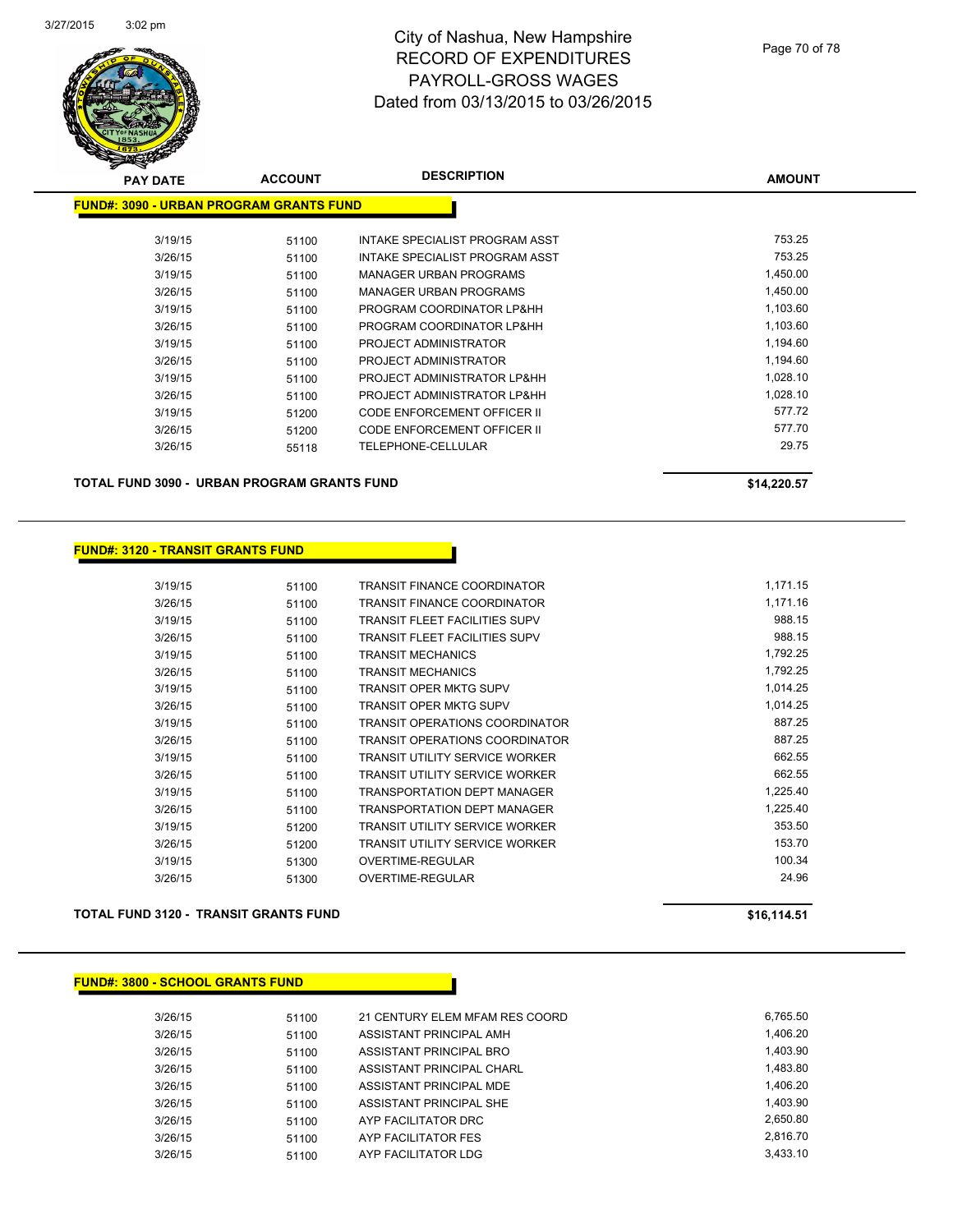

**AMOUNT**

| <u> FUND#: 3800 - SCHOOL GRANTS FUND</u> |       |                               |          |
|------------------------------------------|-------|-------------------------------|----------|
|                                          |       |                               |          |
| 3/19/15                                  | 51100 | <b>CLERICAL 21 CENTURY</b>    | 690.49   |
| 3/26/15                                  | 51100 | <b>CLERICAL 21 CENTURY</b>    | 725.26   |
| 3/26/15                                  | 51100 | DIRECTOR TITLE 1              | 3,239.00 |
| 3/26/15                                  | 51100 | DW TECHNOLOGY PEER COACH      | 2,901.99 |
| 3/19/15                                  | 51100 | ELL OUTREACH WORKER HOURLY    | 600.00   |
| 3/26/15                                  | 51100 | ELL OUTREACH WORKER HOURLY    | 600.00   |
| 3/26/15                                  | 51100 | <b>GUIDANCE COUNSELOR FES</b> | 2,583.00 |
| 3/19/15                                  | 51100 | <b>INTERPRETER</b>            | 300.00   |
| 3/26/15                                  | 51100 | <b>INTERPRETER</b>            | 300.00   |
| 3/26/15                                  | 51100 | INTRUCTIONAL LEADER FES       | 5,826.00 |
| 3/26/15                                  | 51100 | JOB DEVELOPER SPED NHS        | 2,020.40 |
| 3/26/15                                  | 51100 | LICENSED PRACTICAL NURSE ELM  | 1,413.40 |
| 3/19/15                                  | 51100 | LUNCH MONITOR SHE             | 418.45   |
| 3/26/15                                  | 51100 | LUNCH MONITOR SHE             | 418.45   |
| 3/26/15                                  | 51100 | <b>OFFICE MANAGER TITLE 1</b> | 1,481.30 |
| 3/19/15                                  | 51100 | PARA DW SPEC ED WID           | 488.31   |
| 3/26/15                                  | 51100 | PARA DW SPEC ED WID           | 492.28   |
| 3/19/15                                  | 51100 | <b>PARA INST FES</b>          | 1,409.16 |
| 3/26/15                                  | 51100 | PARA INST FES                 | 1,619.23 |
| 3/19/15                                  | 51100 | PARA KIND FES                 | 431.17   |
| 3/26/15                                  | 51100 | PARA KIND FES                 | 414.19   |
| 3/19/15                                  | 51100 | PARA TTI AMH                  | 565.14   |
| 3/26/15                                  | 51100 | PARA TTI AMH                  | 556.02   |
| 3/19/15                                  | 51100 | PARA TTI DRC                  | 1,281.39 |
| 3/26/15                                  | 51100 | PARA TTI DRC                  | 1,278.00 |
| 3/19/15                                  | 51100 | PARA TTI LDG                  | 1,798.59 |
| 3/26/15                                  | 51100 | PARA TTI LDG                  | 2,033.16 |
| 3/19/15                                  | 51100 | PARA TTI NURSERY              | 762.14   |
| 3/26/15                                  | 51100 | PARA TTI NURSERY              | 737.55   |
| 3/19/15                                  | 51100 | PARA VOC NHS                  | 392.00   |
| 3/26/15                                  | 51100 | PARA VOC NHS                  | 414.95   |
| 3/26/15                                  | 51100 | PEER COACH SCIENCE            | 4,039.50 |
| 3/26/15                                  | 51100 | <b>TEACHER DWSE BIR</b>       | 1,762.10 |
| 3/26/15                                  | 51100 | <b>TEACHER DWSE BRO</b>       | 1,893.80 |
| 3/26/15                                  | 51100 | <b>TEACHER DWSE CHA</b>       | 1,885.00 |
| 3/26/15                                  | 51100 | <b>TEACHER DWSE ELM</b>       | 1,622.40 |
| 3/26/15                                  | 51100 | <b>TEACHER DWSE MDE</b>       | 1,762.10 |
| 3/26/15                                  | 51100 | <b>TEACHER GR4 AMH</b>        | 2,082.50 |
| 3/26/15                                  | 51100 | <b>TEACHER GR4 BIC</b>        | 1,650.70 |
| 3/26/15                                  | 51100 | TEACHER PRESCHOOL NHS         | 1,690.00 |
| 3/26/15                                  | 51100 | <b>TEACHER SPED AMH</b>       | 4,258.80 |
| 3/26/15                                  | 51100 | <b>TEACHER SPED DRC</b>       | 1,745.50 |
| 3/26/15                                  | 51100 | <b>TEACHER SPED ELM</b>       | 3,507.40 |
| 3/26/15                                  | 51100 | <b>TEACHER SPED FES</b>       | 2,398.90 |
| 3/26/15                                  | 51100 | <b>TEACHER SPED FMS</b>       | 3,699.30 |
| 3/26/15                                  | 51100 | <b>TEACHER SPED LDG</b>       | 5,185.30 |
| 3/26/15                                  | 51100 | TEACHER SPED MDE              | 1,622.40 |
| 3/26/15                                  | 51100 | <b>TEACHER SPED NHN</b>       | 6,953.10 |
| 3/26/15                                  | 51100 | TEACHER SPED NHS              | 6,324.20 |
| 3/26/15                                  | 51100 | <b>TEACHER SPED NSE</b>       | 3,334.00 |
| 3/26/15                                  | 51100 | <b>TEACHER SPED PMS</b>       | 1,622.40 |
| 3/26/15                                  | 51100 | TEACHER TEAM FACILITATOR AMH  | 2,551.90 |
| 3/26/15                                  | 51100 | TEACHER TEAM FACILITATOR MTP  | 1,949.70 |
| 3/26/15                                  | 51200 | ADULT ED DIPOLMA INST         | 18.75    |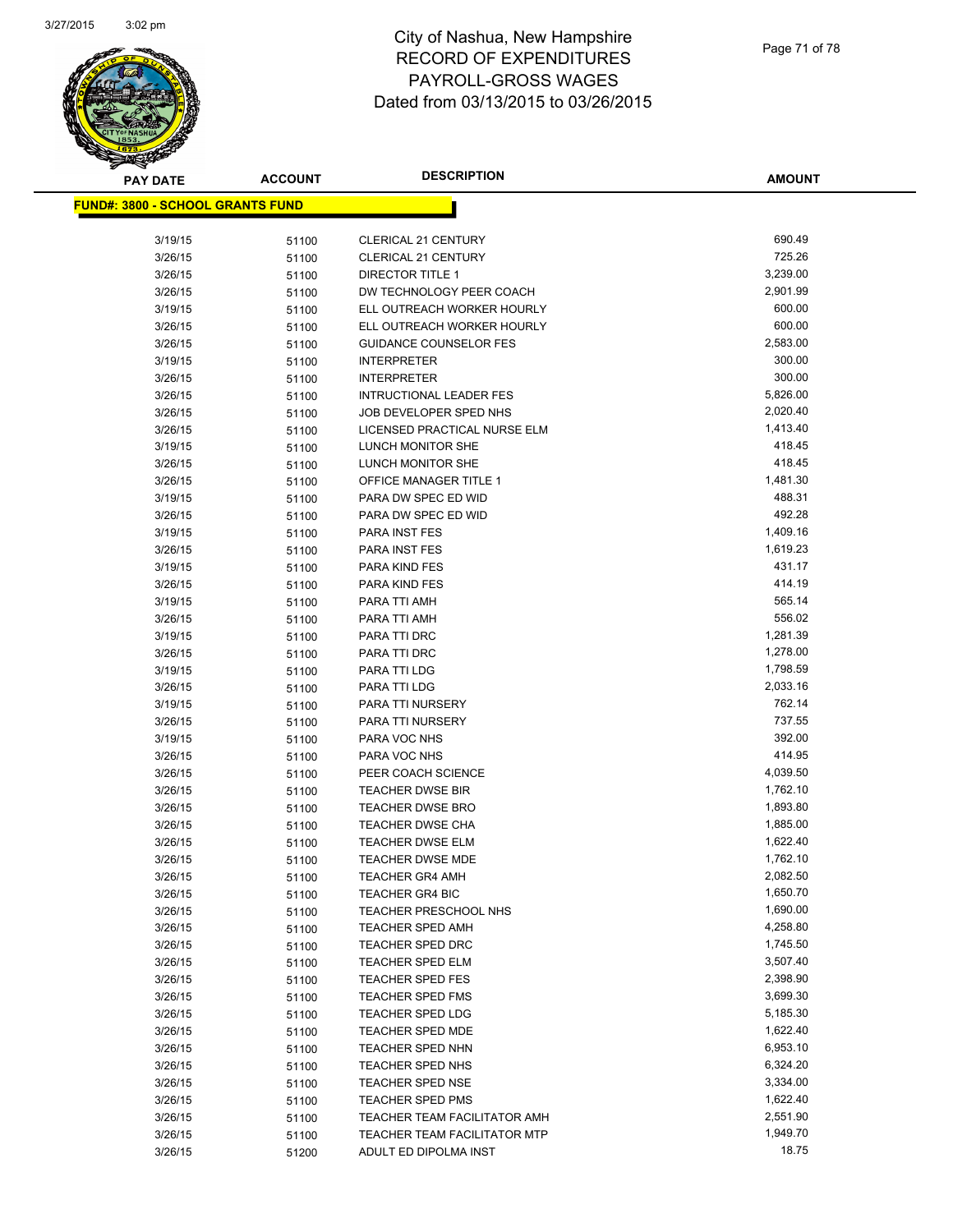

**AMOUNT**

| <u> FUND#: 3800 - SCHOOL GRANTS FUND</u> |                |                                                      |                 |
|------------------------------------------|----------------|------------------------------------------------------|-----------------|
| 3/19/15                                  | 51200          | ADULT ED DIPOLMA TEACHER                             | 150.00          |
| 3/26/15                                  | 51200          | ADULT ED DIPOLMA TEACHER                             | 75.00           |
| 3/19/15                                  | 51200          | ADULT ED ENRICHMENT INST                             | 50.00           |
| 3/19/15                                  | 51200          | ADULT ED ENRICHMENT TEACHER                          | 225.00          |
| 3/26/15                                  | 51200          | ADULT ED ENRICHMENT TEACHER                          | 225.00          |
| 3/19/15                                  | 51200          | ADULT ED INSTRUCTOR                                  | 75.00           |
| 3/26/15                                  | 51200          | ADULT ED INSTRUCTOR                                  | 75.00           |
| 3/19/15                                  | 51200          | ELL TUTOR                                            | 800.00          |
| 3/26/15                                  | 51200          | ELL TUTOR                                            | 800.00          |
| 3/19/15                                  | 51200          | <b>FAMILY LIAISON</b>                                | 375.00          |
| 3/26/15                                  | 51200          | <b>FAMILY LIAISON</b>                                | 362.50          |
| 3/26/15                                  | 51200          | FOCUS MONITORING DATA ANALYST                        | 1,767.80        |
| 3/26/15                                  | 51200          | GUIDANCE COUNSELOR NHN                               | 275.00          |
| 3/19/15                                  | 51200          | HOME SCHOOL CORD TTI                                 | 3,237.48        |
| 3/26/15                                  | 51200          | HOME SCHOOL CORD TTI                                 | 3,524.21        |
| 3/26/15                                  | 51200          | <b>INTERPRETER</b>                                   | 156.25          |
| 3/26/15                                  | 51200          | <b>LIBRARIAN NHN</b>                                 | 75.00           |
| 3/26/15                                  | 51200          | <b>LIBRARIAN NHS</b>                                 | 75.00           |
| 3/26/15                                  | 51200          | PARA DW SPEC ED BIR                                  | 35.00           |
| 3/19/15                                  | 51200          | PARA DW SPEC ED NHN                                  | 75.00           |
| 3/26/15                                  | 51200          | PARA DW SPEC ED NHN                                  | 75.00           |
| 3/19/15                                  | 51200          | PARA ELL PMS                                         | 35.00           |
| 3/26/15                                  | 51200          | PARA ELL PMS                                         | 70.00           |
| 3/19/15                                  | 51200          | PARA INST BIR                                        | 52.50           |
| 3/26/15                                  | 51200          | PARA INST BIR                                        | 70.00           |
| 3/26/15                                  | 51200          | PARA INST FES                                        | 35.00           |
| 3/19/15                                  | 51200          | PARA INST SHE                                        | 131.25          |
| 3/26/15                                  | 51200          | PARA INST SHE                                        | 157.50          |
| 3/19/15                                  | 51200          | PARA TTI NURSERY                                     | 410.60          |
| 3/26/15                                  | 51200          | PARA TTI NURSERY                                     | 397.35          |
| 3/26/15                                  | 51200          | <b>SUB CUSTODIAN</b>                                 | 137.50          |
| 3/19/15                                  | 51200          | <b>SUB TEACHER</b>                                   | 125.00          |
| 3/26/15                                  | 51200          | <b>SUB TEACHER</b>                                   | 137.50          |
| 3/26/15                                  | 51200          | <b>TEACHER BUSINESS NHN</b>                          | 150.00          |
| 3/26/15                                  | 51200          | <b>TEACHER ELL AMH</b>                               | 75.00           |
| 3/26/15                                  | 51200          | <b>TEACHER ELL BIR</b>                               | 25.00           |
| 3/26/15                                  | 51200          | <b>TEACHER ELL ELM</b>                               | 150.00<br>50.00 |
| 3/26/15                                  | 51200          | <b>TEACHER ELL FES</b><br><b>TEACHER ELL FMS</b>     | 175.00          |
| 3/26/15                                  | 51200          |                                                      | 150.00          |
| 3/26/15<br>3/26/15                       | 51200          | <b>TEACHER ELL PMS</b><br><b>TEACHER ENGLISH FMS</b> | 150.00          |
| 3/26/15                                  | 51200<br>51200 | <b>TEACHER ENGLISH NHN</b>                           | 150.00          |
| 3/26/15                                  | 51200          | <b>TEACHER ENGLISH NHS</b>                           | 150.00          |
| 3/26/15                                  | 51200          | <b>TEACHER GR1 FES</b>                               | 200.00          |
| 3/26/15                                  | 51200          | <b>TEACHER GR2 AMH</b>                               | 100.00          |
| 3/26/15                                  | 51200          | <b>TEACHER GR2 BIC</b>                               | 75.00           |
| 3/26/15                                  | 51200          | <b>TEACHER GR2 FES</b>                               | 75.00           |
| 3/26/15                                  | 51200          | <b>TEACHER GR2 SHE</b>                               | 75.00           |
| 3/26/15                                  | 51200          | <b>TEACHER GR3 BIC</b>                               | 25.00           |
| 3/26/15                                  | 51200          | <b>TEACHER GR3 FES</b>                               | 125.00          |
| 3/26/15                                  | 51200          | <b>TEACHER GR3 SHE</b>                               | 150.00          |
| 3/26/15                                  | 51200          | <b>TEACHER GR4 BIR</b>                               | 50.00           |
| 3/26/15                                  | 51200          | <b>TEACHER GR4 FES</b>                               | 100.00          |
| 3/26/15                                  | 51200          | <b>TEACHER GR5 BIC</b>                               | 75.00           |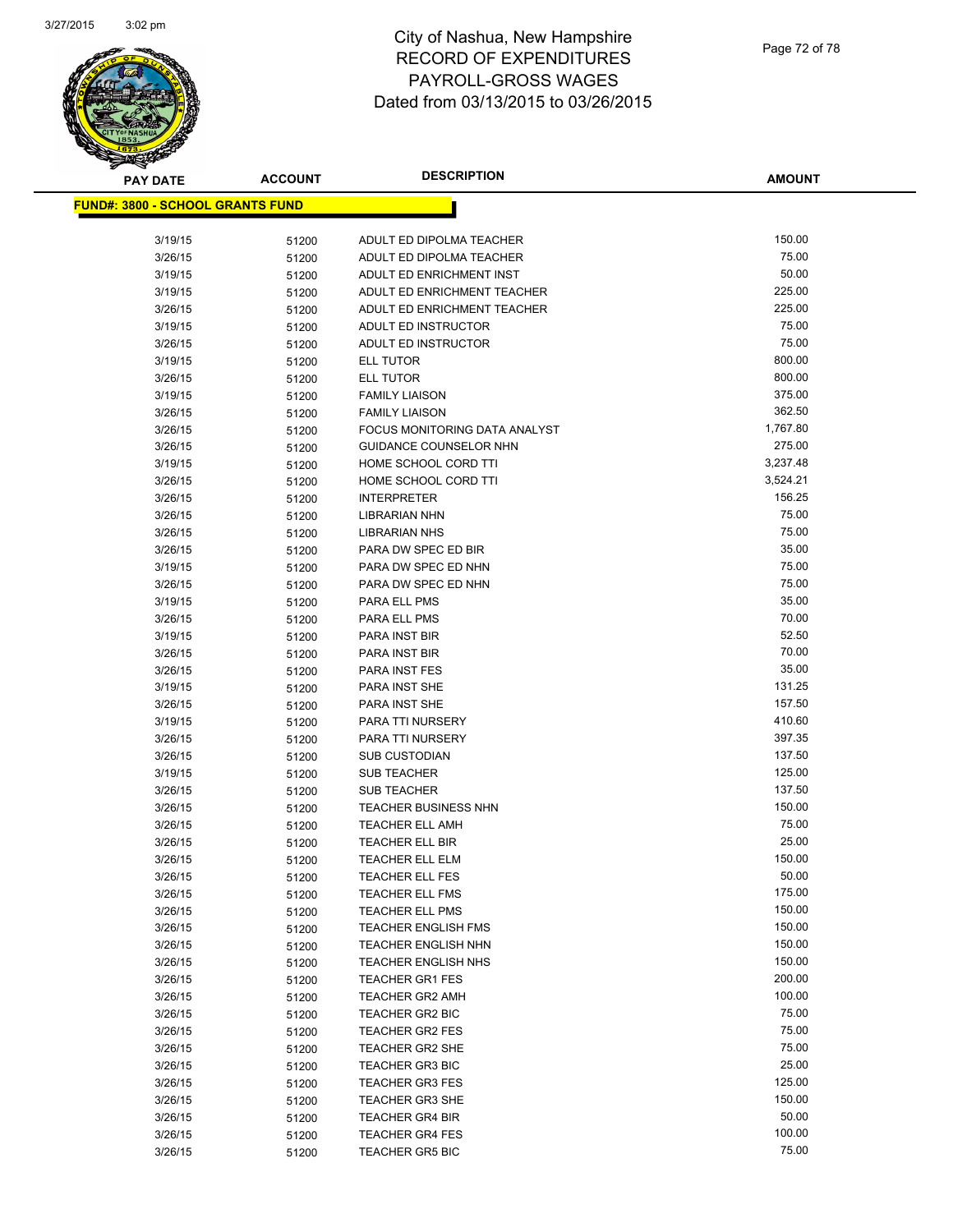

#### Page 73 of 78

**AMOUNT**

| <b>FUND#: 3800 - SCHOOL GRANTS FUND</b> |       |                                     |           |
|-----------------------------------------|-------|-------------------------------------|-----------|
| 3/26/15                                 | 51200 | <b>TEACHER GR5 DRC</b>              | 150.00    |
| 3/26/15                                 | 51200 | <b>TEACHER GR6 ELM</b>              | 50.00     |
| 3/26/15                                 | 51200 | <b>TEACHER GR6 FMS</b>              | 125.00    |
| 3/26/15                                 | 51200 | <b>TEACHER MATH NHN</b>             | 75.00     |
| 3/26/15                                 | 51200 | <b>TEACHER MATH NHS</b>             | 225.00    |
| 3/26/15                                 | 51200 | <b>TEACHER SCIENCE NHN</b>          | 75.00     |
| 3/26/15                                 | 51200 | <b>TEACHER SCIENCE NHS</b>          | 225.00    |
| 3/26/15                                 | 51200 | <b>TEACHER SOCIAL STUDIES NHN</b>   | 375.00    |
| 3/26/15                                 | 51200 | <b>TEACHER SOCIAL STUDIES NHS</b>   | 400.00    |
| 3/26/15                                 | 51200 | <b>TEACHER SOCIAL STUDIES PMS</b>   | 75.00     |
| 3/26/15                                 | 51200 | <b>TEACHER SPED DRC</b>             | 100.00    |
| 3/26/15                                 | 51200 | <b>TEACHER SPED FMS</b>             | 87.50     |
| 3/26/15                                 | 51200 | <b>TEACHER SPED NHN</b>             | 450.00    |
| 3/26/15                                 | 51200 | <b>TEACHER SPED PMS</b>             | 150.00    |
| 3/26/15                                 | 51200 | <b>TEACHER TEAM FACILITATOR AMH</b> | 100.00    |
| 3/26/15                                 | 51200 | <b>TEACHER TTI AMH</b>              | 7,869.50  |
| 3/26/15                                 | 51200 | <b>TEACHER TTI FES</b>              | 6,389.90  |
| 3/26/15                                 | 51200 | <b>TEACHER TTI LDG</b>              | 10,753.00 |
| 3/26/15                                 | 51200 | <b>TEACHER TTI MTP</b>              | 6,379.30  |
| 3/26/15                                 | 51200 | <b>TEACHER TTI NURSERY</b>          | 4,635.49  |
| 3/26/15                                 | 51200 | <b>TEACHER TTIDRC</b>               | 8,160.90  |
| 3/19/15                                 | 51412 | <b>WAGES PER DIEM</b>               | 130.00    |
| 3/26/15                                 | 51412 | <b>WAGES PER DIEM</b>               | 611.50    |
| 3/26/15                                 | 51650 | <b>ADDITIONAL HOURS</b>             | 5,900.00  |

#### **TOTAL FUND 3800 - SCHOOL GRANTS FUND \$194,555.40**

| <b>FUND#: 3810 - FOOD SERVICE GRANTS FUND</b> |  |
|-----------------------------------------------|--|
|                                               |  |

| 3/19/15 | 51300 | OVERTIME-REGULAR | 750.92   |
|---------|-------|------------------|----------|
| 3/26/15 | 51300 | OVERTIME-REGULAR | 1.226.28 |

### **TOTAL FUND 3810 - FOOD SERVICE GRANTS FUND \$1,977.20**

## **FUND#: 4005 - TRAFFIC VIOLATIONS FUND**

| 3/19/15 | 51100 | PARKING ENFORCEMENT SPEC          | 3.132.00 |
|---------|-------|-----------------------------------|----------|
| 3/26/15 | 51100 | PARKING ENFORCEMENT SPEC          | 3.132.00 |
| 3/19/15 | 51100 | PV/MV COORDINATOR                 | 817.35   |
| 3/26/15 | 51100 | PV/MV COORDINATOR                 | 817.34   |
| 3/19/15 | 51100 | <b>RESOURCE COORDINATOR</b>       | 121.60   |
| 3/26/15 | 51100 | RESOURCE COORDINATOR              | 121.60   |
| 3/19/15 | 51100 | <b>VEHICLE REGISTRATION CLERK</b> | 273.60   |
| 3/26/15 | 51100 | <b>VEHICLE REGISTRATION CLERK</b> | 273.60   |
| 3/19/15 | 51200 | <b>VEHICLE REGISTRATION CLERK</b> | 624.10   |
| 3/26/15 | 51200 | <b>VEHICLE REGISTRATION CLERK</b> | 645.49   |
| 3/19/15 | 51300 | OVERTIME-REGULAR                  | 34.65    |
| 3/26/15 | 51300 | OVERTIME-REGULAR                  | 40.43    |
| 3/19/15 | 51390 | OVERTIME-OTHER                    | 236.04   |
| 3/26/15 | 51390 | OVERTIME-OTHER                    | 601.26   |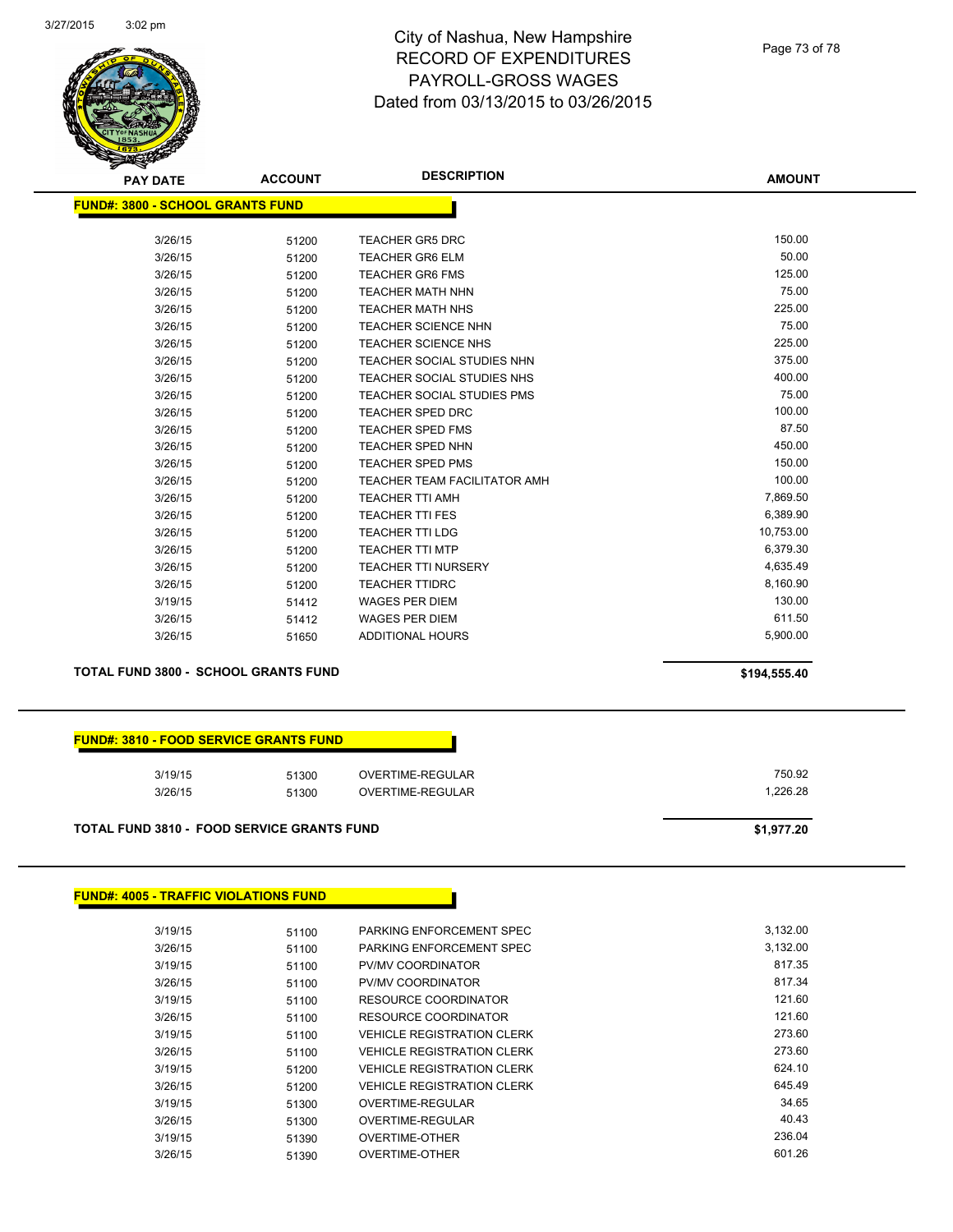| 3/27/2015 | $3:02$ pm                                    |                                                                                      | City of Nashua, New Hampshire<br><b>RECORD OF EXPENDITURES</b><br>PAYROLL-GROSS WAGES<br>Dated from 03/13/2015 to 03/26/2015 | Page 74 of 78                            |
|-----------|----------------------------------------------|--------------------------------------------------------------------------------------|------------------------------------------------------------------------------------------------------------------------------|------------------------------------------|
|           | <b>PAY DATE</b>                              | <b>ACCOUNT</b>                                                                       | <b>DESCRIPTION</b>                                                                                                           | <b>AMOUNT</b>                            |
|           | <b>FUND#: 4005 - TRAFFIC VIOLATIONS FUND</b> |                                                                                      |                                                                                                                              |                                          |
|           | 3/19/15                                      | 61107                                                                                | <b>CLOTHING &amp; UNIFORMS</b>                                                                                               | 355.90                                   |
|           |                                              | TOTAL FUND 4005 - TRAFFIC VIOLATIONS FUND                                            |                                                                                                                              | \$11,226.96                              |
|           |                                              | <b>FUND#: 4010 - MOTOR VEHICLE ADMIN FUND</b>                                        |                                                                                                                              |                                          |
|           | 3/19/15                                      | 51100                                                                                | <b>VEHICLE REGISTRATION CLERK</b>                                                                                            | 809.65                                   |
|           | 3/26/15                                      | 51100                                                                                | <b>VEHICLE REGISTRATION CLERK</b>                                                                                            | 809.65                                   |
|           | 3/19/15                                      | 51300                                                                                | OVERTIME-REGULAR                                                                                                             | 5.12                                     |
|           | 3/26/15                                      | 51300                                                                                | OVERTIME-REGULAR                                                                                                             | 10.15                                    |
|           |                                              | <b>TOTAL FUND 4010 - MOTOR VEHICLE ADMIN FUND</b>                                    |                                                                                                                              | \$1,634.57                               |
|           | 3/19/15<br>3/26/15<br>3/19/15<br>3/26/15     | <b>FUND#: 4030 - POLICE SPECIAL DETAILS FUND</b><br>51200<br>51200<br>51712<br>51712 | <b>OUTSIDE DETAIL SPEC PT</b><br><b>OUTSIDE DETAIL SPEC PT</b><br><b>SPECIAL DETAIL</b><br><b>SPECIAL DETAIL</b>             | 602.96<br>602.96<br>3,899.01<br>5,041.70 |
|           |                                              | TOTAL FUND 4030 - POLICE SPECIAL DETAILS FUND                                        |                                                                                                                              | \$10,146.63                              |
|           |                                              | <b>FUND#: 4035 - POLICE OVERTIME BILLING FUND</b>                                    |                                                                                                                              |                                          |
|           | 3/19/15                                      | 51300                                                                                | OVERTIME-REGULAR                                                                                                             | 2,151.37                                 |
|           | 3/26/15                                      | 51300                                                                                | OVERTIME-REGULAR                                                                                                             | 3,702.21                                 |
|           |                                              | <b>TOTAL FUND 4035 - POLICE OVERTIME BILLING FUND</b>                                |                                                                                                                              | \$5,853.58                               |
|           |                                              | <b>FUND#: 4057 - NASHUA JUVENILE FIRE INTERVENT</b>                                  |                                                                                                                              |                                          |
|           | 3/19/15                                      | 51300                                                                                | OVERTIME-REGULAR                                                                                                             | 193.91<br>193.91                         |
|           | 3/26/15                                      | 51300                                                                                | OVERTIME-REGULAR                                                                                                             |                                          |
|           |                                              | <b>TOTAL FUND 4057 - NASHUA JUVENILE FIRE INTERVENT</b>                              |                                                                                                                              | \$387.82                                 |
|           | <b>FUND#: 4065 - FIRE WATCHGUARDS FUND</b>   |                                                                                      |                                                                                                                              |                                          |
|           | 3/26/15                                      | 51712                                                                                | <b>SPECIAL DETAIL</b>                                                                                                        | 832.90                                   |
|           |                                              | <b>TOTAL FUND 4065 - FIRE WATCHGUARDS FUND</b>                                       |                                                                                                                              | \$832.90                                 |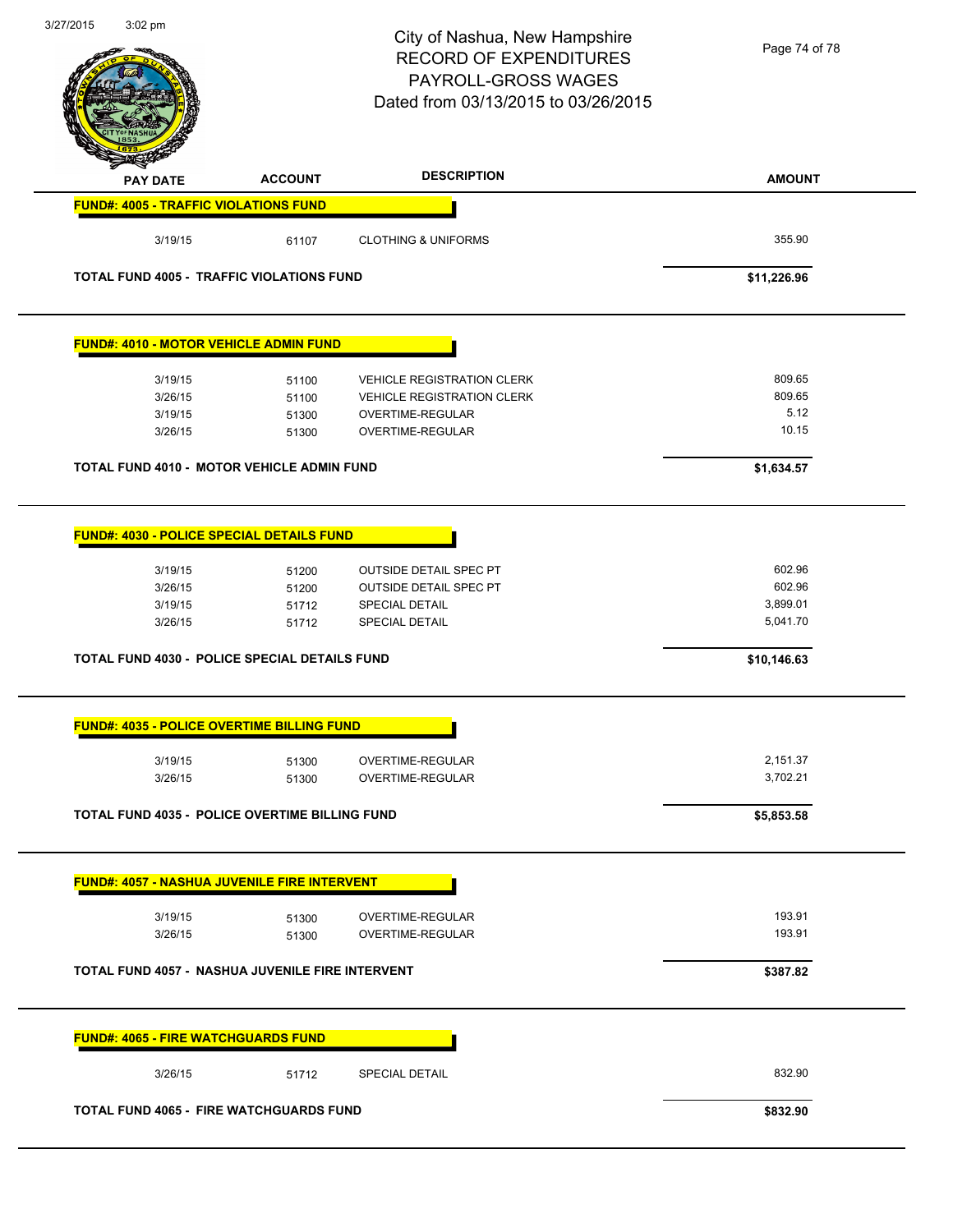

| <b>FUND#: 4600 - ECON DEV-GREATER NASHUA RLF</b>          |        | <b>DESCRIPTION</b> | <b>ACCOUNT</b> | <b>PAY DATE</b> |
|-----------------------------------------------------------|--------|--------------------|----------------|-----------------|
|                                                           |        |                    |                |                 |
| 3/19/15<br>OED PROGRAM COORDINATOR<br>51100               | 159.65 |                    |                |                 |
| 3/26/15<br>OED PROGRAM COORDINATOR<br>51100               | 159.65 |                    |                |                 |
| TOTAL FUND 4600 - ECON DEV-GREATER NASHUA RLF<br>\$319.30 |        |                    |                |                 |
|                                                           |        |                    |                |                 |

# **FUND#: 6000 - SOLID WASTE FUND**

| 3/19/15 | 51100 | ACCOUNTING COMPLIANCE MGR            | 157.95    |
|---------|-------|--------------------------------------|-----------|
| 3/26/15 | 51100 | ACCOUNTING COMPLIANCE MGR            | 157.95    |
| 3/19/15 | 51100 | ADMINISTRATIVE ASSISTANT I           | 651.63    |
| 3/26/15 | 51100 | ADMINISTRATIVE ASSISTANT I           | 476.51    |
| 3/19/15 | 51100 | <b>ADMINISTRATIVE ASSISTANT II</b>   | 688.10    |
| 3/26/15 | 51100 | ADMINISTRATIVE ASSISTANT II          | 687.40    |
| 3/19/15 | 51100 | AUTOMATED TRASH COLLECTION OPR       | 3,636.80  |
| 3/26/15 | 51100 | AUTOMATED TRASH COLLECTION OPR       | 7,233.70  |
| 3/19/15 | 51100 | <b>CITY ENGINEER</b>                 | 304.25    |
| 3/26/15 | 51100 | <b>CITY ENGINEER</b>                 | 304.25    |
| 3/19/15 | 51100 | <b>COLLECTION EQUIP OPR</b>          | 8,619.70  |
| 3/26/15 | 51100 | <b>COLLECTION EQUIP OPR</b>          | 17,711.13 |
| 3/19/15 | 51100 | <b>COLLECTION EQUIP OPR LANDFILL</b> | 900.80    |
| 3/26/15 | 51100 | COLLECTION EQUIP OPR LANDFILL        | 1,796.03  |
| 3/19/15 | 51100 | DEP TREASURER TAX COLLECTOR          | 235.45    |
| 3/26/15 | 51100 | DEP TREASURER TAX COLLECTOR          | 235.45    |
| 3/19/15 | 51100 | DEPUTY MANAGER OF ENGINEERING        | 76.69     |
| 3/26/15 | 51100 | DEPUTY MANAGER OF ENGINEERING        | 76.70     |
| 3/19/15 | 51100 | <b>DIRECTOR PUBLIC WORKS</b>         | 212.10    |
| 3/26/15 | 51100 | <b>DIRECTOR PUBLIC WORKS</b>         | 212.10    |
| 3/19/15 | 51100 | DIVISION OPERATIONS MANAGER          | 176.70    |
| 3/26/15 | 51100 | DIVISION OPERATIONS MANAGER          | 176.70    |
| 3/19/15 | 51100 | DPW BILLING ACCOUNTANT               | 452.45    |
| 3/26/15 | 51100 | DPW BILLING ACCOUNTANT               | 452.45    |
| 3/19/15 | 51100 | DPW CONTRACT ADMINISTRATOR           | 111.31    |
| 3/26/15 | 51100 | DPW CONTRACT ADMINISTRATOR           | 111.30    |
| 3/19/15 | 51100 | <b>ENVIRONMENTAL ENGINEER</b>        | 1,293.10  |
| 3/26/15 | 51100 | <b>ENVIRONMENTAL ENGINEER</b>        | 1,293.10  |
| 3/19/15 | 51100 | <b>EQUIPMENT OPR LANDFILL</b>        | 6,392.40  |
| 3/26/15 | 51100 | <b>EQUIPMENT OPR LANDFILL</b>        | 12,850.19 |
| 3/19/15 | 51100 | <b>EXECUTIVE ASSISTANT</b>           | 143.60    |
| 3/26/15 | 51100 | <b>EXECUTIVE ASSISTANT</b>           | 143.60    |
| 3/19/15 | 51100 | FINANCE AND ADMIN MANAGER            | 383.41    |
| 3/26/15 | 51100 | FINANCE AND ADMIN MANAGER            | 383.40    |
| 3/19/15 | 51100 | FLEET MANAGER STREET DEPT            | 304.50    |
| 3/26/15 | 51100 | FLEET MANAGER STREET DEPT            | 304.50    |
| 3/19/15 | 51100 | LICENSED SCALE OPERATOR              | 698.90    |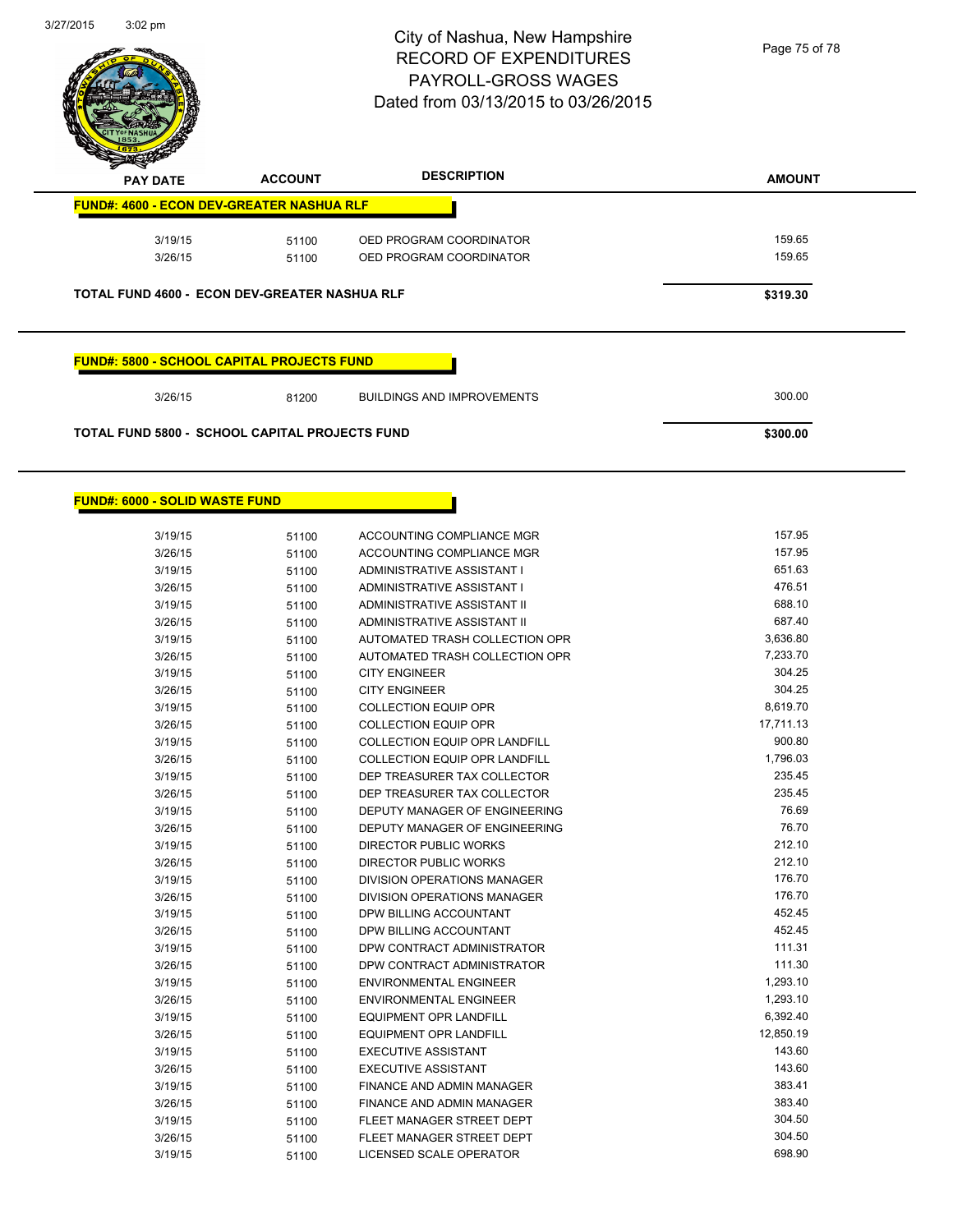

| s<br>$\tilde{\phantom{a}}$<br><b>PAY DATE</b> | <b>ACCOUNT</b> | <b>DESCRIPTION</b>            | <b>AMOUNT</b> |
|-----------------------------------------------|----------------|-------------------------------|---------------|
| <b>FUND#: 6000 - SOLID WASTE FUND</b>         |                |                               |               |
|                                               |                |                               |               |
| 3/26/15                                       | 51100          | LICENSED SCALE OPERATOR       | 698.90        |
| 3/19/15                                       | 51100          | RECYCLING COORDINATOR         | 1,091.05      |
| 3/26/15                                       | 51100          | <b>RECYCLING COORDINATOR</b>  | 1,091.05      |
| 3/19/15                                       | 51100          | <b>SENIOR STAFF ENGINEER</b>  | 121.95        |
| 3/26/15                                       | 51100          | SENIOR STAFF ENGINEER         | 121.95        |
| 3/19/15                                       | 51100          | <b>SOLID WASTE FOREMAN</b>    | 2,372.00      |
| 3/26/15                                       | 51100          | <b>SOLID WASTE FOREMAN</b>    | 2,372.02      |
| 3/19/15                                       | 51100          | SOLID WASTE TECHNICIAN        | 985.56        |
| 3/26/15                                       | 51100          | SOLID WASTE TECHNICIAN        | 985.56        |
| 3/19/15                                       | 51100          | SUPERINTENDENT OF SOLID WASTE | 1,575.30      |
| 3/26/15                                       | 51100          | SUPERINTENDENT OF SOLID WASTE | 1,575.30      |
| 3/19/15                                       | 51300          | <b>OVERTIME-REGULAR</b>       | 1,666.77      |
| 3/26/15                                       | 51300          | <b>OVERTIME-REGULAR</b>       | 1,632.05      |
| 3/26/15                                       | 55118          | TELEPHONE-CELLULAR            | 118.00        |
|                                               |                |                               |               |

## **TOTAL FUND 6000 - SOLID WASTE FUND \$86,453.76**

## **FUND#: 6200 - WASTEWATER FUND**

| 3/19/15 | 51100 | ACCOUNTING COMPLIANCE MGR            | 315.80   |
|---------|-------|--------------------------------------|----------|
| 3/26/15 | 51100 | ACCOUNTING COMPLIANCE MGR            | 315.80   |
| 3/19/15 | 51100 | ADMINISTRATIVE ASSISTANT II          | 833.69   |
| 3/26/15 | 51100 | ADMINISTRATIVE ASSISTANT II          | 833.69   |
| 3/19/15 | 51100 | <b>ANALYTICAL CHEMIST</b>            | 877.90   |
| 3/26/15 | 51100 | ANALYTICAL CHEMIST                   | 877.90   |
| 3/19/15 | 51100 | <b>CITY ENGINEER</b>                 | 709.95   |
| 3/26/15 | 51100 | <b>CITY ENGINEER</b>                 | 709.95   |
| 3/19/15 | 51100 | <b>COLLECTION SYSTEM FOREMAN</b>     | 1,357.65 |
| 3/26/15 | 51100 | <b>COLLECTION SYSTEM FOREMAN</b>     | 1,357.65 |
| 3/19/15 | 51100 | <b>COLLECTION SYSTEMS OPERATOR</b>   | 1,818.41 |
| 3/26/15 | 51100 | <b>COLLECTION SYSTEMS OPERATOR</b>   | 3,594.48 |
| 3/19/15 | 51100 | <b>COLLECTION SYSTEMS TECHNICIAN</b> | 1,952.00 |
| 3/26/15 | 51100 | <b>COLLECTION SYSTEMS TECHNICIAN</b> | 3,392.73 |
| 3/19/15 | 51100 | <b>COLLECTIONS SPEC II</b>           | 817.35   |
| 3/26/15 | 51100 | <b>COLLECTIONS SPEC II</b>           | 817.35   |
| 3/19/15 | 51100 | CONST INSP ENGINEERING ASST          | 232.25   |
| 3/26/15 | 51100 | <b>CONST INSP ENGINEERING ASST</b>   | 232.25   |
| 3/19/15 | 51100 | <b>CSO STORM WATER ENGINEER</b>      | 1,225.70 |
| 3/26/15 | 51100 | <b>CSO STORM WATER ENGINEER</b>      | 1,225.70 |
| 3/19/15 | 51100 | <b>CSO TECHNICIAN INSPECTOR</b>      | 1,021.20 |
| 3/26/15 | 51100 | <b>CSO TECHNICIAN INSPECTOR</b>      | 1,021.20 |
| 3/19/15 | 51100 | DEP TREASURER TAX COLLECTOR          | 235.45   |
| 3/26/15 | 51100 | DEP TREASURER TAX COLLECTOR          | 235.45   |
| 3/19/15 | 51100 | DEPUTY MANAGER OF ENGINEERING        | 766.80   |
| 3/26/15 | 51100 | <b>DEPUTY MANAGER OF ENGINEERING</b> | 766.80   |
| 3/19/15 | 51100 | DIRECTOR PUBLIC WORKS                | 424.10   |
| 3/26/15 | 51100 | <b>DIRECTOR PUBLIC WORKS</b>         | 424.10   |
| 3/19/15 | 51100 | DIVISION OPERATIONS MANAGER          | 176.65   |
| 3/26/15 | 51100 | DIVISION OPERATIONS MANAGER          | 176.65   |
| 3/19/15 | 51100 | DPW BILLING ACCOUNTANT               | 452.40   |
| 3/26/15 | 51100 | DPW BILLING ACCOUNTANT               | 452.40   |
| 3/19/15 | 51100 | DPW CONTRACT ADMINISTRATOR           | 667.70   |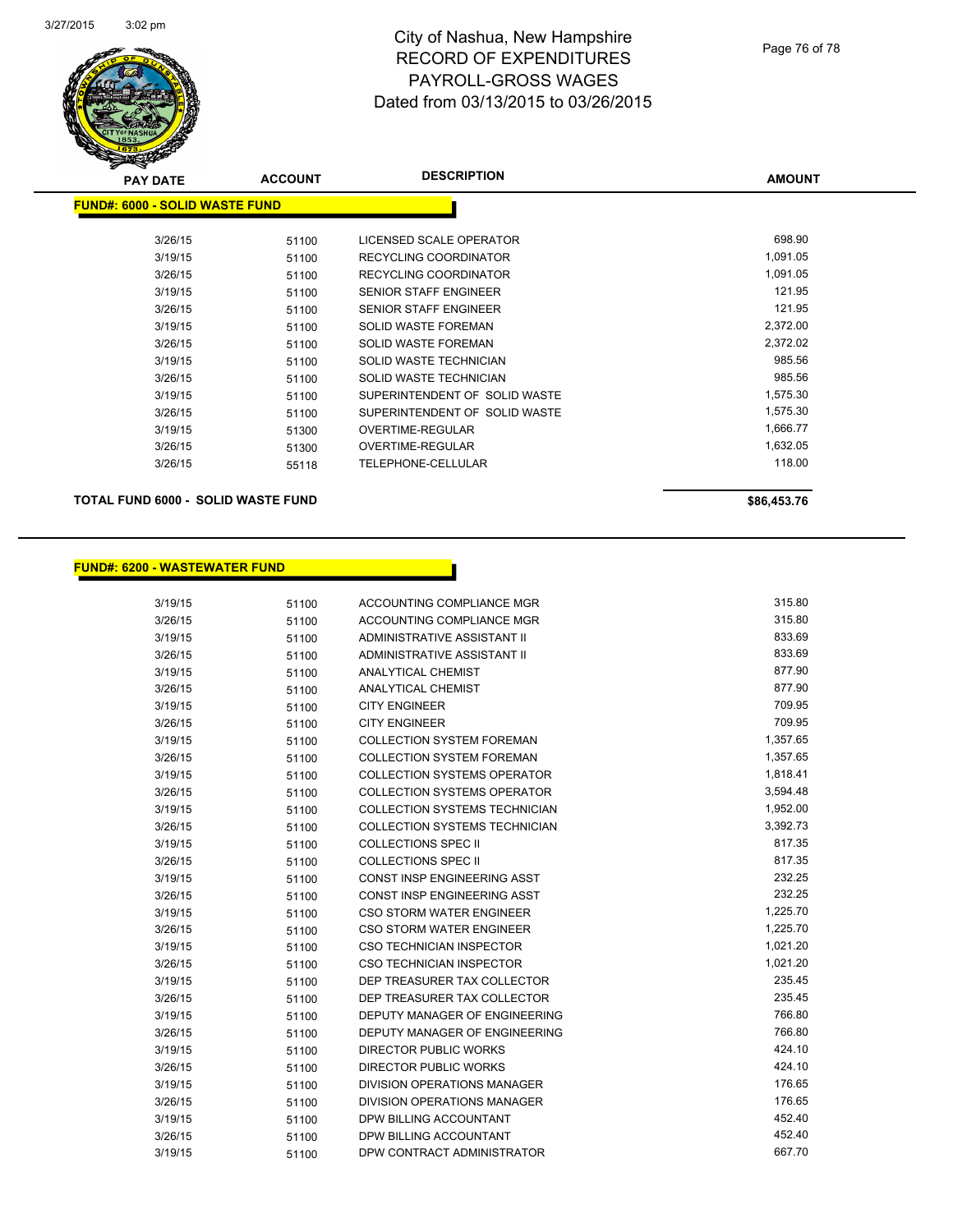

| <b>PAY DATE</b>                       | <b>ACCOUNT</b> | <b>DESCRIPTION</b>                 | <b>AMOUNT</b> |
|---------------------------------------|----------------|------------------------------------|---------------|
| <u> FUND#: 6200 - WASTEWATER FUND</u> |                |                                    |               |
|                                       |                | DPW CONTRACT ADMINISTRATOR         | 667.70        |
| 3/26/15                               | 51100          |                                    | 2,079.20      |
| 3/19/15                               | 51100          | ELECTRICAL DIAGNOSTIC TECH I       | 3,791.29      |
| 3/26/15                               | 51100          | ELECTRICAL DIAGNOSTIC TECH I       | 143.60        |
| 3/19/15                               | 51100          | <b>EXECUTIVE ASSISTANT</b>         |               |
| 3/26/15                               | 51100          | <b>EXECUTIVE ASSISTANT</b>         | 143.60        |
| 3/19/15                               | 51100          | FINANCE AND ADMIN MANAGER          | 383.41        |
| 3/26/15                               | 51100          | <b>FINANCE AND ADMIN MANAGER</b>   | 383.40        |
| 3/19/15                               | 51100          | FLEET MANAGER STREET DEPT          | 101.50        |
| 3/26/15                               | 51100          | FLEET MANAGER STREET DEPT          | 101.50        |
| 3/19/15                               | 51100          | <b>FOREMAN MAINTENANCE</b>         | 997.20        |
| 3/26/15                               | 51100          | <b>FOREMAN MAINTENANCE</b>         | 1,877.56      |
| 3/19/15                               | 51100          | INDUSTRIAL PRETREATMENT COORD      | 1,186.05      |
| 3/26/15                               | 51100          | INDUSTRIAL PRETREATMENT COORD      | 1,186.05      |
| 3/19/15                               | 51100          | <b>MECHANIC WWTP 1ST CLASS</b>     | 4,004.80      |
| 3/26/15                               | 51100          | MECHANIC WWTP 1ST CLASS            | 8,947.06      |
| 3/19/15                               | 51100          | OPERATOR II WWTP                   | 993.20        |
| 3/26/15                               | 51100          | OPERATOR II WWTP                   | 1,709.44      |
| 3/19/15                               | 51100          | OPERATOR II WWTP 2nd               | 2,018.40      |
| 3/26/15                               | 51100          | OPERATOR II WWTP 2nd               | 2,917.31      |
| 3/19/15                               | 51100          | OPERATOR II WWTP 3rd               | 2,026.40      |
| 3/26/15                               | 51100          | OPERATOR II WWTP 3rd               | 4,042.18      |
| 3/19/15                               | 51100          | OPERATOR III WWTP                  | 3,147.21      |
| 3/26/15                               | 51100          | <b>OPERATOR III WWTP</b>           | 6,119.97      |
| 3/19/15                               | 51100          | <b>PLANT OPERATIONS SUPERVISOR</b> | 1,445.45      |
| 3/26/15                               | 51100          | PLANT OPERATIONS SUPERVISOR        | 1,445.45      |
| 3/19/15                               | 51100          | PROCESS CHEMIST                    | 1,103.60      |
| 3/26/15                               | 51100          | PROCESS CHEMIST                    | 1,103.60      |
| 3/19/15                               | 51100          | SENIOR STAFF ENGINEER              | 670.85        |
| 3/26/15                               | 51100          | SENIOR STAFF ENGINEER              | 670.85        |
| 3/19/15                               | 51100          | SUPERINTENDENT OF WASTEWATER       | 1,720.00      |
| 3/26/15                               | 51100          | SUPERINTENDENT OF WASTEWATER       | 1,720.00      |
| 3/19/15                               | 51100          | SUPV LABORATORY                    | 1,186.05      |
| 3/26/15                               | 51100          | <b>SUPV LABORATORY</b>             | 1,186.05      |
| 3/19/15                               | 51100          | TRUCK DRIVER STREET REPAIR         | 832.00        |
| 3/26/15                               | 51100          | TRUCK DRIVER STREET REPAIR         | 1,634.83      |
| 3/19/15                               | 51100          | <b>WASTEWATER PROJECT ENGINEER</b> | 1,331.45      |
| 3/26/15                               | 51100          | WASTEWATER PROJECT ENGINEER        | 1,331.45      |
| 3/19/15                               | 51300          | OVERTIME-REGULAR                   | 4,497.05      |
| 3/26/15                               | 51300          | OVERTIME-REGULAR                   | 7,634.77      |
| 3/26/15                               | 51600          | <b>LONGEVITY</b>                   | 600.00        |
| 3/26/15                               | 55118          | TELEPHONE-CELLULAR                 | 51.00         |
|                                       |                |                                    |               |

#### **TOTAL FUND 6200 - WASTEWATER FUND \$109,451.58**

#### **FUND#: 6500 - PROPERTY & CASUALTY FUND**

| 3/19/15 | 51100 | <b>PROGRAM SUPV</b>            | 1,177.20 |
|---------|-------|--------------------------------|----------|
| 3/26/15 | 51100 | <b>PROGRAM SUPV</b>            | 1.177.20 |
| 3/19/15 | 51100 | PROPERTY AND CASUALTY ADJUSTER | 2.027.40 |
| 3/26/15 | 51100 | PROPERTY AND CASUALTY ADJUSTER | 2.027.41 |
| 3/19/15 | 51100 | <b>RISK MANAGER</b>            | 1.579.20 |
| 3/26/15 | 51100 | <b>RISK MANAGER</b>            | 1.579.20 |
|         |       |                                |          |